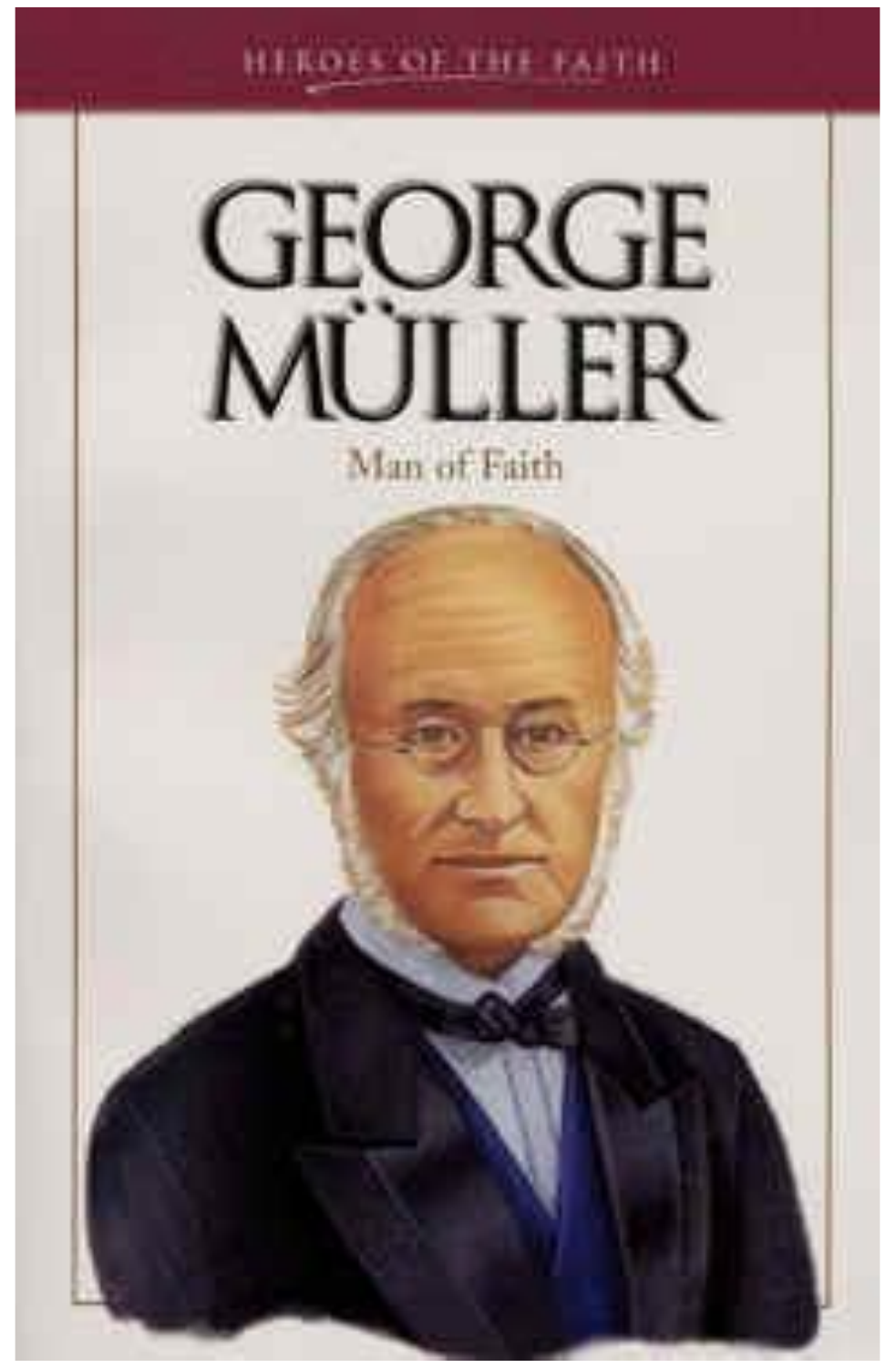# **GEORGE MULLER**

### The Man of Faith

*A biography of one of the greatest prayer-warriors of the past century*

*by*

### **BASIL MILLER**

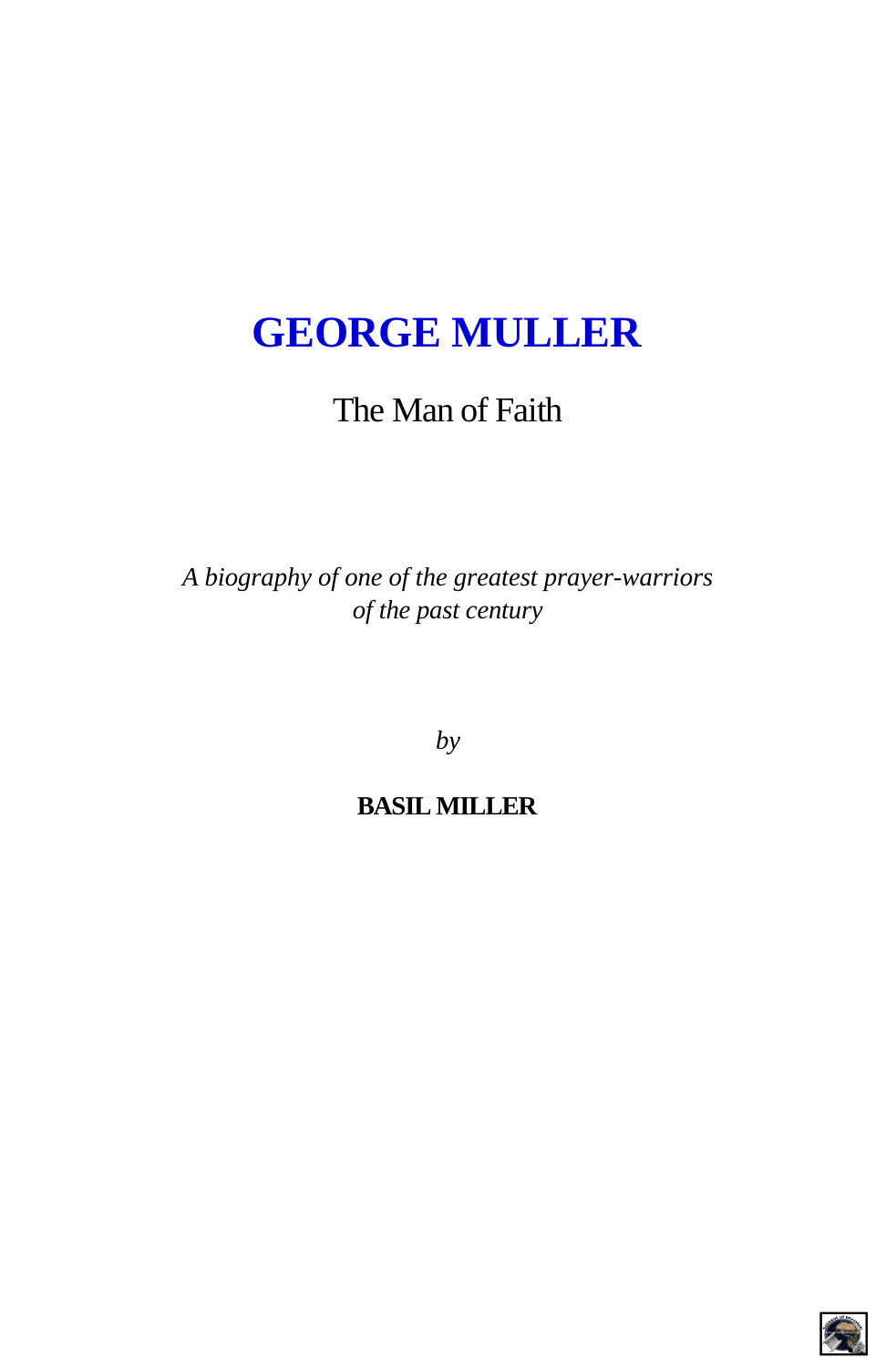# **CHAPTER I**

#### **SIN-DARKENED YOUTH**

GEORGE MULLER is literally the "man God made." In his youth there was no religious background. He lived without thought of God or righteousness until suddenly awakened to his need of God's transforming fellowship. He tasted sin's bitter dregs in youth, only to know in manhood that God was "able to do exceedingly, abundantly above all" he thought or asked.

The miracle of his life comes not from a heritage rich in religious values. The key is to be found in the fact that George in his youth opened all avenues of his being to the divine infilling. Henceforth he was a man who lived with eternity in view.

He looked, after the shadow of God's glory rested upon him, beyond time and saw God. Henceforth he was never again to ask man for body or soul needs. He realized that God alone was able, and in that realization the puny supplies of man dwarfed beside the reservoirs of God's grace which he tapped by faith.

He learned the secret of getting things from God, the simple expedient of boldly coming to the throne to receive. He practiced this daily for seventy-three years, and in coming he never found the throne vacant nor the supplies exhausted. He learned not to bind God by the limits of his own faith. He asked, knowing that God, Who heard, was able.

He has been called *the apostle of faith.* The narrative of God's dealings with him has been termed *the life of trust.* But I think of him as *the man God made.* He portrays to the highest degree God in life making. Viewed in light of his sinful youth this becomes God in remaking life.

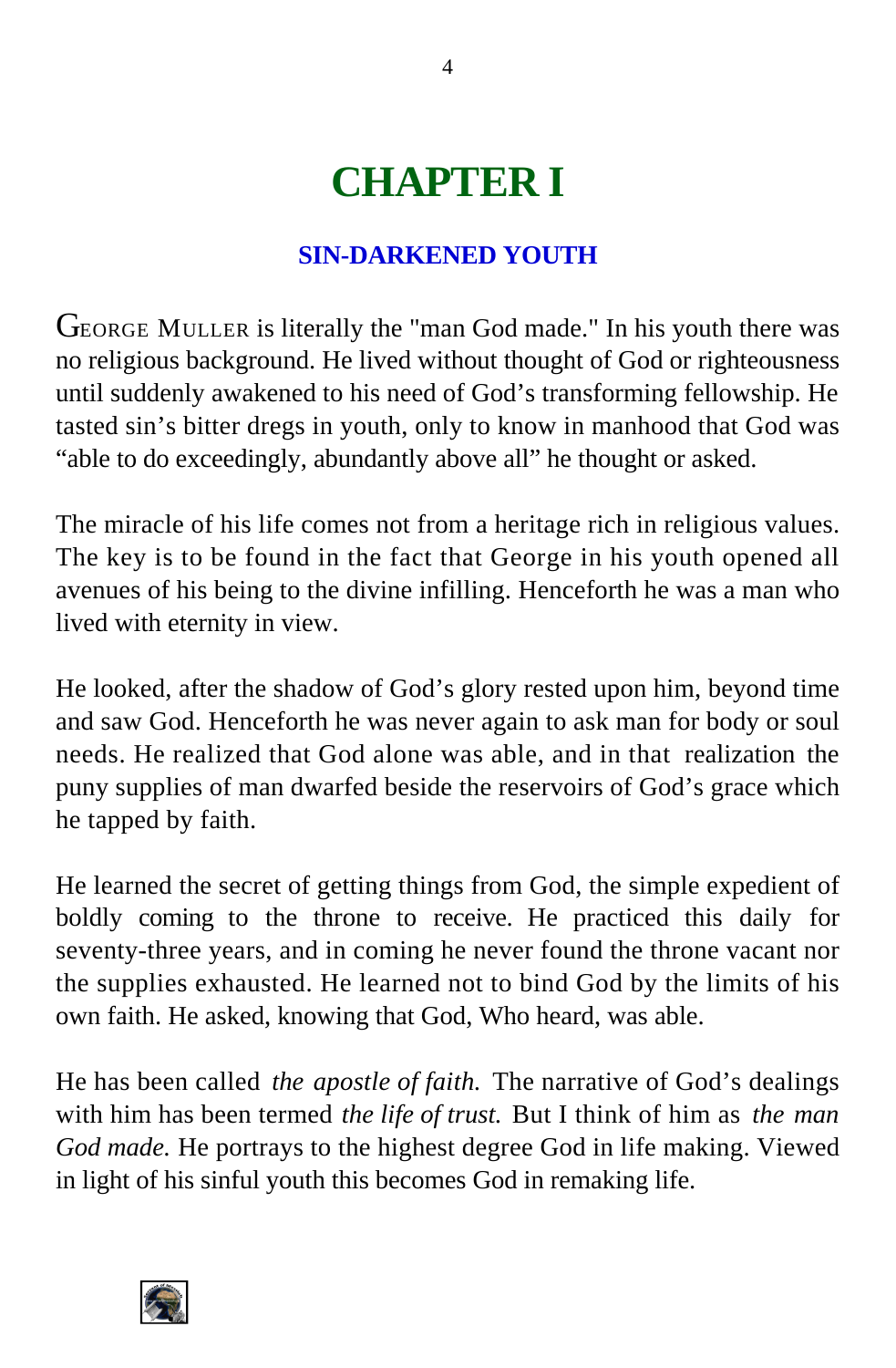Let us trace the hand of God through this long career of ninety-three years, eight months and five days, seventy-three years and almost two months of which were walked hand in hand with God.

George was a native of Prussia, born at Kroppenstaedt, on September 27, 1805. Little is known of his first five years, but in 1810 the family moved four miles away where his father became collector of the excise, a form of tax placed upon business houses and individuals for certain privileges. For the next eleven years the Mullers lived at Heimersleben.

"My father," writes George Muller, "who educated his children on worldly principles, gave us much money, considering our age. The result was that it led my brother and me into many sins. Before I was ten years old I repeatedly took of the government money which was entrusted to my father...till one day...he detected my theft, by depositing a counted sum in the room where I was, and leaving me to myself for awhile. I took some of the money and hid it under my foot in my shoe."

But his father was not to be outdone, for he soon detected the loss, and on searching George found the money. But punishment did not change George's tactics, for repeatedly he stole the government money.

"Though I was punished on this and other occasions, yet I did not remember that anytime...it made any other impression upon me than to make me think how I might do the thing the next time more cleverly."

When George was between ten and eleven he was sent to Halberstadt to prepare for the university. His father desired that he should train for the Lutheran ministry. "Not that thus I might serve God, but that I might have a comfortable living," says Mr. Muller writing many years later. Instead of studying as he should, he spent his time reading low class novels and indulging in sinful practices.

When fourteen years of age a tragedy marked his life in the form of his mother's death. The night she was dying, George, being unaware of her illness, was playing cards, and the next day, which was Sunday, went to a tavern with some of his sinful companions. On the following day he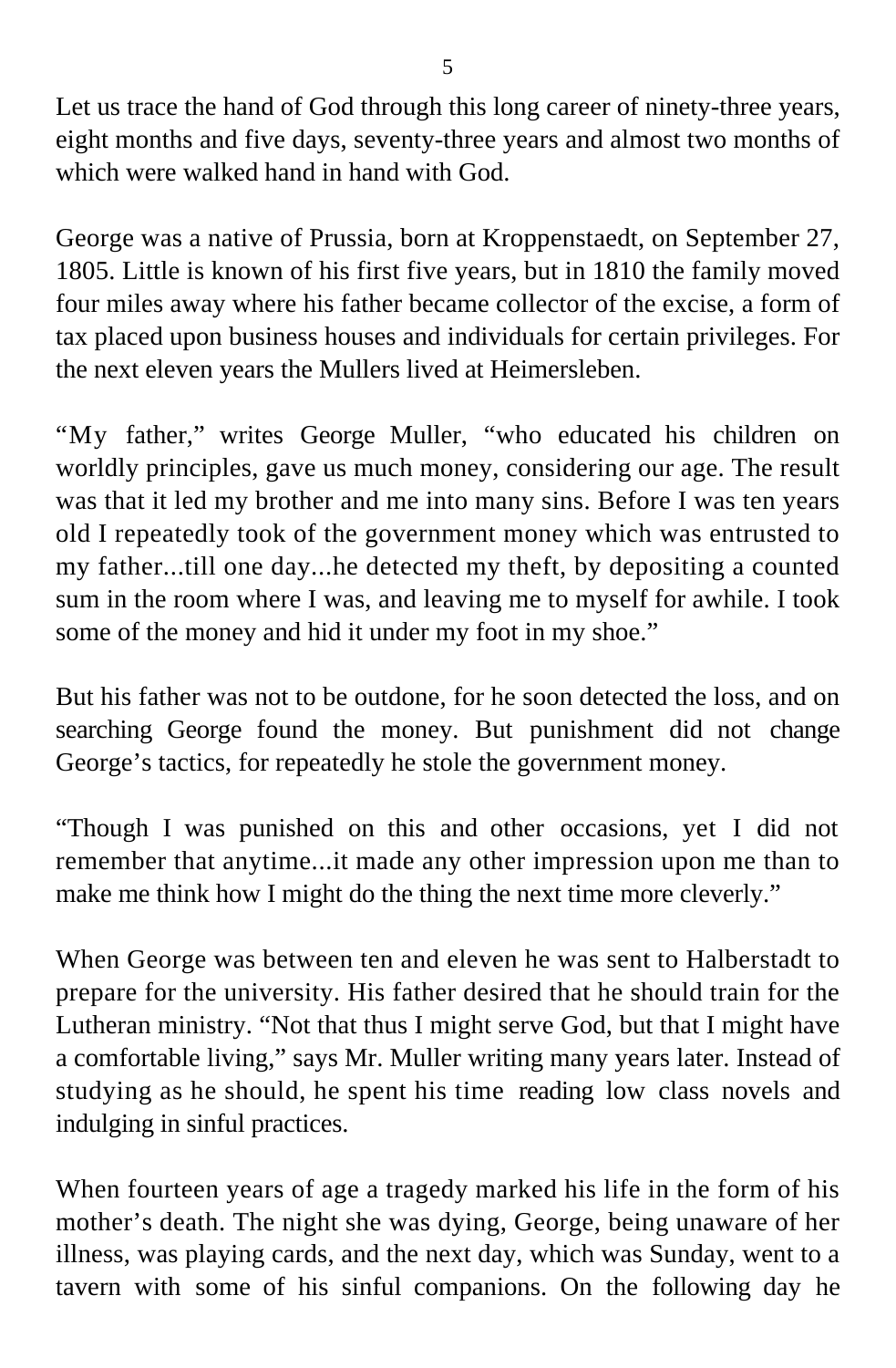received his first religious instruction previous to being confirmed. Thus you see his was an early life devoid of any religious training. Even this first religious instruction was received in a careless manner. He was a light-hearted sinful youth who drank of worldly pleasures to satiation.

His mother's death made no lasting impression upon him. Three or four days before his confirmation, which admitted him to partake of the Lord's Supper, he committed a gross immorality. So deceitful had he become that he could not play square with the minister who confirmed him. "I handed over to him only the twelfth part of the fee which my father had given me for him," he remarks, delineating the downward course of his sins.

"In this state of heart, without prayer, without repentance, without faith, without knowledge of the plan of salvation, I was confirmed, and took the Lord's Supper, on the Sunday after Easter, 1820...Yet I was not without some feeling...I made resolutions to turn from those vices in which I was living and to study more. But as I had no regard for God, and attempted the thing in my own strength, all soon came to nothing, and I still grew worse."

The following year when his father was transferred to Schoenebeck, George asked to attend the cathedral school at Magdeburg, which was close by. Before attending school in November, he stayed at the home place, superintending some alterations in it and reading the classics with a clergyman named Dr. Nagel. While left thus alone, he collected the money owed his father and spent it upon his sinful pleasures.

In November of 1821, he took a trip to Magdeburg, where for six days he spent his time in "much sin." Taking all the money he could obtain by various ruses he traveled to Brunswick, and lived for a week at an expensive hotel. Money gone, he tried the same trick at a nearby village hotel, where the owner suspecting that he had no money asked him to leave his best clothes as security.

This time he walked about six miles to Wolfenbuttel and at an inn began to live as though he had much money. But this proved to be the sixteen-year-old boy's undoing, for when he sought to escape from a high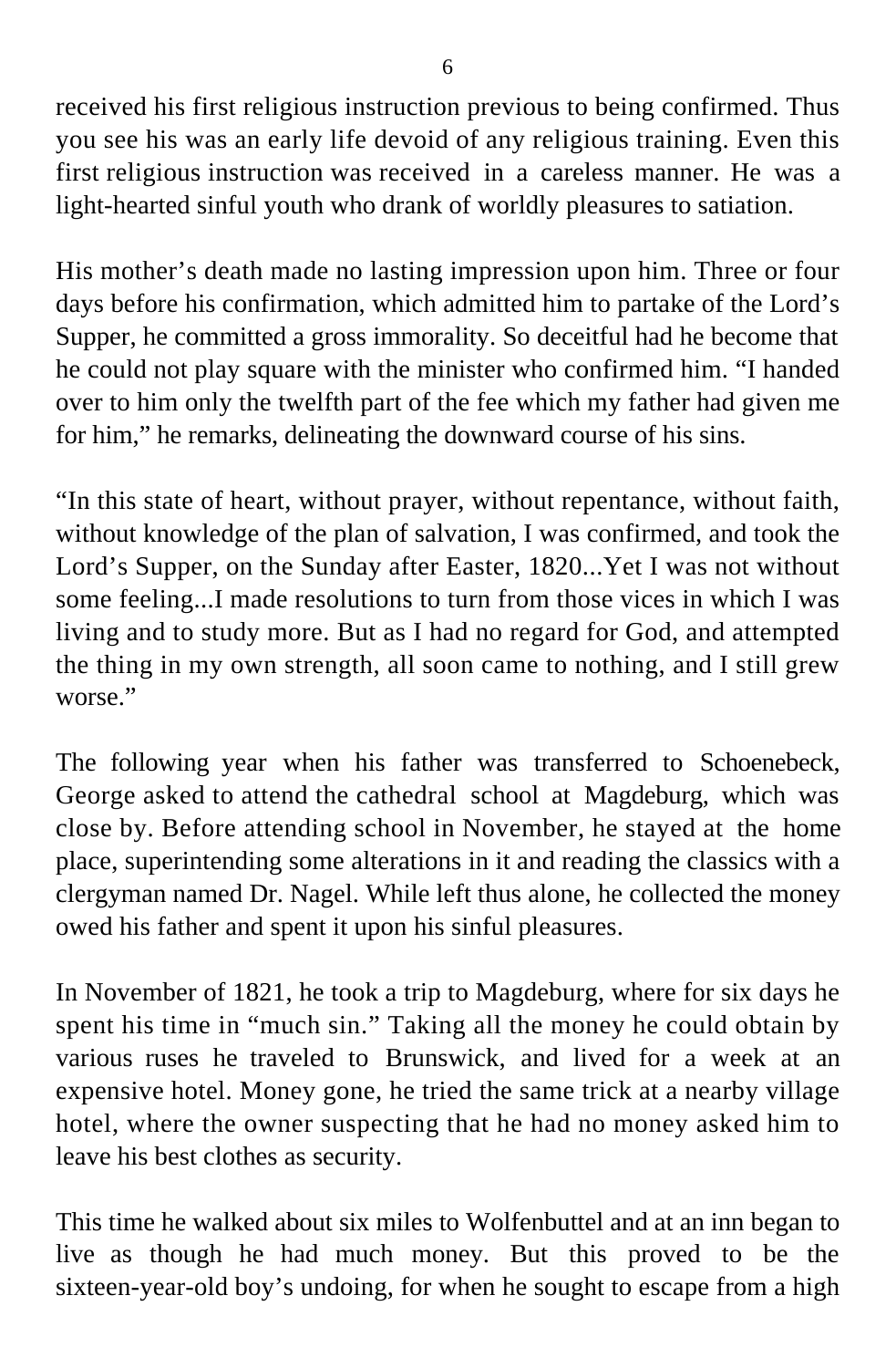window he was caught. Confessing the truth, he expected mercy, but there was none.

Immediately he was arrested and taken to a police officer, and later to jail as a vagabond or thief. "I now found myself, at the age of sixteen, an inmate of the same dwelling with thieves and murderers, and treated accordingly.... On the second day I asked the keeper for a Bible, not to consider its blessed contents, but to pass away the time," George relates. For twenty-four days — from December 18 to January  $12$  — he was confined to the prison. His father obtained his release by paying the inn debt and his maintenance at the jail, also furnishing enough money for the lad to return home.

In October, 1822, he entered a school at Nordhausen, where he remained for two and a half years studying with diligence the Latin classics, French history, German literature, as well as a little Hebrew, Greek and mathematics. "I used to rise regularly at four, winter and summer, and generally studied all the day, with little exception, till ten at night." His serious life caused him to be held up as an example to the class.

"I did not," he writes, "care in the least about God, but lived secretly in much sin, in consequence of which I was taken ill, and for thirteen weeks confined to my room. During my illness I had no real sorrow of heart...I cared nothing about the Word of God. I had about three hundred books of my own, but no Bible."

His was a student life which found pleasure in the classics, but one devoid of love for the higher things of religion. "I practically," he affirms plumbing the depths of his youthful irreligion, "set a far higher value upon the writings of Horace and Cicero, Voltaire and Moliere, than upon the volume of inspiration."

Now and then tinges of conscience would prick his soul and he would determine to be better, "particularly when I went to the Lord's Supper...The day previous to attending that ordinance I used to refrain from certain things; and on the day itself I was serious...But after one or two days were over, all was forgotten, and I was as bad as ever."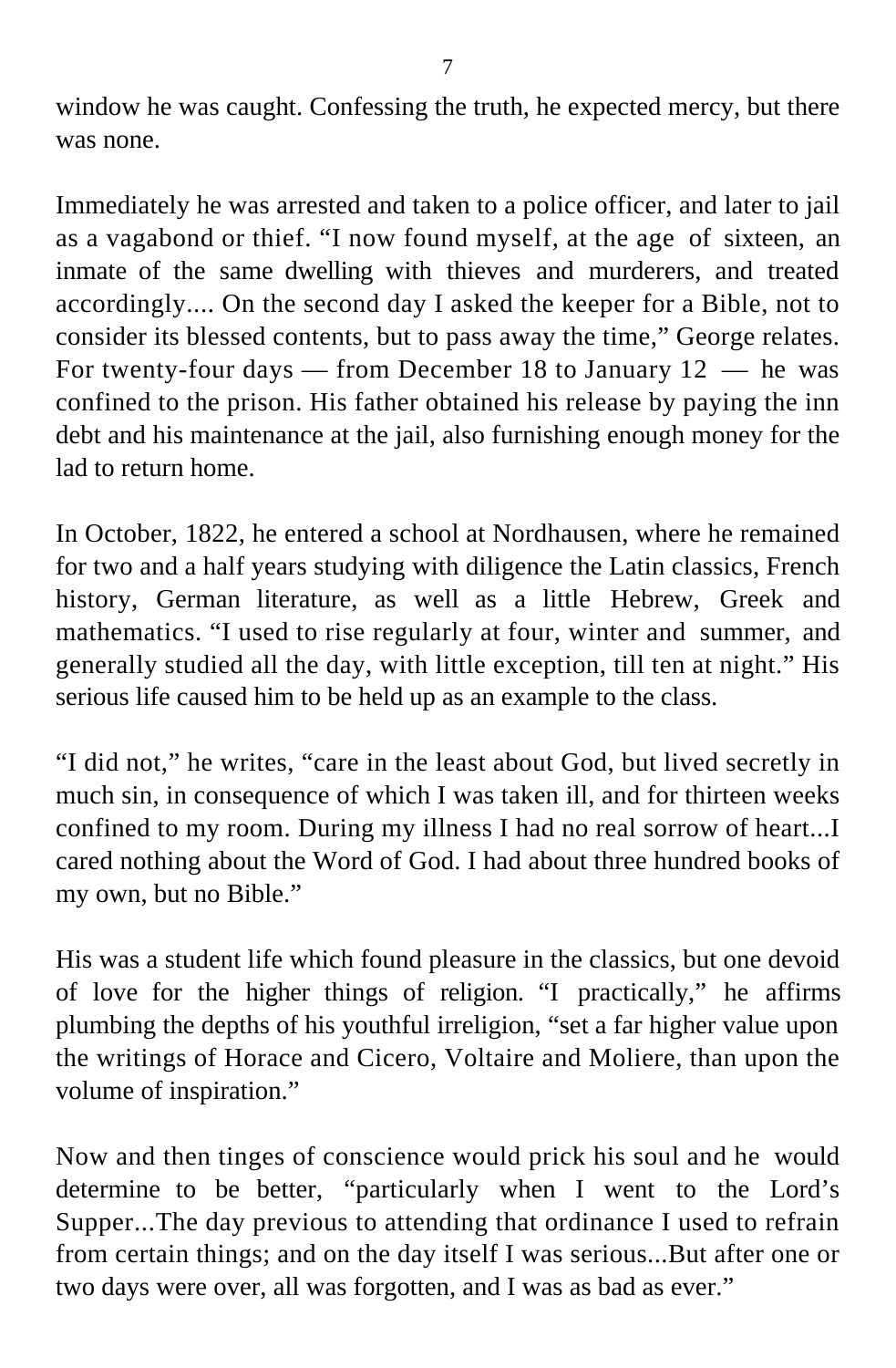George was a dissipated youth who spent the money his father furnished, as the other prodigals did, in riotous living. Once when his funds were exhausted, he pretended his money had been stolen, and forcing the lock on his trunk and guitar case, he went to the director's room half dressed, telling the story of the supposed theft. This trick aroused sympathy for him, for as an actor his tale seemed to ring true.

When twenty he became a member of the University of Halle with excellent testimonials, and was granted the privilege of preaching in the Lutheran Establishment. Here he began to realize that unless he reformed, no church would have him as its clergyman and his rating in this profession would be handicapped. He looked upon the clergy as a means of gaining a livelihood, and not as a service.

"I thought," he says, "no parish would choose me as their pastor...and without a considerable knowledge of divinity I should never get a good living. But the moment I entered Halle...all my resolutions came to nothing...I renewed my profligate life afresh, though now a student of divinity...I had no sorrow of heart on account of offending God."

One day in his evil career he met a fellow student by the name of Beta, who formerly had tried to live a Christian life, but whose efforts caused Muller to despise him. "It now appeared well to me to choose him as my friend, thinking that, if I could but have better companions, I should by that means improve my own conduct."

George guessed wrong this time — for *Beta was a backslider!* And Beta sought out George's friendship believing that he would thus be introduced to the pleasures which his wilder companion seemed to enjoy.

God was at work, for it was through Beta that George's redemption was to take place. It was *a* friendship that the studious, though profligate, youth needed, but it was *the* transforming friendship of God, and not of a young man who walked far behind his religious privileges.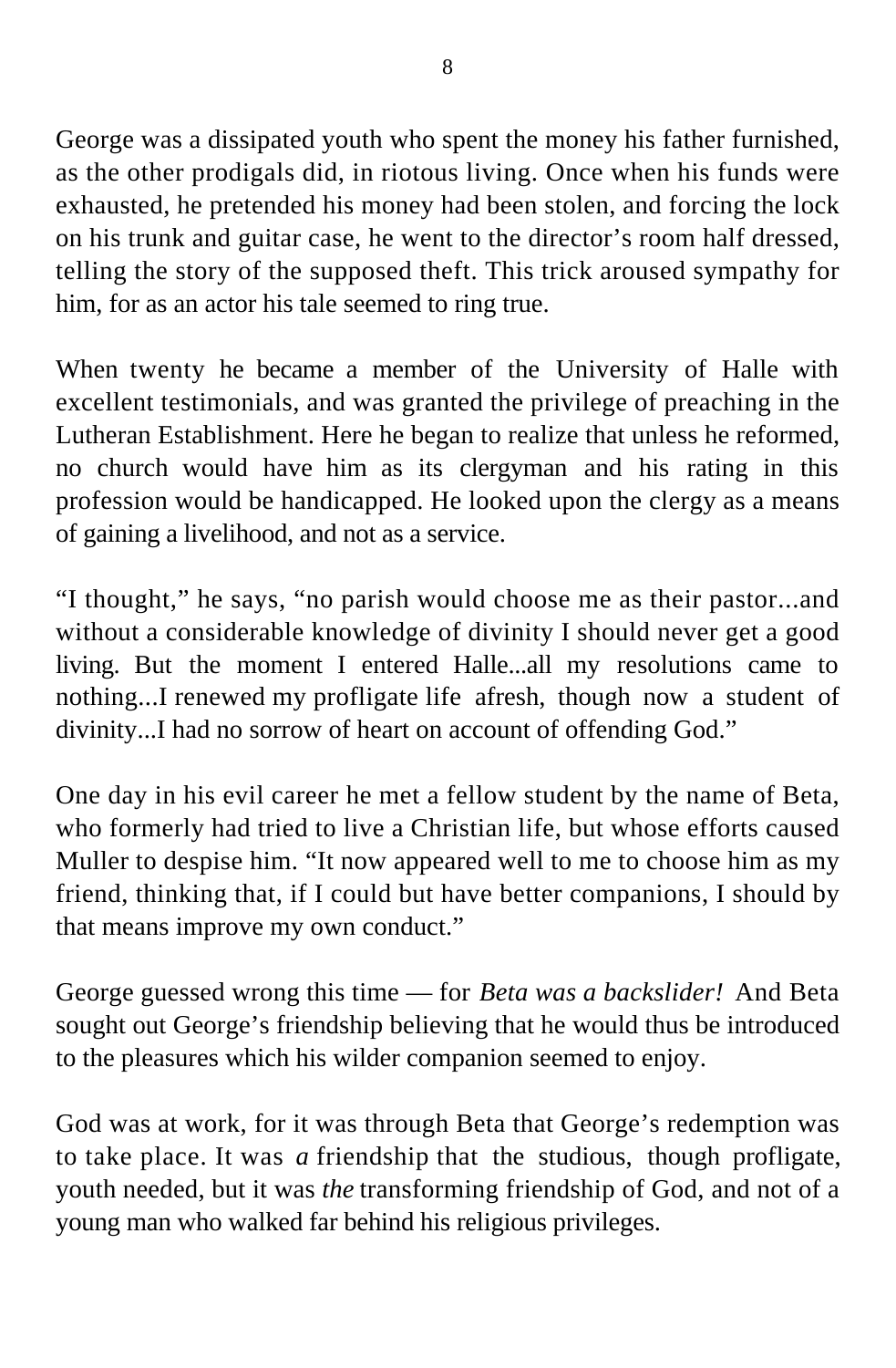"My foolish heart was again deceived," declares Mr. Muller. "And yet God in His abundant mercy made him...the instrument of doing me good, not merely for time, but for eternity."

Debauchery demanded its pay and George took seriously ill. His "conduct was outwardly rather better." But this betterment, he avows, came about not because of religious but financial reasons. His money was too limited to meet the toll demanded by an evil life. In August of 1825, he and Beta, along with two other students, borrowed enough money on their belongings to travel through Prussia for a few days, which resulted in a desire to see nature's grander moods in Switzerland.

The lads were confronted by a lack of money and no passports. But the ingenious George soon eliminated these obstacles by borrowing on their books and other possessions, and through false and forged letters from their parents he obtained the passports.

Wickedness was so ingrained in George's system that even on this trip he was a common thief. "I was on this journey like Judas," George confesses, "for having the common purse, I was a thief. I managed so that the journey cost me but two-thirds of what it cost my friends..."

On returning to Prussia the youth visited home, where his old determination to alter his mode of living sprang up again. But when vacation days were over, and new students came to the university, and with money in his pockets once more, he drifted back into his foreboding ways.

But those sin-darkened days were near an end. God in His inscrutable manner had planned a meeting where the divine hand should begin remaking the life that sin had marred. The same friend Beta with whom he had sinned was to be God's instrument in bringing George into the glorious light of the Gospel. Sin's night was almost over and the daydawn of grace was about to burst with transforming beauty over the youth's soul.

"The divine Hand in this history is doubly plain," writes A. T. Pierson in his biography of George Muller, "when we see that this was also the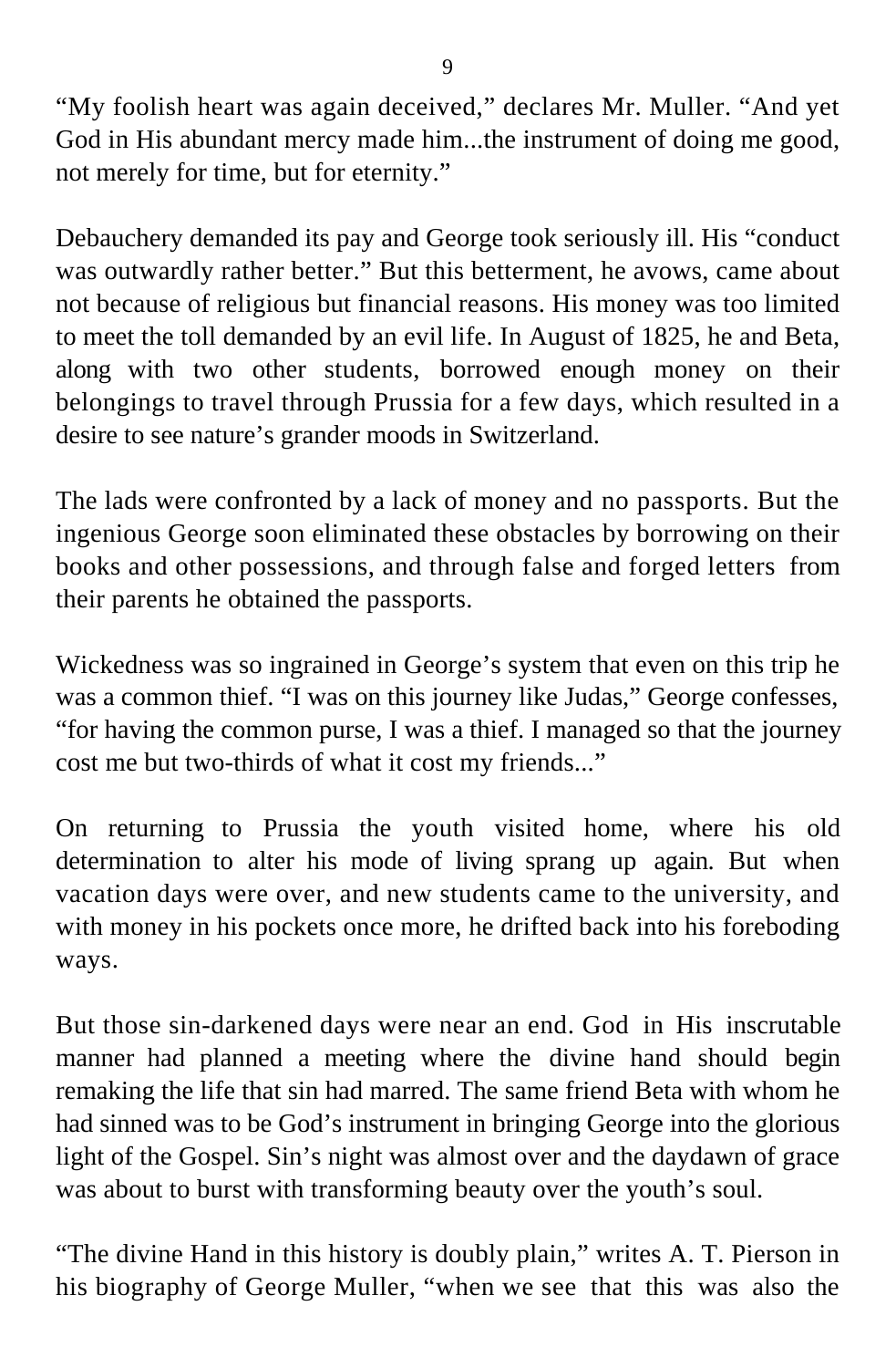period of preparation for his lifework...During the next ten years we shall watch the divine Potter, to Whom George Muller was a chosen vessel for service, molding and fitting the vessel for His use. Every step is one of preparation..."

"The time was now come when God would have mercy upon me," says Mr. Muller reviewing his soul-blighting course of iniquity. "At a time when I was as careless about Him as ever, He sent His Spirit into my heart. I had no Bible and had not read one for years. I went to church but seldom; but, from custom, I took the Lord's Supper twice a year. I had never heard the gospel preached. I had never met with a person who told me that he meant, by the help of God, to live according to the Holy Scriptures. In short, I had not the least idea that there were any persons really different from myself."

Mr. Muller had come to the parting of the ways No more was the prodigal to wander after life's dried and sinful husks, but was to walk the backward trail to Father's home, where as a son most blessed he was henceforth to live for God's glory.

This is our last look at the sinful youth, for sin and he no longer had a common set of values.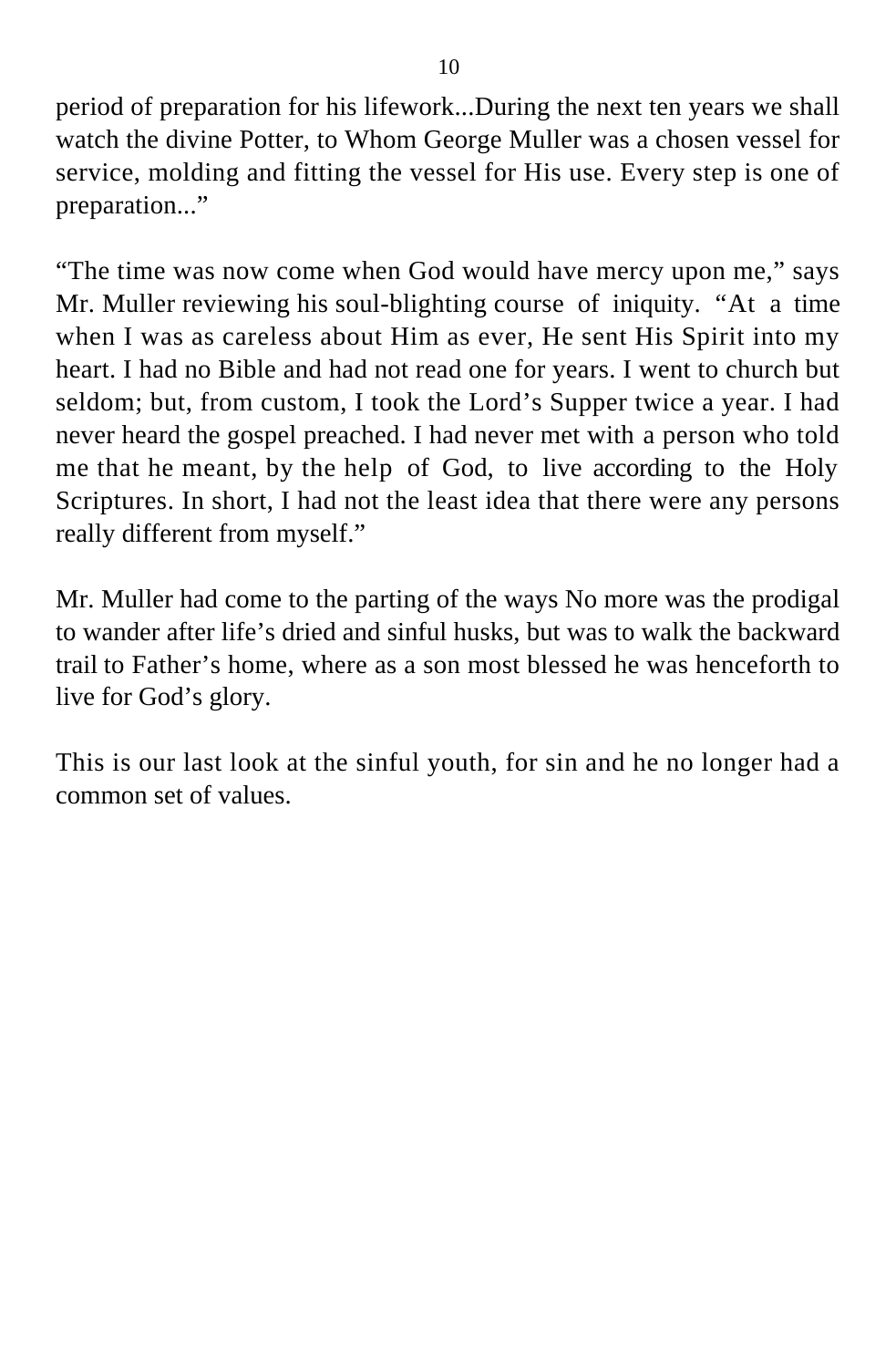### **CHAPTER II**

### **THE YOUTH LEARNS TO PRAY**

"I HAD never either seen anyone on his knees, nor had I ever myself prayed on my knees," confesses Mr. Muller. Up till this time his life had been one with little prayer in it. He had not learned the glory that comes from asking God for life's blessings. When he saw a man on his knees, the entire course of his career was changed. He found at last the things for which sinful youth, when driven by religious impulses, had quested.

One Saturday afternoon about the middle of November, 1825, when George was twenty, he and Beta took a walk in the open fields. On returning Beta asked George to attend a cottage meeting with him, which he had been in the habit of attending each Saturday evening at the home of a Christian.

"And what do they do at this meeting?" asked George.

'They read the Bible, sing a few hymns, pray and someone reads a printed sermon."

"No sooner had I heard this than it was to me as if I had found something after which I had been seeking all my life long," says our hero. "We went together in the evening. As I did not know the manners of believers, and the joy they had in seeing poor sinners...caring about the things of God, I made an apology for coming."

"Come as often as you please; house and heart are open to you," returned Mr. Wagner, a Christian tradesman, in whose house the meeting was held.

The group sat down and sang a hymn, which was followed by a prayer offered by one of the brothers present, named Kayser — later becoming a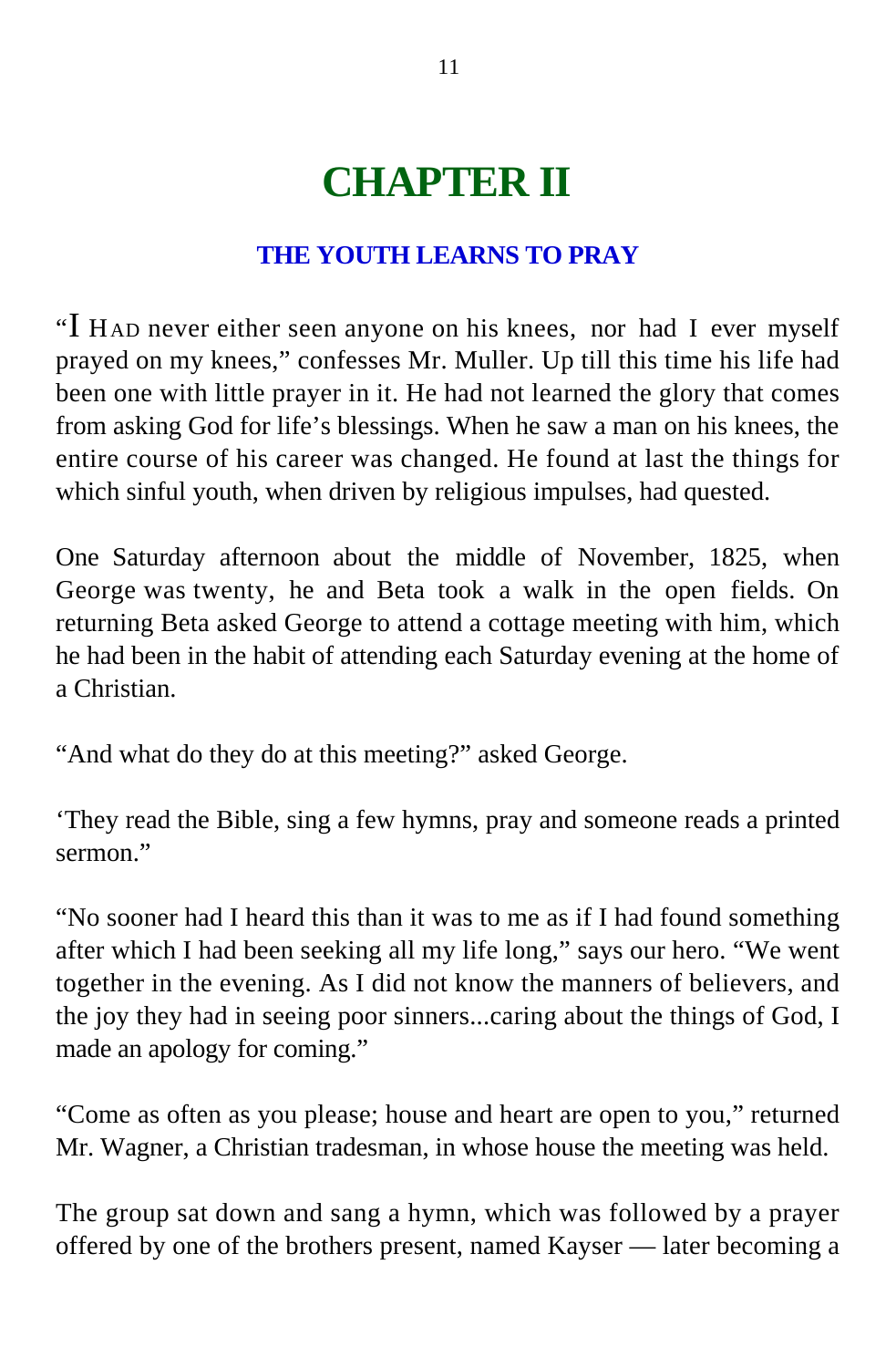missionary to Africa under the London Missionary Society — who called upon God for His blessings to fall on the meeting.

That kneeling in prayer made a lasting impression upon Muller.

Off their knees, Kayser read to the company a chapter from the Bible, and then a printed sermon, since it was not lawful for a layman to expound the Scriptures in Prussia. When the benidictory hymn had been sung, the believers again went to their knees, to be led this time in prayer by Wagner.

"I could not pray as well," thought George, as he listened to the tradesman's eloquent pleas, "though I am much more learned than this illiterate man."

He was truly happy for the first time in his life**.** "If I had been asked why I was happy, I could not have clearly explained it," Muller notes long after he had learned the joy of praying.

Homeward bound George said to his friend Beta, "All we have seen on our journey to Switzerland, and all our former pleasures, are as nothing in comparison with this evening."

At home again the young man fell upon his knees. When it came time to sleep, George says, "I lay peaceful and happy in my bed."

He had little doubt that God began a work of grace in his heart, a deep sense of joy springing up with scarcely any sorrow or with but little knowledge. The work of divine grace had been done and henceforth the young man is to walk the path of the just which shines with ever-increasing brightness until it ends in the perfect day.

His was a changed life. He read the Scriptures and not the classics as formerly, praying often, and attended church as prompted by divine love within. At the university he stood on the side of Christ, and gladly paid the price of being laughed at by his fellow students for his religious fervor.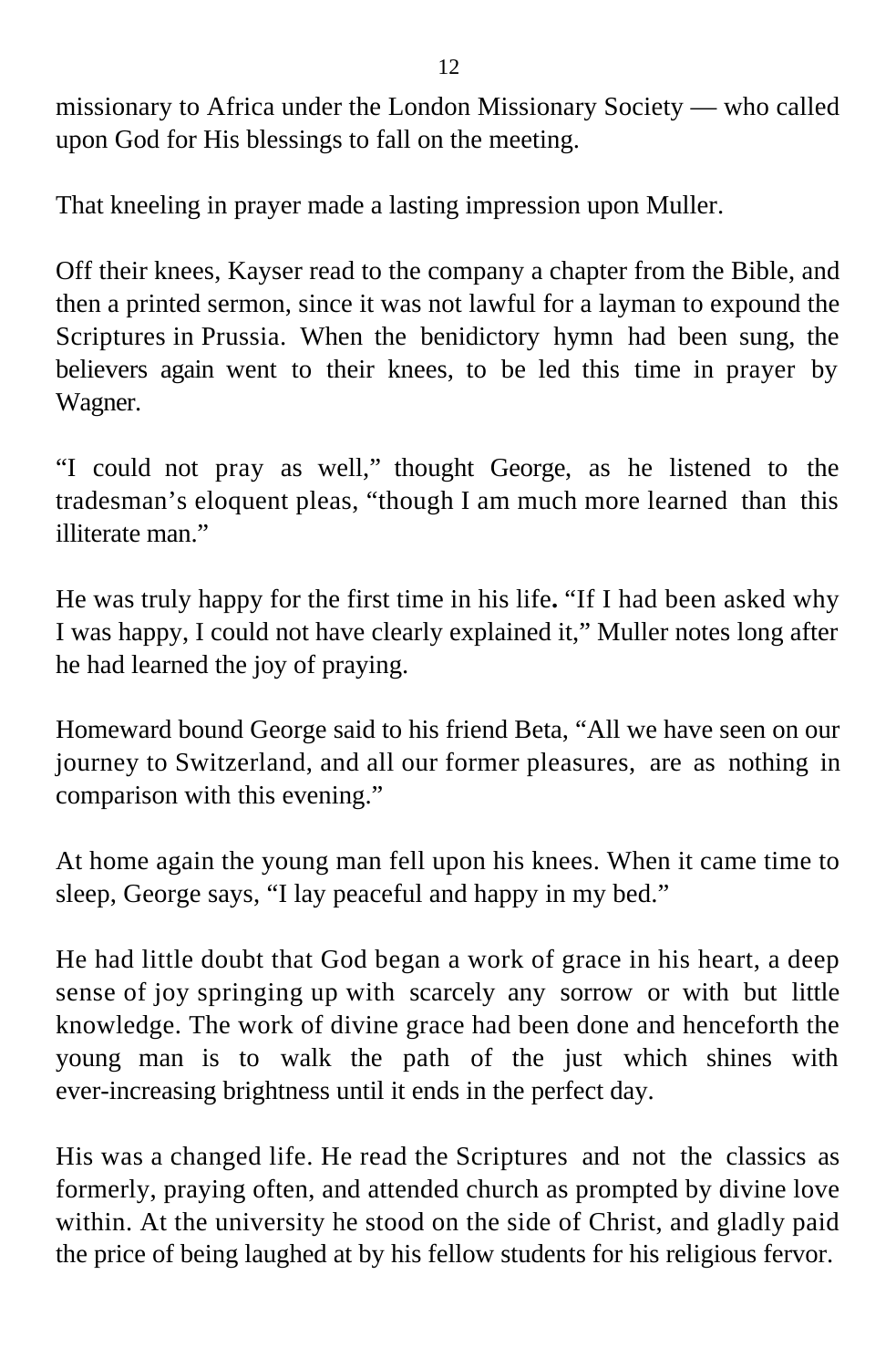In January of 1826 he was moved by spiritual ardor to become a missionary, through reading missionary papers, and by meeting Hermann Ball, a learned and wealthy young man, who worked in Poland among the Jews as a missionary.

"I truly began to enjoy," says Mr. Muller, "the peace of God which passeth all understanding." And off went a letter to Father and Mother Muller entreating them to seek the Lord, for they too could be as happy as he. But an angry letter was their answer, for his father desired that he should stop all his nonsense and get to work making out of himself an accepted minister...a clergyman with a good living, who would be able to support his parents in their old age.

At the same time the famous Dr. Tholuck took the chair of divinity at the University, and this godly man drew pious students to him. From the professor George received a strengthening influence. At once he determined to be free from his parents, to receive no more money from them, and to trust solely in the Lord for his needs.

God was not long in supplying the temporal needs of this trusting student, for Tholuck shortly recommended him to a group of American professors who did not understand German, to teach them the language. "Thus did the Lord richly make up to me the little which I had relinquished for His sake," says Mr. Muller.

Though a divinity student, he had not yet preached. His first sermon was a severe trial, for he attempted to carry it through on his own strength. A schoolmaster arranged for him to speak in the parish of an aged clergyman, and on August 27, 1826, he went out and spoke at the morning service, having written and memorized his message. The delivery brought no unusual blessing from the Lord. In the afternoon there was another service at which he could speak more freely than in the morning.

"It came to my mind to read the fifth chapter of Matthew, and to make such remarks as I was able...Immediately upon beginning to expound 'Blessed are the poor in spirit,' I felt myself greatly assisted; and whereas in the morning my sermon had not been simple enough for the people to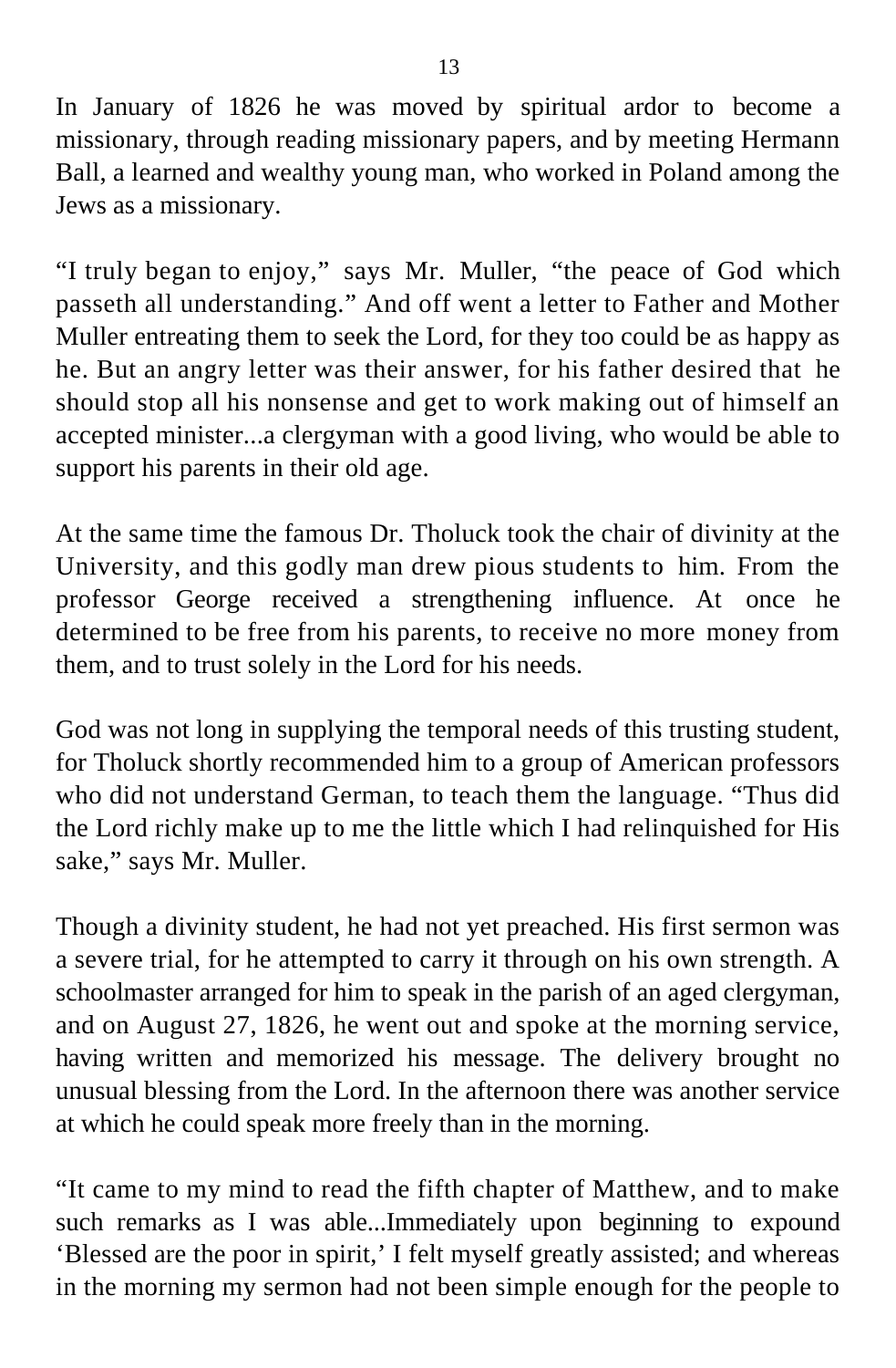understand it, I now was listened to with the greatest attention...My own peace and joy were great." This endeavor launched him on a preaching career, which henceforth was to be a simple exposition of the Scriptures. From this course he never deviated throughout his many years as a public servant of the Master.

As a divinity student he fell into the common error of reading books about the Bible but not reading the Bible itself. "I practically preferred for the first four years of my divine life the works of uninspired men," he confesses. "The consequence was that I remained a babe, both in knowledge and grace."

Since the ministers were themselves unenlightened spiritually there was little in the sermons to feed his soul. Though he regularly went to church, when not preaching, yet he scarcely ever heard the truth, he affirms, "for there was no enlightened clergyman in the town." He often walked ten or fifteen miles to hear a godly minister expound the Word.

The one bright spot in the week was the meeting in Johann Wagner's home, where he had been spiritually awakened. George also attended a Sunday meeting of religious students, which increased from six to twenty during the time he was at Halle.

He soon took another significant step, which brought him into contact with an orphanage work, later to be the model of his own orphanages. For two months he lived in the free lodgings furnished for divinity students in the famous Orphan Houses built by A. H. Franke. More than a hundred years earlier Franke had been led to establish an orphanage in entire dependence upon God. Though Franke had died in 1727, the work continued through faith. This became an inspiration to Muller and often he records how much he was indebted to the example of trust and prayer which Franke exhibited.

In August of the same year (1827) when George was twenty-two, he heard that the Continental Society in England planned to send a missionary to Bucharest, to assist an aged missionary in his work. After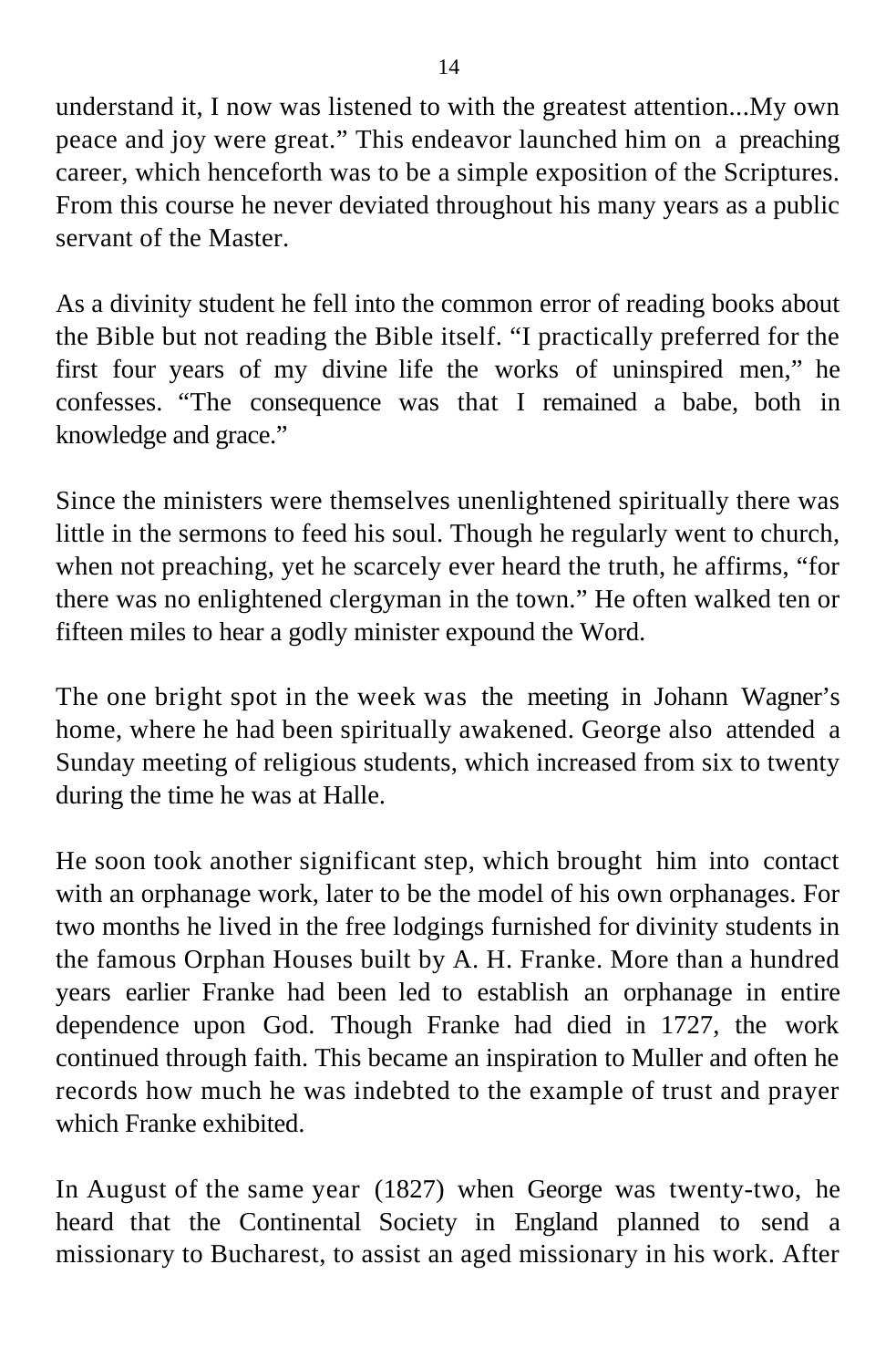much prayer Mr. Muller offered himself to Dr. Tholuck, who had been requested to find a suited minister for his service.

"Most unexpectedly," writes this fervent soul, "my father gave his consent...I prayed with a degree of earnestness concerning my future work." But God intervened, for this was not the divine will for Muller. The war between the Turks and the Russians caused the society to abandon the idea.

With the outreaching of his soul, the young minister was seeking the field for his life's investment. While there was a ringing challenge to be a missionary, he was never permitted to serve in this capacity, since God had other plans for his life. He had become interested in the Hebrew language to which he was devoting much study.

On November 17, he called upon Dr. Tholuck, who learning of this interest in the youth's life, asked, "Would you like to serve as a missionary to the Jews?" The professor went on to say that he was connected with the London Missionary Society for Promoting Christianity among the Jews.

"I was struck with the question," declares Mr. Muller, "and told him what had passed in my mind.

A divine miracle with far-reaching results was about to occur in Muller's experience from which directly sprang his life's work. Oftentimes God indirectly leads one to the fields of his service, which was to be the case with George. God wanted this youth in England where his sphere of influence was to be centered.

When Tholuck learned that his young student was interested in the Jews, he at once wrote to the London Society suggesting Muller's name as a candidate. In March, 1828, the Society answered asking the candidate a number of questions, and on June 13 a letter came saying that they would take George as a missionary student for six months on probation.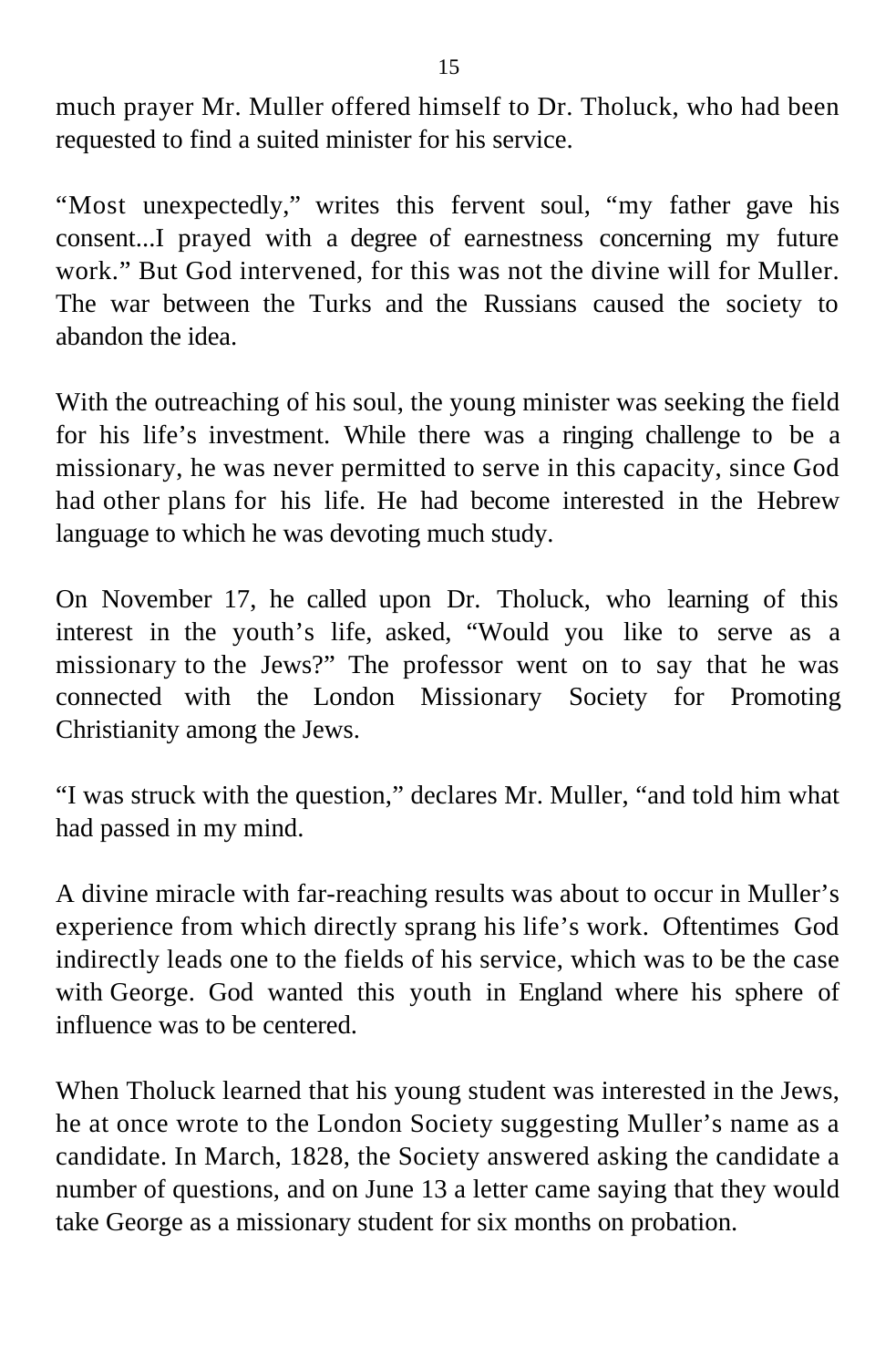There was one proviso, meaningful and life determining. *He must come to London...*for God wanted George Muller's fame to spread throughout the world from this English-speaking nation. Germany had her Franke and England must also have her Muller, apostle of faith.

There was a formidable obstacle. Every Prussian man must serve three years in the army; and classical students who had passed the university examinations were forced to serve only one year. Muller had not yet received his army training, and without an exemption he could not obtain a passport to leave the country. His application for exemption was denied, and Muller felt much depressed because of the denial. But God had plans for this exemption.

While in Leipsic with an American professor for whom he was serving as tutor in German, between acts at the opera George took some iced refreshments which caused him to become sick. This resulted in a broken blood vessel in his stomach. Being advised by friends to go to Berlin, he found an open door for preaching to wards in the poorhouse and in the prisons.

On February 3, 1829, he was re-examined for the army, and because of his stomach trouble was declared physically unfit for service, and hence exempted. Immediately he received his passport and set sail for London where he arrived on March 19.

While waiting for his missionary appointment in London, he heard friends speak of a dentist, a Mr. Groves, who gave up a salary of \$7,500 a year to be a missionary to Persia, simply trusting in God for temporal supplies. "This made an impression on me," Muller affirms, "that I not only marked it down in my journal, but also wrote about it to my German friends."

Again God was gently leading Muller into a life of trust. His old trouble struck again and for weeks he despaired of his life. "I longed exceedingly to depart and be with Christ," he says.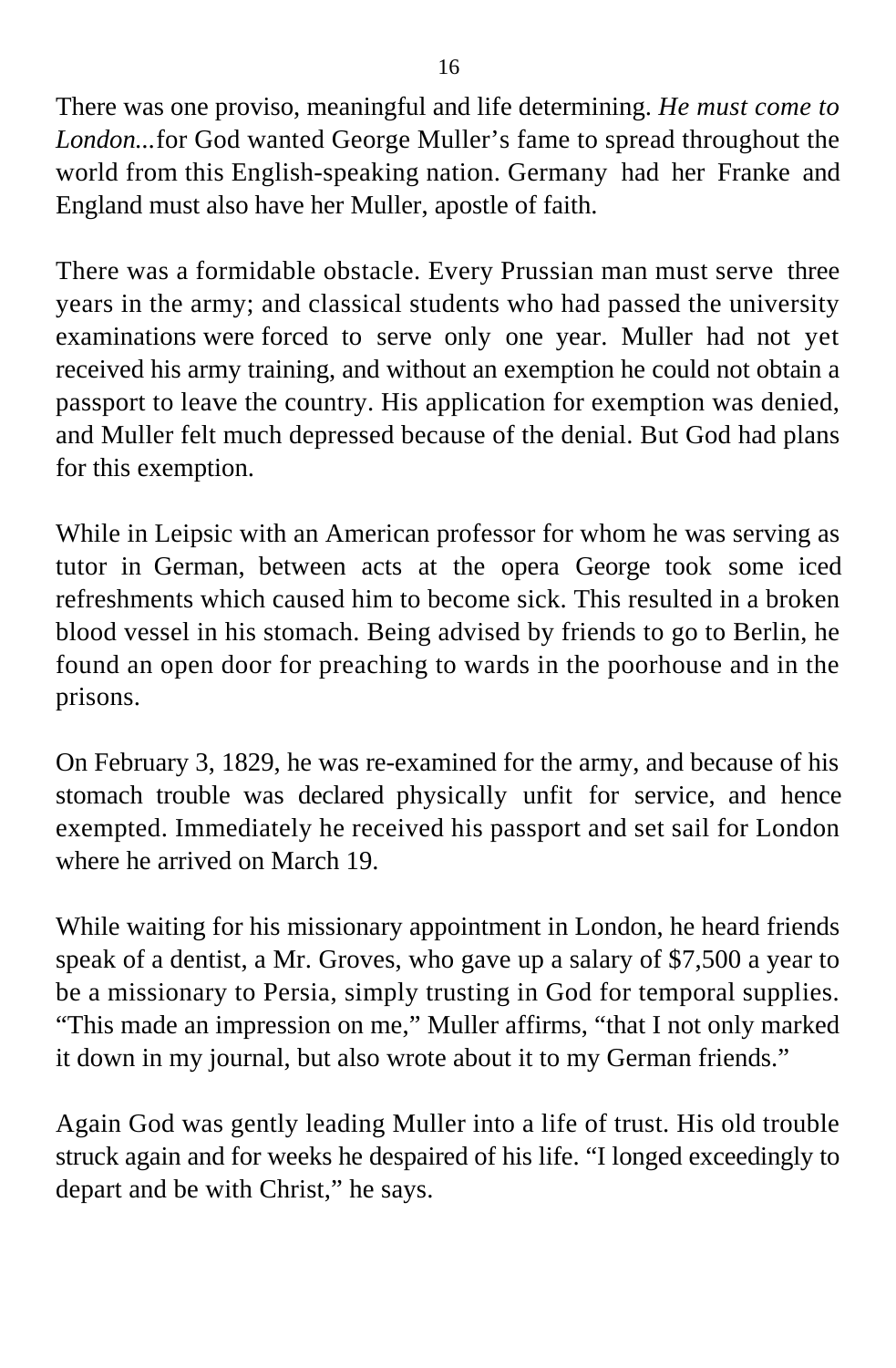"O Lord," he prayed while on his sick bed, "do with me as seemeth best" — a prayer which was slowly answered. For God permitted his servant to linger in sickness that his soul might learn a new lesson in trust.

A few days later he went to Tiegnmouth to recuperate. Here the Ebenezer chapel was reopened and Mr. Muller had the privilege of living for ten days with the preacher. It was during this brief stay that God taught him the true meaning of the Bible. "God began to show me," he writes, "that His Word alone is our standard of judgment; that it can be explained only by the Holy Spirit; and that in our day, as well as in former times, He is the teacher of the people."

These few days seemed unmeaningful in building Muller's life career until this lesson appears. For the Bible became, from then on, the true source of his inspiration, and the one book to which he was solely devoted, which proved to be a pivot in the upward climb of George's soul.

He delineates how he tested the Bible truth by experience. "The Lord enabled me to put it to the test of experience, by laying aside commentaries, and almost every other book, and simply reading the word of God and studying it. The result of this was that the first evening I shut myself into my room to give myself to prayer and meditation over the Scriptures, I learned more in a few hours than I had done during a period of several months previously." He goes on to add, *"But the particular difference was that I received real strength for my soul in doing so."*

This brief stay in the country worked the design of God into his spiritual pilgrimage, for henceforth through meditation upon the Bible and prayer he was to commit his ways unto the Lord. Near the end of his life he affirmed that he had read the Bible through approximately two hundred times, one hundred of which were *on his knees.* This is the keynote of that marvelous life of trust. He found God's promises in the Bible and experienced the truth of them in his everyday life. He learned to believe what he read and to act accordingly. He mined religious truth, not from books of human fabrication, but from God through divine inspiration, and what he read he lived.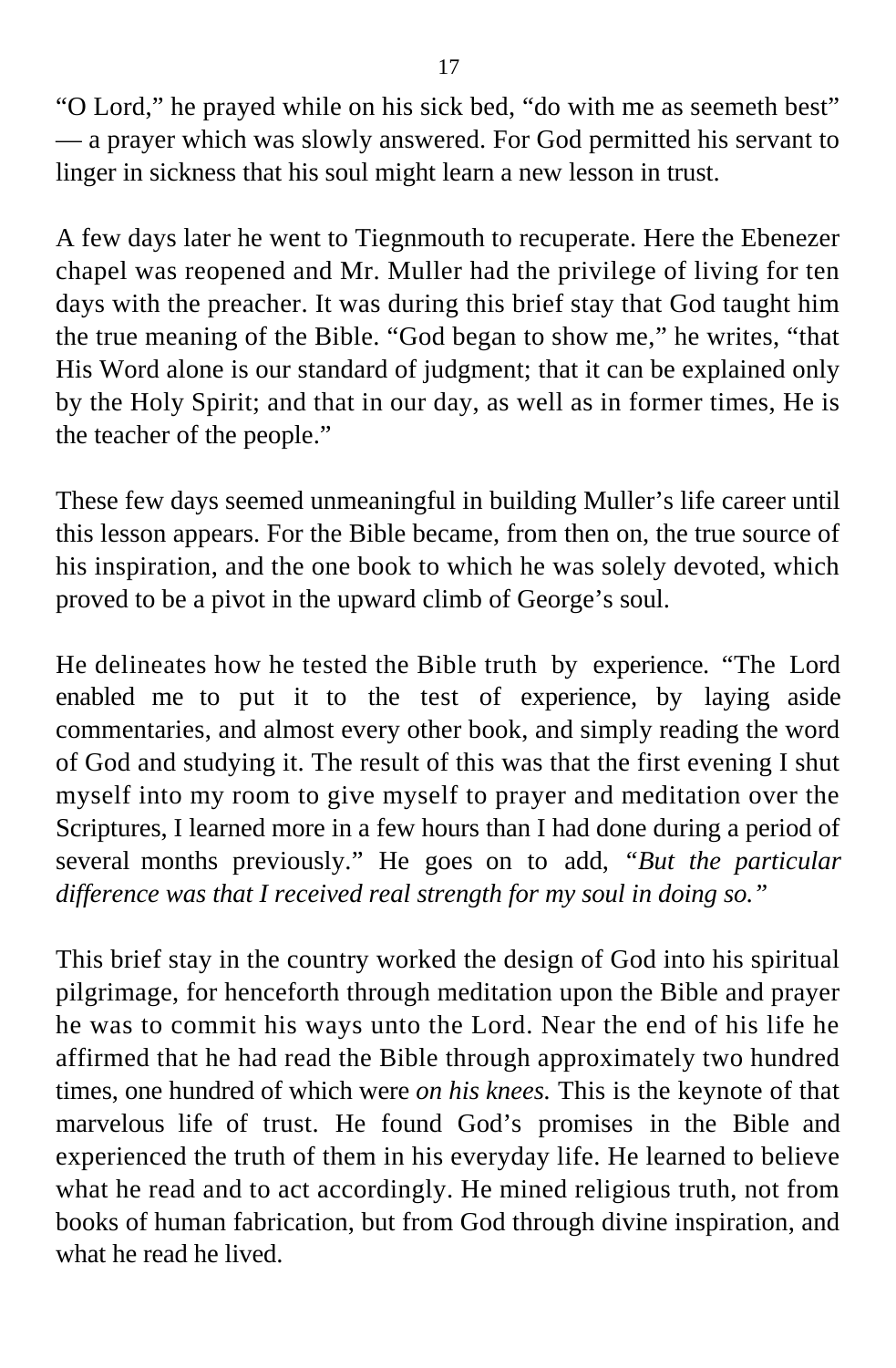God is now ready to thrust Muller forth into his vineyard a full-fledged apostle of trust. Yet there is another lesson he is to experience before God can use him to the fullest extent. He must learn *to tell not man but God his needs* and to believe God will supply them. Around the bend in his career this lesson is next in God's book of life for Muller to master.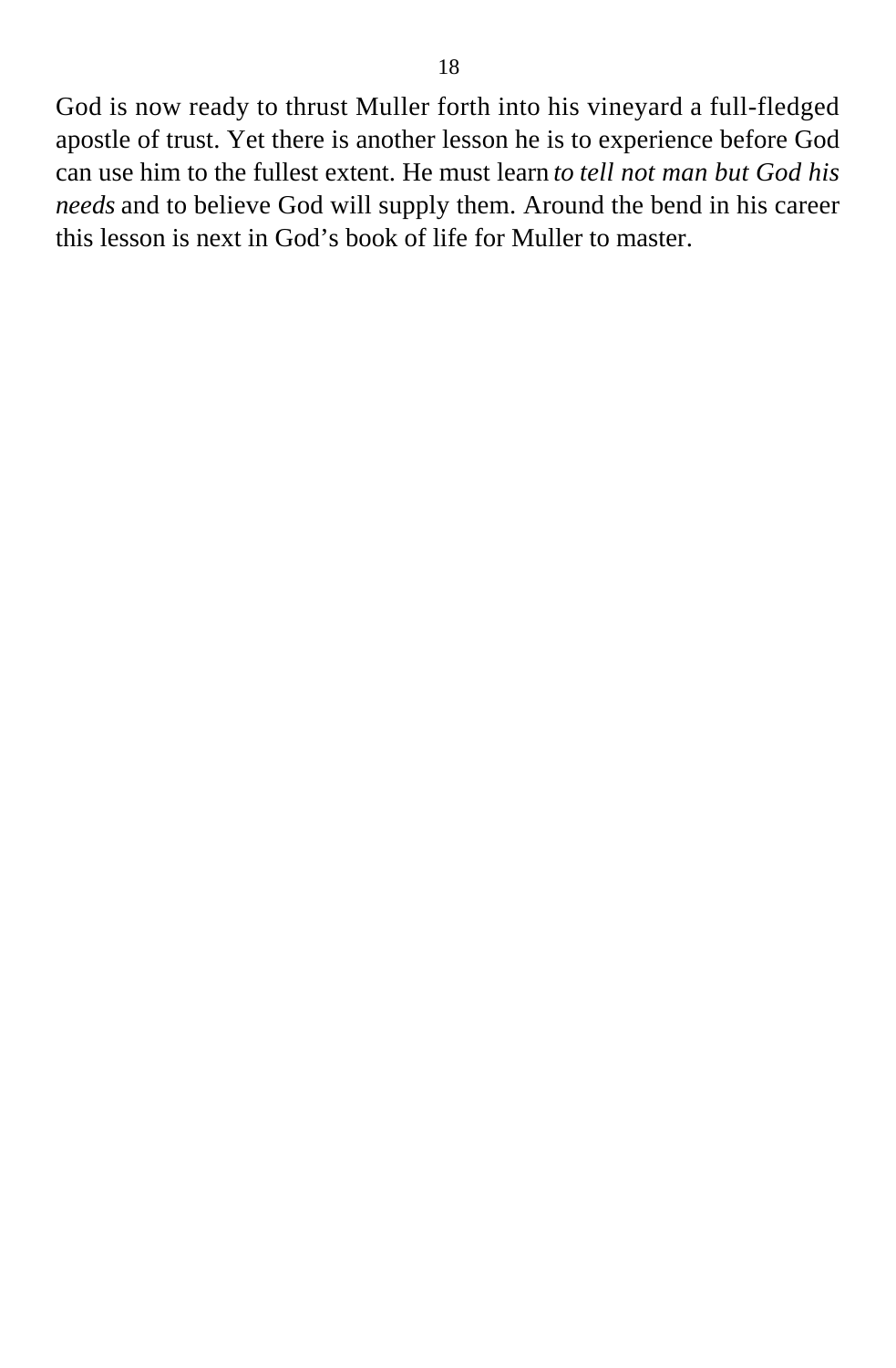# **CHAPTER III**

#### **MASTERING LESSONS OF TRUST**

THE REST at Devonshire acted as a tonic to Muller's worn body, but the greatest blessing came to his soul. His prayer had been that God would bless the journey to the benefit of body and soul. "In the beginning of September (1829) I returned to London, much better in body, and as to my soul, the change was so great that it was like a second conversion."

At once he must find something to do for the Master. He decided to start a prayer meeting for the seminary students, by calling them together for devotions from six until eight each morning. His soul became so enrapt with the joy of prayer after these services that throughout the day he lingered long before God's throne. Often in the evening at family devotions he would continue until midnight praying, in the morning to awake and call the students to the six o'clock meeting again.

Becoming impatient at his missionary inactivity, he asked the Society to allot him work to do among the Jews, but when the letter brought no response he started his labors, whether officially appointed or not. He distributed tracts, taught a Sunday school class of Jewish boys with about fifty in attendance, and read the Bible to them.

While waiting to be sent out into God's work by man, Mr. Muller was led by the Spirit to feel that this waiting for appointment was wrong; that instead he should receive orders only from the Holy Spirit as Paul and Barnabas were sent forth. He wrote the Society while spending the Christmas vacation with some friends at Devon, and frankly stated his views.

*He offered to labor without salary,* with the proviso that they permit him to work wherever the Lord might direct.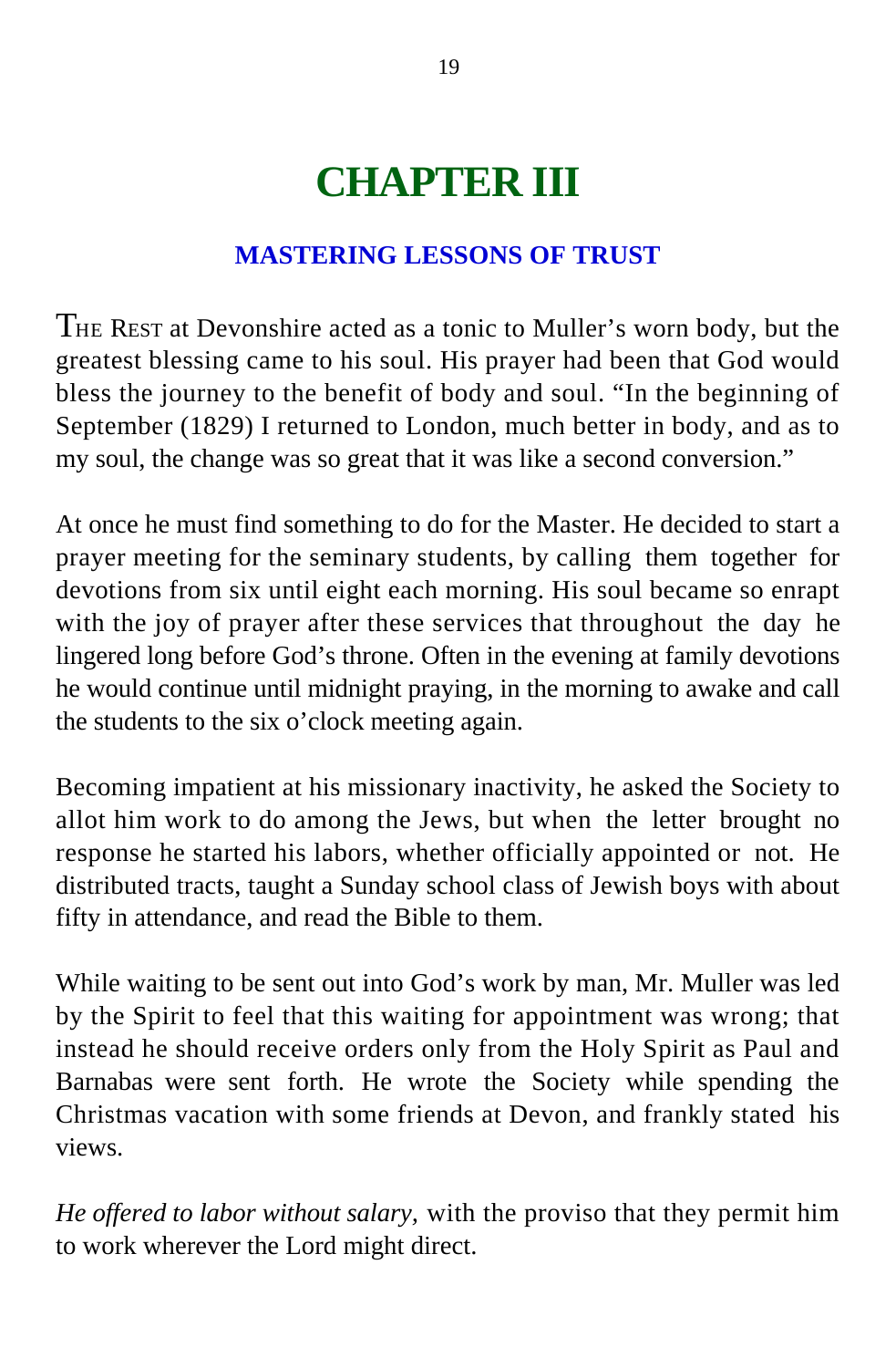His faith began to look beyond man to God for spiritual direction as well as for physical needs. This was a forward step in his soul pilgrimage. It was a lesson in trust that the young disciple must experience before God was ready to use him. He had previously been convinced though a stranger in England he need have no anxiety for his temporal needs — "as long as I really sought to serve the Lord...as long as I sought the kingdom of God and his righteousness, these my temporal wants would be added unto me."

Through reading the Bible promises had been emblazoned on his memory, and these promises he believed to be sources of divine supply. In making this life altering decision he found the following verses of special import:

*"Ask, and it shall be given to you; seek, and ye shall find; knock, and it shall be opened unto you.***"** (Matthew 7:7)

*"And whatsoever ye shall ask in my name, they will I do, that the Father may be glorified in the Son. If ye shall ask anything in my name, I will do it."*  (John 14:13, 14.

*"Therefore I say unto you, take no thought for your life, what ye shall eat, or what ye shall drink; nor yet for your body, what ye shall put on. Is not the life more than meat, and the body than raiment? Behold the fowls of the air: for they sow not...yet your heavenly Father feedeth them. Are ye not much better than they?*" (Matthew 6: 25 – 26) *(Matthew 6: 25 – 26)* 

Strengthened by these gracious words his faith leaped forth — he need trust no longer in man when God had bid him come and receive.

The answer from the Society arrived late in January of 1830, stating that his connection with them was at an end. While this door of being a missionary to the Jews was closed, God was opening another into which he was to step. In his twenty-fifth year he looked out upon the world as a field of service and was willing to be led — as well as fed — by the Spirit. He remained in the South of Devon preaching wherever an opportunity came. The Ebenezer Chapel was among the places he visited. On New Year's day, 1831, he attended services at the chapel where he spoke on the difference between a *Christian* and a *happy Christian,* "and showed them whence it generally comes that we rejoice so little in the Lord."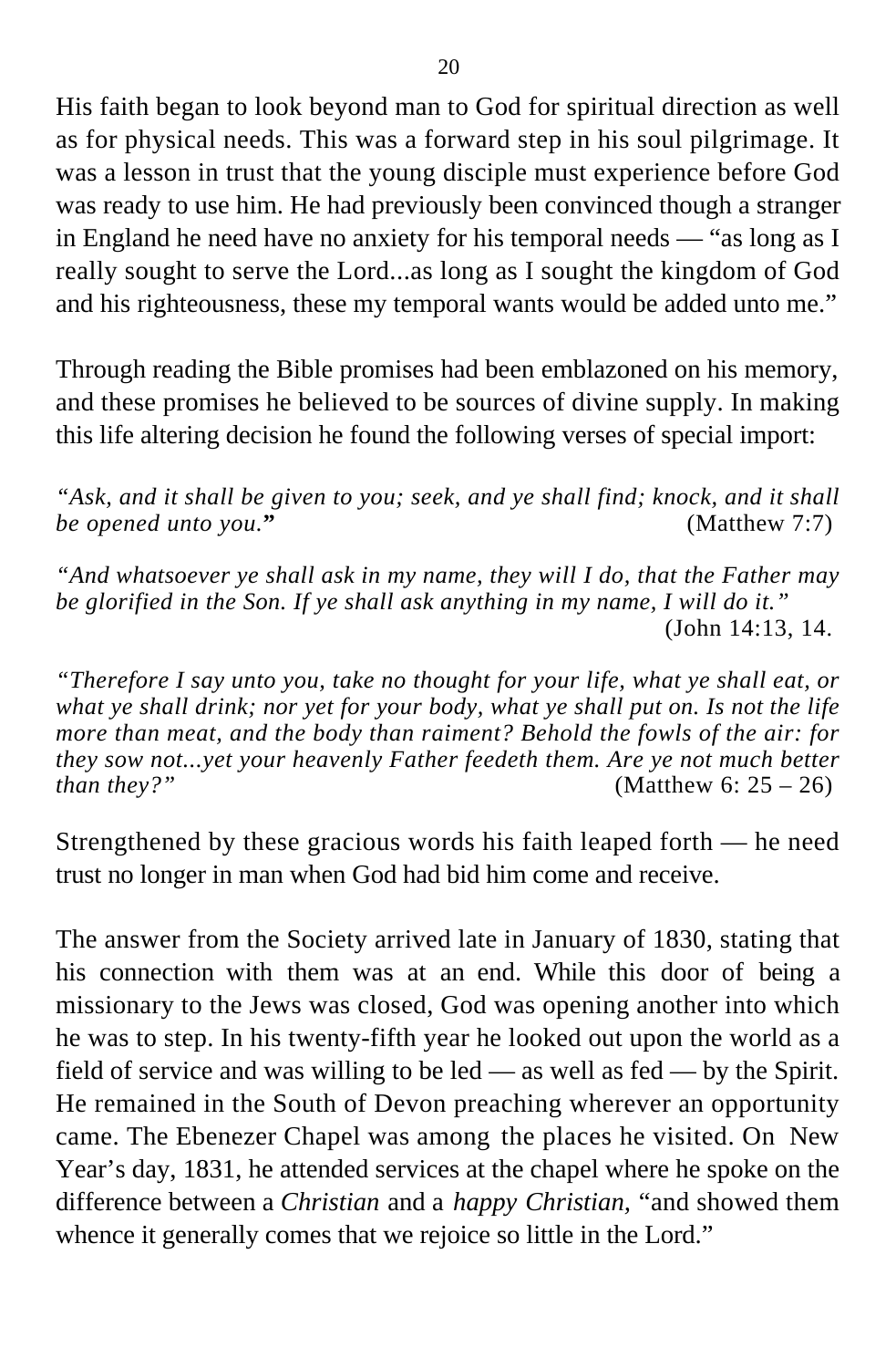He was requested to bring an afternoon message, and at its close it was suggested that he begin a series of ten o'clock morning messages on the book of Romans. During these morning meetings the Ebenezer congregation asked that he become their pastor. The group on this point was not unanimous. "Some of them left and never returned; some left, but returned after a while; others came to the chapel who had not been in the habit of attending previous to my coming," Mr. Muller affirms.

There was no little stir in the congregation because of the services "of this foreigner," as some of them expressed it. Some delighted in the food for their souls, caring little about the form, but others bitterly opposed the work of Christ. "There was," Muller writes, "in addition to this, a great stir, a spirit of inquiry, and a searching of the Scriptures...And what is more than all, God set his seal upon the work in converting sinners. Twelve weeks I stood in this position, whilst the Lord graciously supplied my temporal wants, through two brethren, unasked for."

After this the whole little church, eighteen in number, extended a call for him to become their permanent pastor. The brethren were generous in their financial offer, stating the salary to be £55, or \$275 a year. <sup>1</sup>

[(1)An English pound in this connection represents approximately \$5.00, and in this book is used on such a basis]

While waiting on the Lord to give His answer to the call, for he had desired to travel from place to place preaching the gospel, Muller received a new light on baptism. He was preaching at Sidmouth in April, when three ladies asked his opinion on the subject.

"I do not think that I need to be baptized again," he replied.

"But have you been baptized?" one asked.

"Yes, when I was a child."

"Have you ever read the Scriptures and prayed with reference to the subject?"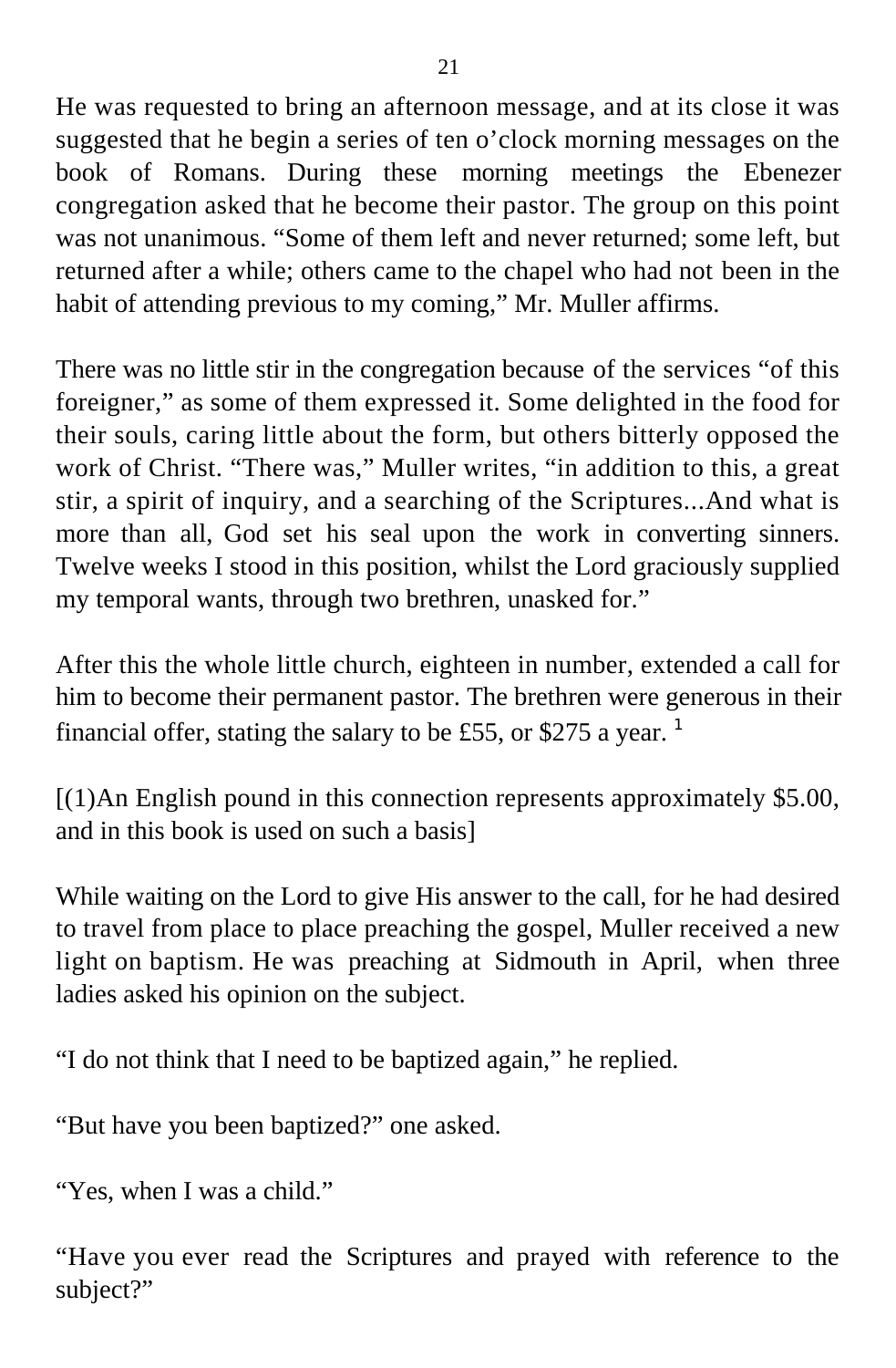Mr. Muller had to admit that he had not.

"Then," one of them said, "I entreat you never to speak any more about it till you have done so."

This searcher after light took these remarks to heart and when he had diligently read such passages as Acts 8:36 – 38 and Romans 6:3–6, he said, "I saw that believers only are the proper subjects for baptism, and that immersion is the only true Scriptural mode in which it ought to be attended to." Accordingly he was immersed.

It was during the same summer that on reading the Bible it seemed Scriptural "and according to the example of the Apostles (Acts 20:7) to break bread every Lord's day, though there is no commandment given to do so either by the Lord, or by the Holy Ghost through the apostles." From reading Ephesians 4 and Romans 12 he also reached the conclusion that there should be given a place in their meetings for brethren to speak freely, either to testify, exhort, or teach, as the Holy Spirit led them.

God was gradually leading Mr. Muller to trust the Scriptures for guidance in matters of conscience. By yielding in minor things, he found it not difficult to yield and obey in the realm of trusting God for all his supplies...a decision which was soon to be made.

He was about to take an important step in his life, the selection of a companion. The guidance of God in this action was sought diligently through prayer and Bible reading. Friends had told him when he first landed in England of Mr. Groves, the Exeter dentist, who had given up an excellent salary to be a missionary. In the course of his preaching he met Mary Groves, the missionary's sister, and after a short courtship, much prayer and meditation upon the matter, they were married on October 7 in a simple ceremony at the home of a friend. And for more than forty years God blessed this union.

"She was a rare woman and her price was above rubies," writes A. T. Pierson. "The heart of her husband trusted in her and the great family of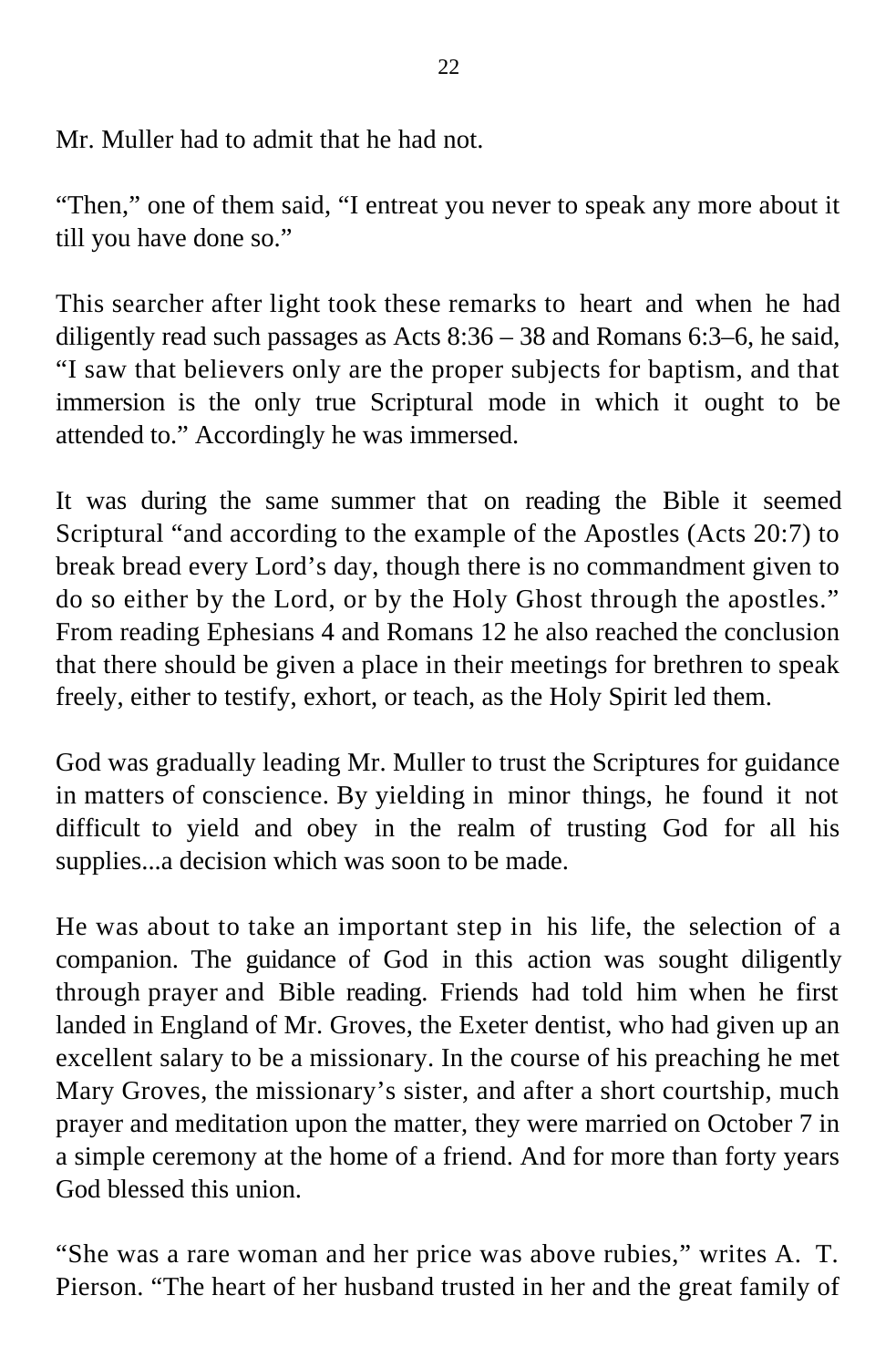orphans who were to her as children rise up even to this day to call her blessed."

Shortly before his marriage the thought of a stated salary worried Mr. Muller, for he felt that his should be a life of trust in God and not in the promise of the brethren. He found three reasons why he should give up a fixed remuneration.

- 1. A salary implies a fixed sum, generally made up of pew rents. But according to James  $2:1 - 6$ , "pew rents are against the mind of the Lord<sup>"</sup>
- 2. A fixed pew rent may at times become a burden to the follower of Christ and Mr. Muller did not wish to lay the smallest straw in the way of the church's spiritual progress.
- 3. The whole system of pew rents and salary are liable to become a snare to the minister, in that he works for hire rather than for spiritual reasons.

At the end of October, within a month after his marriage, he announced to the Teignmouth congregation that henceforth he would receive no regular salary, and would trust wholly in the Lord for his needs. He asked that a box be placed in the chapel where whoever desired to help him might leave his offering. Henceforth he was to ask no one, "not even my beloved brethren and sisters, to help me...For unconsciously I had been led to trust in an arm of flesh, going to man instead of going to the Lord at once."

Shortly afterward he and his wife were impressed with the text, "Sell that ye have and give alms," and literally were led to obey the command. "Our staff and support in this matter," he affirms when the great test came, "were Matthew  $6:19 - 34$  and John 14:13,14. We leaned on the arm of the Lord Jesus."

From that time on never once did Mr. Muller and his wife regret taking this step. Tests of faith were soon to come, as they came throughout Muller's long Christian career-trek; but he leaned heavily on the Master's strong arm, knowing full well that if God clothed the sparrows, fed and housed them, He would not forsake him. This was to be a walk of faith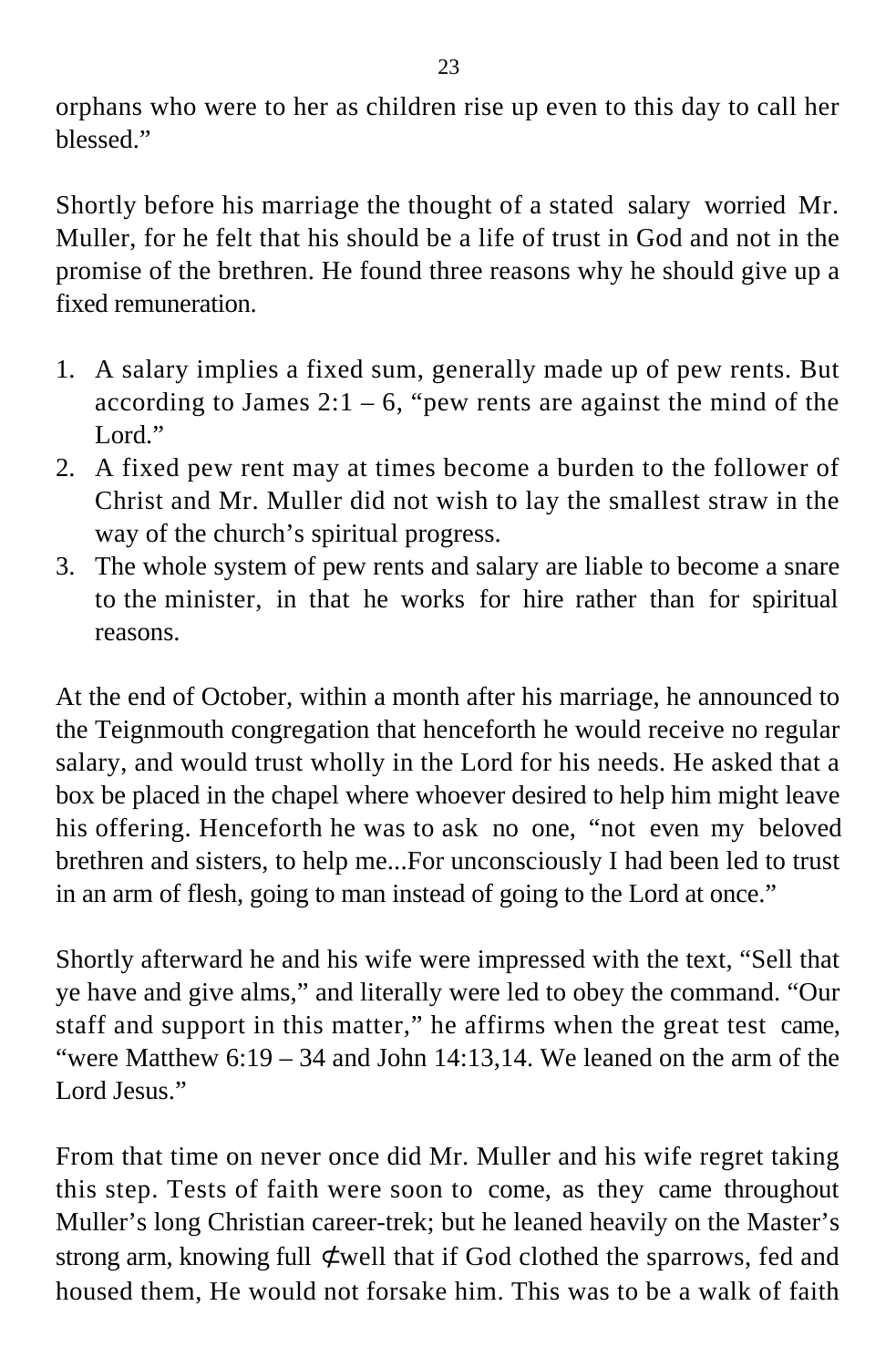and not of sight, and the servant was to learn the lesson of trust through the school of experience.

During the first year the Lord dealt gently with his followers. Mr. Muller exults in saying, "He did not try our faith much at the commencement, but gave us first encouragement, and allowed us to see His willingness to help us before He was pleased to try it more fully." When the year closed the young minister was able to affirm that the Lord had "richly supplied all our temporal wants, though at the commencement we had no certain human prospect of a single shilling, so that..,we have not been in the smallest degree a loser in acting according to the dictates of conscience. The Lord dealt bountifully with me, and has condescended to use me as an instrument in doing His work."

The year 1831 was to be one of testing Muller's faith, for many times there was not a single shilling left in the house, though at the proper moment faith's reward came in the form of money and supplies.

One morning when their money had been reduced to eight shillings (about \$2.00, a shilling equaling approximately 25c), Muller asked the Lord for money. For four hours the preacher waited but still no reply. Then a lady came to the house.

```
"Do you want any money?" she asked.
```
Faith was tested, yet remained triumphant, and the minister replied, "I told the brethren, dear sister, when I gave up my salary, that I would for the future tell the Lord only about my wants."

"But," she replied, reaching for her purse, "He has told me to give you some money," laying in his hand two guineas.

For three days in the first of January, on the 6th, 7th and 8th, real testings came when their money was exhausted. Muller prayed faithfully, and one day the devil assaulted him severely, causing the minister almost to decide that he had gone too far in this way of trust. Then came faith's victory and the devil fled. As he returned to his room he found that a sister in the Lord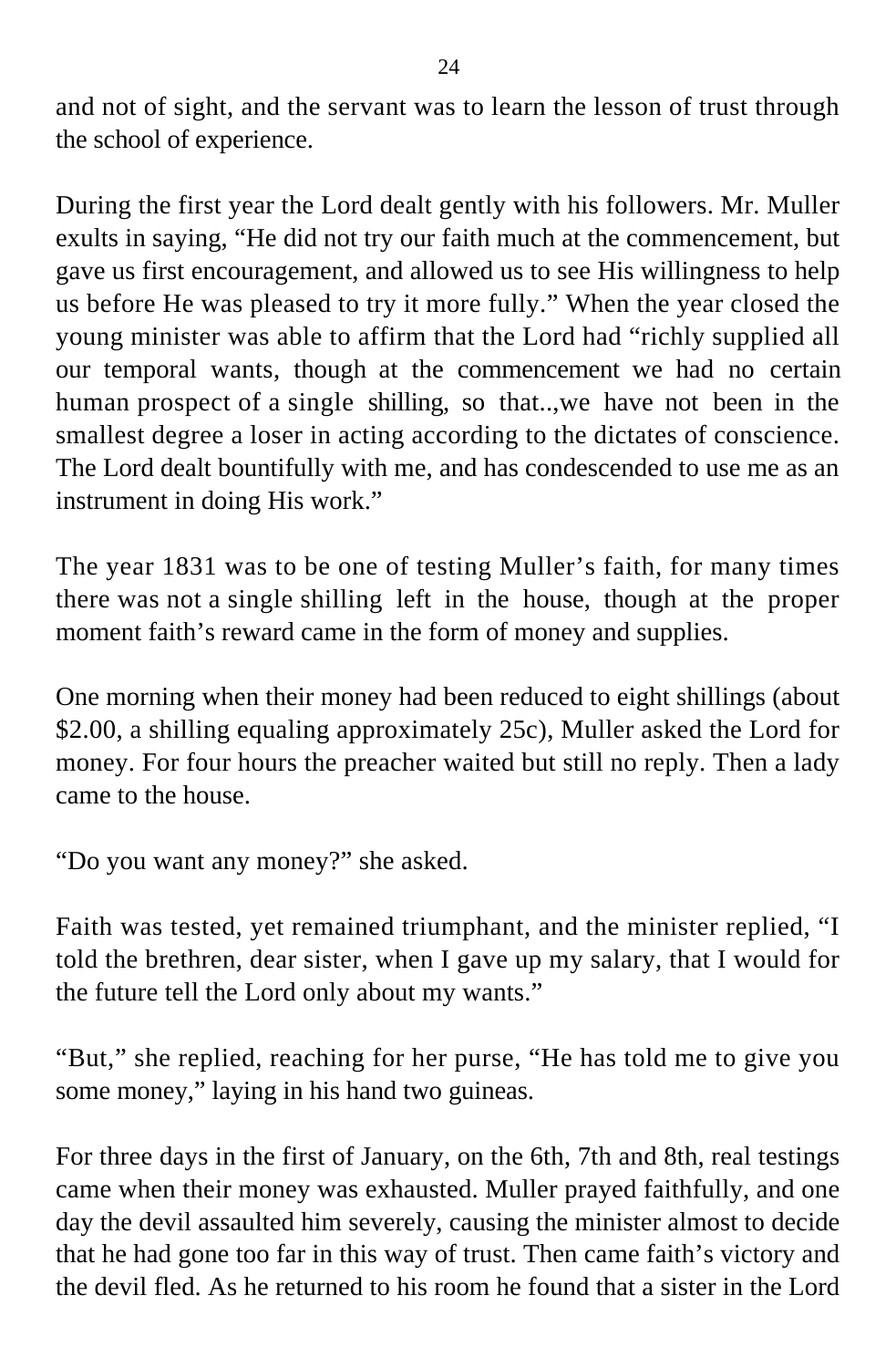had brought in about eleven dollars. "So the Lord triumphed and our faith was strengthened."

Once the minister's faith was anxious when he saw a brother open the chapel box, for he was in dire need of money. He would not ask the brother for what came in, since he often stated in the pulpit, "I desire to look neither to man nor the *box*, but to the living God." Muller resorted to prayer, asking the Lord to incline the man's heart to bring the money. Shortly the box money was given him, amounting to one pound, eight shillings and sixpence.

God was gradually leading the young minister to test His promises and see whether they were true. On February 14 there was very little money in the parsonage purse, when Muller resorted to prayer, asking God to supply. "The instant," Muller testifies, "*I got up from my knees* a brother gave me one pound..."

Late in the year rent day came and there was no money to pay it. After prayer the money was sent in to cover the obligation. Concerning this incident Muller lays down a principle to which he always remained constant. "I would just observe that we never contract debts, which we believe to be unscriptural (according to Romans 13:8), and therefore we have no bills...but all we buy we pay for in ready money. Thus we always know how much we have and how much we have a right to give away."

This was one principle upon which he was to conduct his orphanage work, and never once did he break over from the rule of not going into debt.

God led this disciple of faith along paths of trust. Many times there was not even bread in the parsonage for the next meal, but in sufficient time bread arrived. He tells of one such incident thus, "Our bread was hardly enough for the day...After dinner, when I returned thanks, I asked him to give us our *daily bread,* meaning literally that he would send us bread for the evening. Whilst I was praying there was a knock at the door of the room. After I had concluded a poor sister came in and brought us some of her dinner, and from another poor sister five shillings. In the afternoon she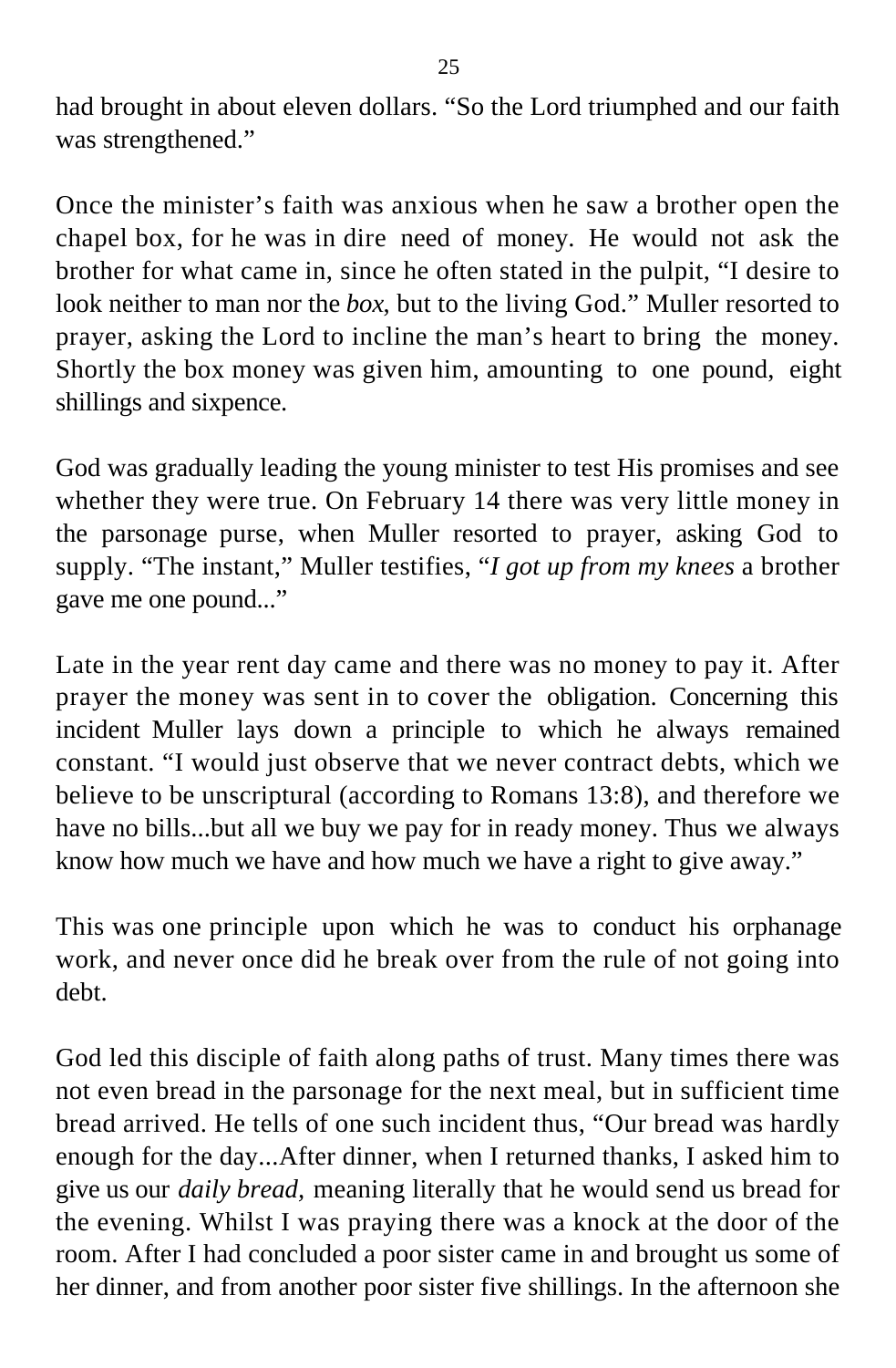also brought us a large loaf. Thus the Lord not only gave us bread but also money."

Mr. Muller held that to lay up stores or hoard money was inconsistent with a life of faith. In such cases he thought God would send them to their hoardings before answering their prayers. Experience confirmed them in the conviction that a life of trust forbids laying up treasures against unforeseen needs, since with God *"no emergency is unforeseen and no want unprovided for."* Hence his trust was in God and not in his hoardings.

A third rule was greatly blessed throughout Muller's career of trust. When money was given him for a specific need, or purpose, he regarded it as sacred to that trust, *and would not use or borrow it even temporarily for any other purpose.* Though reduced to dire needs, he would not use any money set aside for other purposes except for that specific thing. Thousands of times in later life occasions came where such diversion of funds would have provided a way out of an emergency or tided them through a strait.

And how, you ask, did God supply his needs for that first year of trust? Let the twenty-six-year-old minister answer, "Now the truth is whilse...we have not had even as much as a single penny left, or so as to have the last bread on the table, and not as much money as was needed to buy another loaf, yet never have we had to sit down to a meal without our good Lord having provided nourishing food for us. I am bound to state this, and I do it with pleasure...If I had to choose this day again as to the way of living, the Lord giving me grace, I would not choose differently."

At the end of 1831 when George summed up what he had received in answer to prayer it amounted to more than one hundred and thirty-one pounds, three fourths of which came from friends not connected with his church. The congregation had promised their minister \$275, and through a life of trust he had received approximately \$660 for the year.

"In this my freedom, I am," Mr. Muller states, "at least able to say to myself...My Lord is not limited, He can supply...And thus this way of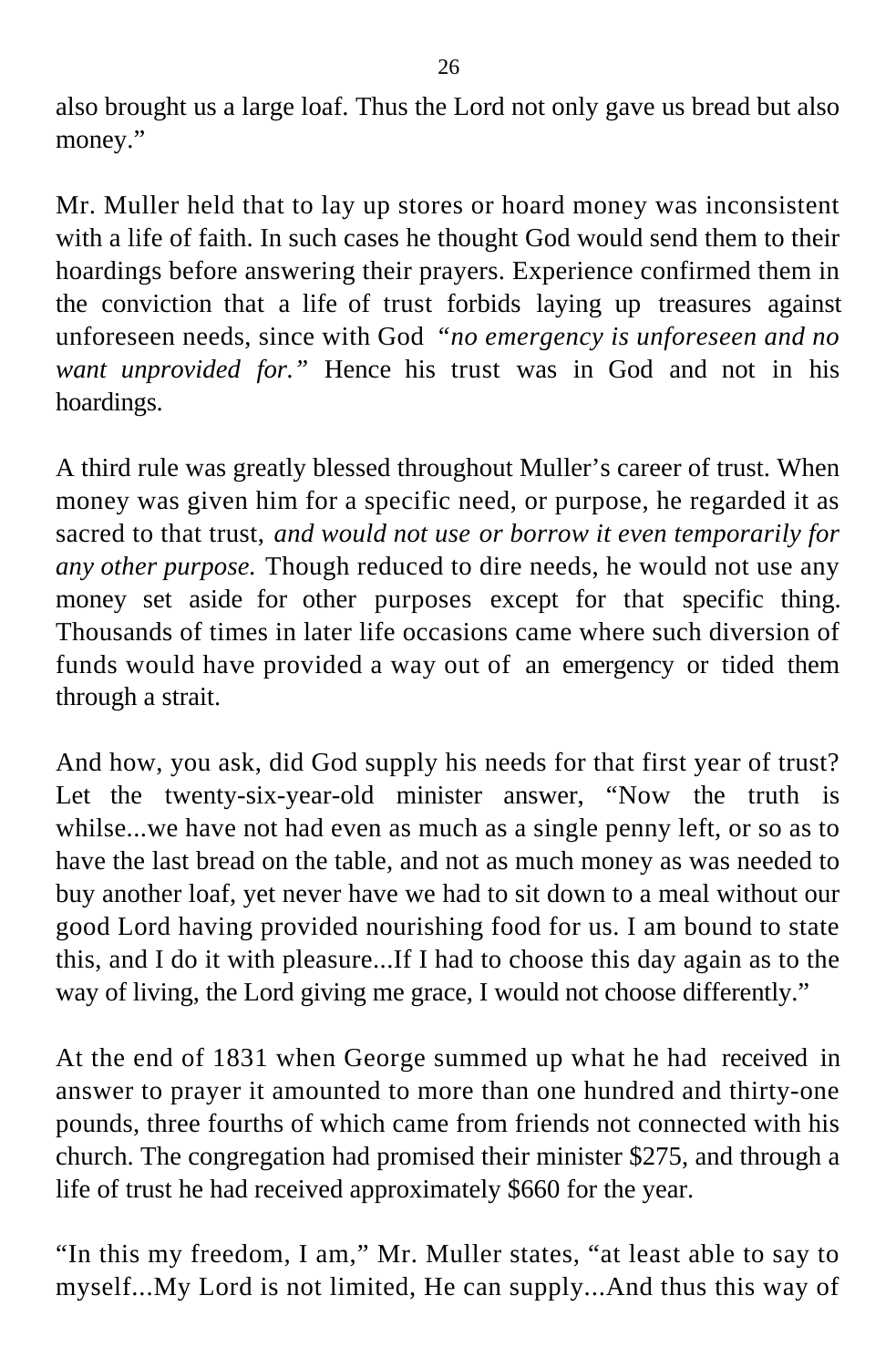living, so far from *leading to anxiety,* as regards possible future want, is rather the means of *keeping from it...*This way of living has often been the means of reviving the work of grace in my heart...and a fresh answer to prayer obtained in this way has been the means of quickening my soul and filling me with much joy."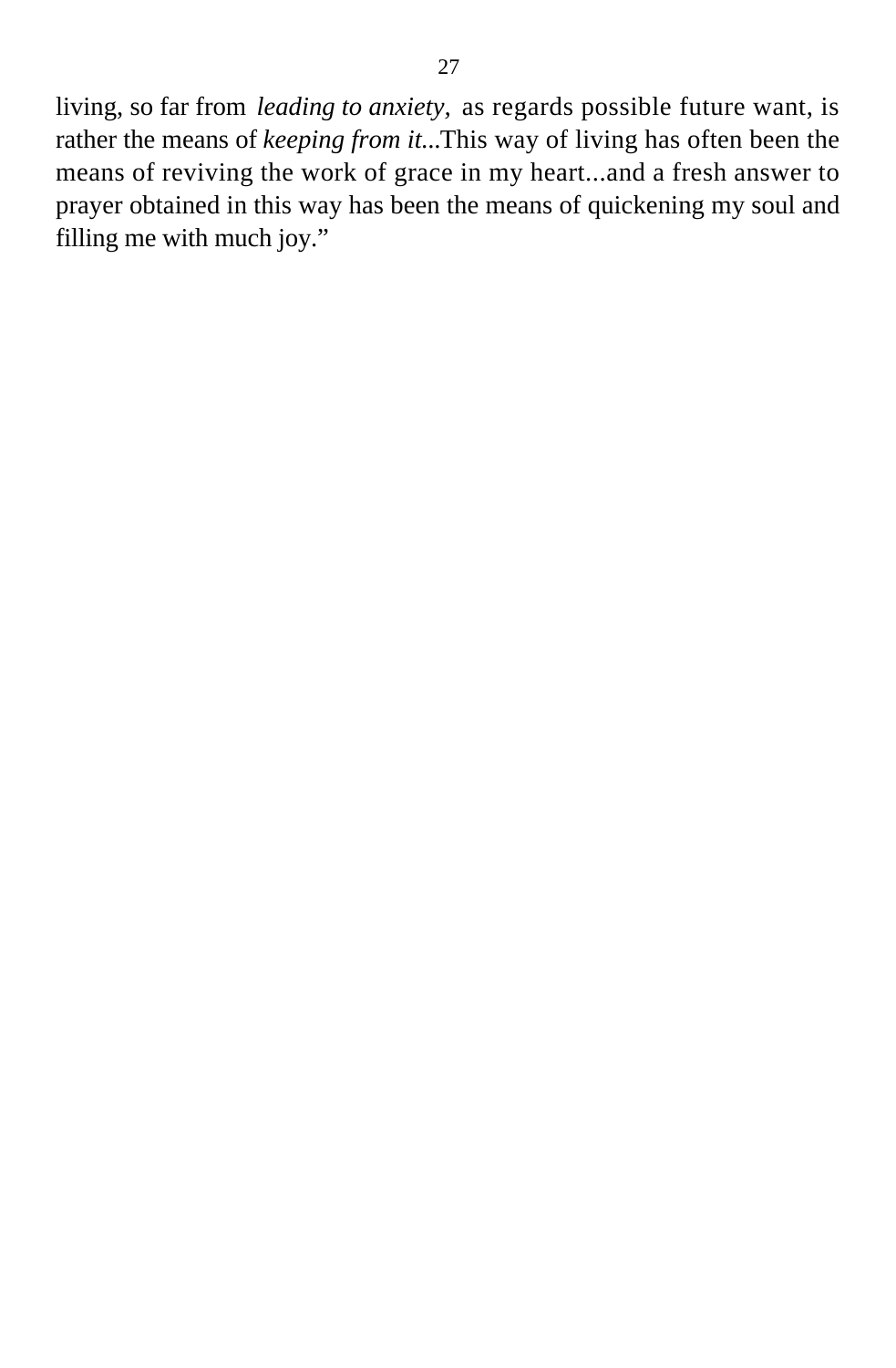# **CHAPTER IV**

#### **THE BIRTH OF A NEW IDEA**

MULLER was ready at length for his life's work. God had brought him from Prussia to England and had taught him lessons in trust. Every leaning post had been removed. This apostle of faith had laid down those principles of trust by which his future was to be marked. He looked entirely to God for spiritual direction as well as for physical supplies. For what *telling* he had to do, henceforth he was to seek only the ear of God.

One thing was lacking, which God in a devious manner was about to furnish, and that was a location for his faith idea to germinate into a living reality. Muller was at Teignmouth where for two and a half years God gently taught him lessons in trust. Now God was ready for him to begin work in Bristol.

Muller tells the turning events in a few sentences in his "Life of Trust." "April 13. Found a letter from Brother Craik, from Bristol...He invites me to come and help him...It seems to me as if I should shortly go, if the Lord permit."

These were short sentences, brief words, yet mean meaningful in the light of God's plan for Muller's future. On the following day he wrote, "Wrote to Brother Craik, in which I said I should come, if I clearly saw it to be the Lord's will.

"This was the bend in his life's road, and the proviso was written into the letter as well as designed into Muller's experience...*if the Lord will.* Always the minister made his plans only when God plainly indicated that human plans and the divine will coincided.

In 1829 Mr. Muller had met a kindred spirit in Henry Craik, both being university-trained men, who had been spiritually awakened at their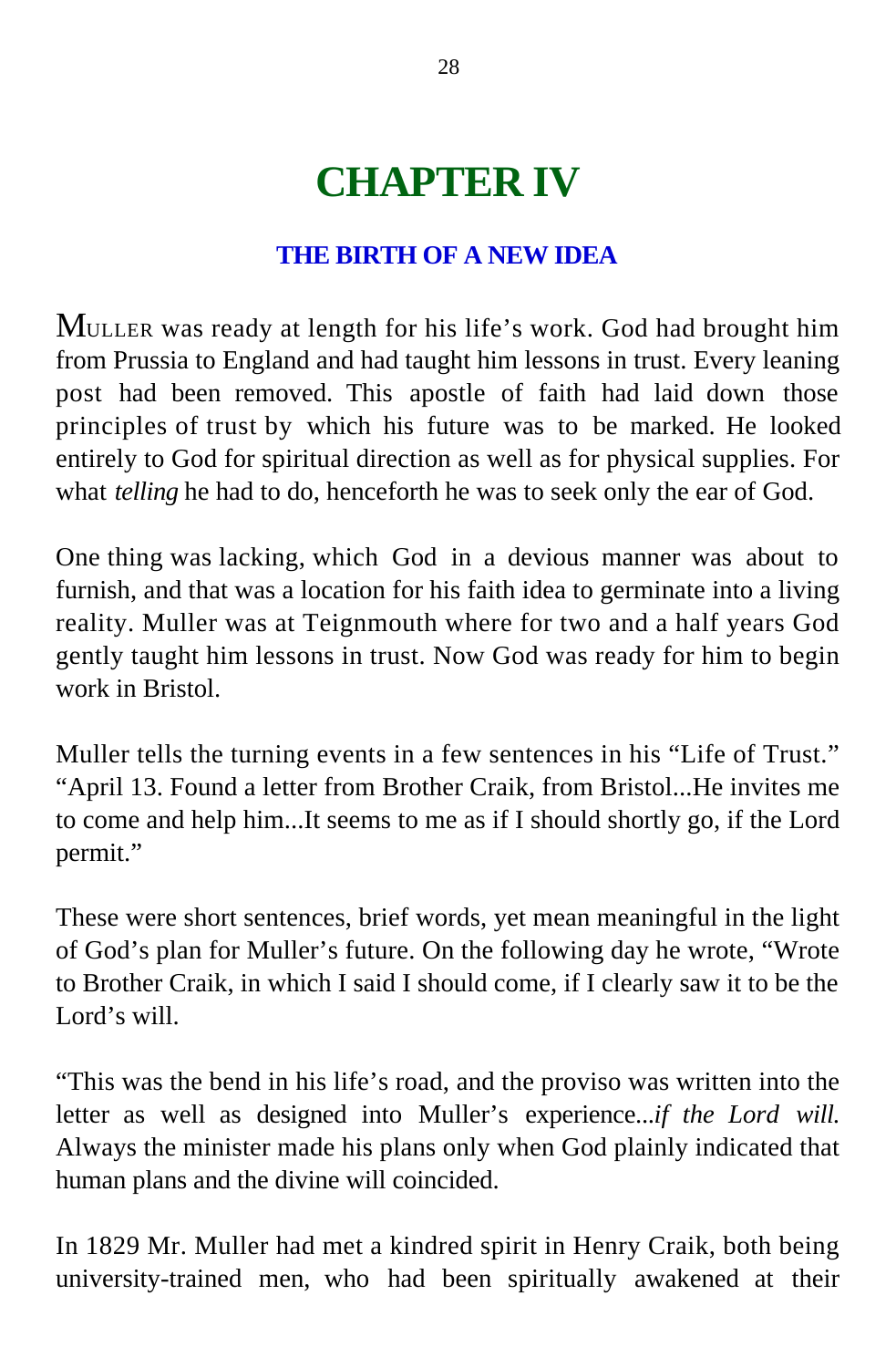respective universities, Craik in Scotland and Muller in Halle. Shortly before Muller had begun preaching on the second coming of Christ as being in accordance with the Scriptures, and Craik held to similar views. This drew the two men together as kindred souls.

Due to the death of Craik's wife, he had met a friend from Bristol who had invited him to accept work in the city, serving as pastor of the Gideon Chapel

A month after he had located in Bristol he wrote to his old friend George Muller to come and help him. For some time the young minister had felt that his work was done at Teignmouth, though God had signally prospered him in his parish with an increase in membership from eighteen to fifty-one. When Craik's letter arrived he told his congregation of the invitation.

"I reminded them," he says, "of what I had told them when they requested me to take the oversight of them, that I could make no certain engagement, but stay only so long with them as I should see it to be the Lord's will to do so."

After a visit to Bristol on April 21, 1832, where he preached at the Gideon Chapel and later at the Pithay Chapel, Mr. Muller decided it was God's will to leave his Teignmouth congregation. Accordingly he and Mr. Craik laid down conditions for the new congregation to accept before they would become pastors of the work.

On May 15 two letters arrived from Bristol in which the Gideon folk accepted the terms, which were, "to consider us only as ministering among them, but not in any fixed pastoral relationship, so that we may preach as we consider it to be according to the mind of God, without reference to any rules among them; that the pew rents should be done away with, and that we should go on, respecting the supply of our temporal wants, as in Devonshire."

In less than ten days Muller and his wife moved to Bristol. At last he was in the setting for God's plan to be carried out through the simple expedient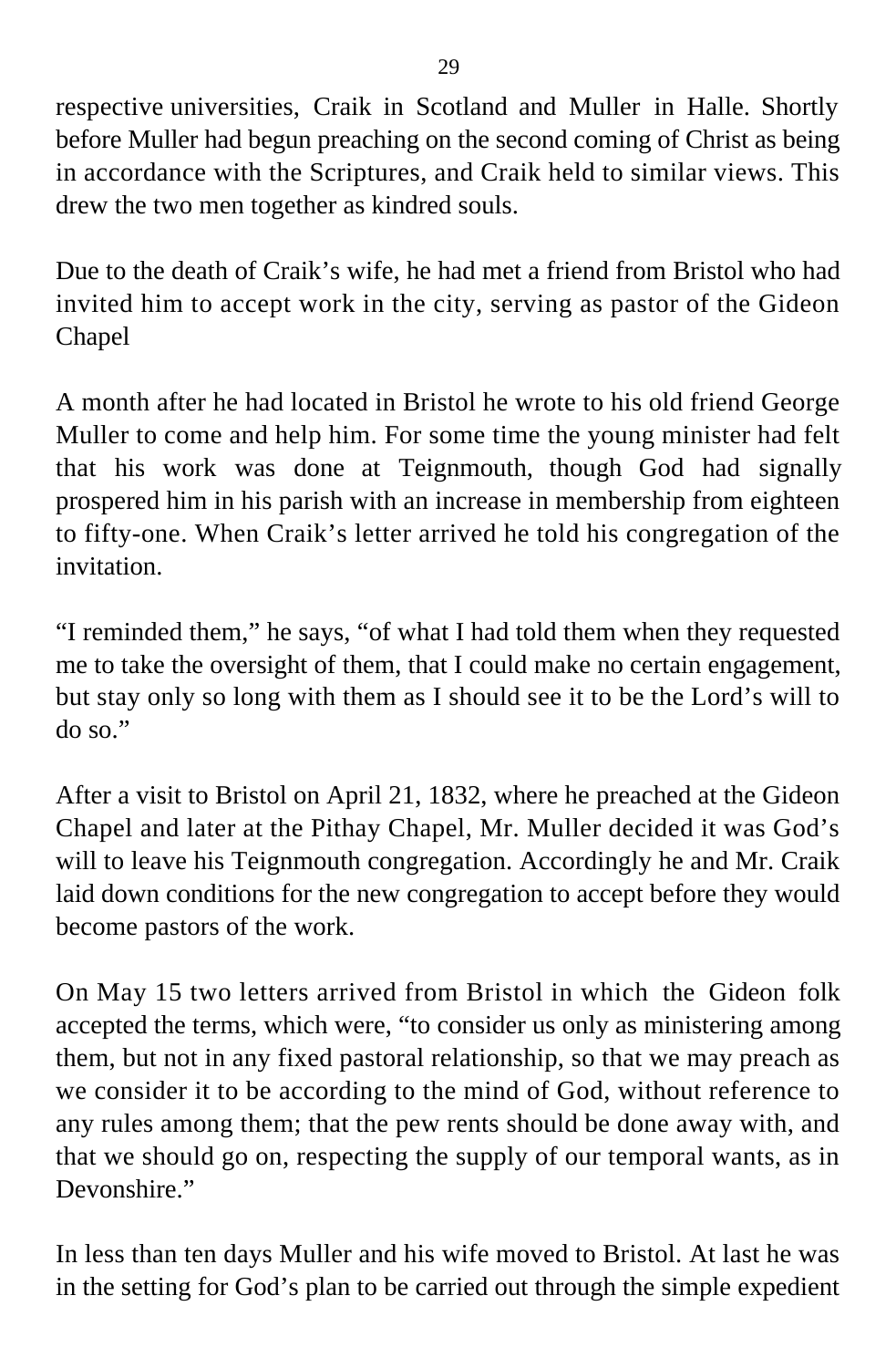of Muller's faith. Within a month after arriving in the city God opened another station to these two preachers, Craik and Muller. The Bethesda Chapel was engaged for them, thus giving each a pulpit.

The two spiritual leaders of the congregations diligently entered upon their duties, preaching faithfully the word of redemption. When the cholera broke out that summer they visited the sick and risked their lives to care for the dying. "Who may be next, God alone knows," wrote Mr. Muller, displaying the dreadful tension which existed as the scourge raged. "I have never realized so much the nearness of death...Just now, ten in the evening, the funeral bell is ringing, and has been ringing the greater part of the evening. It rings almost all the day. Into thine hands, O Lord, I commend myself."

Through that dreadful summer the blessings of God were signally upon the two chapel groups. On January 4, 1833, the congregations were slightly disturbed at the thought of losing their pastors. For on that day Muller and Craik received a letter from Bagdad inviting them to go there as missionaries. Enclosed in the letter of invitation was a draft for \$1,000 to cover their traveling expenses. But the glory of the Lord had been so blessed upon their chapel services that the pastors decided to remain at their Bristol posts of duty.

"The meetings for inquirers were so largely attended that, though they sometimes lasted for more than four hours, it was frequently the case that many...had to be sent away for lack of time and strength on the part of the two workers," declares Mr. Muller.

For eight years the Gideon Chapel, jointly with the Bethesda Chapel, was the scene of their spiritual ministrations.

At the close of 1833 Muller took stock of God's dealings with him since he had begun to live by faith alone in the promises of God. He found that his income for this time was approximately \$3,700, whereas his stated salary for the same length of time would have been only about \$900.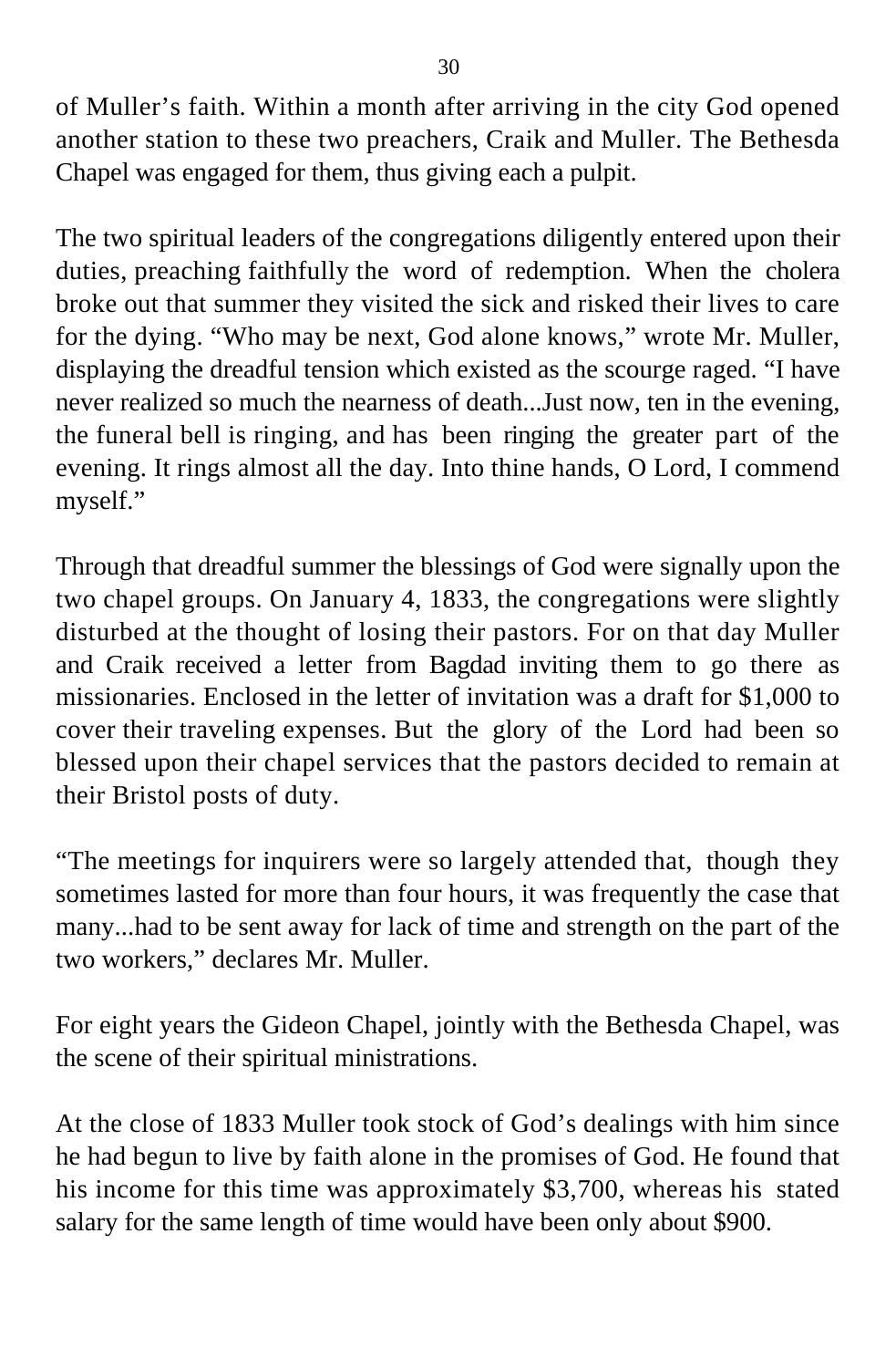"During the last three years," he affirms in reviewing his income through faith, "I never have asked anyone for anything; but, by the help of the Lord, I have been enabled at all times to bring my wants to Him, and He graciously supplied them all."

The previous year Mr. Muller had been given a copy of August H. Franke's life, and as time permitted he read it through. The inspiration of Franke proved a great boon to Muller's faith, for it showed him that God for thirty years during Franke's life had been able to supply all the needs for nearly 2,000 orphans, and that for a hundred years the noble work had been continued through faith.

 Muller was touched by the condition of the orphans and street gamins round about him, and he decided as inspired by Franke's work to gather them around him for instruction. At eight o'clock in the morning he gathered the children from the street to his home, fed them a little breakfast, and then for an hour and a half taught them out of the Scriptures. The work increased on his hands until it included older folk as well.

He found himself feeding from thirty to forty such persons, and as the number increased the Lord's provisions also increased. One kept pace with the other.

"God had planted a seed in the soil of Mr. Muller's heart, presently to spring up in the orphan work," writes A. T. Pierson. While the plan was not then carried to fruition, still the central thought was not lost sight of. "This thought ultimately," declares the apostle of faith, "issued in the formation of the Scriptural Knowledge Institution and in the establishment of the Orphan Houses."

Doubtless February 21, 1834, was the crowning day up to that time of God's dealings with George Muller. "I was led this morning to form a plan for the establishing, upon Scriptural principles, of an institution for the spread of the gospel at home and abroad. I trust this matter is of God..."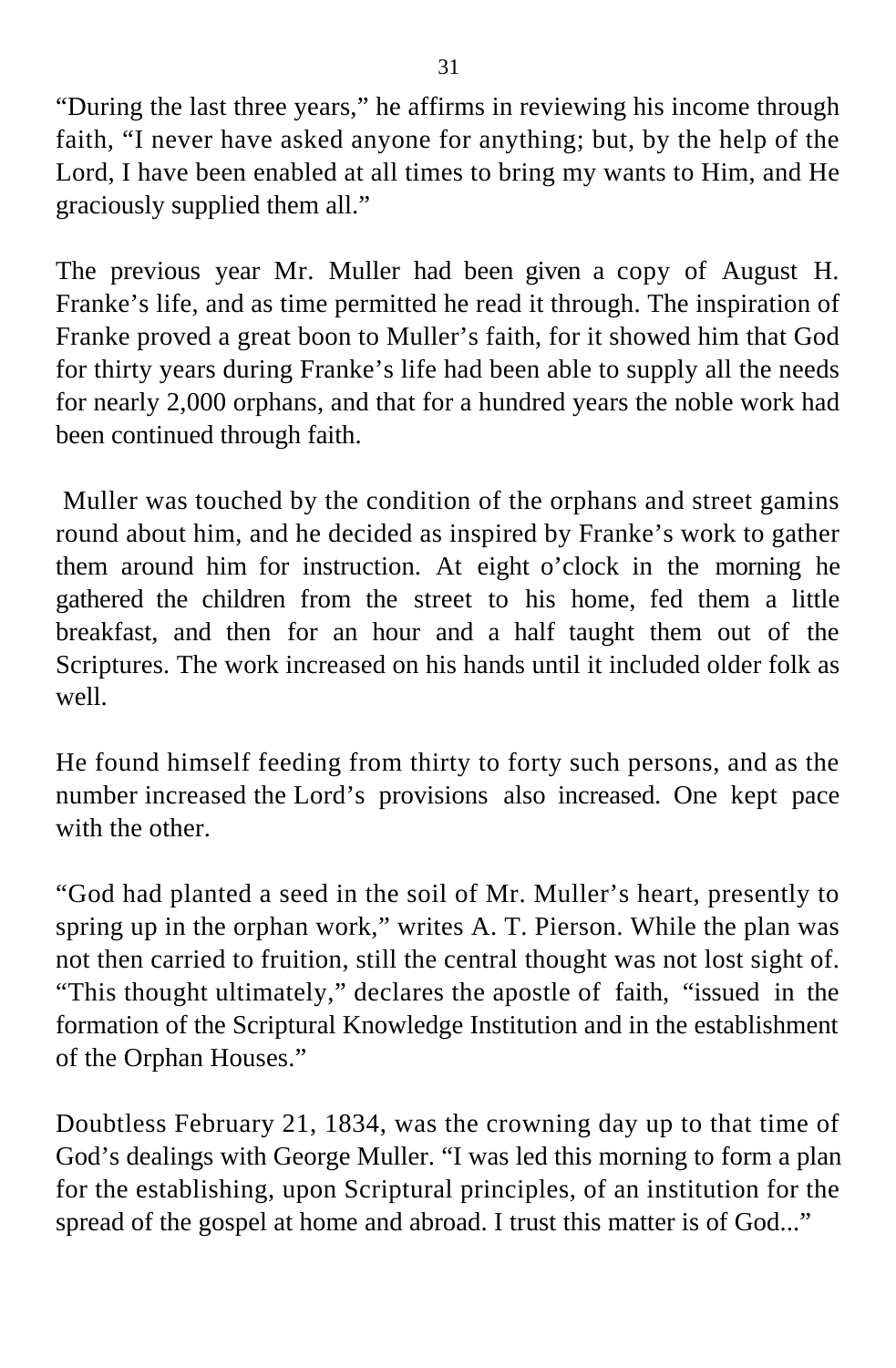Several reasons prompted this action. Other societies, he held, were formed on the assumption that the world would gradually become better and better, "and at last the whole world will be converted." This belief he held to be contrary to the Bible and hence could not endorse it.

The worldly connection of other societies was contrary to God's Word. "The connection with the world is too marked in these religious societies, for every one who pays a guinea...is considered a member...and has a right to vote."

Other societies asked the unconverted for money, which was contrary to Mr. Muller's principles. The leaders in such societies were oftentimes wealthy, but unregenerate, individuals without a true knowledge of God. A final reason for not believing in existing organizations was that they contracted debts, which long ago God had taught him to be unworthy of a trustful life.

"It appeared to us to be his will," Muller explains, "that we should be entirely separate from these societies..."

Accordingly on the evening of March 5, 1834, a public meeting was held where "The Scriptural Knowledge Institution for Home and Abroad" was formed. The founding of the Institution was accompanied by a statement of principles and objects, which in substance are as follows:

The principles were stated thus:

- 1. "We consider every believer bound...to help the cause of Christ."
- 2. "We never intend to ask unconverted persons of rank or wealth to countenance this institution...In the name of God we set up our hanners<sup>"</sup>
- 3. We do not mean to ask unbelievers for money."
- 4. "We reject altogether the help of unbelievers in managing...the affairs of the Institution."
- 5. "We intend never to enlarge the field of labor by contracting debts...but in secret prayer...we shall carry the wants of the Institution to the Lord and act according to the means that God shall give us."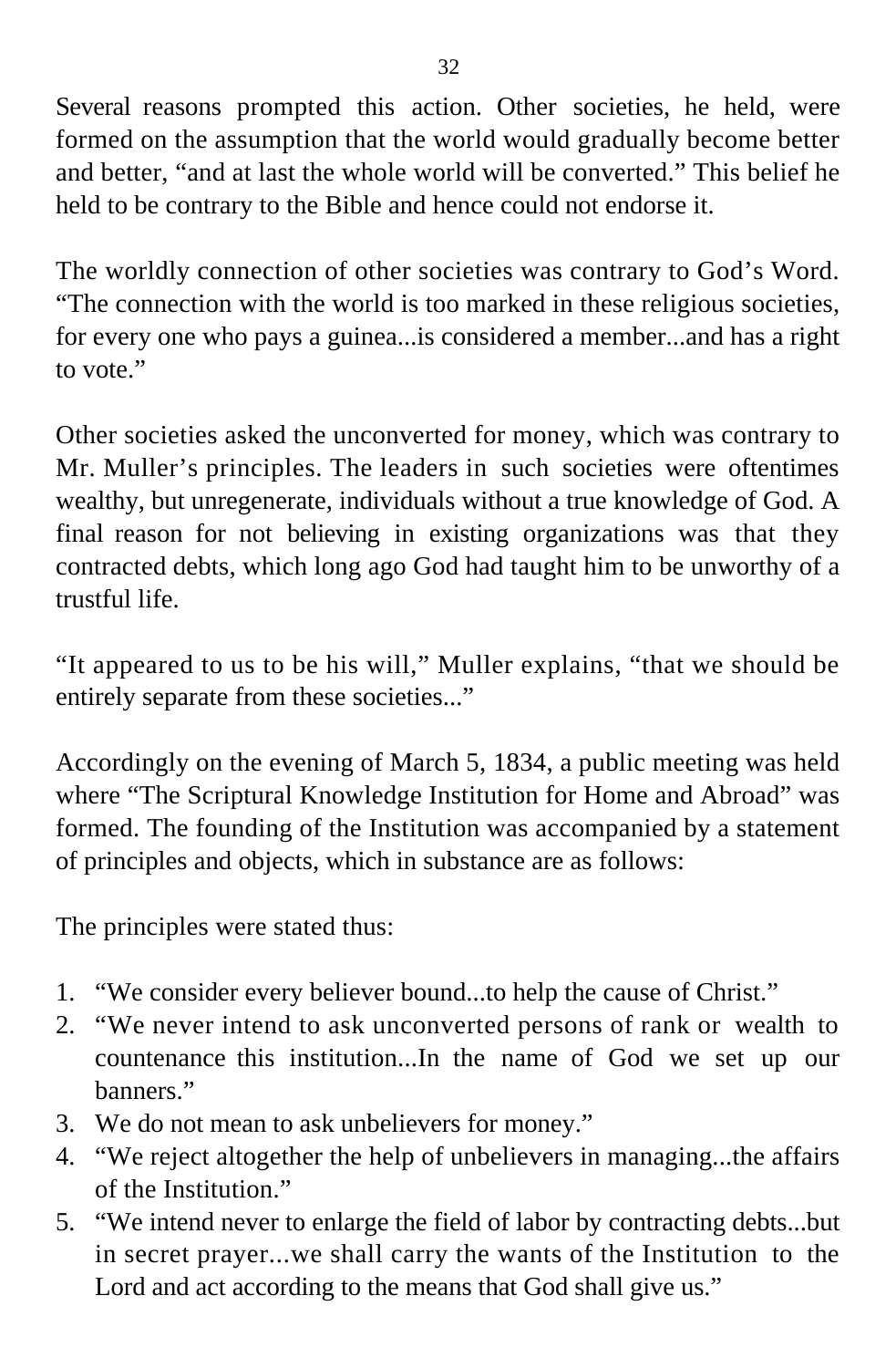- 6. "We do not reckon the success of the Institution by the amount of money given...but by the Lord's blessing upon the work."
- 7. "We desire to go simply according to the Scripture, without compromising the truth."

The objects of the Institution were:

- 1. To assist day schools, Sunday schools. "We consider it unscriptural that any person who does not profess to know the Lord themselves should be allowed to give religious instruction." "The Institution does not assist any adult school...except the teachers are believers."
- 2 To circulate the Holy Scriptures.
- 3. To aid missionary efforts. "We desire to assist those missionaries whose proceedings appear to be most according to the Scriptures."

This indeed is a large order for an institution whose founder wrote two days later, *"Today we have only one shilling left" —* only one shilling between two preachers and their families. There were no patrons, no committees, and no membership. There was to be no asking for funds, and the responsibility rested solely upon the frail efforts of two ministers, both of whom were decidedly poor!

The worldly outlook was small indeed. But Muller had mastered the lesson on outlooks — for he lived by the heavenly *up*look, and not the earthly *out*look!

Whatever might have been thought of the Institution in its beginning, and its principles of organization, it has continued operation upon the same plan for more than a hundred years with God as its sole patron and prayer as its only appeal. Its worldwide work has been signally blessed and prospered.

God had found a man he could trust and used him as His instrument in giving birth to this work. Muller was missionary spirited, for during his earlier years he had tried to become officially connected with some missionary endeavor. He had learned to take counsel and direction entirely from God. He had discovered the power for spiritual endowment which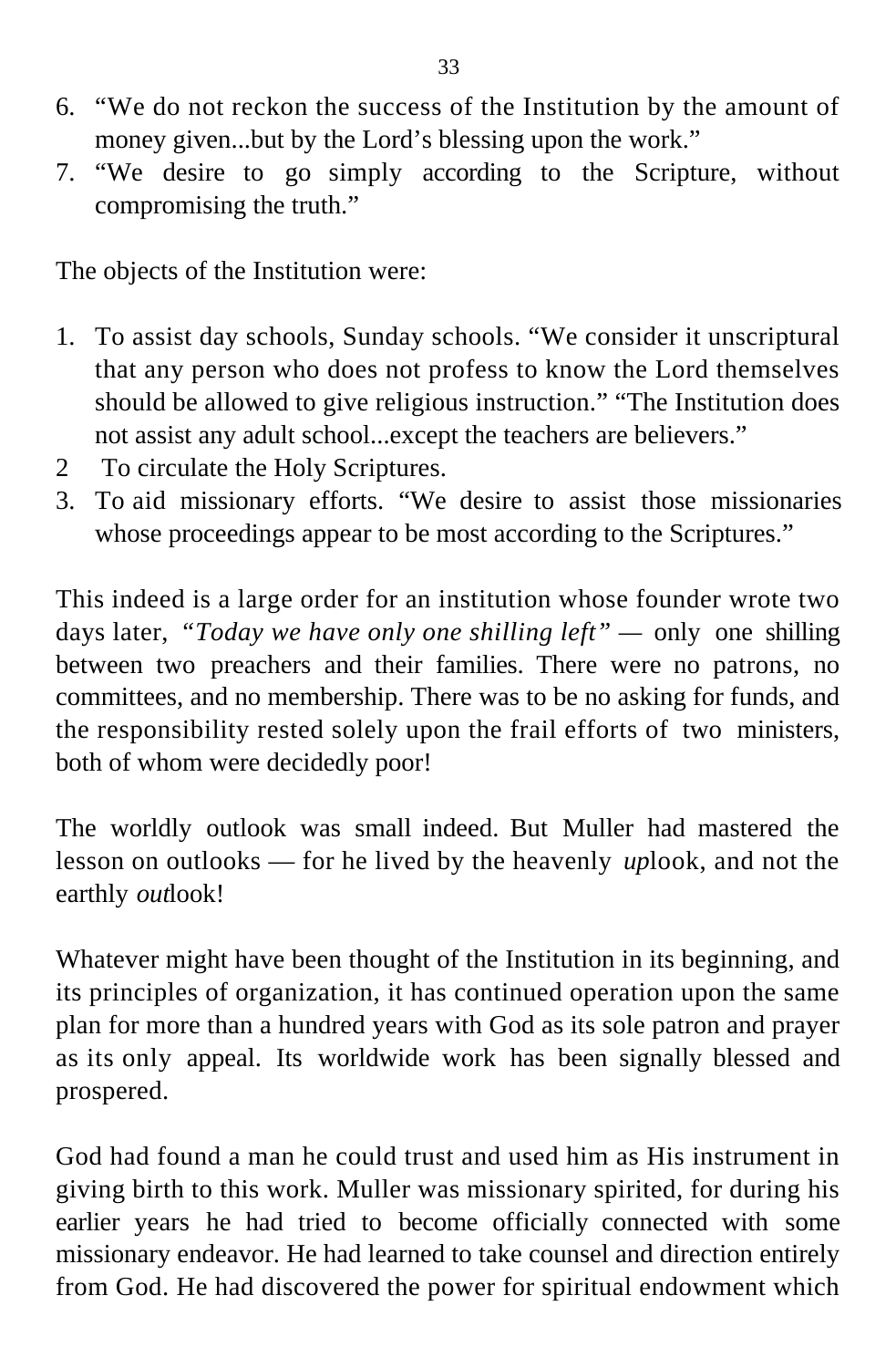lies in Bible reading, and had filled his soul with God's Word so that he might test his daily walk by these principles which God had inspired.

Another source of his spiritual strength was found in cutting loose from worldly attachments. He would not even as much as give money to a school or a Sunday school where the teachers were not believers, nor would he ask for money from anyone, let alone the fact that he would not list wealthy patrons as promoters of his work. He had renounced self, the world and its attachments, that he might give himself to secret prayer. Out of such endeavors flowed the stream of his power with God.

With God as its Patron, prayer as its appeal, believing workers at its head, the Institution could but flourish.

During the first seven months money began to flow in so that active work was undertaken. Almost a hundred and sixty-eight pounds were contributed by various persons, which was carefully expended to promote the objects of the work. During this time in the Sunday school 120 children received instruction; 40 in the Adult school; 209 children were taught in the four Day schools, two for boys and two for girls, 54 of this number being free pupils and the others paying part of their expenses.

The work of Bible distribution, always a large object for promotion, began at once. During the initial seven months 482 Bibles and 520 New Testaments were circulated while \$285 was given to aid missionary activities.

On January 21, 1835, Mr. Muller entered in his Journal these words, "Received in answer to prayer from an unexpected quarter, five pounds for the Scriptural Knowledge Institution. *The Lord pours in, whilst we seek to pour out."* This was always his plan of operation. He sought God to pour in the supplies, and he diligently furnished sources through which they might be distributed. As long as Muller saw to the careful distribution of money and supplies, God never failed in pouring in the needed materials.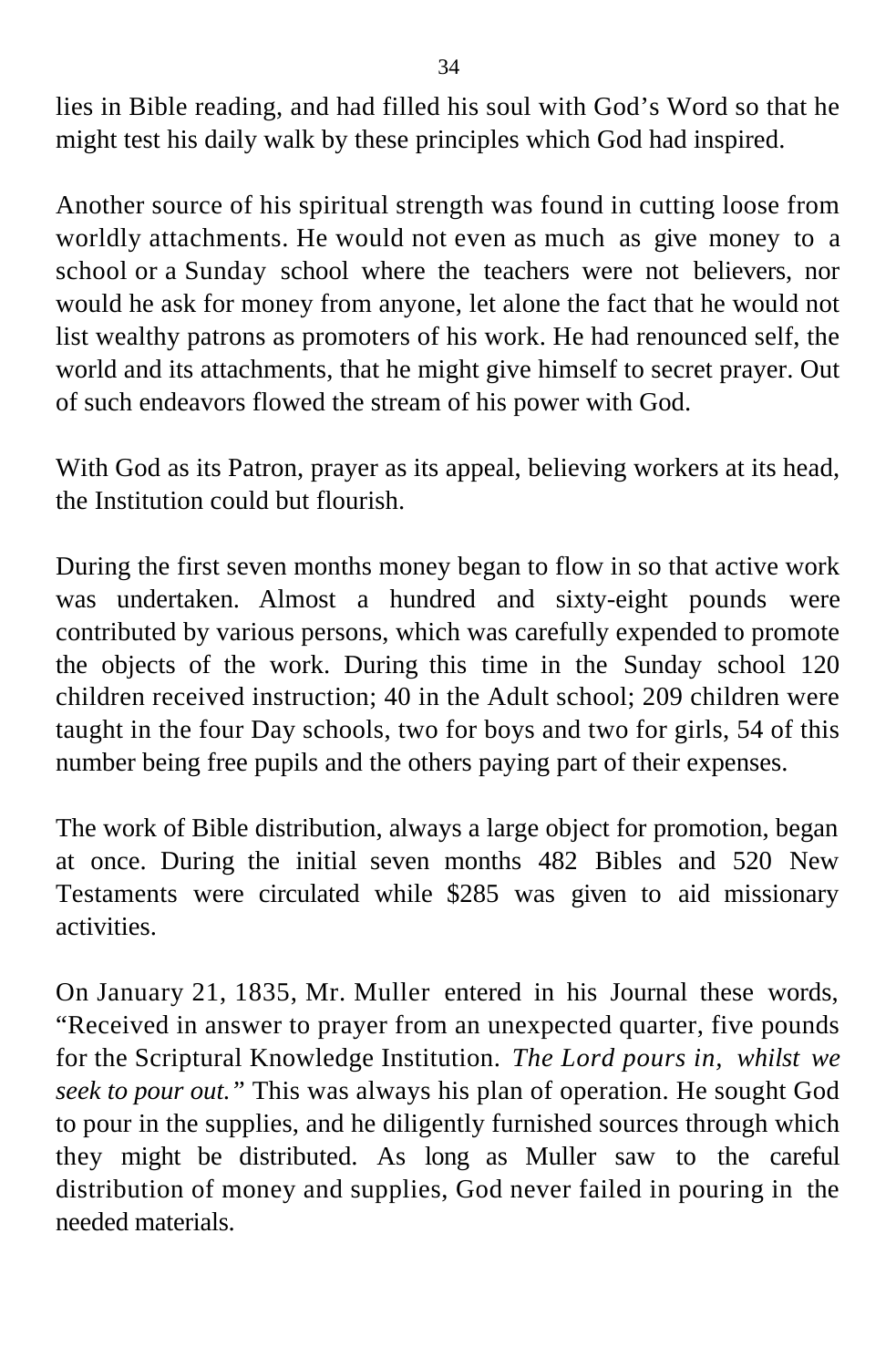He had struck a partnership with God, and had promised to dispense whatever the Almighty provided. The partnership remained constant to the end.

Working so diligently in promoting the Institution whose object was to reach the unconverted abroad as well as at home, Mr. Muller often in those early years felt a pull on his heart toward foreign missionary service. On January 28, he entered in his Journal, "I have...prayed much to ascertain whether the Lord will have me to go as a missionary to the East Indies, and I am most willing to go..." The following day he wrote, "I have been greatly stirred up to pray about going to Calcutta as a missionary. May the Lord guide me in this matter."

Forty-two years later he said about those early missionary longings, "After all my repeated and earnest prayer in the commencement of 1835, and willingness on my part to go, if it were the Lord's will, still He did not send me."

During those forty-two years and the subsequent twenty-one years until his death, Mr. Muller accomplished more for missions by remaining in England and by praying in funds than had he gone to one of the many mission fields to which his heart was drawn. God knew he would do more by *praying* than *going,* so He kept him in Bristol, from which emanated streams of influence and spiritual power felt around the world.

From the birth of this idea — the founding of the Institution — during Muller's lifetime more than seven and a half million dollars were to be poured into the coffers of the work, through this man's prayer.

And never from the beginning until the present day, now more than forty-two years after Mr. Muller's death, has a single person been asked to contribute. God still remains the Institution's sole Patron, as He was during the years of the apostle of faith's earthly ministry.

There were greater things ahead in this thirty-year-old minister's life, which should branch from the work already started. Muller was to be God's friend of the homeless waifs, and God was but seasoning him for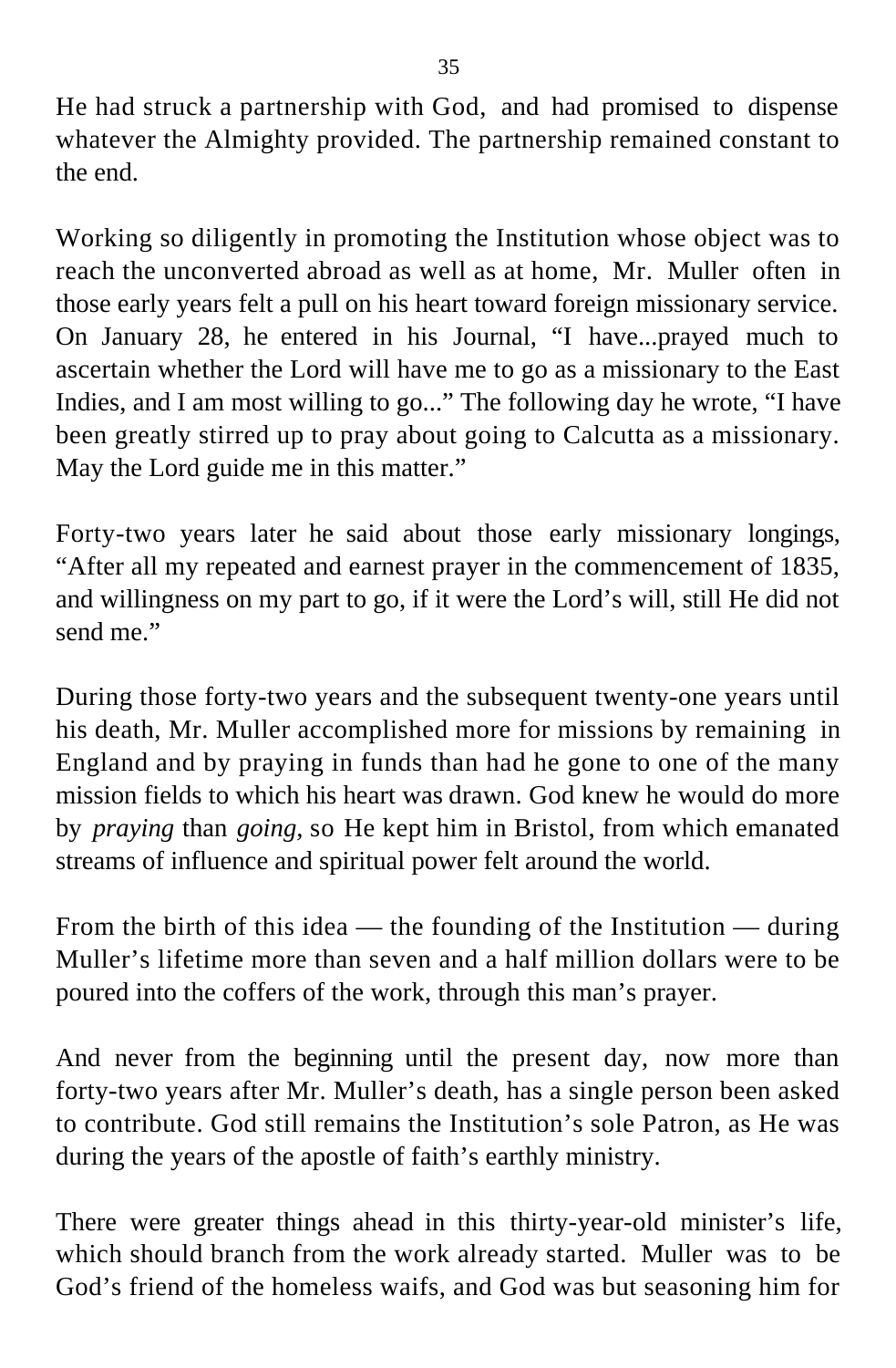his enlarged battle of faith. The idea was already at work in George's soul; he was but waiting the full knowledge that *now is God's time.*

For when God's moment arrived, Muller was never a moment late.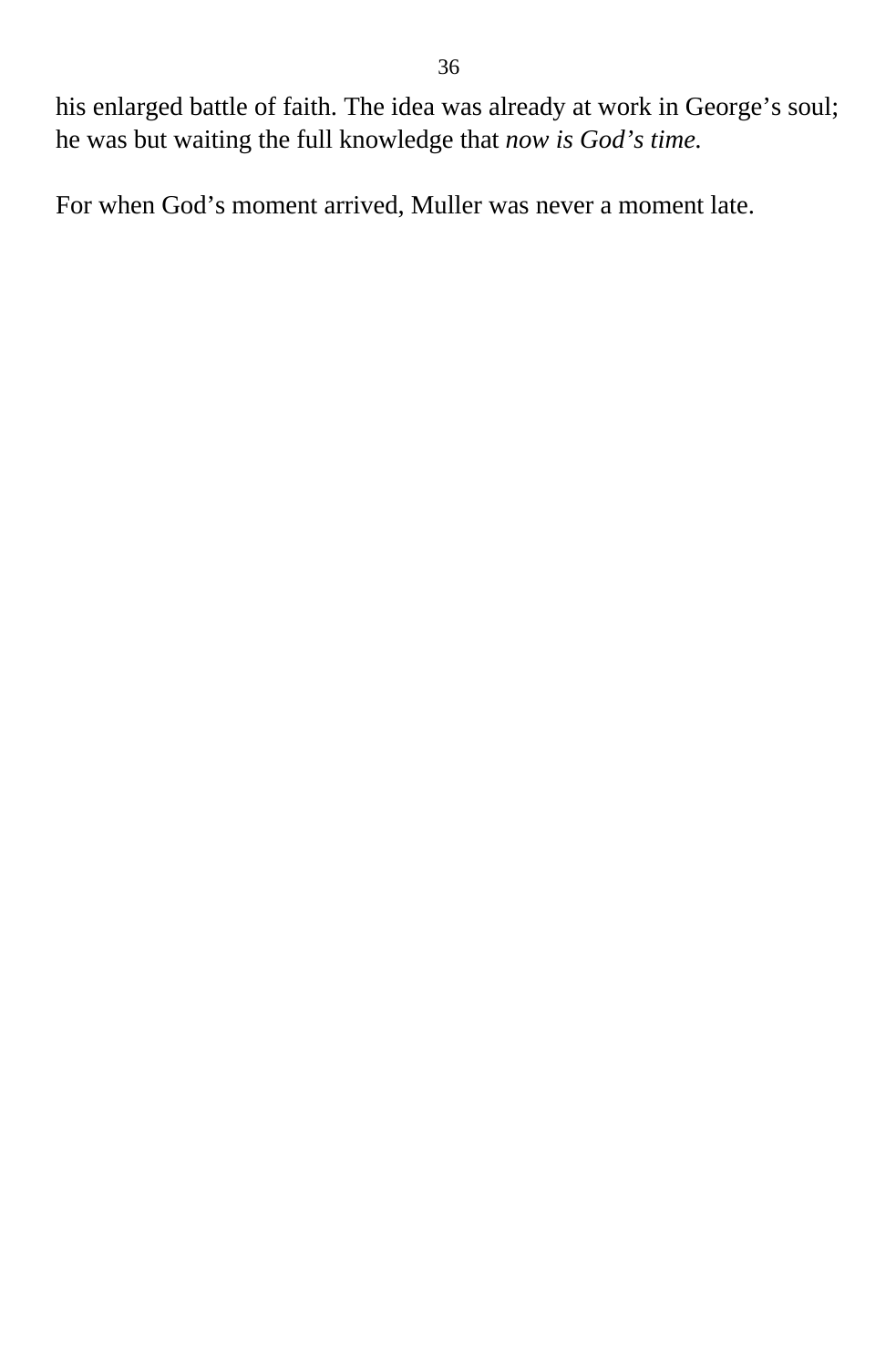### **CHAPTER V**

### **INTO HIS LIFE'S WORK AT LAST**

GRADUALLY GOD'S providence led Mr. Muller to the sphere of his life's work. Now at Bristol, after the young minister's soul had been strengthened by eighteen months of trust for the success of the Institution, God was ready to thrust him forth into his real mission. Other activities were but preparatory to the orphanage work. God had at length through the devious paths of providence faith-energized a man to whom He could trust this important activity.

For months Mr. Muller had been thinking about founding an orphanage. He had prayed about it often, and his classes for destitute children and older folks gradually led him to the decision that God's time had finally arrived.

On November 20, 1835, he found at a sister's house a life of Franke which touched the wellsprings of his ambition. He wrote, "I have frequently, for a long time, thought of laboring in a similar way." The following day he entered in his Journal, "Today I have had it very much impressed on my heart no longer merely to *think* about the establishment of an orphan house, but actually to set about it. I have been very much in prayer regarding it...to ascertain the Lord's mind."

These were the soul-beginnings of the ambitious plan. On December 2 he was to take the first outward and formal step toward bringing into reality this prayer dream. He says, "Therefore, I have this day taken the first actual step in the matter, in having ordered bills to be printed, announcing a public meeting on December 9, at which I intend to lay before the brethren my thoughts concerning the orphan house..."

Mr. Muller was not to wait for the brethren's opinion, advice or first-fruits of meager gifts. For on December 5 while reading the Bible at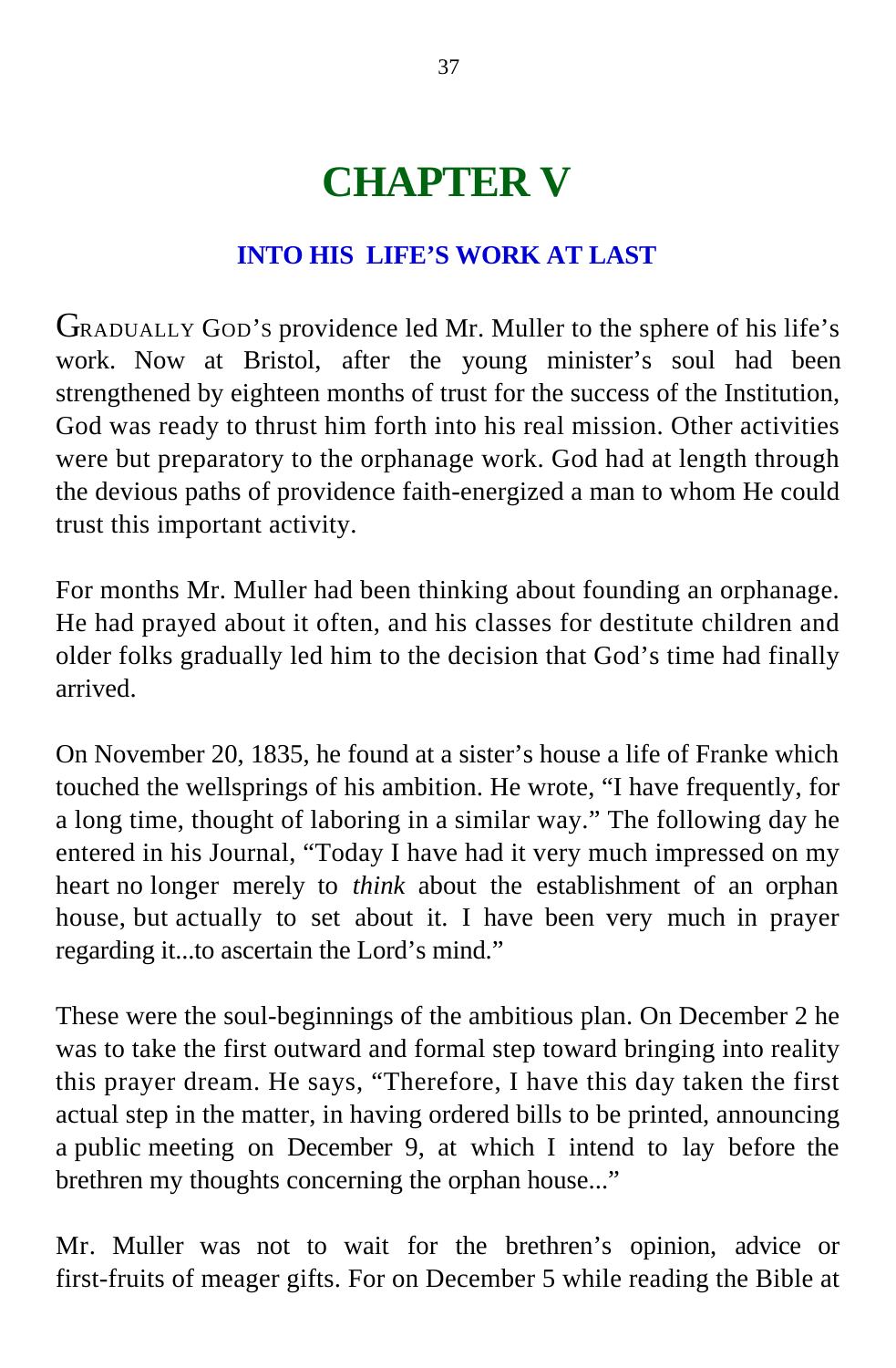his evening prayer season, the Scriptures blazed forth in a text which inspired his faith to immediate action.

"This evening," he affirms, "I was struck in reading the Scriptures with these words, *'Open thy mouth wide, and I will fill* it.' I was led to apply this scripture to the orphan house, and ask the Lord for premises, one thousand pounds and suitable individuals to take care of the children." His faith flamed forth when God spoke.

From that moment this text formed one of his life mottoes, and the promise became a power in molding his future work. The text was his check on heaven's bank, and cashable for any needed amount, so Muller's faith attested.

God's seal on the work was not long in coming, for his faith obtained the substance in the form of a gift, the first of many thousands. Muller's diary entry is short, but meaningful, "Today I received the first shilling for the orphan house." This was only two days after his memorable outreach of faith for the orphanage.

On the afternoon of the meeting, December 9, came the first gift of furniture in form of a large wardrobe. Concerning that night meeting, more or less a form since God had put his sanction upon the work and gifts had already been coming in through Muller's faith, the faith-venturing preacher says, "As soon as I began to speak at the meeting I received peculiar assistance from God. After the meeting ten shillings were given me. There was purposely no collection.... After the meeting a sister offered herself for the work. I went home, happy in the Lord and full of confidence that the matter would come to pass."

The following morning a statement of the meeting was given to the press. Immediate response burst forth following the news article, and gifts began to come in, as well as offers of life services of the givers themselves.

On December 10 Muller received a letter, one of the many scores which were to follow during his long orphanage career, "We propose ourselves for the service of the intended orphan house, if you think us qualified for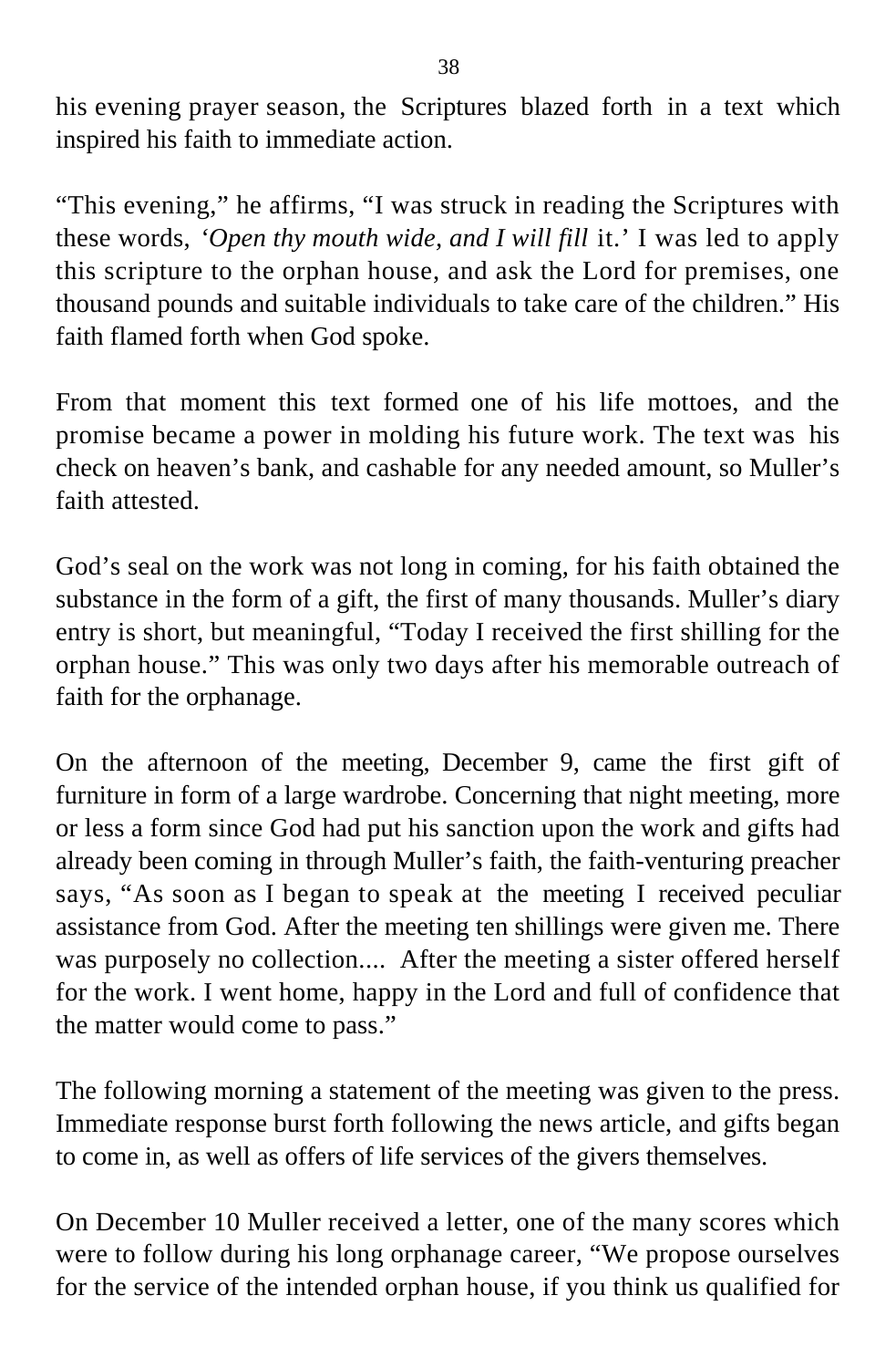it, also to give up all the furniture, etc., which the Lord has given us, for its use; and to do this without receiving any salary whatever; believing that if it be the will of the Lord to employ us, He will supply all our needs."

Since that day there has never been a lack of competent, cheerful and devoted helpers, though the work rapidly extended beyond Muller's strongest dreams.

In the evening of the same day, as tokens from the Lord, individuals sent in "three dishes, twenty-eight plates, three basins, one jug, four mugs, three saltstands, one grater, four knives and five forks." On December 12 came more dishes and fifty pounds for the work. On the thirteenth came twenty-nine yards of print, "also a sister offered herself for the work." Mr. Muller reported one gift with the same calm and equipoise as the other.

On the next day came eight shillings and "a brother and sister offered themselves." Still there were no surprise remarks from the apostle of trust, for he had believed that God would *fill his open mouth,* and in this filling all came as from God. Similar gifts continued daily.

Came basins and mugs and dessert spoons, a skimmer, a toasting fork and a dredge, also pillow cases and table cloths, as well as "fifty-five yards of sheeting, and twelve yards of calico."

The orphanage was on its way...for the bounteous hand of God was overflowing with gifts.

On December 17 Mr. Muller turned down the gift of \$500 from a poor woman, thinking that she was unable to give so much. She was weak in body and her weekly earnings were less than a dollar.

"But," she replied in triumphant faith, "the Lord Jesus has given His last drop for me, and should I not give Him this hundred pounds?"

The gift Mr. Muller discovered had come through the death of the girl's grandmother, and he accepted it with gratitude to God for using "this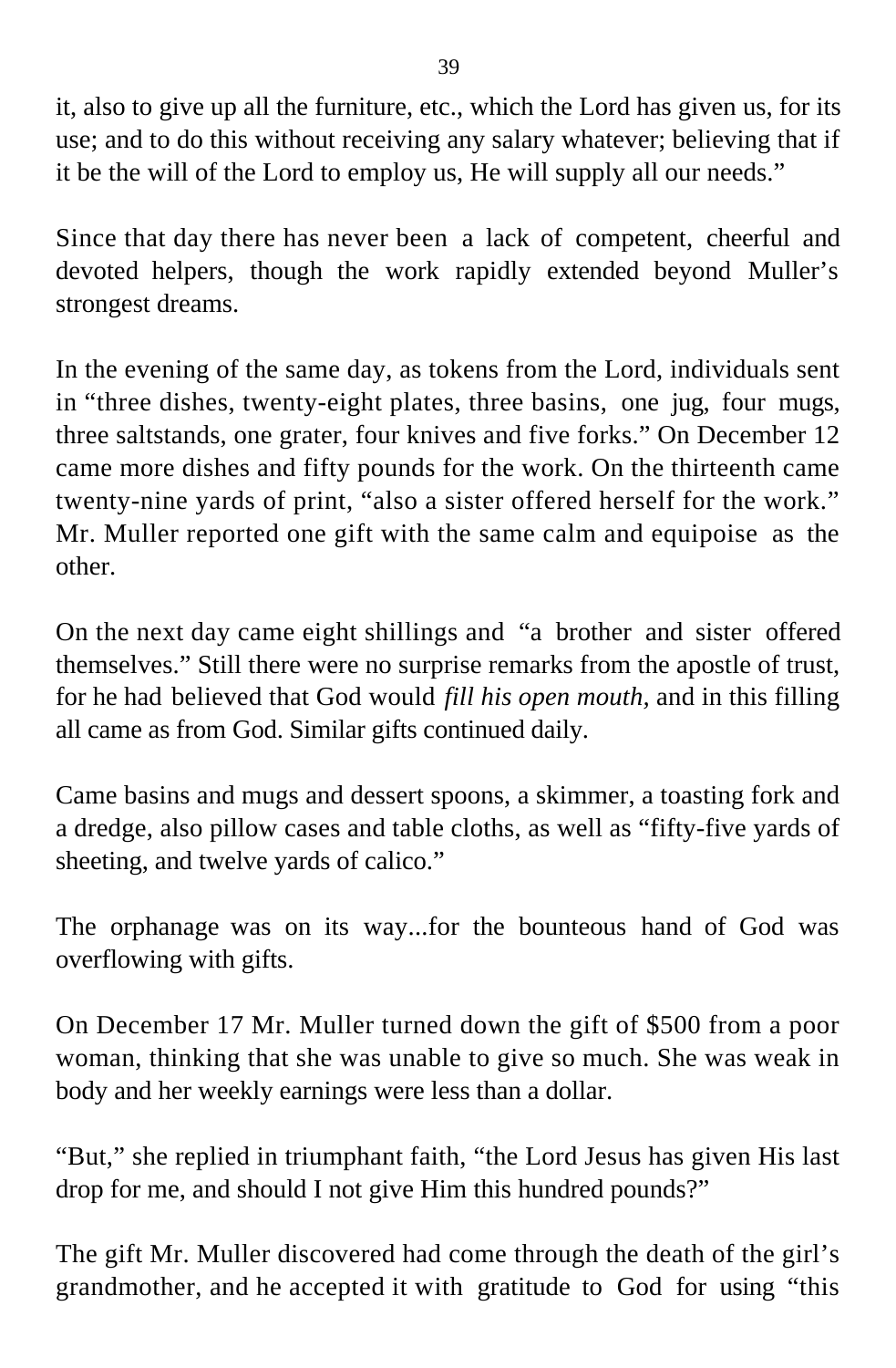poor, sickly sister as an instrument in so considerable gift, for helping at its very commencement the work."

At last Mr. Muller was able to set a definite date for opening an orphans' house for girls. As funds came in he secured a large house, No. 6 North Wilson Street, where he had been living for some time, by renting it for one year. April 1, 1836, was set as the formal opening day. He informed the public that he would receive applications for entrance, and shortly after he intimated that a second house would be opened to receive small children, both boys and girls.

During the weeks that Mr. Muller had prayed in the materials for the house, the funds for the rent and its equipment, the laborers to carry on the work, he had forgotten to pray for orphans. *And on the opening day not one applicant was received!*

He had taken it for granted that the children would come. He spent two hours at the house waiting for applicants, and then dejectedly walked home. On his way this thought rushed to his mind, "I have prayed about everything connected with this work — for money, for a house, for helpers, about the various articles of furniture, etc., but I have never asked the Lord to send me orphans.''

That night he laid low in prayer, prevailing with God to send children for the home. Faith once more gained a divine audience, for the *very next day* he received the first application for entrance. Within a month forty-two children were seeking admission, with twenty-six already in the home and more arriving daily.

Throughout the year there were to be testings of personal faith, but God never failed him. As a sample of such trials on November 30 he writes, "Being in great need, I was led, yesterday morning, earnestly to ask the Lord; and in answer to this petition a brother gave me, last evening, ten pounds." Morning prayer was answered by the evening gift.

Mr. Muller testifies that in his lifetime fifty thousand such specific prayers were answered. Years before he died, about the middle of his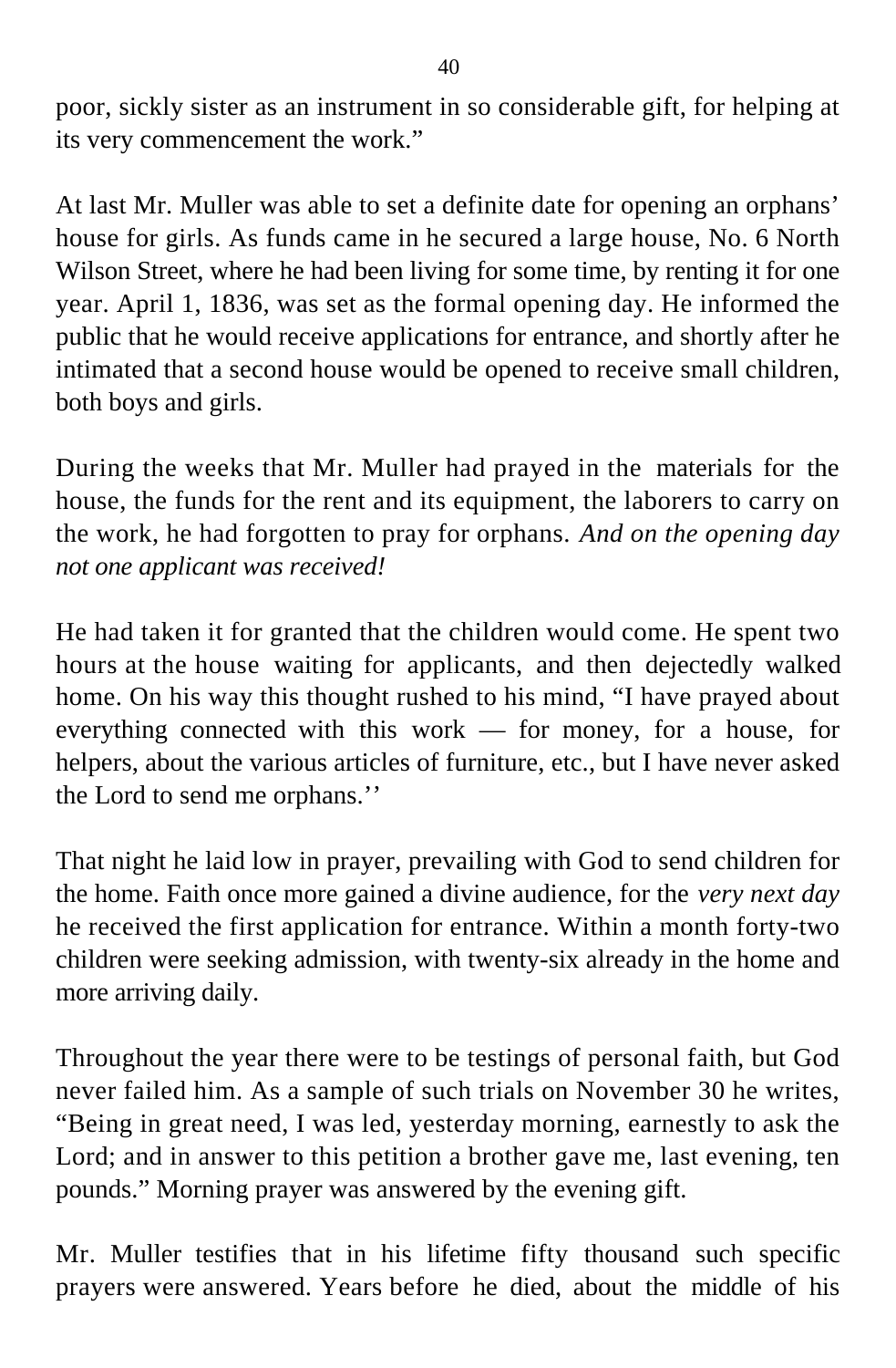career, he affirmed that up to that time five thousand of his definite prayers had been answered on the day of asking.

He made it a habit to keep a notebook with two page entries. On one page he gave the petition and the date, and on the opposite page he entered the date of the answer. In this manner he was able to keep record of definite petitions, and their specific answers. He recommended this form to believers who desired specific results to their prayers. Thus there is no guesswork as to when God answers prayers.

At the beginning of 1836 Mr. Muller had asked for a thousand pounds and an orphanage house along with its equipment. In reviewing that year's work, he found that God had given him his first orphanage house on Wilson Street, and seven months after the opening of the first house he obtained another one located at No. 1 Wilson Street. This received its first children on November 18. A review of his financial returns showed gifts for the orphanages of seven hundred and seventy pounds, and he himself had received for his personal needs two hundred and thirty-two pounds.

During that year, God furnished more than the \$5,000 asked as the initial starter of the work. Closing the first orphanage year, he relates, "On December 31, we had this evening a prayer meeting to praise the Lord for His goodness during the past year, and to ask Him for a continuance of His favors."

The blessings of God were so numerous that by April 8, 1837, there were thirty orphans in each house, No. 6 Wilson Street caring for older girls and No. 1 giving a home to young boys and girls.

The founder of this work, asking at first for a hundred pounds, affirms that in his own mind the thing was as good as done, and he often thanked God for the sum as though already in hand. When about to print his "Narrative of the Lord's Dealings," he took it in mind to ask God for the total sum, not counting what had come in for his own needs, before the book issued from the press.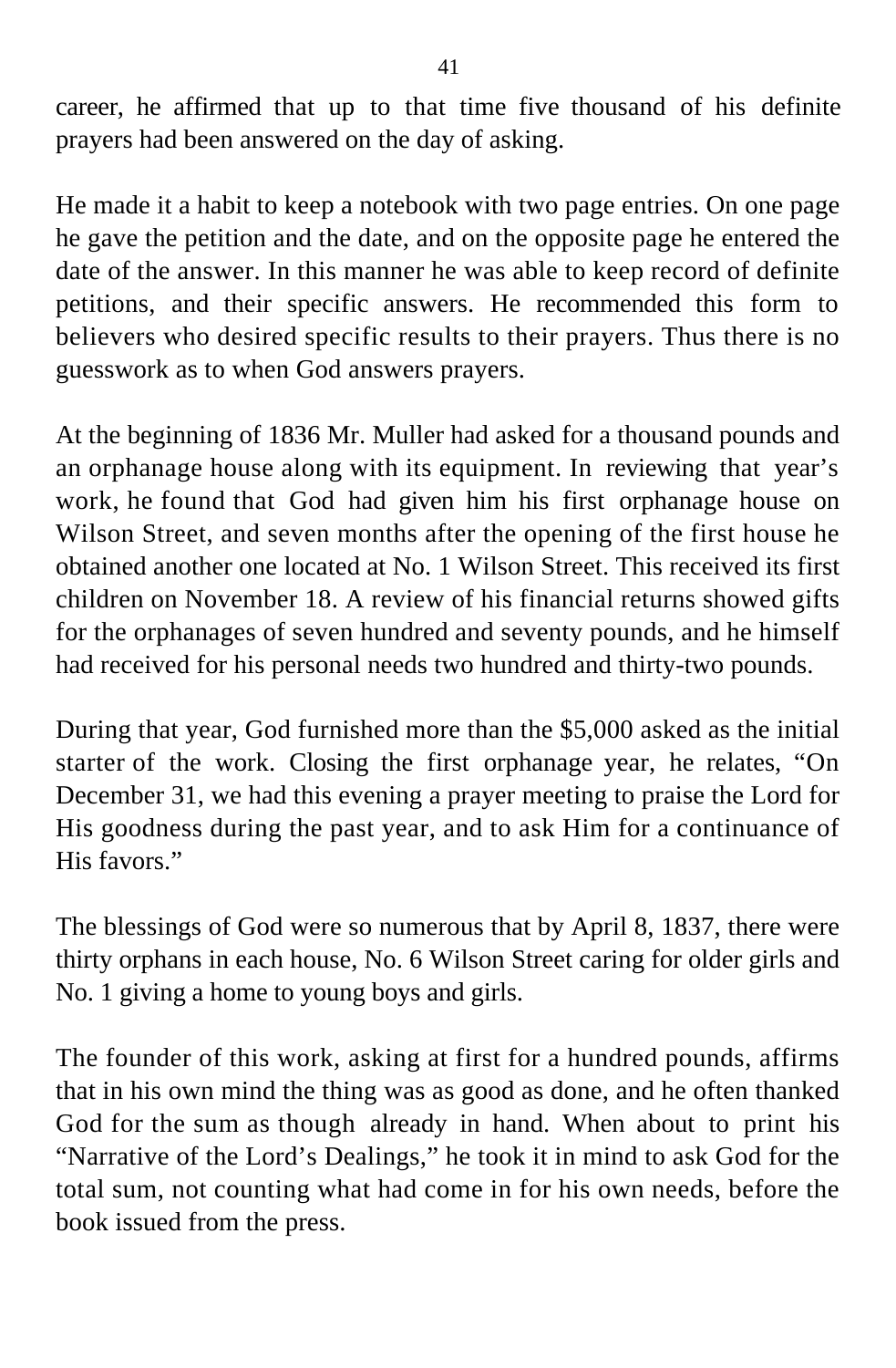"He therefore gave himself anew to prayer; and on June 15th the whole sum was complete..." writes Mr. Pierson. No appeal was made to the public, God alone receiving his petitions daily for eighteen months and ten days.

It was in the year 1837 that Mr. Muller, then thirty-two, felt a deep conviction that his own growth in grace and power for service were indispensable for the promotion of the work. He sought two things; first more retirement for secret prayer and communion with God and provision for the spiritual oversight of the church, the total number of communicants being at this time nearly four hundred. He found himself too busy to pray as he ought.

After learning the lesson of being busy in the work of the Lord, too busy in fact to pray, he told his brethren that four hours of work after an hour of prayer would accomplish more than five hours without prayer. This rule henceforth he faithfully kept.

Considering the fact that there were now two distinct churches to be looked after, and also two orphanage houses, there was a meeting in October of that year where the two congregations decided to unite into one, to lessen the separate meetings conducted each week.

On October 21 another house was secured in Wilson Street which was opened to receive orphan boys. Mr. Muller now had under his care ninety-six orphans. His prayer for premises, suitable helpers and the thousand pounds were abundantly answered.

He remarks, "When I was asking the petition I was fully aware what I was doing, *i.e.* asking for something that I had *no natural prospect of getting from the brethren I knew,* but which was not too much for the Lord to grant."

In reviewing the year 1837, Muller states, "Ninety, therefore, daily sit down to table. Lord, look on the necessities of thy servant" — a prayer which God abundantly answered. Not once during the year was a single meal unsupplied. Throughout all his experience in conducting the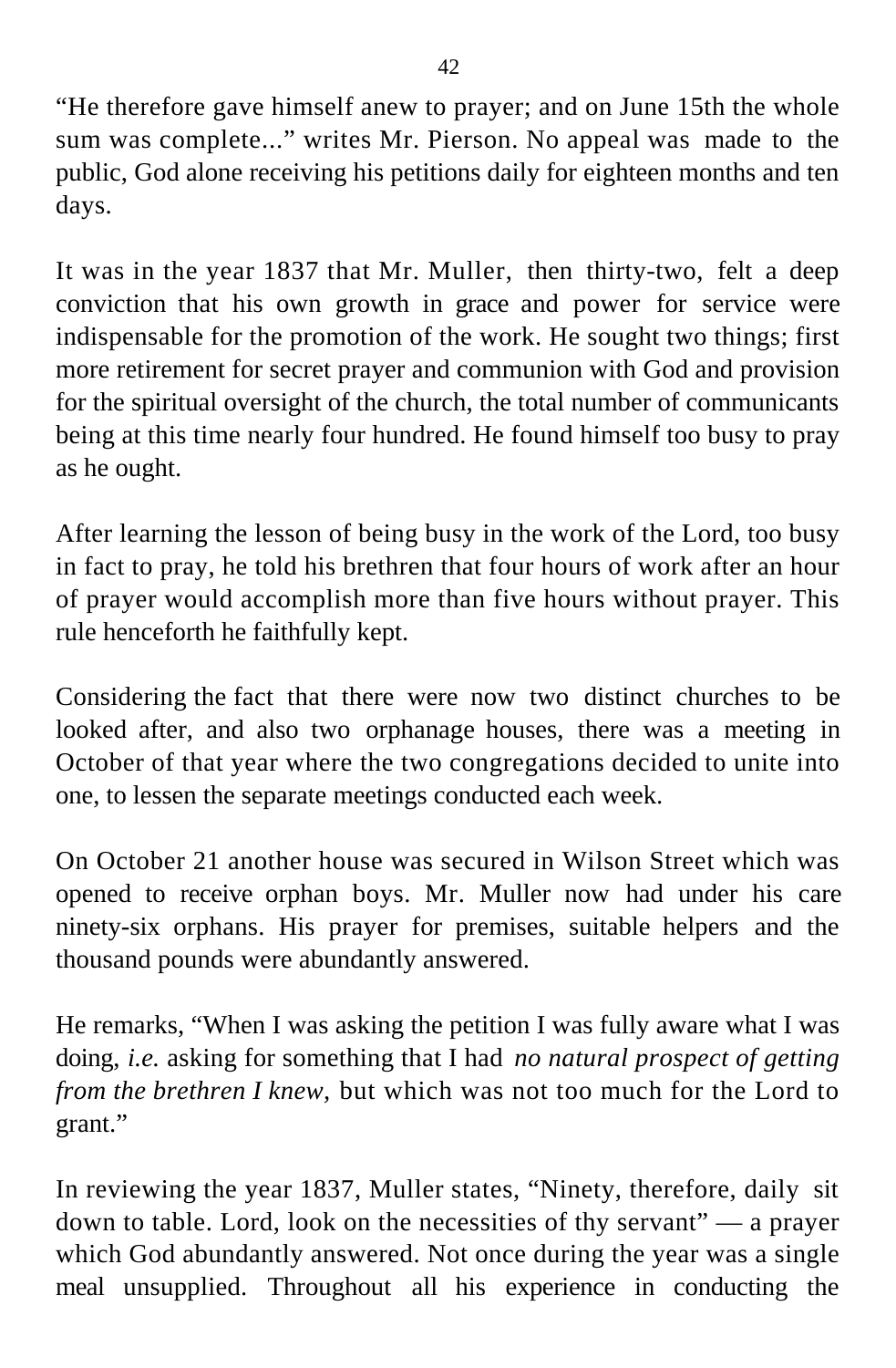orphanages this servant of God testifies that no meal, even when he was feeding two thousand orphans daily by faith, was more than thirty minutes late.

At the opening of the boys' house Mr. Muller received his first legacy, which was from a little boy who saved some funds during his fatal illness. Knowing that he was soon to die, the lad asked that his savings, amounting to a little more than \$1.50, be sent to Mr. Muller. The minister took it as his first legacy, and though small in amount, he believed that God was peculiarly placing his approval upon the new venture of the boys' house.

Many asked Mr. Muller how he sought to know the will of God, in that nothing was undertaken, not even the smallest expenditure, without feeling certain he was in God's will. In the following words he gave his answer:

- 1. I seek at the beginning to *get my heart into such a state that it has no will of its own in regard to a given matter.* Nine-tenths of the difficulties are overcome when our hearts are ready to do the Lord's will, whatever it may be. When one is truly in this state, it is usually but a little way to the knowledge of what His will is.
- 2. Having done this, *I do not leave the result to feeling or simple impressions.* If so, I make myself liable to great delusions.
- 3. I seek the will of the Spirit of God through or in connection with the Word of God. The Spirit and the Word must be combined. If I look to the Spirit alone without the Word, I lay myself open to great delusions also.
- 4. *Next I take into account providential circumstances.* These plainly indicate God's will in connection with His Word and Spirit.
- 5. *1 ask God in prayer to reveal His will to me aright.*
- 6. *Thus through prayer to God, the study of the Word and reflection,* I come to a deliberate judgment according to the best of my ability and knowledge, and if my mind is thus at peace, and continues so after two or three more petitions, I proceed accordingly. In trivial matters and in transactions involving most important issues, I have found this method always effective."

And did this plan work? one asks. Let Mr. Muller's testimony answer.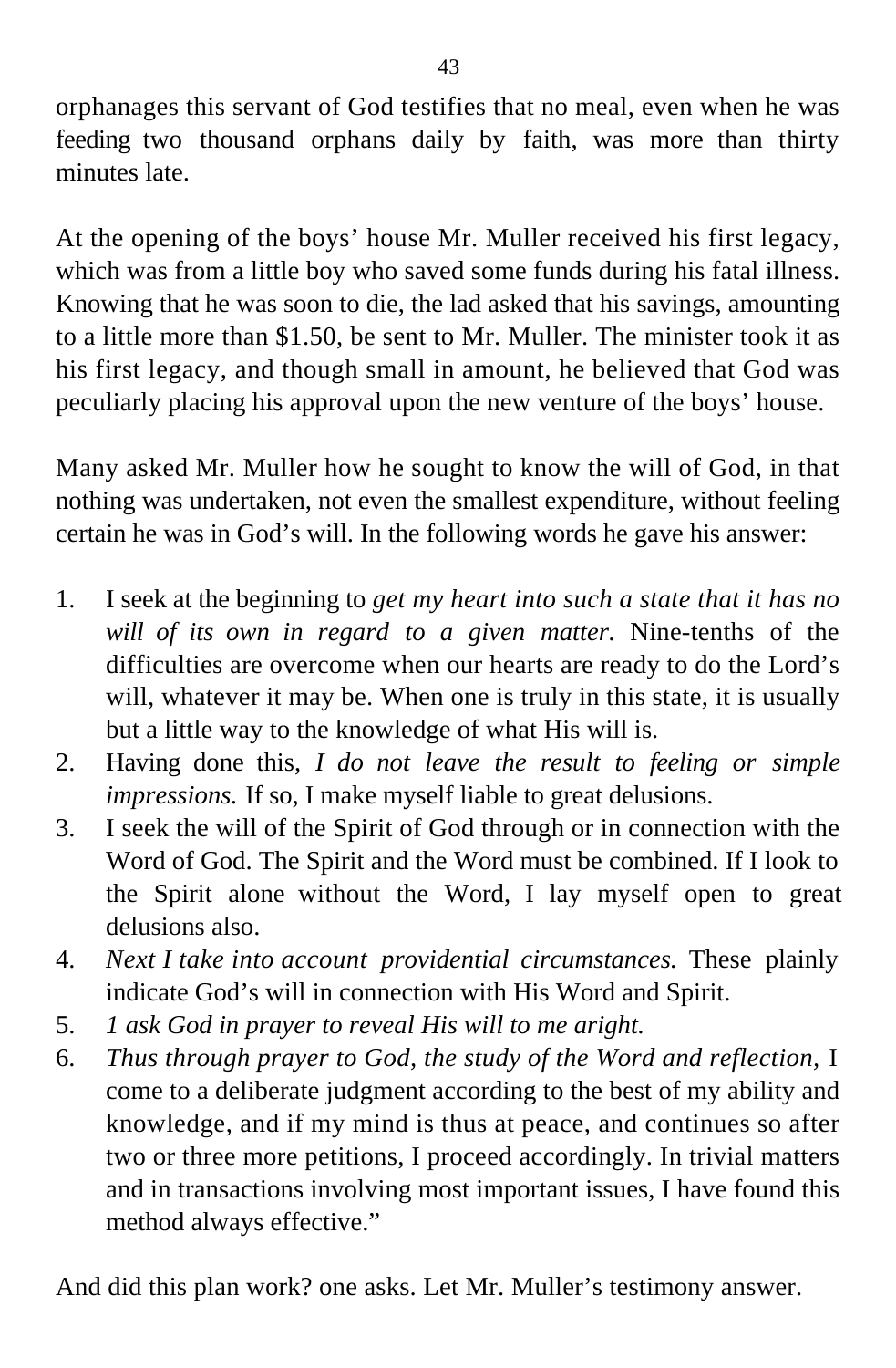"I never remember," he wrote three years before his death, "in all my Christian course, a period now (in March, 1895) of sixty-nine years and four months, that I ever SINCERELY AND PATIENTLY sought to know the will of God by *the teaching of the Holy Ghost,* through *the instrumentality of the Word of God,* but I have been ALWAYS directed rightly. But if *honesty of heart* and *uprightness before God* were lacking, or if I did not *patiently* wait upon God for instruction, or if I preferred *the counsel of my fellow men* to the declarations of *the Word of the living God,* I made great mistakes." (Italics his.)

When asked why he undertook the work of the Institution, Mr. Muller replied, "The first and primary object of the Institution was, and still is, that God might be magnified by the fact that the Orphans under my care were, and are, provided with all they need only by *prayer* and *faith,* without anyone being asked by me or my fellow-laborers, whereby it might be seen that God is FAITHFUL STILL AND HEARS PRAYER STILL."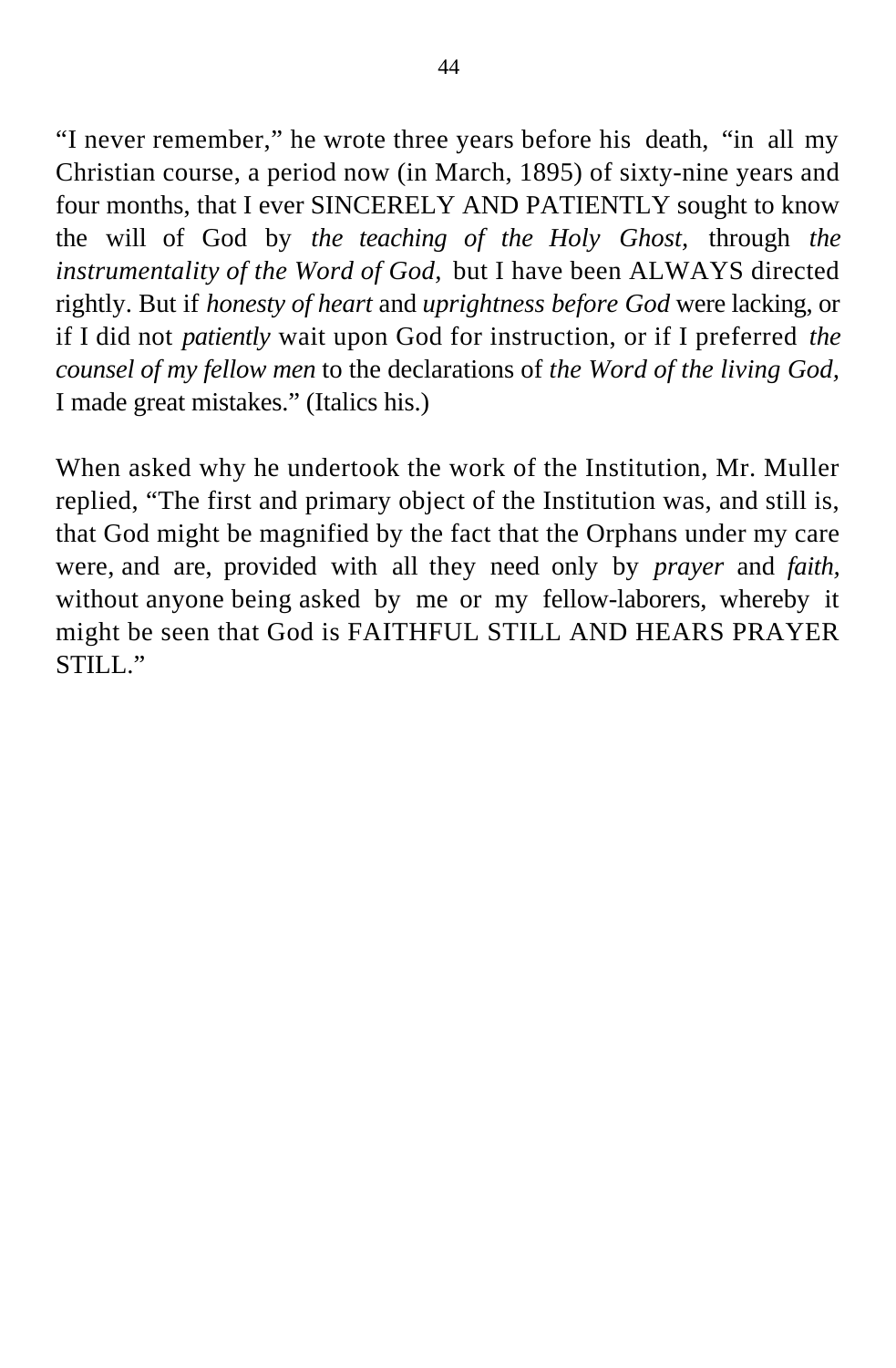# **CHAPTER VI**

### **TRUSTING GOD FOR DAILY SUPPLIES**

DURING THE next seven years Mr. Muller's problem was one of trusting for daily supplies. There were three houses to be maintained, and about a hundred orphans to be clothed and fed. The daily expenditure was heavy, the rent considerable, and the personal needs of his helpers were great. In addition to this, the work of the Institution, assisting schools, paying teachers, running Sunday schools and helping missionaries demanded a constant stream of money flowing in.

Early in 1838 sickness fell heavily upon the leader, and as his custom he went to his knees in the midst of his affliction. While reading the Bible his eyes fell upon the 68th Psalm and in the course of his meditation, the words "A father of the fatherless" stood out in mighty letters as a divine promise in this stressful hour.

"This word, 'A father of the fatherless'," he affirms, "contains enough encouragement to cast thousands of orphans, with all their needs, upon the loving heart of God."

From then on the burdens were not his but the Lord's. He cast them from his shoulders through loving trust upon the broad arms of the Master. During June God tested his faith by suddenly shutting off the gifts which had so abundantly flowed in. Muller took the matter to the Lord.

He enters in his Journal under date of July 22 (1838), "This evening I was walking in our little garden... meditating on Hebrews 13:8, 'Jesus Christ the same yesterday, and today, and forever.'...All at once the present need of the Orphan-House was brought to my mind. Immediately I was led to say to myself, Jesus in His love and power has hitherto supplied me with what I have needed for the Orphans, and in the same unchangeable love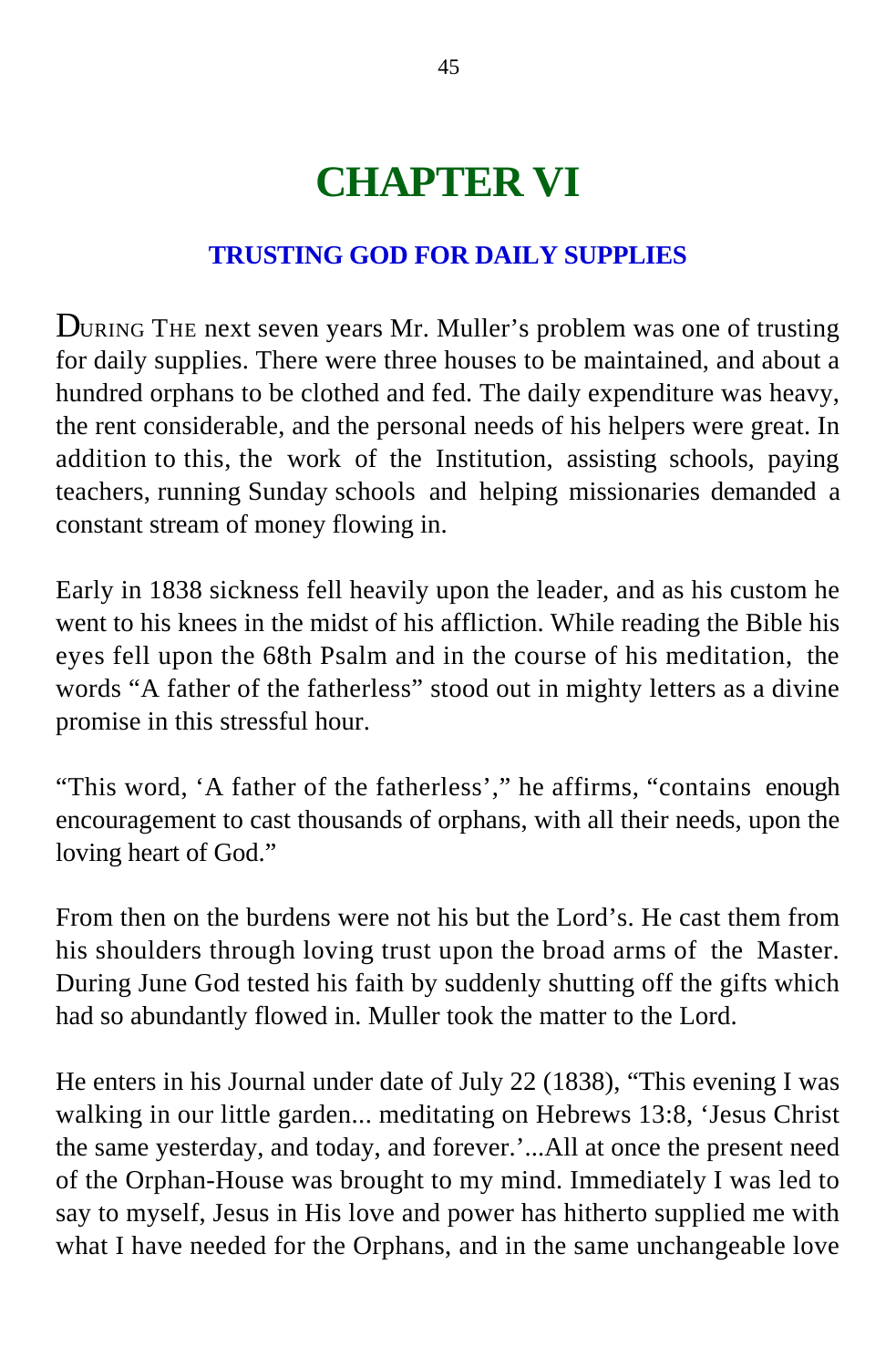and power He will provide with what I may need for the future. A flow of joy came into my soul..."

This soul joy was the fore announcer of a coming blessing. "About one minute later a letter was brought to me, enclosing a bill for twenty pounds," he writes.

In this case God's timing was perfect, for when the need existed, and Muller had prayed, the next moment the supply was forthcoming.

Throughout that turbulent year Mr. Muller's faith was sorely tried, for often there was not a single penny in the houses; but God was leading him forth, proving and testing him in the smaller things, so that later he might be able to feed as many as two thousand children daily through the instrument of prayer.

On September 18 the funds were exhausted, and Mr. Muller thought of selling the things that could be done without in the homes. "This morning," he writes, "I had asked the Lord, if it might be, to prevent the necessity of our doing so."

That afternoon a lady from London, who had been staying in Bristol, brought a package with money in it from her daughter who had sent it several days before. "That the money had been so near," declares Mr. Muller, "for several days without being given, is a plain proof that it was in the heart of God to help us; but because He delights in the prayers of His children, He had allowed us to pray so long...to try our faith and to make the answer so much the sweeter."

During this time Mr. Muller's health was not good and his friends asked him to go away for a rest, but he refused, saying, "I must remain to pass with my dear Orphans through the trial, though these dear ones know nothing about it, because their tables are as well supplied as when there was eight hundred pounds in the bank; and they have lack of nothing."

Many times he was forced to say, "The funds are exhausted." But not once did these words hold true overnight. Funds might have been depleted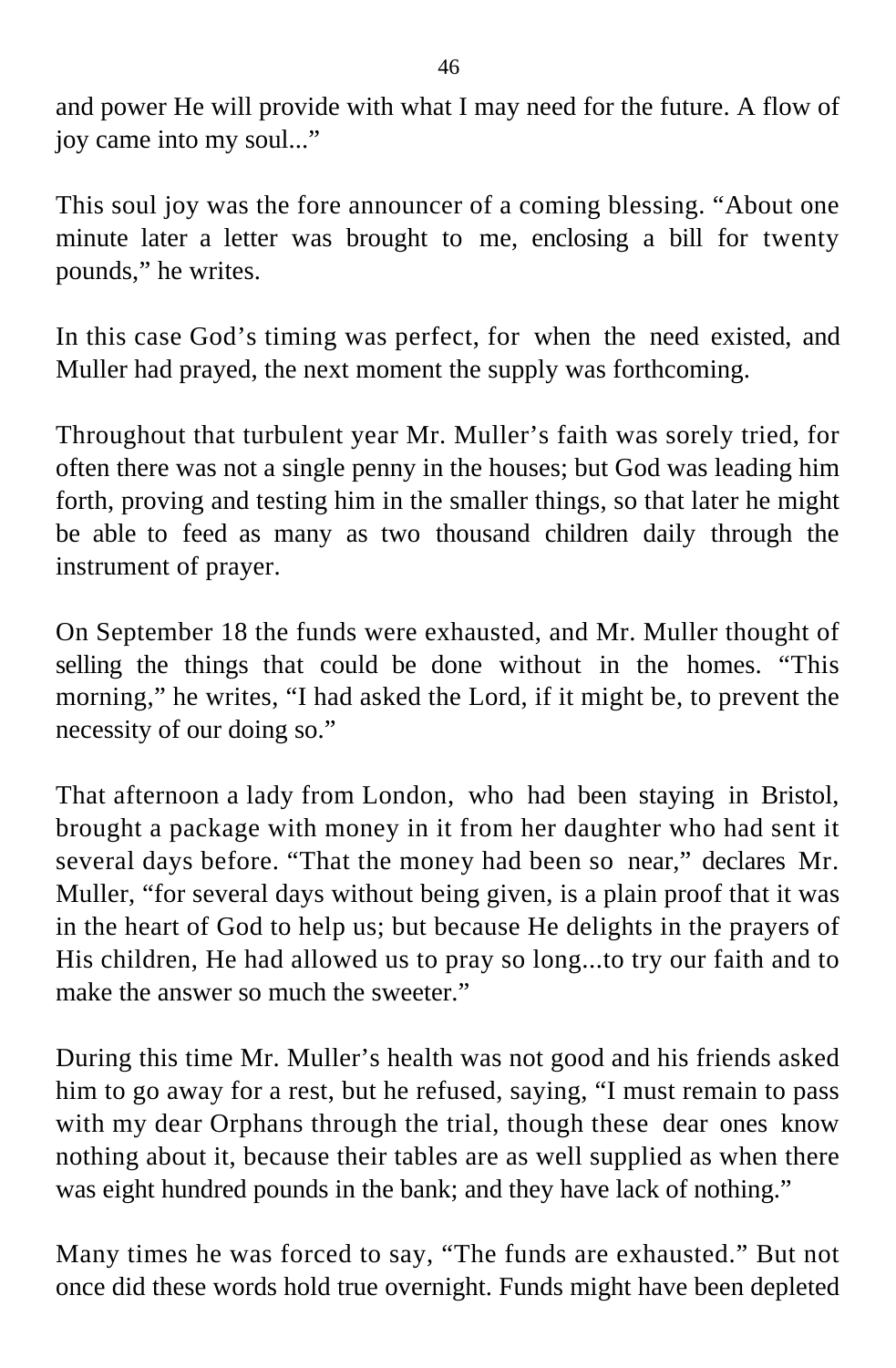during the day, at times all day, again for hours, but when nightfall came there was something on hand for the next day. With this faith apostle, this meant daily trusting for *today's* needs.

It was during these direful days that Muller declared, "Long before the trials came, I had more than once stated publicly that answers to prayer in the time of need — the manifestation of the hand of God stretched out for our help — were just the very ends for which the Institution was established."

Sometimes in plenty, but oftener in poverty, his faith carried the orphanages on. Many times in dire straits the money would arrive at the very moment of prayer, or as he was reading the list of needs for the day. His trust in "the father of the fatherless" was so confident that not once did he turn a child away.

Under date of August 8, 1839, he affirms, "Though there is no money in hand, yet are we so little discouraged that we have received today one orphan boy, and have given notice for the admission of six other children, which will bring the number up to 98 altogether."

Often gifts came in at the very *instant of prayer.* On March 5, 1839, he writes, *"Whilst I was in prayer*, Q. Q. sent a check for seven pounds..."

Closing the report for the year 1839, he sums up the bounteous blessing of God, saying, "For the Orphan Houses, *without anyone having been asked* by us, the sum of £3,067 8s. 9 1/4d. has been given *entirely* as the result of prayer to God, from the commencement of the work to December 9, 1839."

The following year was started without enough money to carry through the first day. A peculiar incident occurred that day which showed Mr. Muller's character. After the usual Watch night service, about an hour past midnight, a friend, whom Mr. Muller knew to be in debt, handed him a sealed envelope with money in it. "I resolved, therefore, without opening the paper to return it....This was done *when I knew there was not enough in hand to meet the expenses of the day."*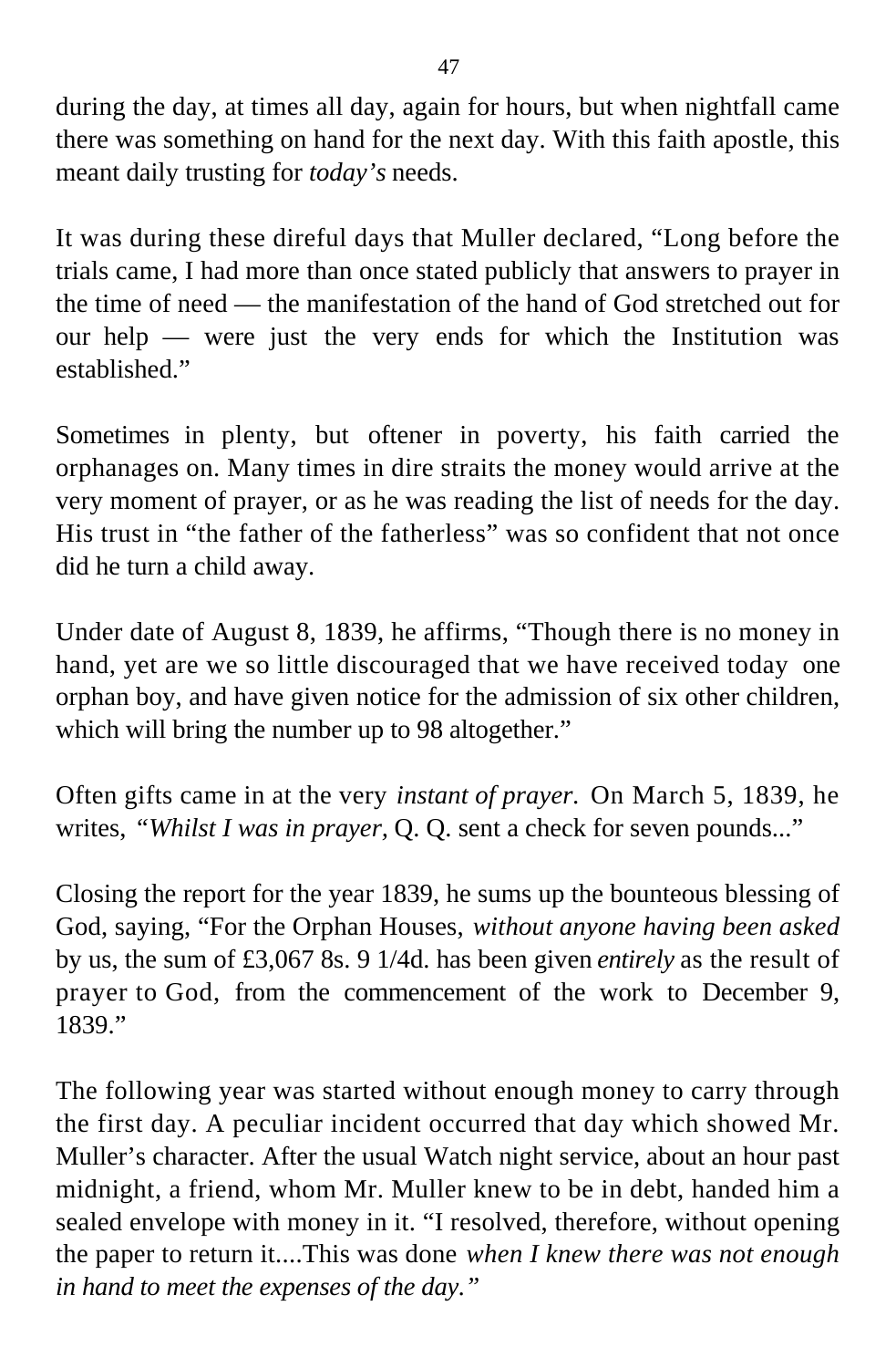Seven hours later, "about eight this morning," a brother brought five pounds for the orphans. "Observe, the brother is led to bring it *at once."* God honored Mr. Muller's faith in giving back the money he knew the lady needed to pay her debts more than the orphans needed it.

On January 12, 1841, after he had been forced to delay printing his yearly report because of a lack of funds, he notes that the Lord supplies this need and in addition \$5,000 was received for missionary work in the East Indies. Here is his prayer testimony concerning this the largest gift he had thus far received, "In all my experience I have found...that if I could only settle a certain thing to be done was according to the will of God, that means were soon obtained to carry it into effect."

God never failed His servant. Often he was led through the valley of great want, but always to the shining peak of supply. God's dealings were generous. One day in 1841 when Mr. Muller had taken only a shilling from the house box, a lady came with twopence, saying, "It is but a trifle, but I must give it." It so happened that one of the pennies was needed to make up the amount of money necessary to buy bread!

A week later a single penny was needed to fill out the dinner menu...but no penny was in hand. When the Girls' box was opened out rolled one penny. "Even the gift of a penny," states Muller, "was thus evidently under the ordering of our kind Father."

At the close of the year, he affirmed, "We are now brought to the close of the sixth year of this...work (December 9), having in hand only the money which has been put by for the rent; but during the whole of this year we have been supplied with all that was needed."

During the next three years Mr. Muller literally fed the orphans out of God's hand. The supply was almost like that of the manna in that it was to be gathered each day afresh. There was scarcely anything left over from one day to another. Often money had to be prayed in before breakfast could be eaten or the evening meal finished.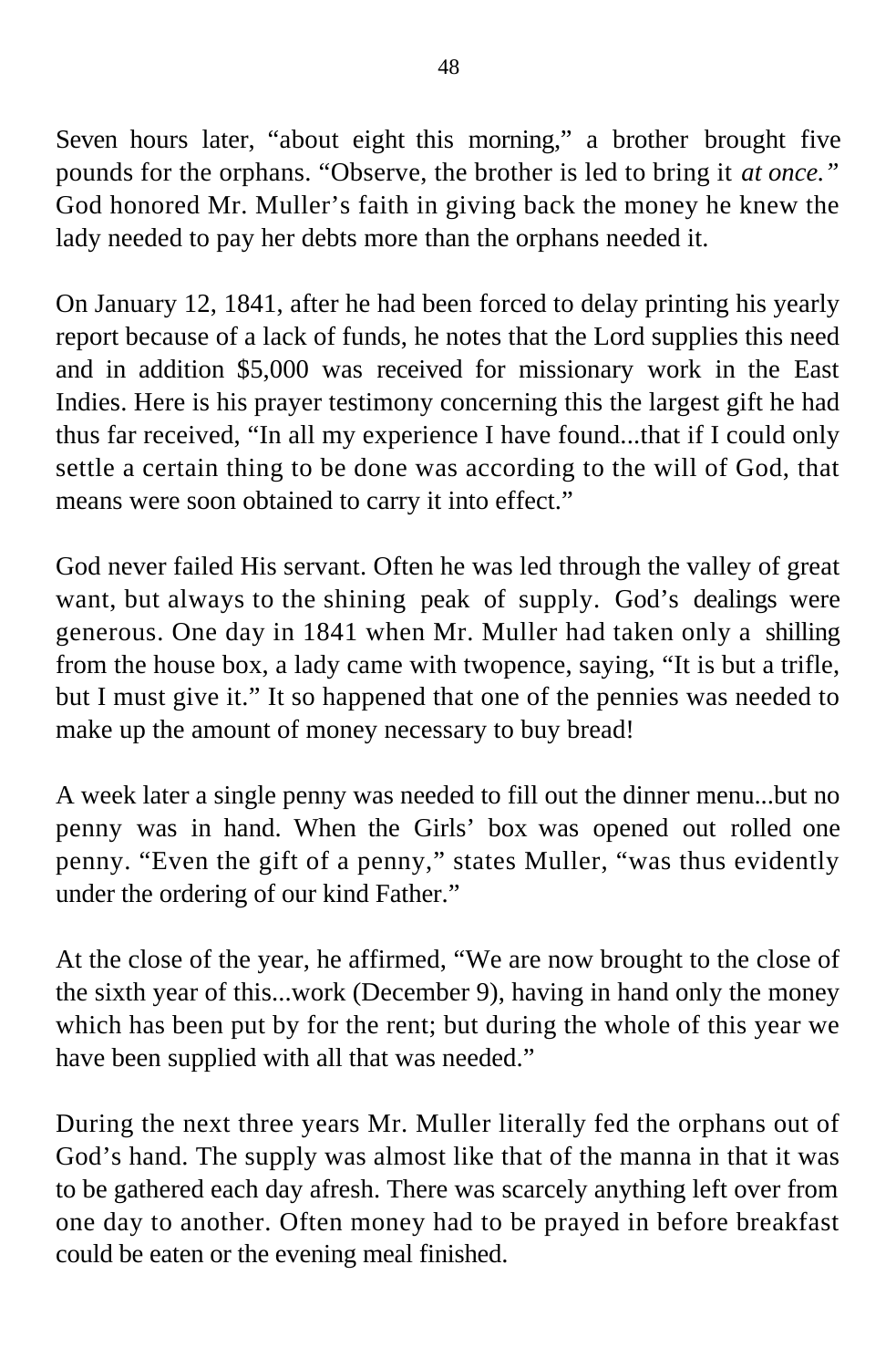But Mr. Muller's faith was so dominant that however much they need, he rested calmly in the divine assurance that God's hand would contain a bounteous supply when the moment arrived. He and worry parted forever. Though he was deeply concerned, he never fretted at delay in receiving answers to his requests.

On February 15, 1842, his attitude is typical. "I sat peacefully down to give myself to meditation over the Word, considering that was now my service, though I knew not whether there was a morsel of bread for tea in any one of the houses, *but being assured that the Lord would provide.* For through grace my mind is so fully assured of the faithfulness of the Lord, that in the midst of the greatest need, I am enabled in peace to go about my other work. Indeed, did not the Lord give me this, which is the result of trusting in Him, I should be scarcely able to work at all."

His mind was fixed in God and would not be moved, for he knew at the proper time the money or the food would arrive.

March 19 began in poverty and dire need, only seven shillings having come in during three days. 'There was not one ray of light as far as natural prospects." So Mr. Muller proposed to his workers that the day be set for prayer. When they met at ten-thirty, immediately by three separate people twenty-one shillings were brought in. They called a similar session of prayer for the evening, for there were yet three shillings lacking. Before the evening service was over the three shillings had arrived, plus an additional three.

Week by week God led Muller into deeper lessons of trust, always closing the day's trust sessions with a speedy answer. On April 12, he affirms, "We were never in greater need than today, perhaps never in so much, when I received this morning one hundred pounds from the East Indies. My prayer had been again this morning particularly that our Father would pity us, and now at last send *larger sums.* I was not in the least surprised or excited when this donation came, for I took it as that *which came in answer to prayer and had been long looked for."*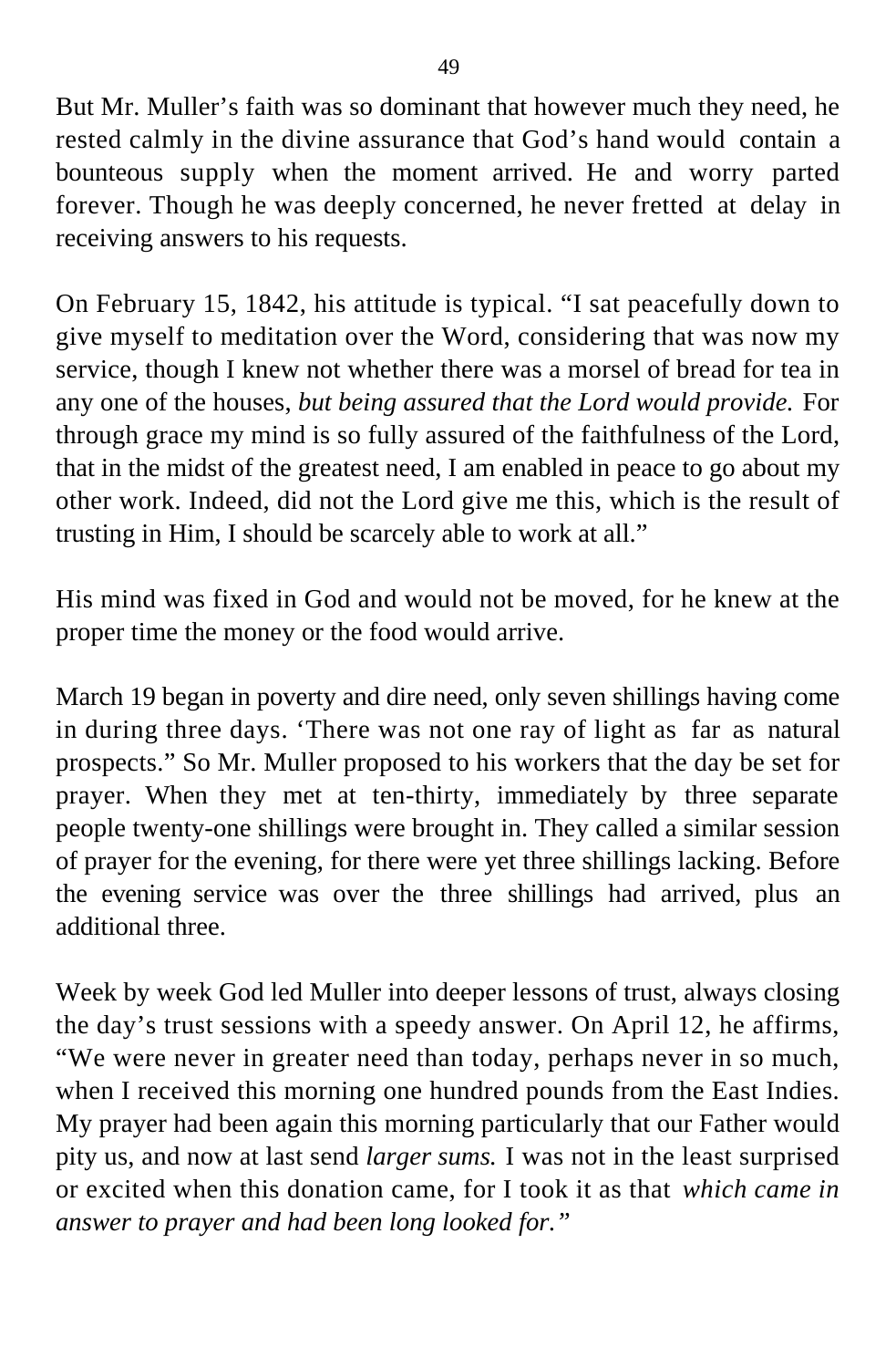During these testing days Mr. Muller was often asked how he managed to build such a strong faith in God. He replied that he endeavored to keep his faith in God strong not only for daily supplies of food for the orphans and money for the missionary work but also for the spiritual concern of the world.

"Let not Satan deceive you," writes Mr. Muller during those faith-wrenching days, "in making you think you could not have the same faith, but that it is only for persons situated as I am. When I lose such a thing as a key, I ask the Lord to direct me to it, and I look for an answer to my prayer; when a person with whom I have an appointment does not come...I ask the Lord to be pleased to hasten him to me, and I look for an answer...Thus in all my temporal and spiritual concerns I pray to the Lord and expect an answer to my requests; and may not you do the same, dear believing reader?"

In giving advice gained through daily trials of his faith, this father of the orphans laid down rules for Christians to follow by which they might also strengthen their faith. These rules are:

- 1. Read the Bible and meditate upon it. God has become known to us through prayer and meditation upon His own Word.
- 2 Seek to maintain an upright heart and a good conscience.
- 3. If we desire our faith to be strengthened, we should not shrink from opportunities where our faith may be tried, and therefore, through trial, be strengthened.

"The last important point for the strengthening of our faith is that we let God work for us, when the hour of trial of our faith comes, and do not work a deliverance of our own."

"Would the believer therefore have his faith strengthened, he must *give God time to work,"* he declares.

The year 1843, as the previous, was one of trials and triumphs of faith. In June there was no money, but before each day was over prayer supplied the lack. In December came mighty loads upon Mr. Muller's heart. He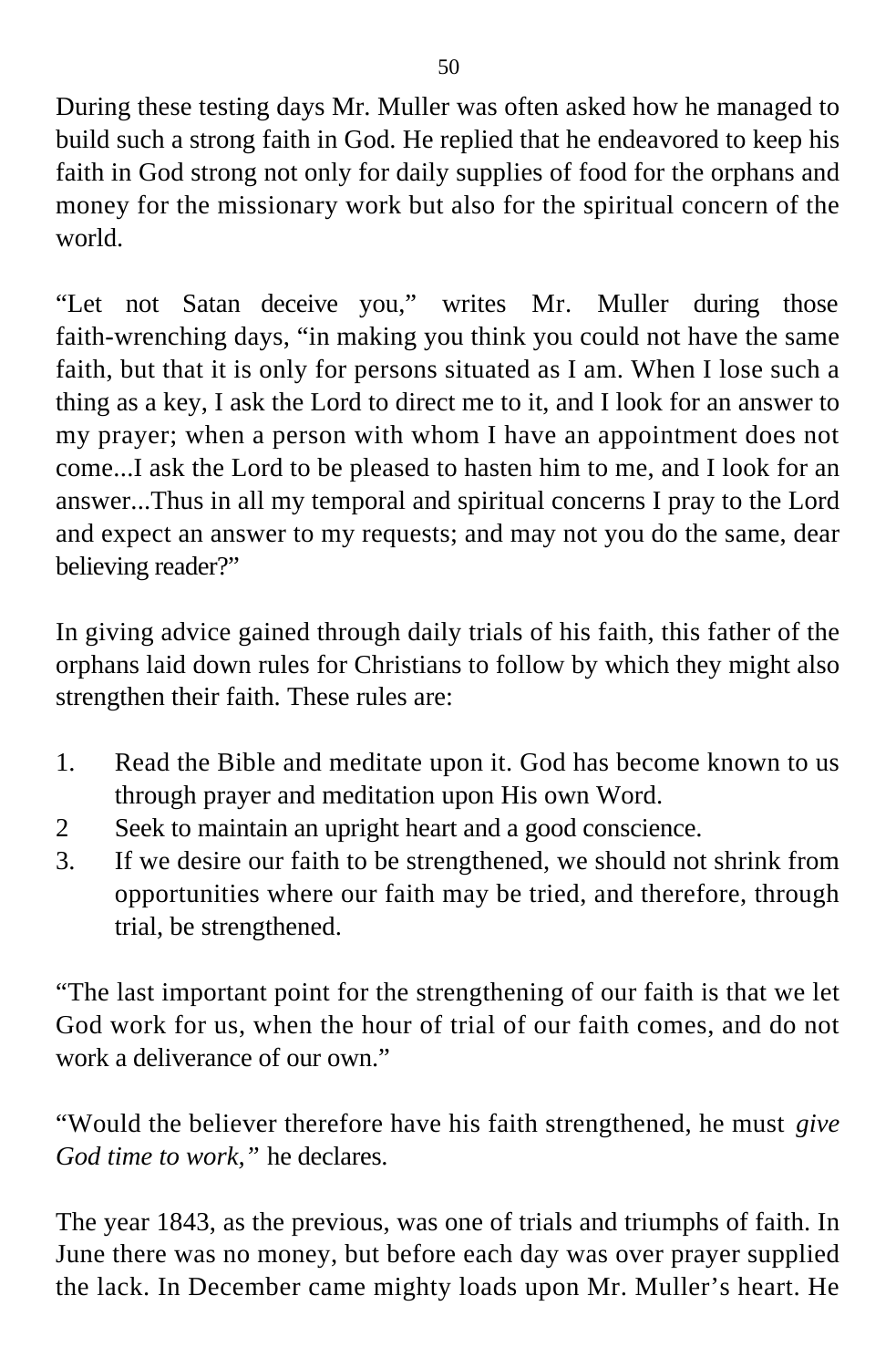exercised faith and proclaimed that the work undertaken was not particularly to feed the orphans, as great as this was, nor for their spiritual welfare as glorious and blessed as this is.

"The primary object of the work is," he observed, "to show before the whole world...that even in these last evil days the living God is ready to prove Himself as the living God, by being ever willing to help...and answer the prayers of those who trust in Him."

Attesting the glorious supply which he daily obtained from God's hand, he says, "The narrative of the events of these days is imperfect. *The way in which the Lord stretched out His hand day to day, and from meal to meal, cannot be accurately described."*

Even his own personal needs were supplied by the Lord on this "each day for itself" basis.

For one hundred and thirty-four days he daily asked the Lord to send a gift a lady had promised in 1842. The answer came on March 8, 1843. He affirms, "Day after day now has passed away and the money did not come...whilst day by day I brought my petition before the Lord that He would bless this sister...At last, on the one hundred and thirty-fourth day since I daily besought the Lord about this matter...I received a letter from the sister, informing me that the five hundred pounds had been paid into the hands of my bankers."

This *day by day* experience of eating from God's outstretched hand was slowly leading up to a turning point in Mr. Muller's career. God had far grander accomplishments in store for him than merely feeding a hundred orphans. At first God wanted to know whether his servant would be faithful to his prayer trust in these smaller matters before leading him forth to the greater work.

This new turn in affairs began on March 31, 1843, when Muller called at the Houses to make arrangements for the day, and a worker told him that a Miss G, who occupied house No. 4 on Wilson Street, had informed her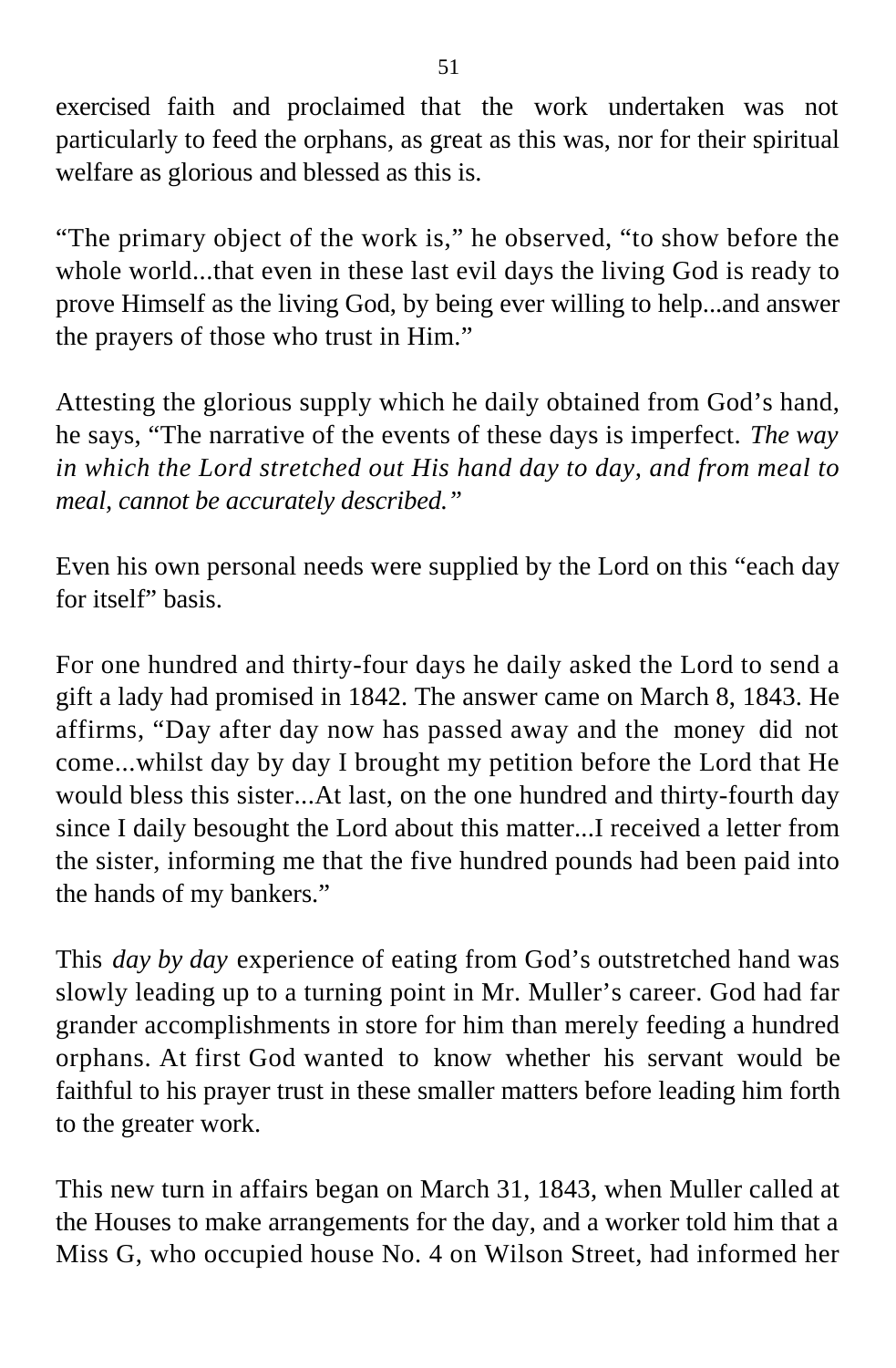that they wished to give up their house, and if possible wanted Mr. Muller to take it for another orphan House.

"When I came home," Mr. Muller informs us, "this matter greatly occupied my mind. I could not but ask the Lord again and again whether He would have me to open another Orphan House, and whether the time was now come that I should serve Him still more extensively in this matter."

He reviewed the situation carefully, finding that there were more applications for admission than he had room to care for, and that fifteen of the children in the Infant House were old enough to be promoted to the Girls' House. Until this time there had been no other house on Wilson Street, near the present places occupied, for rent. There were also two sisters who would take care of the new house if and when opened.

In the bank was three hundred pounds of the recent large gift which could be used to furnish the new house.

Surveying these conditions, he turned to the Spirit for leadings. "I therefore gave myself to prayer. I prayed day after day, *without saying anything to any human being.* I prayed two and twenty days without mentioning it to my dear wife. On that day on which I had come to the conclusion...to establish another Orphan House, I received fifty pounds from A.B. What a striking confirmation that the Lord would help though the necessities should increase more and more."

He realized what this added burden would mean. For five years he had trusted each day for its supplies, and the new house would only increase this load on his faith life. In spite of this his belief in God commanded a forward march, for Muller never tired of *"this precious way of depending upon the Lord from day to day."*

While he was praying about the new house, a lady from Germany, recently blessed by his work, asked him to visit that country. She felt his influence would be a benediction to his native land. But it seemed unwise for Mr. Muller to leave at the time, and besides, it would require many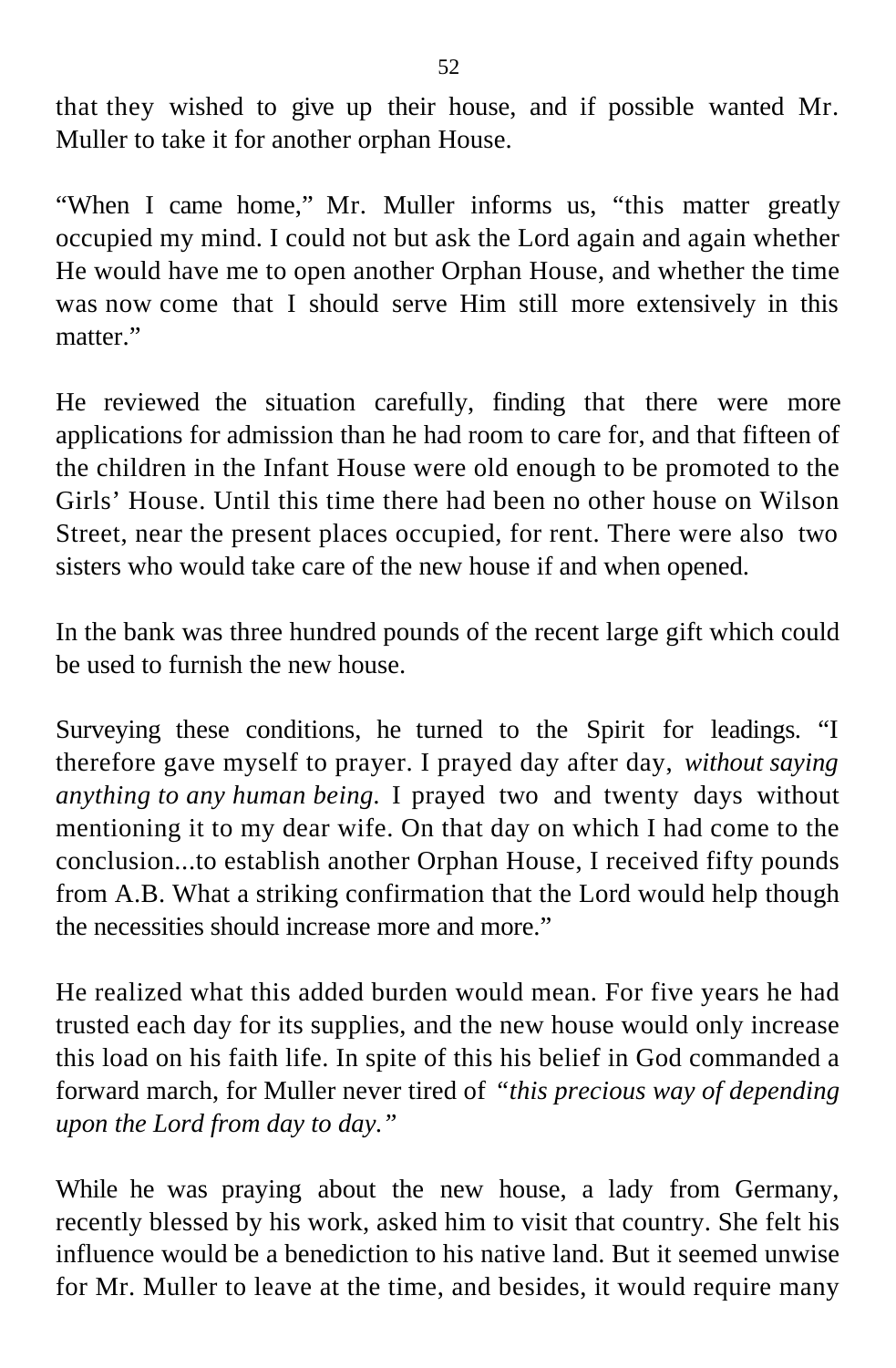hundreds of pounds to leave with the overseers for the orphans, as well as to finance his trip. Moreover, he desired to publish a German edition of his life story, "A Narrative of Some of the Lord's Dealings with Mr. George Muller."

The publication alone would take between a hundred and two hundred pounds. Yet he realized however great the obstacles, if it be the Lord's will, he would go. "I could not but pray about it," he informs us. "I could not but feel drawn to go to Germany in love of the Lord and in pity towards the poor Church of Christ in that country." He remembered the few truly converted ministers to be found there and in Prussia when he was a young man. His faith began to prevail.

"I had a secret satisfaction," he writes, "in the greatness of the difficulties...So far from being cast down on account of them, they delighted my soul...I did nothing but pray. Prayer and faith...helped me over the difficulties."

From the human standpoint there was little prospect of receiving the necessary funds, but leaving the matter to the Lord, he was overwhelmed with a peaceful calm. "...my soul is at peace. The Lord's time is not yet come; but when it is come He will blow away all these obstacles."

Less than fifteen minutes after he had prayed on July 12, God sent in seven hundred and two pounds three shillings and seven pence. Early in August, after fifty days of waiting on the Lord, he and his wife were on their way to Germany.

While in Stuttgart, Mr. Muller labored to reform the Strict Baptist Church in the city, but met with severe opposition. While the visit seemed a failure, however, it was checkered with a blessing. For he was enabled while there to translate the "Narrative" into German and 4,000 copies came from the press before he sailed for Bristol in February, 1844.

After a second German trip, where he reestablished the work of faith begun in Stuttgart, he returned to England to begin anew his prayer quest for funds to open the fourth orphan house. When he was to take the house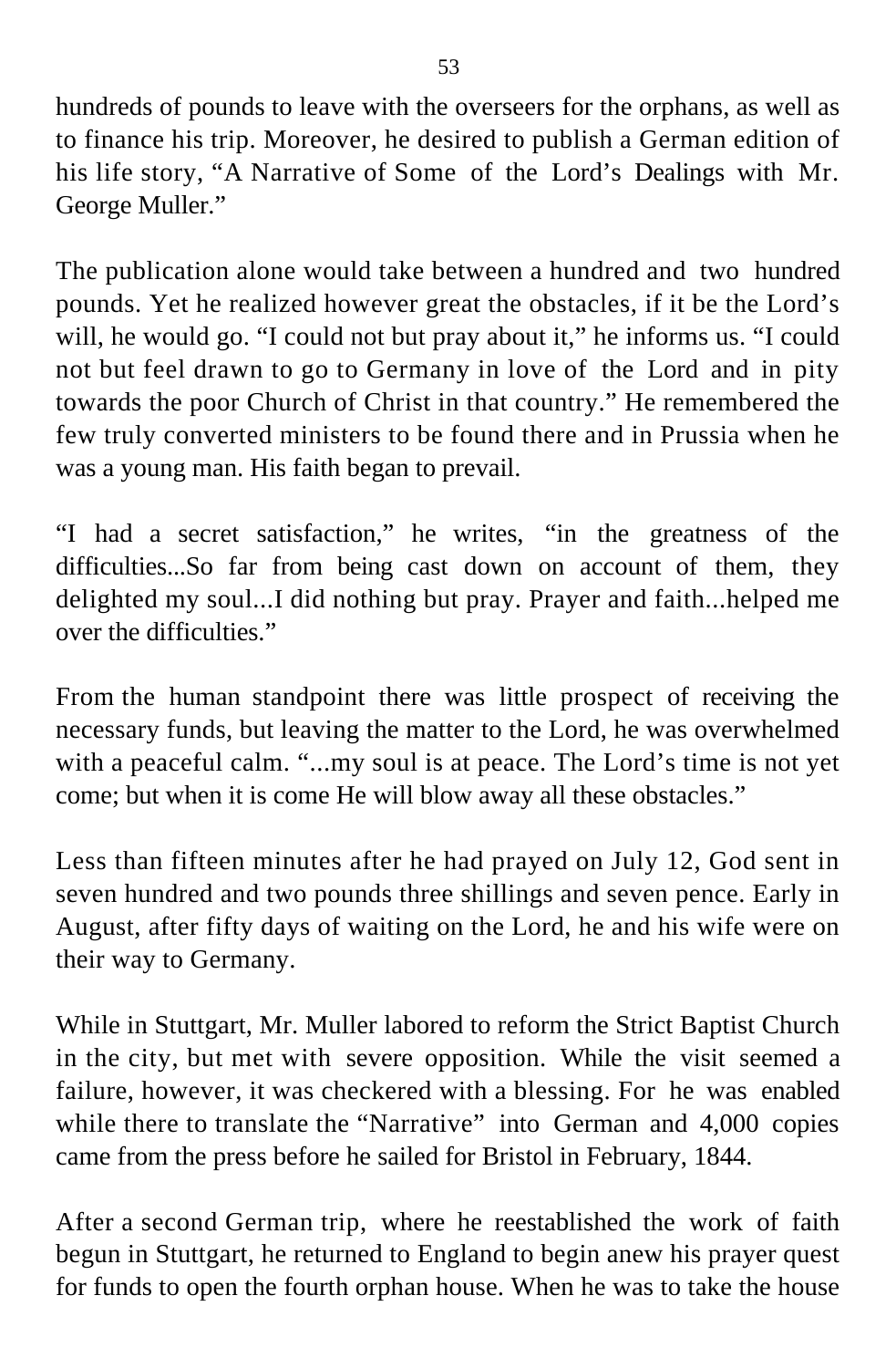offered him on Wilson Street, a difficulty arose which caused him to examine carefully God's will in the matter.

Before going on his first German trip he felt certain that God was opening the way for the house to be operated. For nearly ten years he had rented houses for his orphans, and "had never had any desire to build an Orphan House. On the contrary, I decidedly preferred spending the means which might come in for present necessities, and desired rather to enlarge the work according to the means the Lord might be pleased to give. Thus it was till the end of October, 1845, when I was led to consider this matter in a light in which I had never done before."

God was preparing to thrust him forth in another faith adventure which would surpass even his most extended dreams. God had been carefully schooling him in trust lessons, and now that he had learned how to believe for daily supplies, and for months had literally been fed meal by meal from God's hand, the Father of the fatherless was to open a new and untried door for him.

Mr. Muller was willing to step into any door the Master would set ajar.

The matter climaxed in a decidedly unusual manner on October 31, 1845. When he was about to rent the vacated house near his other properties, a man wrote stating that the orphan houses were a detriment to the neighboring house owners. He was courteous and kindly in his remarks, but firm nevertheless. The man felt that in various ways the neighbors were inconvenienced by the Orphan Houses on Wilson Street. He left the matter to Mr. Muller's wise judgment.

This was a new item which Muller's faith had not previously faced. He did, however, want to live peacefully with his neighbors, so he took the request to prayer. Carefully he weighed the *pro* and *con* arguments for moving from Wilson Street. To move, he knew, meant to build, and up until this time he had not thought it God's will to take this step of faith. But God's time was about to arrive and Mr. Muller had learned to step when God's hour struck, however massive the problem or vexing the difficulty.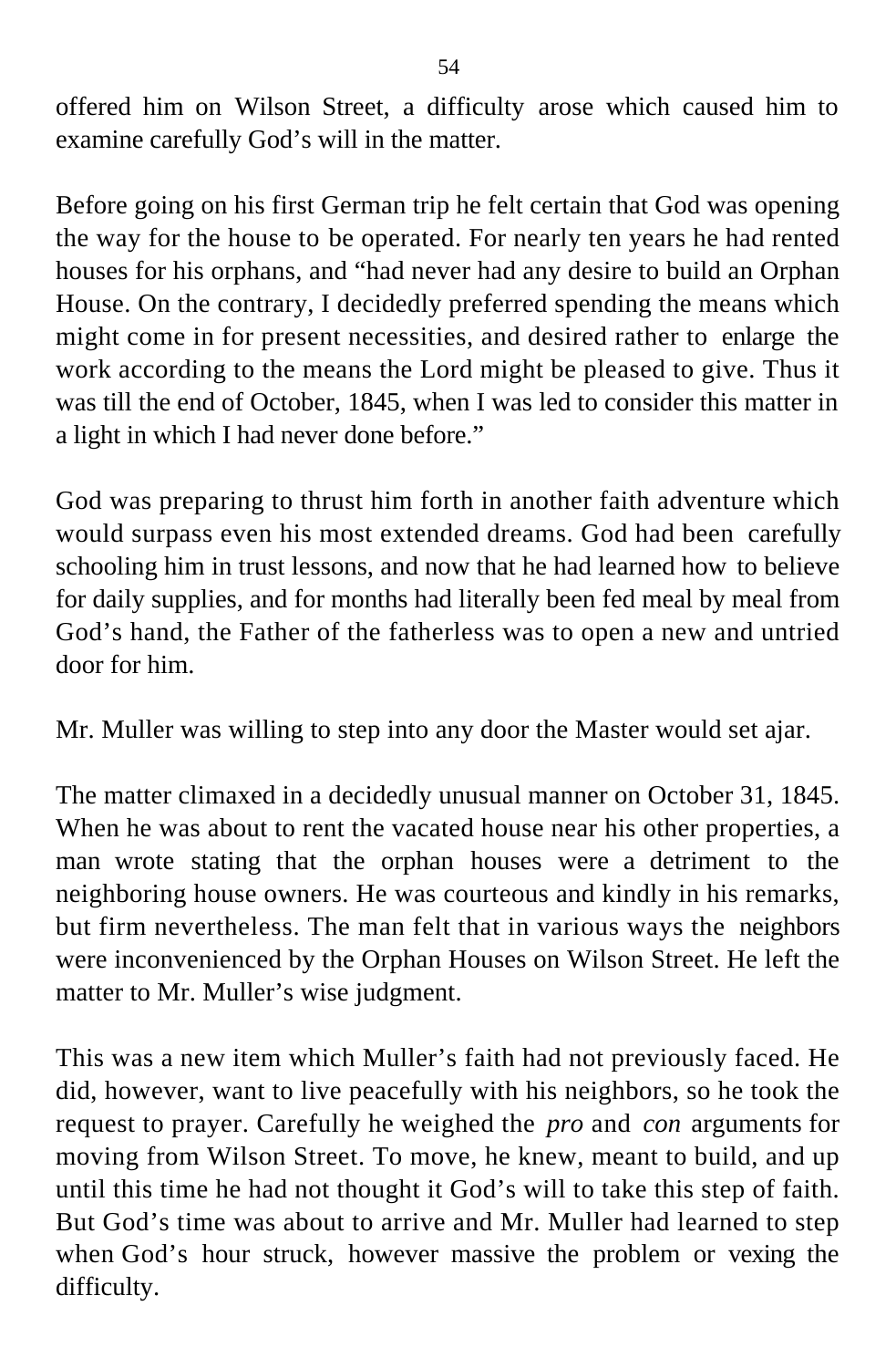# **CHAPTER VII**

### **BUILDING FOR GOD AND ORPHANS**

GOD'S HOUR had finally arrived when Mr. Muller should step out on the divine promises and build. After weighing the complaint in the letter against the orphanage, on November 3, 1845, he laid the matter before the Lord.

This was a memorable occasion and concerning it he writes, "After I had spent a few hours in prayer...I began to see that the Lord would lead me to build, and that His intentions were not only to benefit the orphans...but also the bearing of further testimony that He could and would provide large sums...and that He would enlarge the work, so that if I once did build a house, it might be large enough to accommodate three hundred orphans."

The following day he and his wife proposed to meet morning by morning and pray about the building. "We continued meeting for prayer," he says, "morning by morning for fifteen days, but not a single donation came; yet my heart was not discouraged. The more I prayed, the more I was assured that the Lord would give the means."

On December 9, thirty-five days had passed, "whilst I was day by day waiting upon God for means for this work, and not a single penny had been given to me. Nevertheless this did not in the least discourage me, but my assurance...increased more and more."

This was the day that God gave him the text, "Let patience have her perfect work, that ye may be perfect and entire, wanting nothing."

After having this text hung on the walls of his memory, he asked God to increase his faith and to sustain his patience. The following day came God's answer in the form of the largest donation he had received up to that time. It was a thousand pounds from a friend.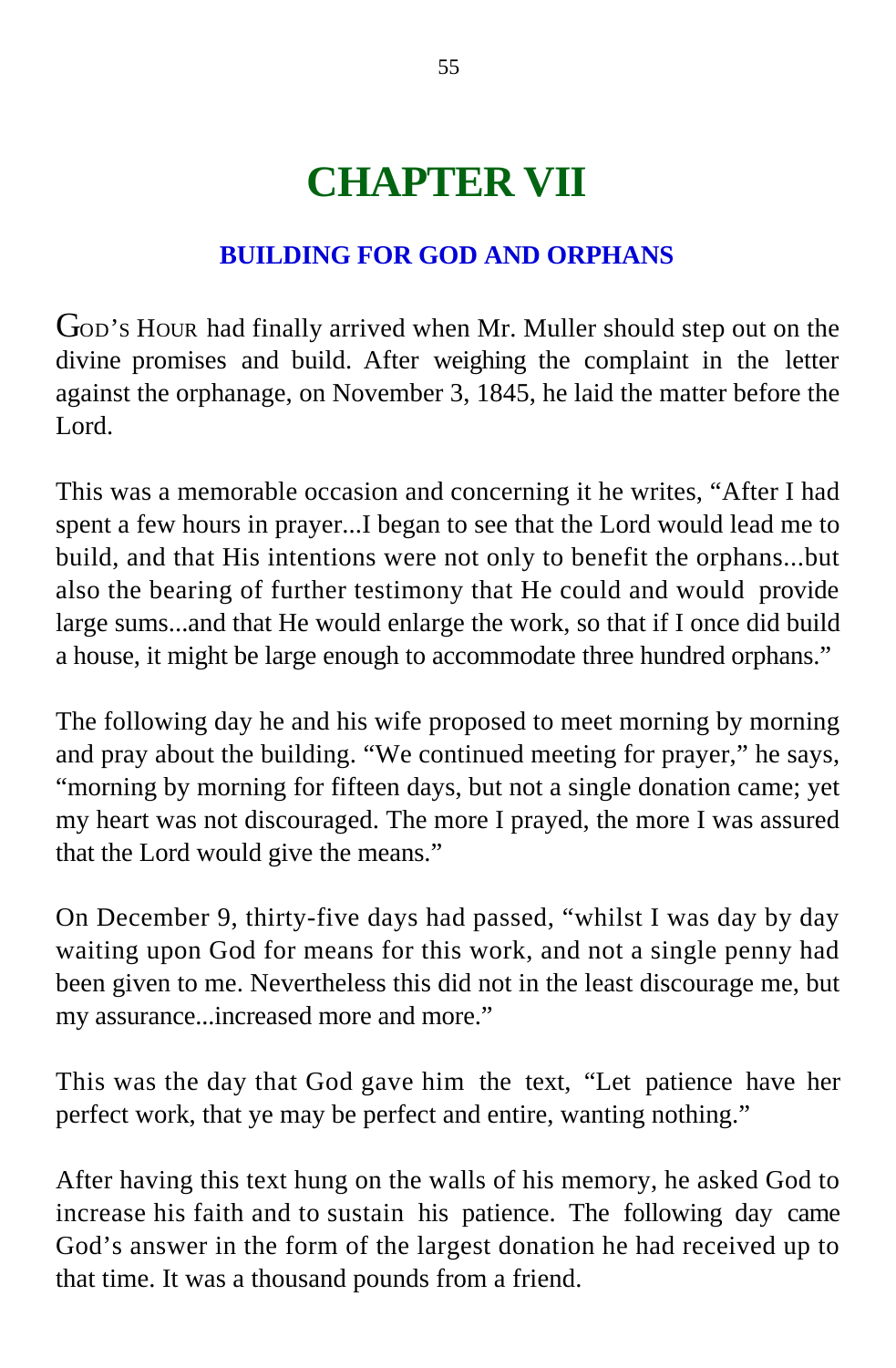"When I received it I was as calm, as quiet as if I had only received one shilling," Mr. Muller tells us.

With this seal of God upon the work, his faith took a new grip upon the promises, and henceforth it was but a matter of waiting upon the Lord to send the funds. December 13 brought another gift more important than the first in the form of the free services of a Christian architect, who offered to draw the plans and superintend the building without payment. This was another proof that the Lord was directing Mr. Muller's prayers and intentions toward building.

Slowly the funds began to come in, though Mr. Muller had made no public announcement of his plan to build. He did not overlook the fact that if it required faith to care for a hundred and thirty children, which were then in the home, it would take greater faith to feed and clothe 300.

After the sixty-fifth day of prayer God sent a gift of fifty pounds, which was soon followed by another thousand-pound donation.

On January 31, 1846, Muller went to see a piece of land that seemed available for the building. This was the eighty-ninth day since he had begun to call upon God for a building, and he thought God would soon furnish suited grounds. He wanted about seven acres close to Bristol. God had the land which in due time, after a testing of faith, would be provided.

"Feb. 3. Saw the land..." he entered in his diary. The following day he began negotiations for the property. He went to visit the owner, but found that he was not at home. On the next day when he made an appointment with him, the owner said that about three o'clock he was awakened and could not sleep for two hours.

"While he was thus lying awake," Mr. Muller states, "his mind was all the time occupied about the piece of land...and he determined that if I should apply for it, he would not only let me have it, but for a hundred and twenty pounds an acre instead of two hundred, the price he had previously asked for it. How good is the Lord."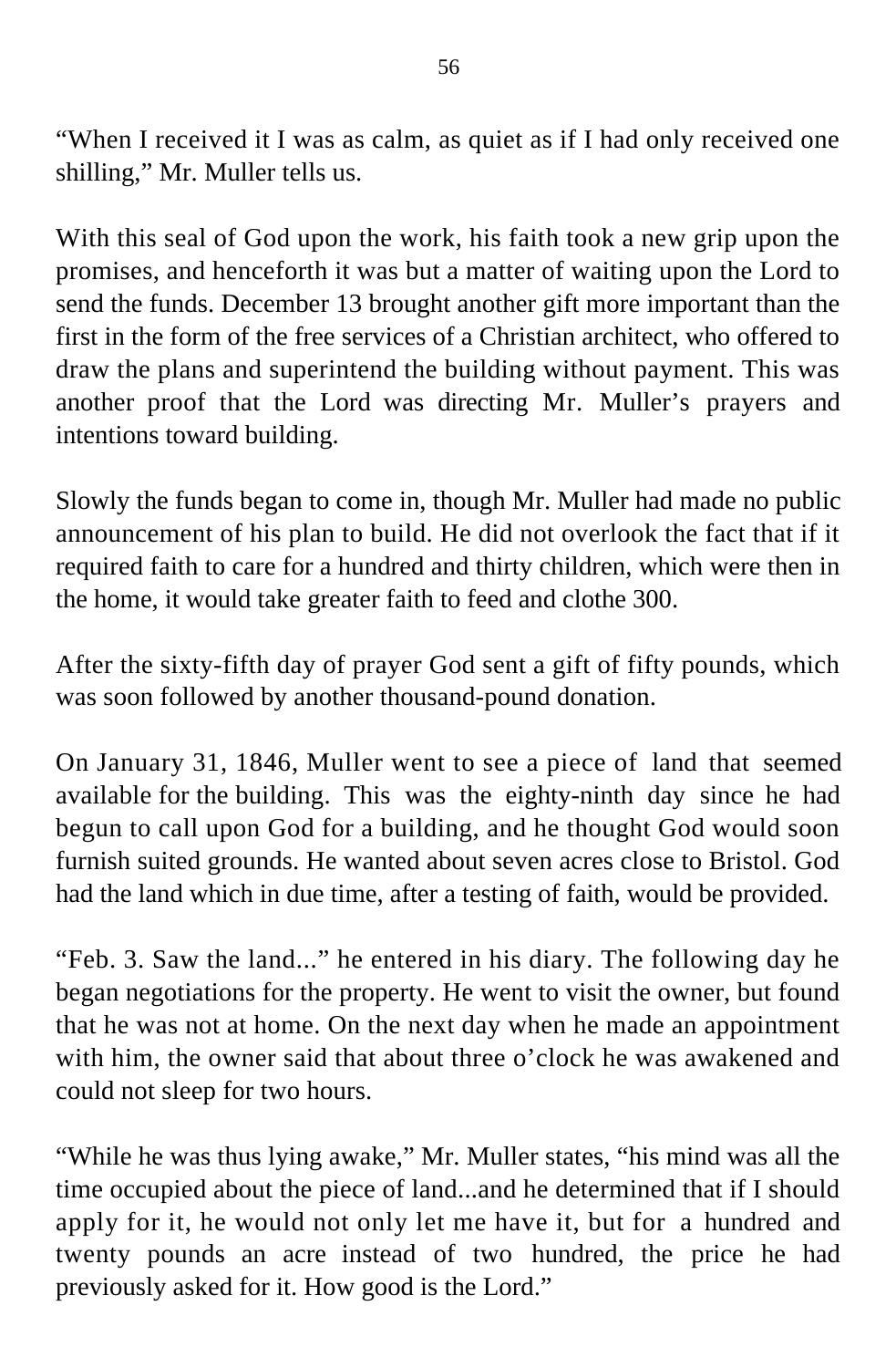Thus Mr. Muller secured the land for \$2,800 less than he would have the night before.

After the land was bought, he continued his daily season of intercourse with God for funds. Step by step he waited upon the Lord to supply all that was needed in the construction of so large a building.

Gifts varying in size from a farthing to five and six hundred pounds made Mr. Muller's heart glad. On January 25, 1847, he entered in his diary, "Therefore with increased earnestness I have given myself unto prayer, importuning the Lord that He would...speedily send the remainder of the amount...and I have increasingly of late felt that the time is drawing near." This was fourteen months and three weeks after he first began asking God for a new building, and it was to be a grand day in the work of God. Let his words tell the story.

"I arose from my knees this morning full of confidence...About an hour, after I had prayed thus, there was given me the sum of two thousand pounds for the Building Fund. Thus I have received altogether £9,285 3s. 91/2d. Four hundred and forty-seven days I have had day by day to wait upon God before the sum reached the above amount."

When this princely gift came he was neither excited nor surprised, he "could only sit before God, and admire Him, like David in II Samuel, chapter 7." Finally he threw himself flat on his face and burst forth in thanksgiving to God and "in surrendering my heart afresh to Him for His blessed service."

Then came other gifts, among them two thousand pounds, followed by another of one thousand, and on July 5, 1847, when eleven thousand and sixty-two pounds had been donated, the building was finally begun.

This was after the help of the Lord had been daily sought for six hundred and seven days. As the building progressed funds increased until fifteen thousand, seven hundred and eighty-four pounds were received. The last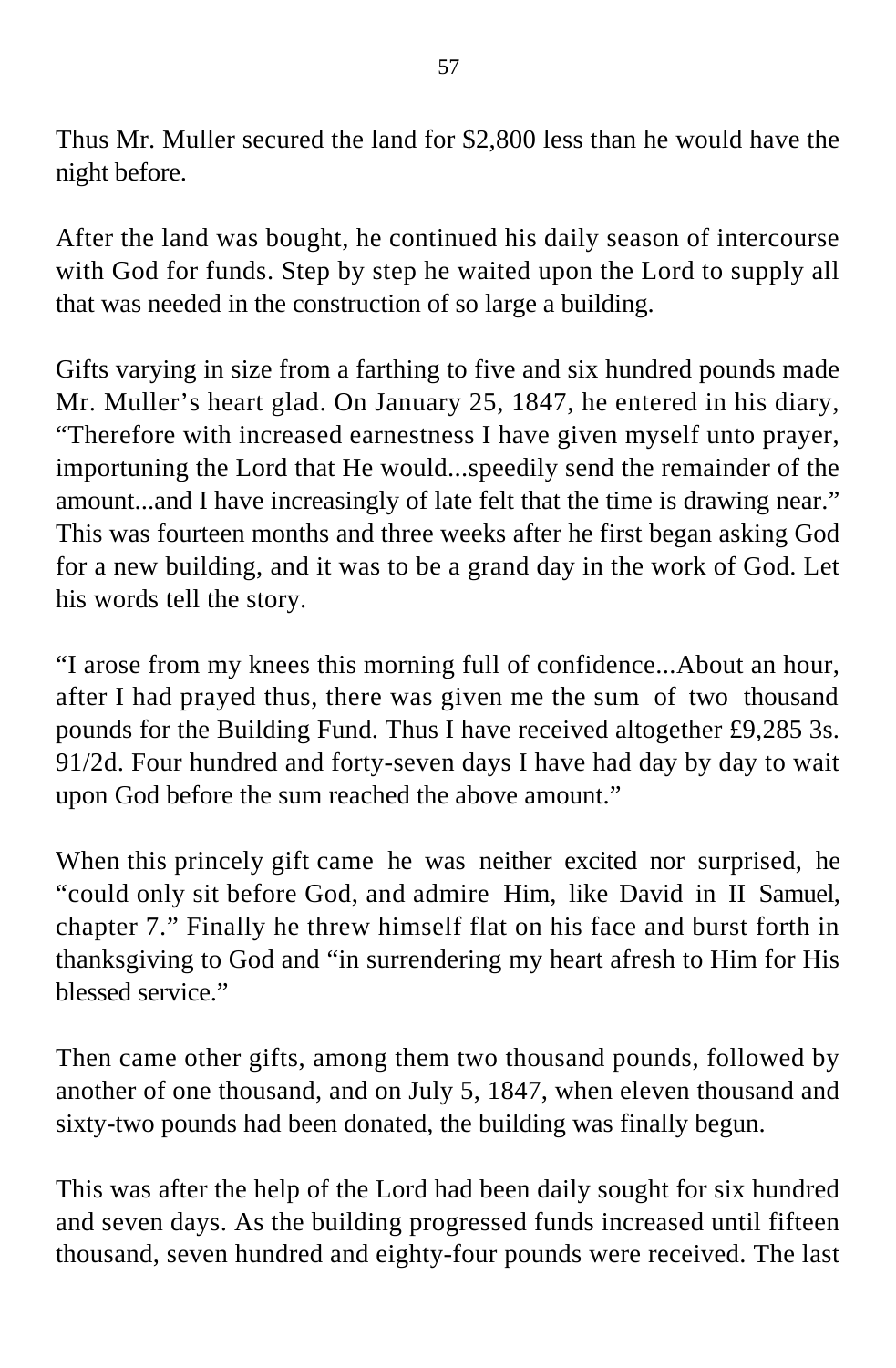donation was for two thousand pounds from a man who brought the money in notes so that his bankers might not know of his liberality.

After the building was finished, all expenses met, trustees organized, there was a balance of £776, which afforded "a manifest proof that the Lord cannot only supply us with all we need in His service simply in answer to prayer, but that He can also give us even more than we need."

All of these gifts, it must be remembered, were wrestled from the hand of God through Mr. Muller's prayers. He prayed definitely and diligently. God answered just as specifically. In addition to praying in the building funds, Mr. Muller also bore the burden of caring for the houses on Wilson Street and their one hundred and thirty children. Never once did he despair of the Lord's willingness and ability to give. He knew he was centered in God's will, and asking and receiving were natural complements.

On July 21 he records asking God for four specific things: his own personal needs, for the building fund, for the orphanage on Wilson Street and for the Institution. A gentleman from Devonshire called upon him and made a donation of twenty pounds, specifying that it was for the four identical things about which he had been talking to God. "Thus I received, *at the very moment that I had been asking God,* four answers to my prayers."

On June 18, 1849, more than twelve years after beginning the work, the orphans were transferred from the rented houses on Wilson Street to the new house on Ashley Down. Throughout the year other children arrived until by May 26 of the following year there were 275 children in the house, the whole number of those connected with the institution being 308, who daily depended upon the prayers of Mr. Muller for their sustenance.

On Saturday, June 23, after moving to Ashley Down, God marvelously began supplying the needs. A man while walking through the home with Mr. Muller exclaimed, "These children must consume a great deal of provisions," and while speaking he drew from his pocketbook notes to the amount of a hundred. On the same day came six casks of treacle and six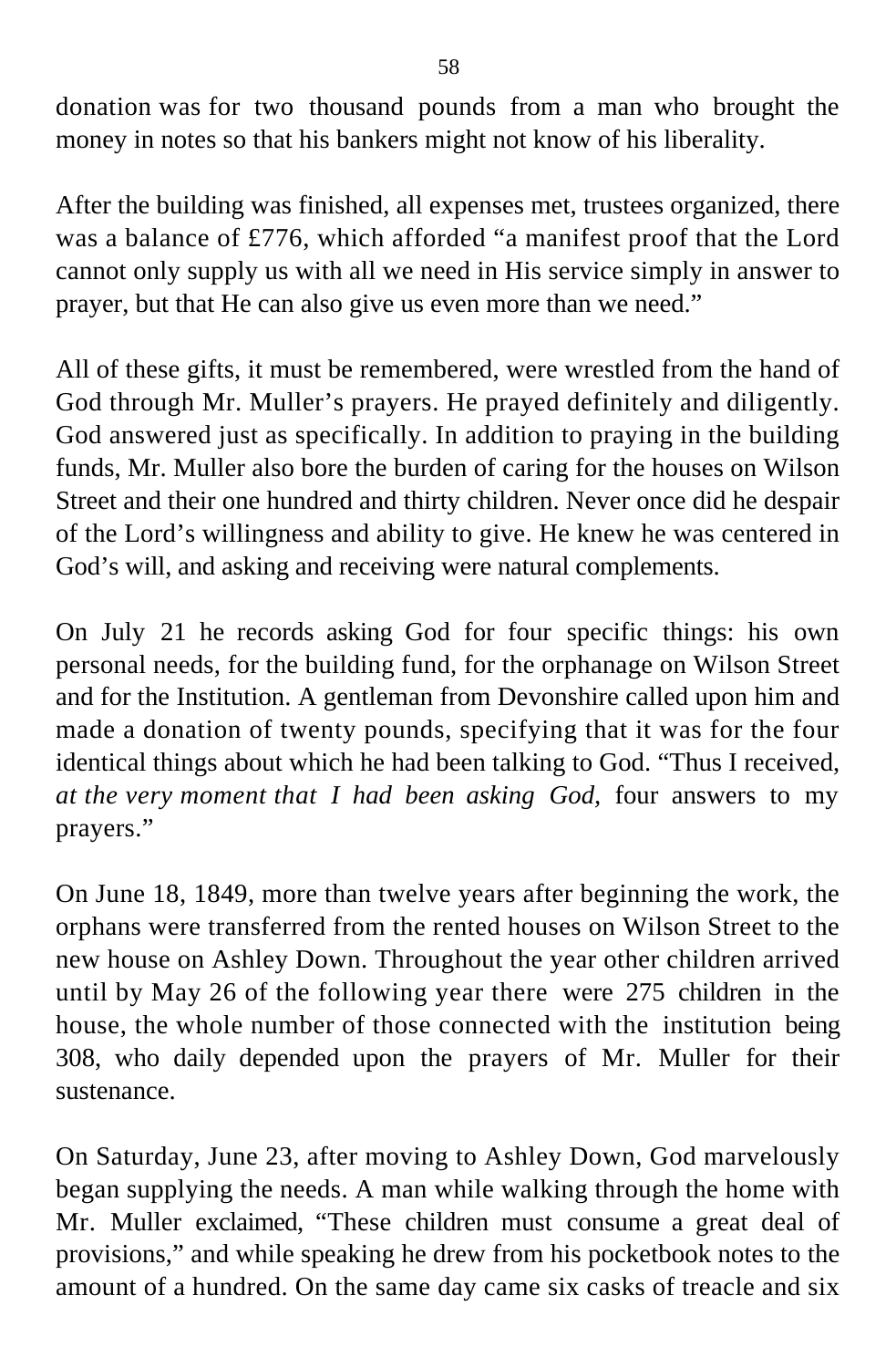loaves of sugar. Information arrived that a friend had just then purchased a thousand pounds of rice for the children.

"So bountifully has the Lord been pleased to help of late, that I have not only been able to meet all the extraordinary heavy expenses connected with moving...filling the stores...but I have more than five hundred pounds in hand to begin housekeeping in the new Orphan House...After all the many and long-continued seasons of great trial of faith for thirteen years and two months, during which the orphans were in Wilson Street, the Lord dismisses us from thence in comparative abundance. His name be praised."

So gracious had the Lord dealt with Mr. Muller that no sooner had he housed his children in their new home and filled it to capacity than his faith began reaching forth for larger quarters, so that he might care for a thousand children. This was in spite of the fact that each day had to be supplied through constant and long seasons of prayers. No great abundance of money was coming in to meet these daily needs.

On December 5, 1850, he wrote, "It is now sixteen years and nine months this evening since I began the Scriptural Knowledge Institution for Home and Abroad...It is so large that I have not only disbursed since its commencement about fifty thousand pounds sterling, but that also the current expenses...amount to above six thousand pounds a year. *I did 'open my mouth wide' this evening fifteen years ago, and the Lord has filled it.* The new Orphan House is filled by three hundred orphans...My labor is abundant."

Mr. Muller's heart was literally consumed with passion for God and orphans. Just before Christmas of 1850, he declared, "I have served Satan much in my younger years, and I desire now with all my might to serve God during the remaining days of my earthly pilgrimage. I am forty-five years and three months old. Every day decreases the number of days that I have to stay on earth. I therefore desire with all my might to work. There are vast multitudes of orphans to be provided for."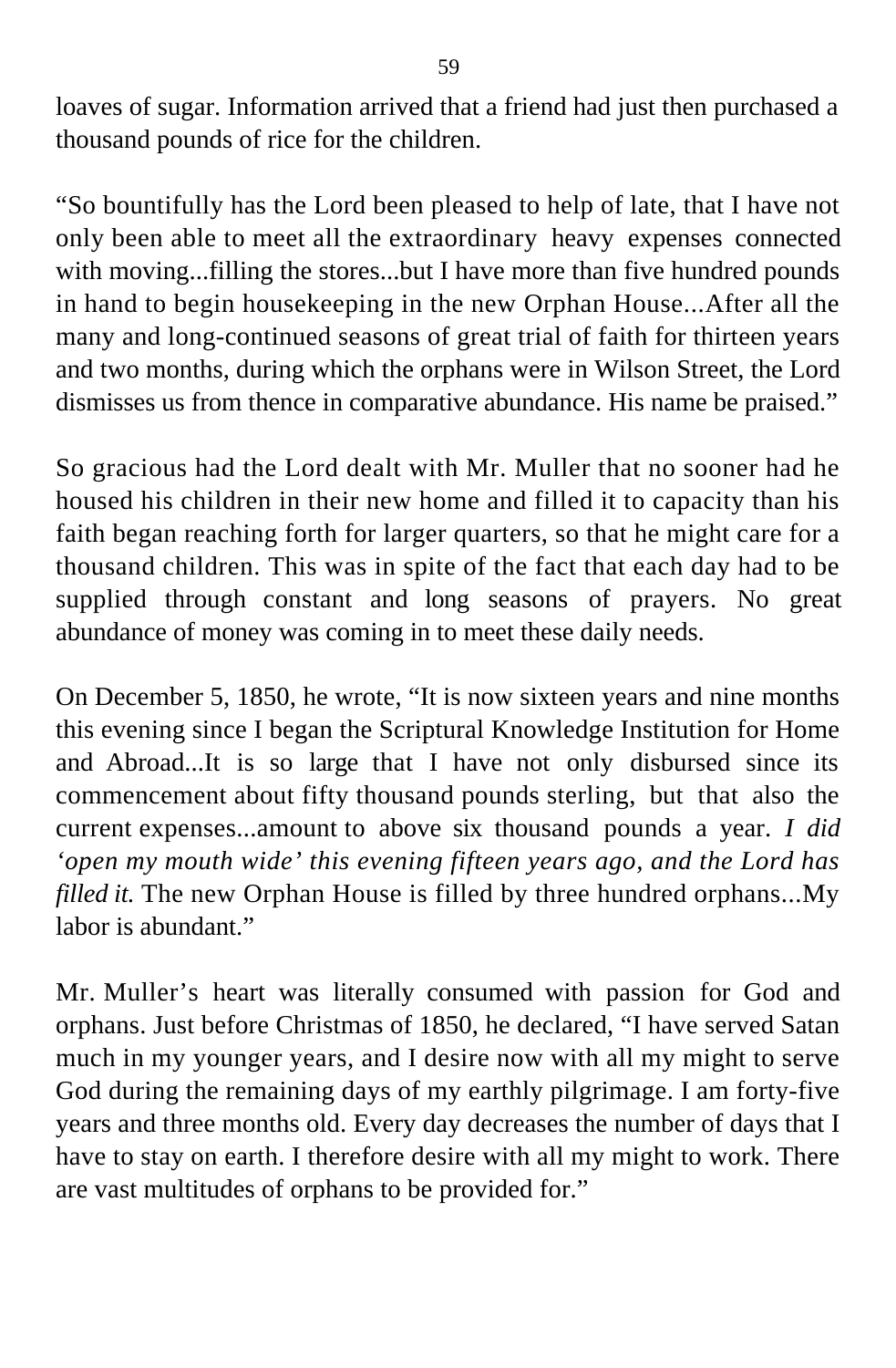God burned upon his soul the idea of another and larger house each day, and he affirmed, "By the help of God I shall continue day by day to wait upon Him in prayer concerning this thing till He shall bid me act."

On January 14, 1851, he went over the old grounds once again for and against a new house to care for seven hundred more children, and as previously, faith prevailed, and he declared that God would enable him to carry it through.

A couple weeks later he affirmed that he did not doubt that God would be honored by his asking largely for this purpose; since it was his duty to enlarge his quarters. Accordingly he set the sum of £35,000 as the goal to be sought before beginning the work. In May of that year he let his intentions be known. Realizing that the amount was large, his heart leaped with secret joy, "for the greater the difficulty to be overcome, the more it would be seen to the glory of God how much can be done by prayer and faith."

At once gifts began to come in, the first being the sum of sixpence, the donation of an orphan. While reading Hebrews 6:15, "And so after he had patiently endured, he obtained the promise," his heart was immediately uplifted. He had become somewhat discouraged with the slowness and the smallness of the gifts as they arrived.

The year 1851 was a test of his faith, but the following came as a triumph of his trust. In March of that year he was encouraged by a gift of £999, and when the accounts for the twelve months were closed the fund stood at £3,530, which included the seven hundred and seventy-six pounds left from the first building fund.

At this time 360 orphans were awaiting admission, and as applications arrived Mr. Muller's faith increased. For where there was a need he felt God would surely supply. At the beginning of 1853 several Christians together promised approximately \$40,500 to be distributed among the various funds, \$30,000 of which was to go into the Building Fund.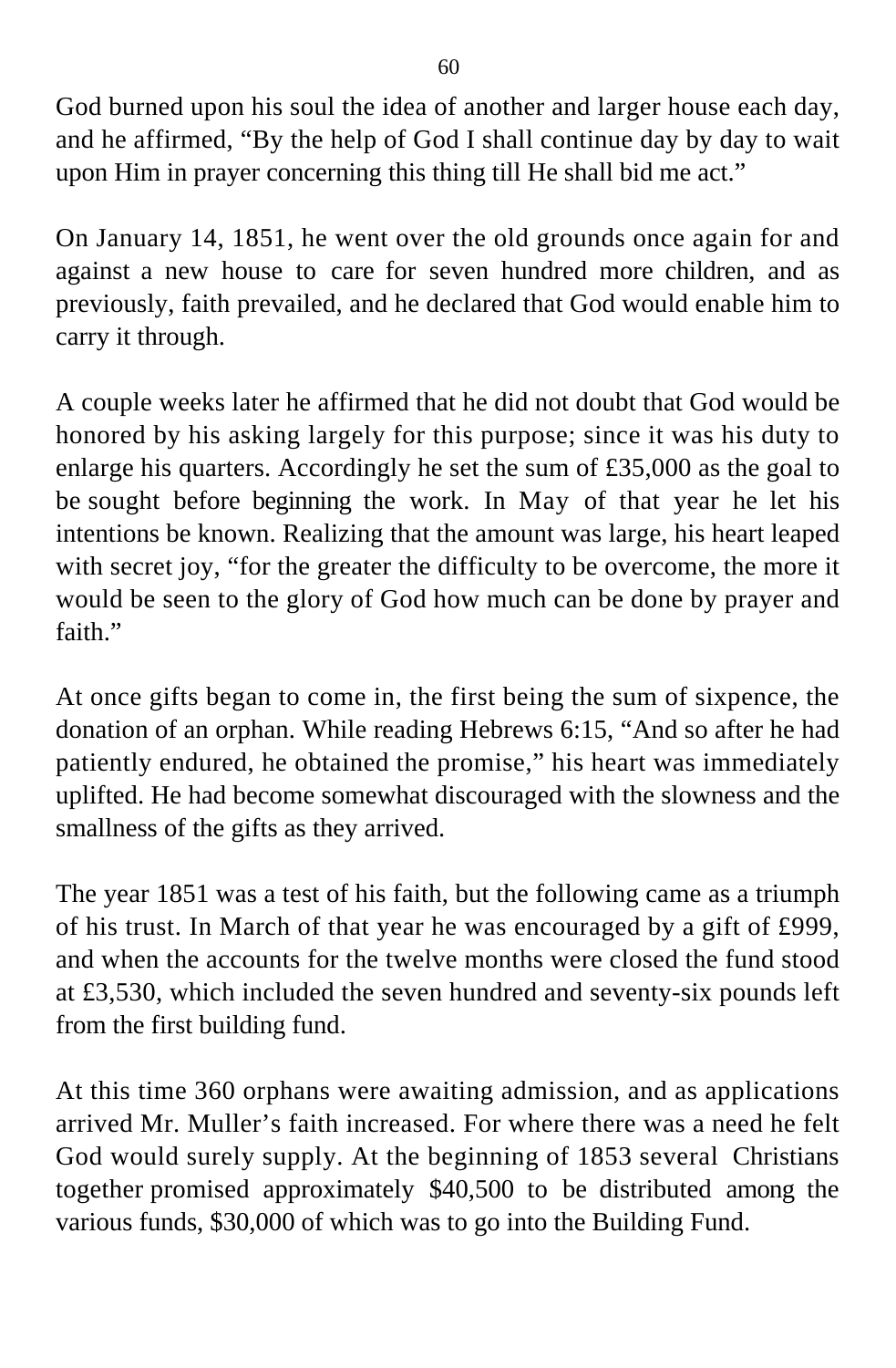Mr. Muller thus realized that there was no limit upon God's willingness and ability to provide large donations.

As the money increased, Mr. Muller began looking for a suitable building site, but when none was found close by the first house, he decided to construct two buildings instead of one. The first was to house 400 girls, and the other 300 boys. He had sufficient funds at hand to construct the first building, so he decided to proceed with the first house. There were at this time 715 orphans seeking admission to the home.

Donations came from practically every civilized nation on earth. Muller's "Narrative" had been translated into several languages and the story of his work had spread from country to country.

In spite of the large gifts that continued to flow in, he was a faithful servant in the smaller things. On October 12, 1852, he made this Journal entry: "By sale of rags and bones twelve shillings sixpence. I copy literally from the receipt book. We seek to make the best of everything. As a steward of public money, I feel it right that even these articles should be turned into money; nor could we expect answers to our prayers if knowingly there were any waste allowed in connection with the work."

In these times of larger vision and work, God led him day by day to trust for supplies. Speaking of two weeks during the Christmas holidays of 1852-53, he said, "We had nothing in advance of our wants. Means came in only as they were required for pressing needs. We ask no human being for help...We depend alone upon God."

While the work of building the new house was in progress, Mr. Muller continued to keep his requests before the Lord. Large gifts were sent in, one for \$15,000 and another for \$20,000. An offer was also received to fill the 300 large windows in the house with glass.

Of this incident Mr. Muller avows, "It is worthy of note that the glass was not contracted for this time, as in the case of the House already built. This, no doubt, was under the ordering of our Heavenly Father."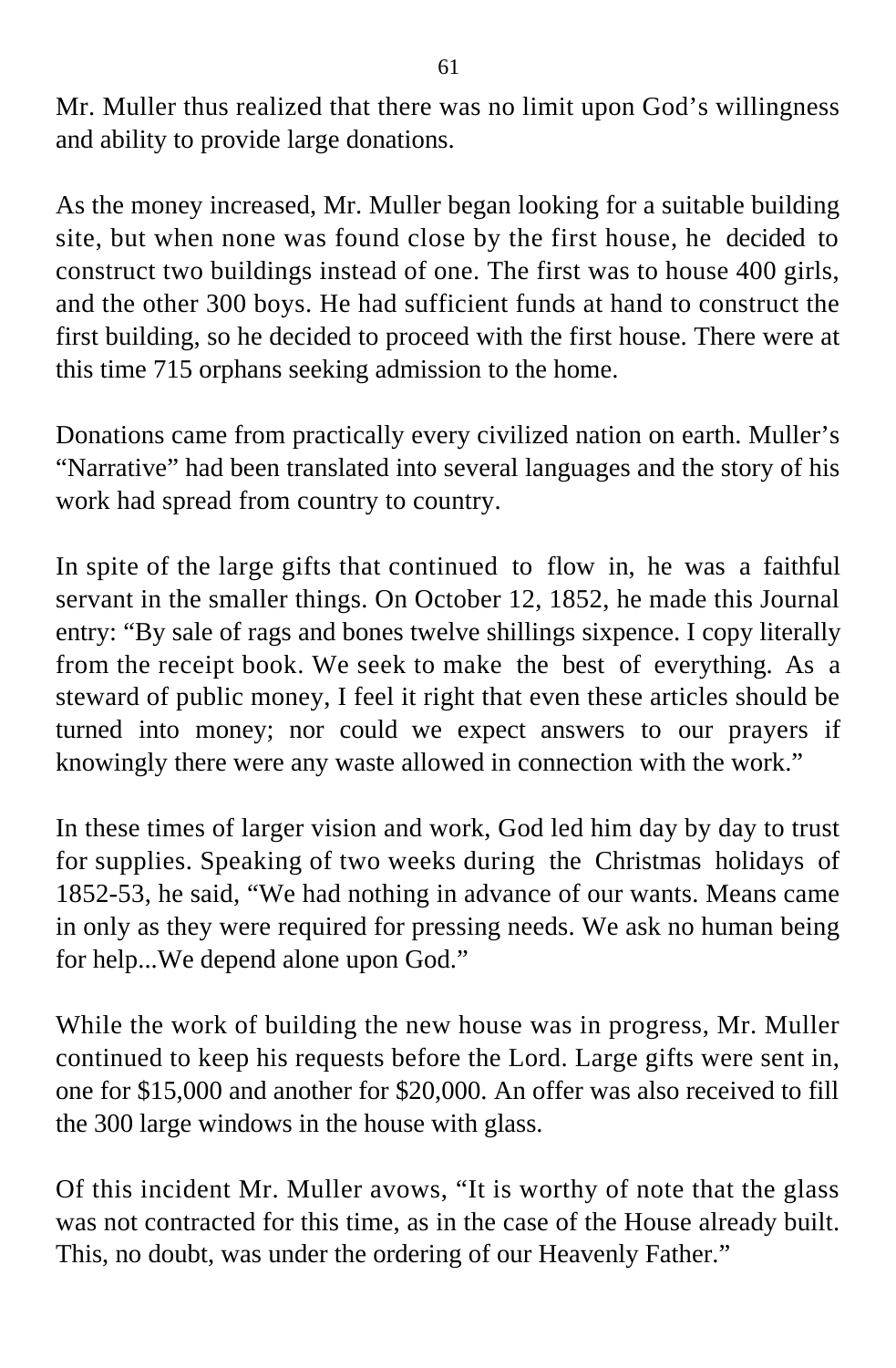About a year before the building's completion approximately \$150,000 was on hand for the expense. At one time he was examining the 150 gas burners when he felt constrained to return home suddenly. On arriving he found a check for £1,000 from a person who "concluded it would be good and profitable to invest a little in the Orphan Houses."

Finally on November 12, 1857, just seven years after the idea had burned in Mr. Muller's soul, the New Orphan House, No. 2, was opened. He wrote on this day, "The long-looked-for and long-prayed-for day has now arrived when the desire of my heart was granted to me, to be able to open the house for four hundred additional orphans...How precious this was to me...having day by day prayed for a blessing for seven years."

When the house was opened there were left over in the fund for the third house a balance of approximately twenty-three hundred pounds. This sum was believed to be the earnest of the entire amount needed for the third building's construction. Accordingly his faith took hold of God for another building which would house three hundred children.

He had planned to build this by the first house, but when the time arrived to begin construction this seemed unwise. So the old search for a suited site began once more. After much searching and no little vexation a plot of eleven and a half acres across the road from the present buildings was secured. The price was high, more than \$16,000, but since it was so close to the other buildings it seemed wise to Mr. Muller to invest God's money in it.

Since there were so many applications for entry, it was decided to make this large enough to care for 450 children instead of the original 300, and in confirmation of this a gift shortly arrived for £7,000, to be followed afterward by another £1,700. Glass was again promised for the 309 windows, and on July, 1859, the builders began their work.

Many large donations came in, so that in May, 1861, Mr. Muller was able to announce that the sum of £46,666 had been donated for Houses No. 2 and 3, which exceeded the original amount prayed for by £11,666.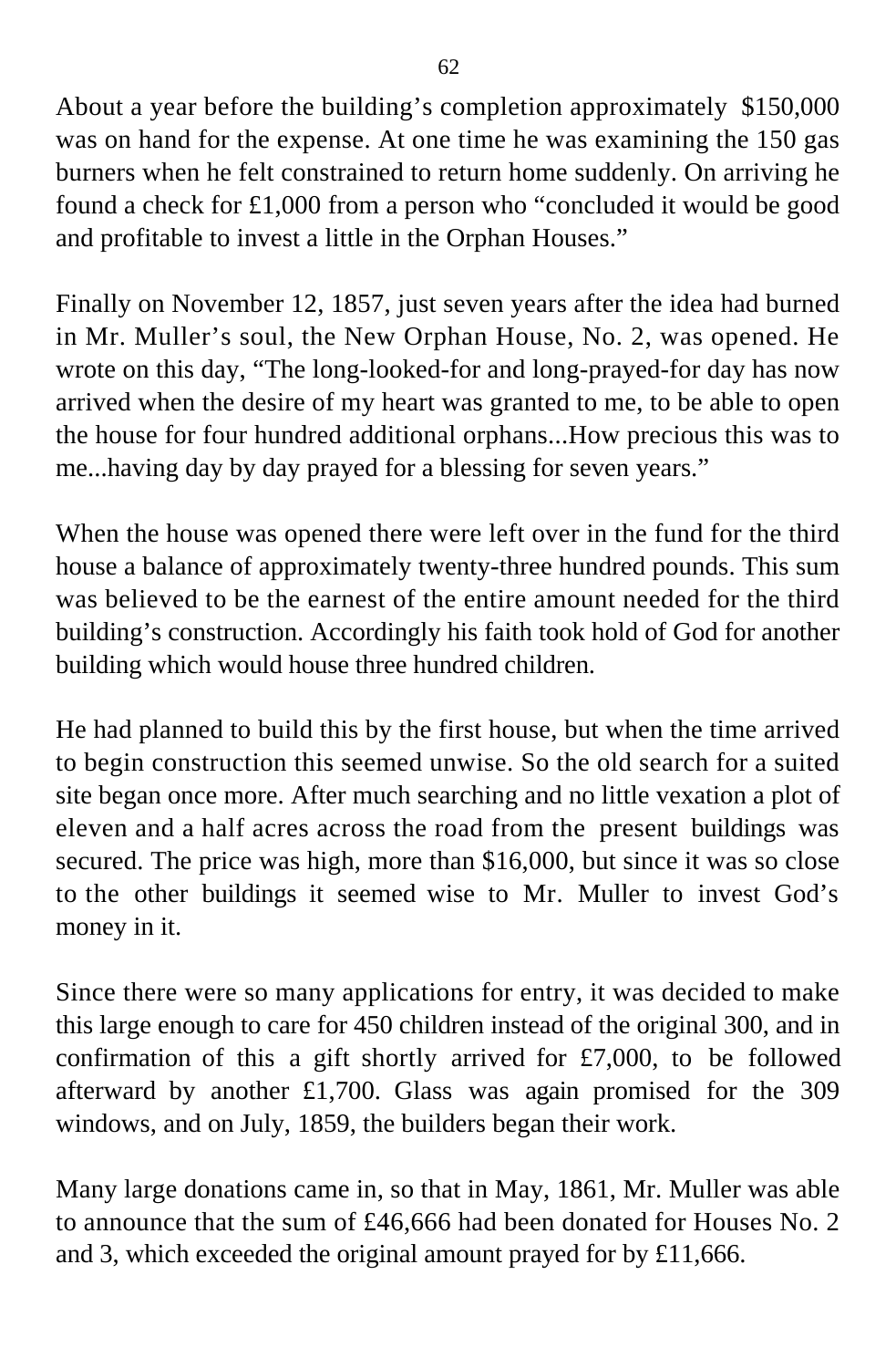God's hand lavishly began to pour out funds to care for the children while the house was being constructed, for there was more than \$45,000 to the credit of the current expense fund before House No. 3 was occupied.

On March 12, 1862, the house was opened. This brought Mr. Muller great joy. He wrote about this event, "It was in November, 1850 that my mind became exercised about enlarging the orphan work from 300 to 1,000 orphans, and subsequently to 1,150...From November, 1850, to this day, March 12, 1862, not one single day has been allowed to pass without this contemplated enlargement being brought before God in prayer, and generally more than once a day.

"Observe then...how long it may be before a full answer to our prayers, even to thousands and tens of thousands of prayers, is granted...I did without the least doubt and wavering look for more than eleven years for the full answer."

Nor did God want the work to stop with the third house. After the House No. 1 was finished there was a balance of £776 in the building fund along with £500 for current expenses. When House No. 2 was completed the balance available for expenses was £2,292. When the last house was finished the balance on hand for current expenses was £10,309.

This does not include the amount of money necessary to carry on the work of the Scriptural Institution, whose expenses ran into the thousands of pounds each year. All of this was brought in through prayer alone.

"As in the case of No. 2," Mr. Muller states, "so also in the case of the New Orphan House No. 3, I had daily prayed for the needed helpers and assistants for the various departments. Before a stone was laid, I began to pray for this, and as the building progressed, I continued day by day to bring the matter before God."

Before the third house was completed such was the pressure for larger accommodations to make room for the hundreds of applications which came in, that Mr. Muller conceived of building two more houses to accommodate an additional 850 orphans, making the total 2,000.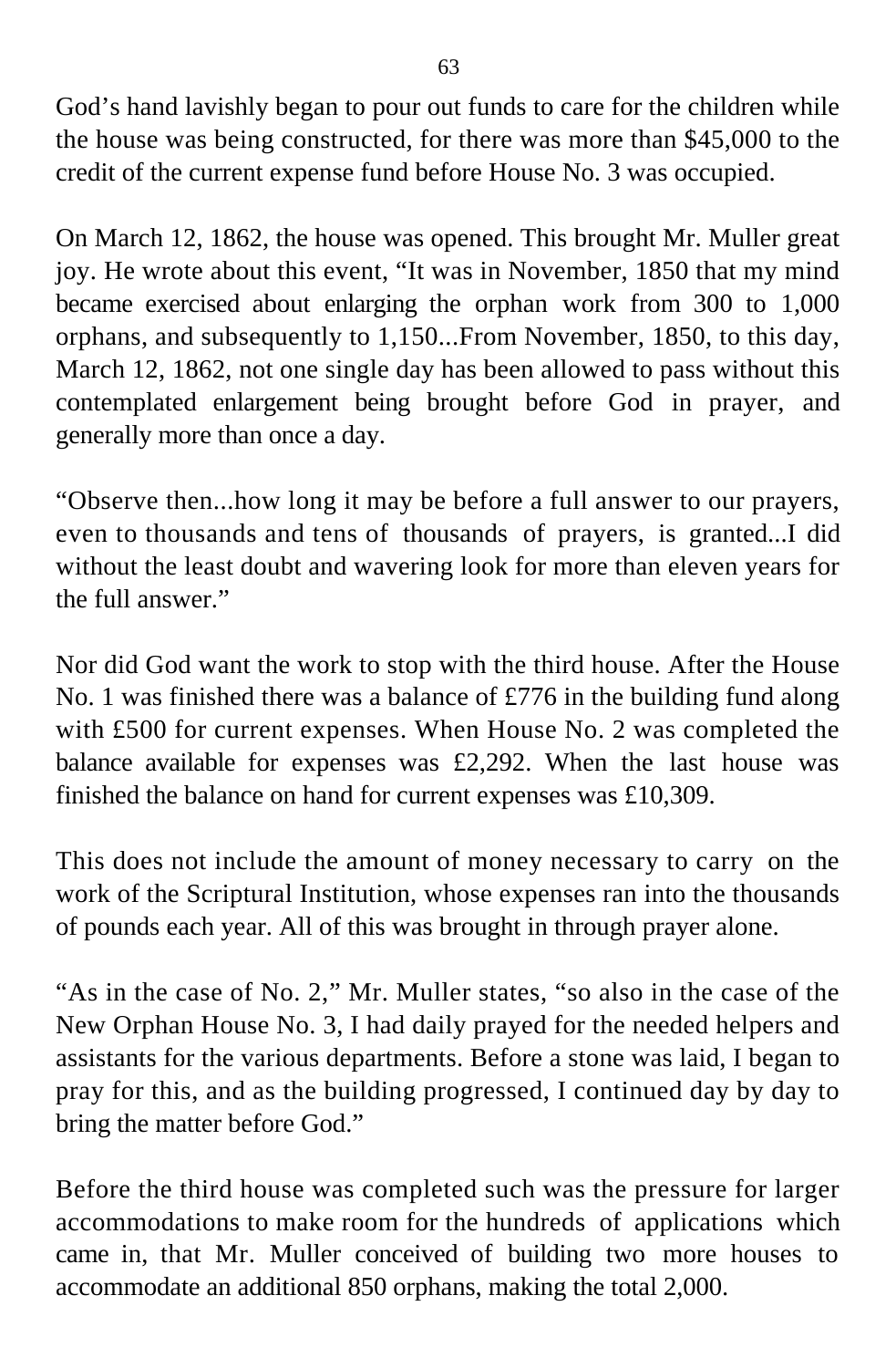He felt that God would have him improve his special talent of trust and faith for daily supplies and building funds by taking this new step in his spiritual pilgrimage. Once impressed that a course was the divine will, Mr. Muller was never long in putting it into operation.

He knew but one course of procedure...to trust daily for supplies and believe daily for building funds. And this hand to mouth existence from God's hand to Muller's and the orphans' mouths — had been so gracious for the long years past that Mr. Muller did not hesitate to step forth again on a venture that would within a short span of years provide a home for almost twice as many children as he then housed.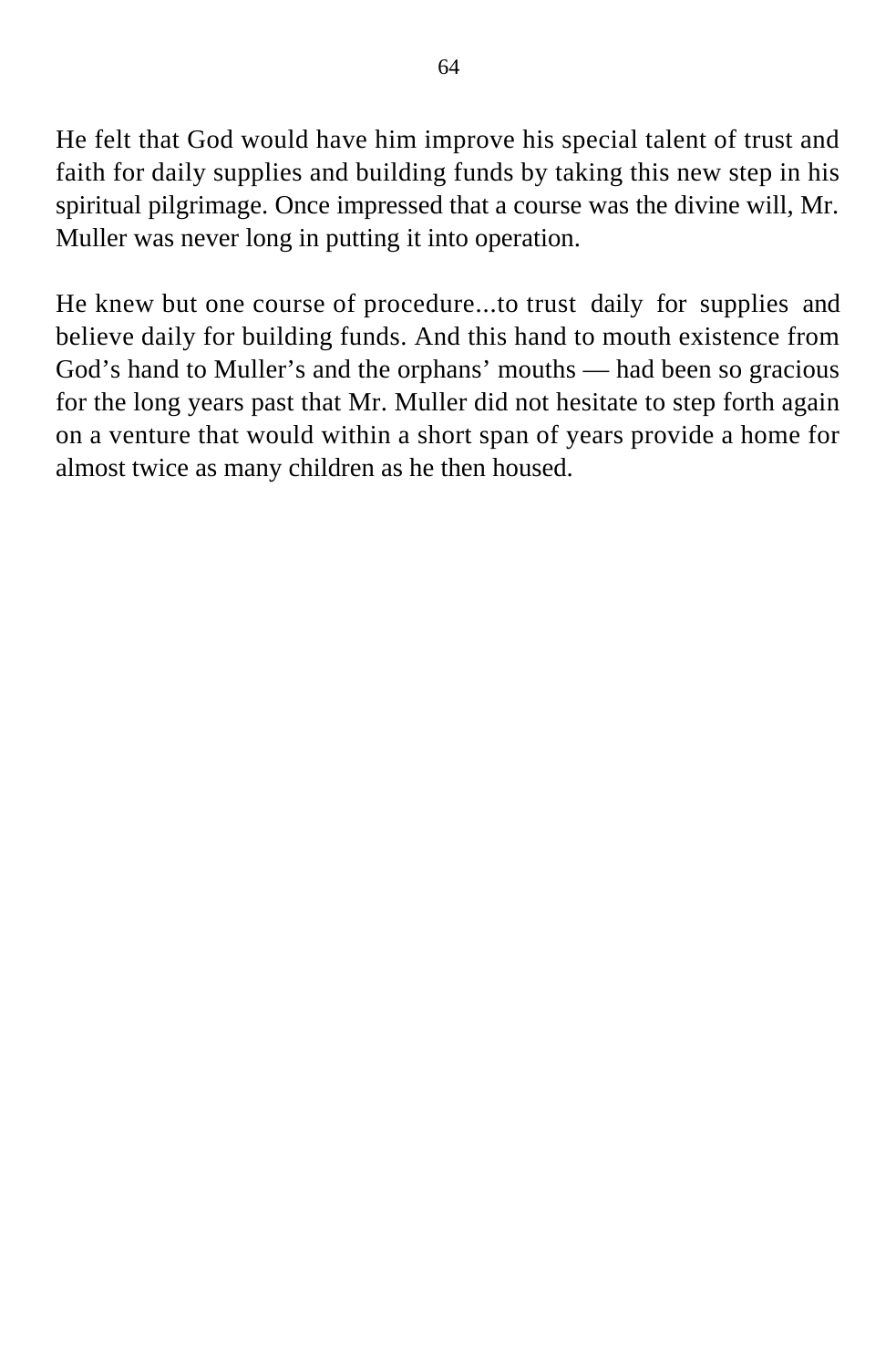# **CHAPTER VIII**

### **UNDERTAKING GREATER THINGS FOR GOD**

MR. MULLER desired to witness further for Christ. When he had housed 1,150 orphans, he wanted the world to know that God was able to supply the necessary funds to care for 2,000. This became his prayer goal, and no sooner had the children moved into House No. 3 than he dreamed of two more plants — dreams gradually to come to pass.

For four years between moving into the more recently constructed houses and the commencement of House No. 4, Mr. Muller prayed constantly that God would supply the money for the new building. During those times it was necessary to beseech God for daily food. But the God of Elijah was also the God of Muller, Who heard His child cry for sustenance.

In little matters as well as large he took his petitions to the Lord. When workers were hard to find, or proved unsuitable, Mr. Muller asked God to furnish the right ones. We find him saying, "Instead of praying once a day about this matter, as we had been doing day by day for years, we met daily three times, to bring this before God."

There was no detail too insignificant to take to the Lord in prayer. He lived literally according to the passage, "In all things by prayer and supplication, with thanksgiving, let your requests be made known unto God." He looked to the heavenly Father for food, shelter, for suited teachers and assistants, which were matters of great import. But when details called for attention, they were also subjects of prayer. For example, it became hard to find suited places for the older boys to work during the summer of 1862, so Muller carried this petition to the Father's throne.

"We had several boys ready to be apprenticed, but there were no applications made by masters for apprentices...If all other difficulties were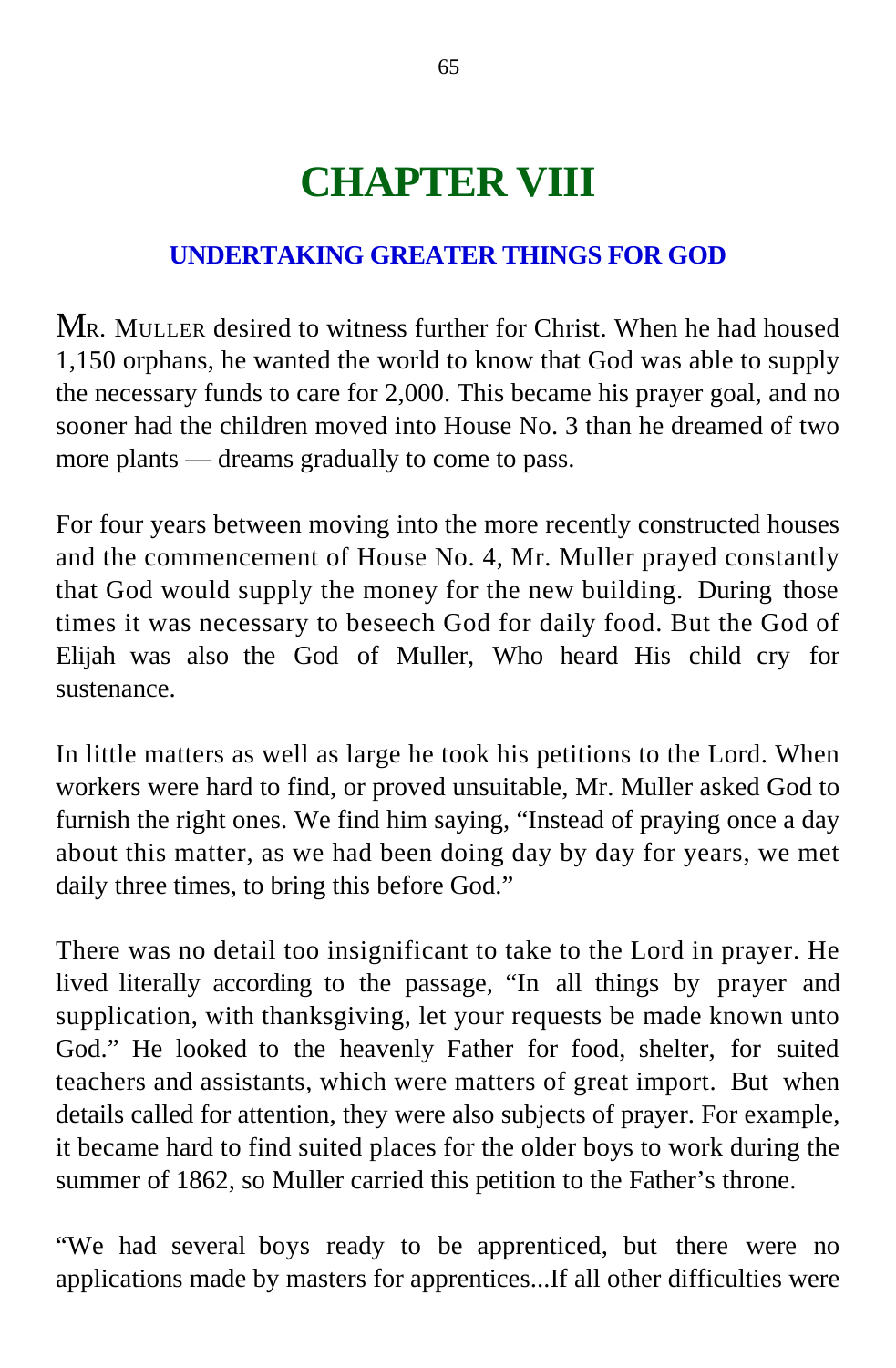out of the way, the master must also be willing to receive the apprentice into his own family. Under these circumstances, we again gave ourselves to prayer, as we had done for more than twenty years before, concerning this thing...We remembered how good the Lord has been to us in having helped us hundreds of times before in this matter...The difficulty was entirely overcome by prayer, as everyone of the boys, whom it was desirable to send out, has been sent out."

In spite of the daily care for the homes, with their various problems, Mr. Muller never let up in his prayers that God would make it possible for the work to be enlarged. Each week new applications for entrance were coming in. He could not easily say, "There is no more room," when he remembered that during the many years since he first rented the House on Wilson Street, God had enabled him to build larger quarters as the need arose.

The longed-for enlargement of the work would cost at least £50,000, and would increase the current expense fund from \$100,000 to \$175,000 a year. "But my hope," Mr. Muller said, "is in God, and in Him alone. I am not a fanatic or enthusiast, but, as all who know me are well aware, a calm, cool, quiet, calculating business man; and therefore I should be utterly overwhelmed, looking at it naturally. But as the whole of this work was commenced, and ever has been gone on with, in faith...so it is also regarding this enlargement. I look to the Lord alone for helpers, land, means and everything else needed. I have pondered the difficulties for months and have looked steadily at every one of them, but *faith in God has put them aside."*

Children cried for admission and Muller believed that "the Father of the fatherless" would not turn a deaf ear to his prayer to shelter them. He was again moved with the idea of proving more fully to the world that *"the living God is still, as found a thousand years ago, the Living God."*

Hundreds of thousands of people throughout the world had heard of his work, and many of them had their faith strengthened to undertake greater things in the name of the Living God, because Mr. Muller had shown them that God was able. He desired supremely that God might be honored and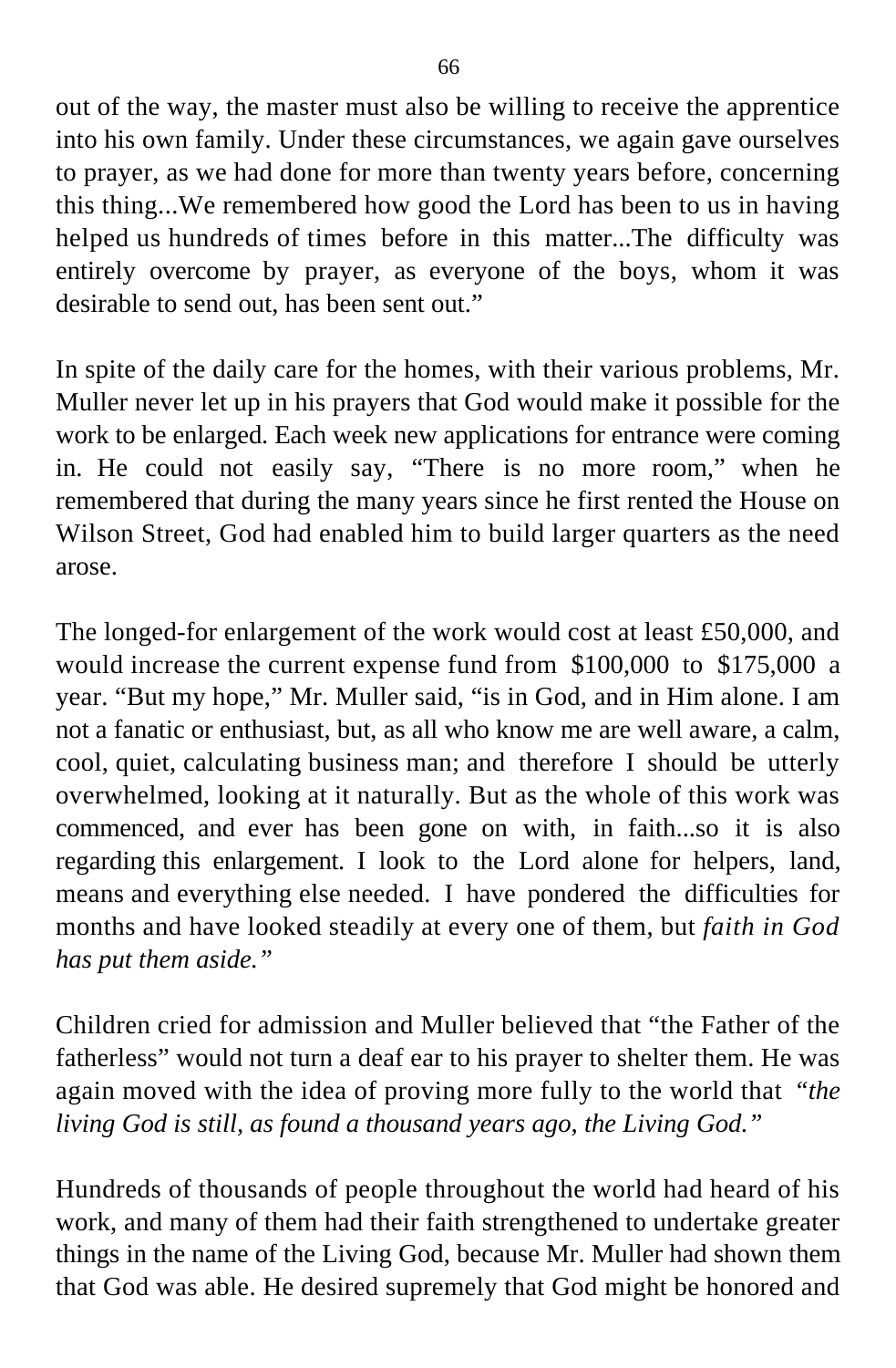souls brought into the kingdom. When his faith became certain that the new step was willed of God, he decided to go forward at once.

"Many and great may be the difficulties," says Mr. Muller. "Thousands and tens of thousands of prayers may have to ascend to God before the full answer is obtained; much exercise of faith and patience may be required; but in the end it will again be seen that His servant, who trusted in Him, has not been confounded."

The first donations for House No. 5 arrived before they had moved into House No. 4, and consisted of 5 rupees, 6 annas, 3 senams, 3 Spanish coins, and 3 other silver coins. This was on June 6, 1861, and a month later he found a check for £2,000 at his house from a friend, who was "thankful to God for the privilege of being a fellow helper in the work of caring for the orphans."

In the following January two other large donations of approximately \$20,000 arrived, which, as with even the smallest gift, Mr. Muller received as coming in answer to his prayers. "Every donation," he observes, "brings me nearer the contemplated enlargement."

Slowly did the gifts come in during the first year or so, but his faith was unwavering in the fact that God, in His own good time, would supply all the necessary funds. "I continue in believing prayer," he states at a time when gifts had been small. "I have not been allowed to have a shadow of doubt as to whether God can and will give me the means; but day by day, in the full assurance of faith, I renew my requests before God; and generally day by day the amount of the building fund is...increased. I then give thanks and ask for more."

On October 3, when a seasonal gift of £5,000 arrived from a friend who did not wish his name to be made known, the fund amounted to £27,000, and Mr. Muller's faith led him to look for a suited plot of ground for the new building enterprise.

Across the road from the present buildings were 18 acres of land, for which he had been praying. "My eyes," he states, "had been for years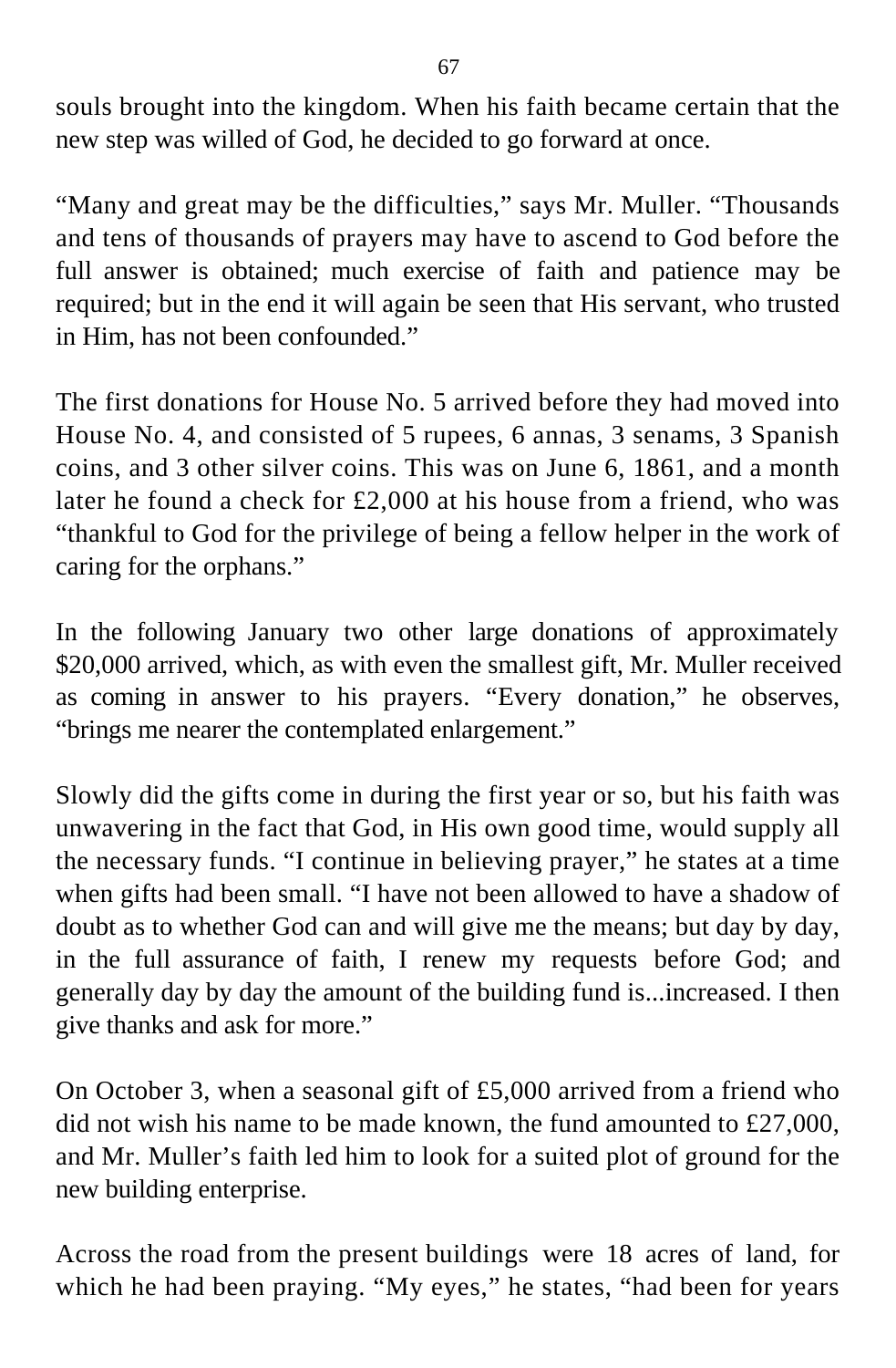directed to a beautiful piece of land...Hundreds of times had I prayed, within recent years, that God would count me worthy to be allowed to erect on this ground two more Orphan Houses...I might have bought it years ago, but that would have been going before the Lord. I had money enough in hand to have paid for it, but I desired patiently, submissively, to wait God's own time, and for Him to mark it clearly and distinctly that His time was come."

The price was staggeringly high throughout the years, but when God was ready for Mr. Muller to take this new leap of faith the owner sold the land for \$7,500 less than he originally asked.

In March, 1866, with a building fund of £34,002, 2s. on hand, Mr. Muller found that construction prices had risen, and it would take approximately £7,000 more to finish the work than he had estimated. This handicap he found to be of the Lord, for on deeper study and prayer, he decided it would be better to build two houses than one. So he let the contract for House No. 4.

Concerning this change in plans he wrote, "I will not sign contracts, which I had not money in hand to meet. Should it be said...'God has not money enough to pay for His own work'...If it shall please the Lord, by January 1, 1867, to give me about £7,000 more than I now have on hand, the contract for No. 5 will be signed."

It is gratifying to know that God supplied the money by the above-stated time, and the contract was duly let. This was an hour of thanksgiving to God, for "thousands of times,' he affirms, "I have asked the Lord for the means for building these two houses, and now I have to the full received the answer."

The contract price for the two buildings was £41,147, or \$205,735, which Mr. Muller had prayed in, plus an additional \$100,000 to care for the current expenses yearly during the five years since the first gift for the new buildings arrived. This made a total of approximately three-quarters of a million dollars in five years which this man's prayers brought into the coffers of God's kingdom for the sole purpose of caring for orphans.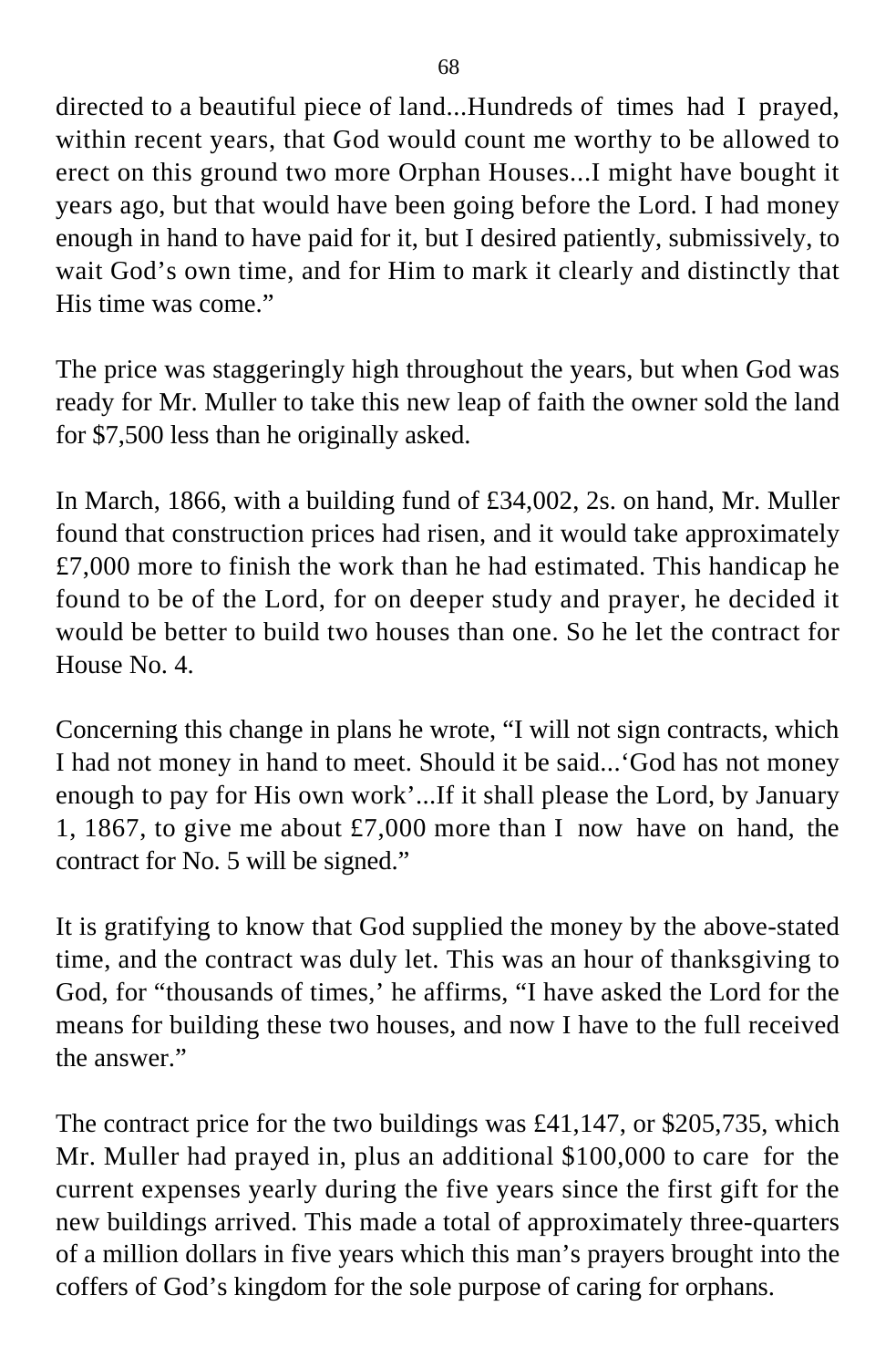As on previous occasions the window glass was donated for the new houses. It required ten thousand pounds to furnish the buildings, which also came as the result of Muller's prayers. In February, 1868, he announced that all necessary funds were in hand. After waiting on God daily, and often several times a day, for nearly seven years the end of his prayer came at last, and Mr. Muller gave himself to thanksgiving and praise to the Lord for once again "filling his mouth" after he had opened it wider than ever before. The total sum required for the two buildings reached the staggering amount of fifty-eight thousand pounds.

House No. 4 was opened on November 5, 1868, and two years later on January 6, 1870, the long-prayed-for day arrived when the last house, No. 5, was thrown open to occupancy.

It required an immense amount of labor to transfer children from one house to another, to fill in vacancies, and to select from the hundreds of applications the children whom Mr. Muller decided to be the most suited and the most in need to fill the houses to overflowing.

Mr. Muller declared, "In the mighty monument of prayer raised there was afforded not merely a Christian home for 2,050 destitute orphan children — great indeed as that was — but a supreme and striking object lesson in simple, child-like faith, a signal evidence of Christ's power and love, sufficient to make men pause, and wonder, and inquire, and — God grant it more and more — believe."

"Thus have been gathered," writes A. T. Pierson, "the facts about the erection of this great monument to a prayer-hearing God on Ashley Down, though the work of building covered so many years. Between the first decision to build, in 1845, and the opening of the third house, in 1862, nearly seventeen years had elapsed, and before No. 5 was opened, in 1870, twenty-five. The work was one in its plan and purpose. At each new stage it supplies only a wider application and illustration of the same laws of life and conduct, as, from the outset of the work in Bristol, had with growing power controlled George Muller.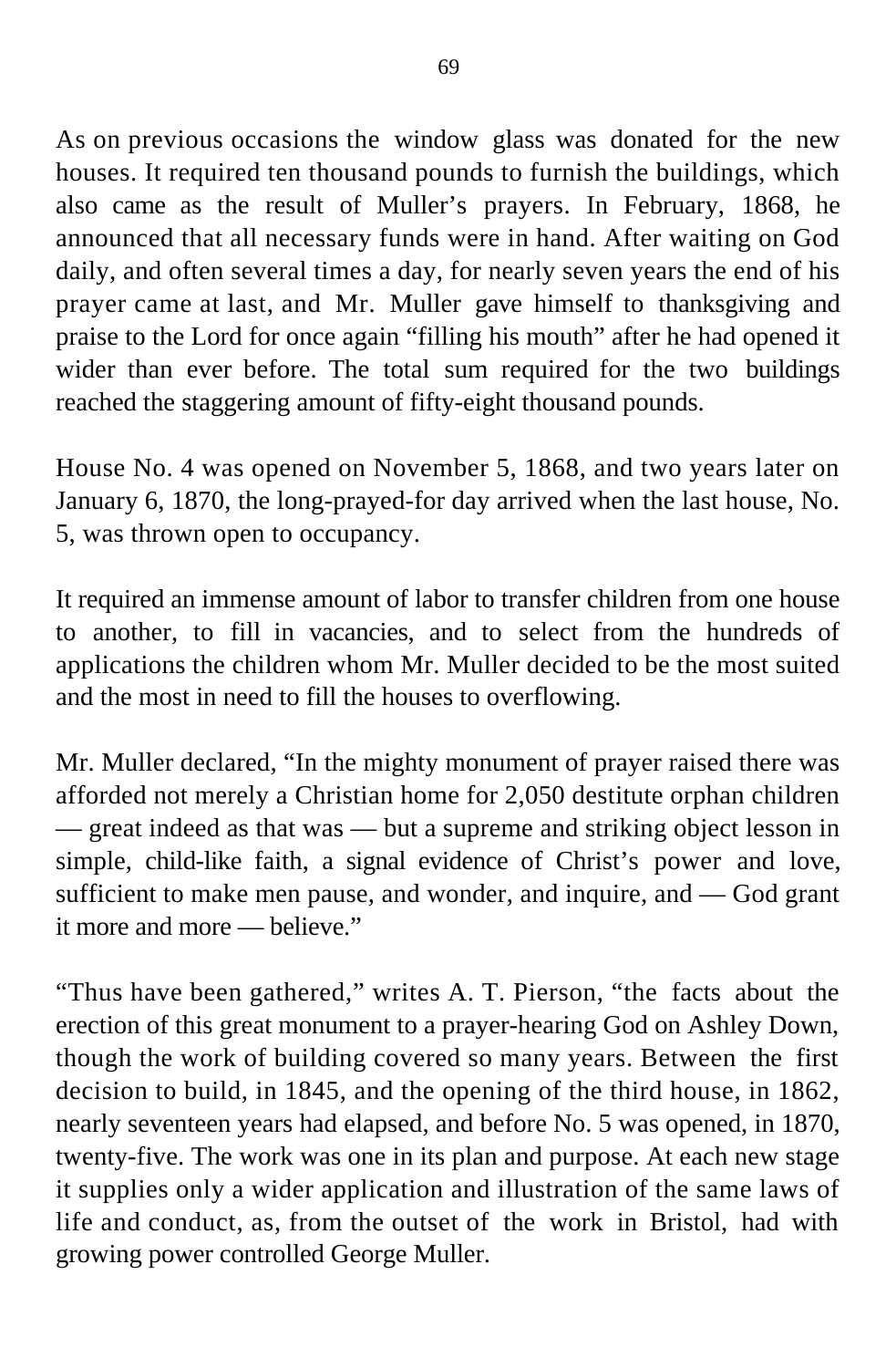"His supreme aim was the glory of God; his sole resort, believing prayer; his one trusted oracle, the inspired Word; his one divine Teacher, the Holy Spirit. One step taken in faith and prayer had prepared for another; one act of trust had made him bolder to venture upon another, implying a greater apparent risk and therefore demanding more implicit trust."

Answered prayer was rewarded faith. New risks undertaken only proved there was no risk at all in confidently leaning upon the strong arm of the Almighty.

The buildings impressed one with their spaciousness, seventeen hundred windows in all, and accommodations for more than two thousand people. They were substantial, made of stone and built for permanency. While scrupulously plain, they were still excellent examples of construction whose end is utility rather than beauty. In building them Muller's rule was economy. This went to the smallest items, even the furniture being unpretentious. There is little or no embellishment.

Mr. Muller subordinated everything to the one purpose of demonstrating the fact that God still hears prayer. He felt that he was a public steward of God's property and he hesitated to spend even a penny needlessly. He made the buildings plain for he felt that the orphans would be put into service in similar surroundings. He studied to promote health and education and to school the orphans to be content with the necessities, and not the luxuries, of life.

Cleanness, neatness and method everywhere was in evidence about the buildings and the grounds. The tracts of land, adjoining the buildings, were set apart as gardens, where the boys found their work and exercise. Throughout the houses care was exhibited in arrangement. Each child had a square and numbered compartment for clothes. The boys had each three suits and the girls five dresses.

Mr. Muller, with so large a family to oversee, laid out the daily life with regularity, and demanded that everything be conducted with the punctuality of a clock. The children got up at six and at seven were ready for their pre-breakfast duties. Breakfast was at eight, followed with a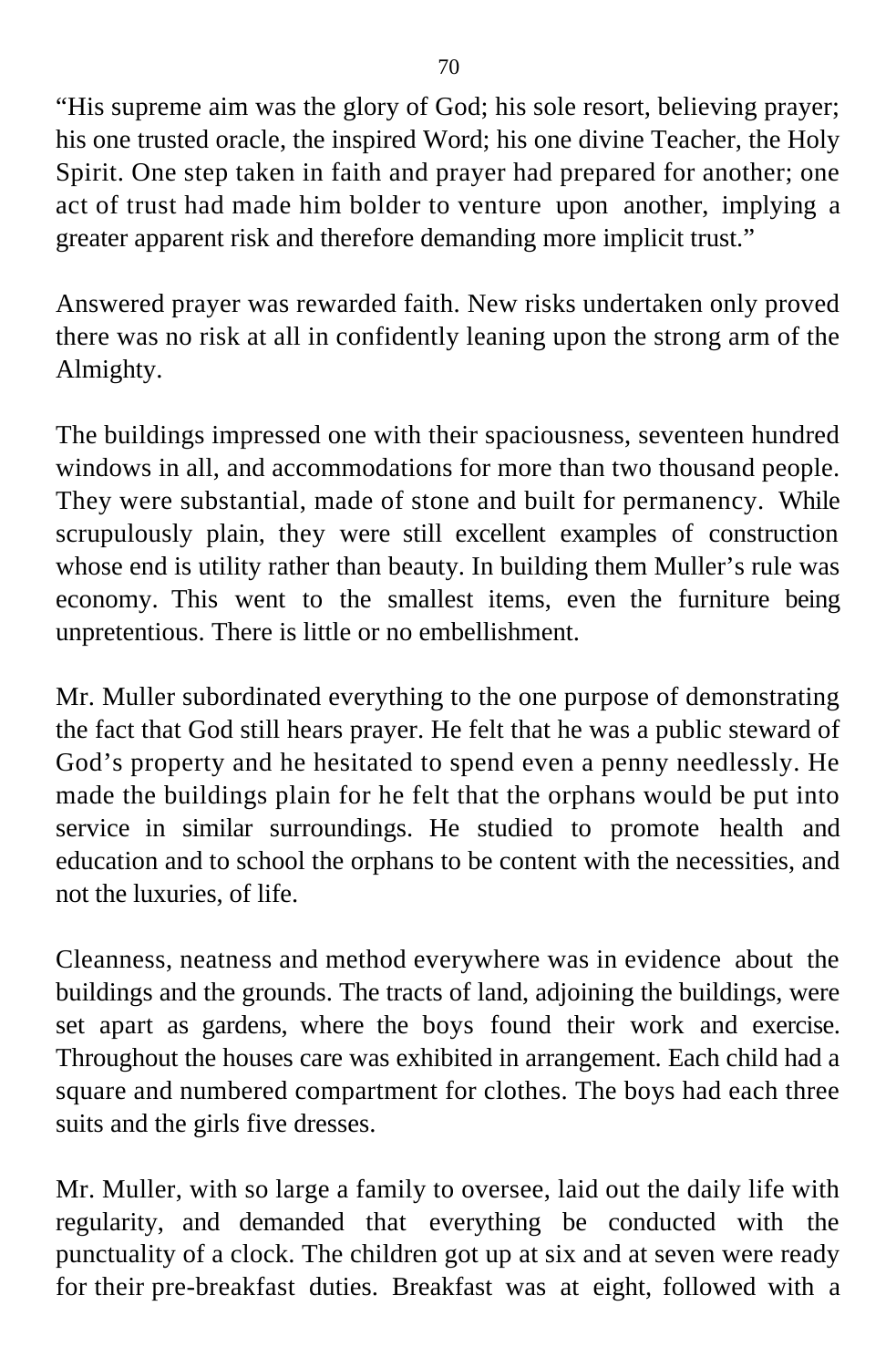half-hour for service before school opened at ten. Dinner at one led up to an afternoon of school work, followed by an hour and a half of outdoor exercise, and then the six o'clock meal. Mr. Muller asked God for simple food, yet nutritious, such as bread, oatmeal, milk, soups, rice, meat and vegetables.

When the Orphan Houses were finally filled, Mr. Muller sought one end. "We aim at this," he observes, "that if any of them do not turn out well, temporally or spiritually, and do not become useful members of society, it shall not at least be our fault."

There was a steady increase in expenses demanded by the larger family of orphans cared for, but Mr. Muller's faith was sufficiently strong in the Lord to keep the supplies on hand.

On May 26, 1861, he writes, "At the close of the period I find that the total expenditure for all the various objects was £24,700 16s. 4d., or £67 13s. 5 3/4d. per day, all the year around. During the coming year I expect the expenses to be considerably greater. But God, Who has helped me these many years, will, I believe, help me in the future also. You see, esteemed reader, how the Lord, in His faithful love helped us year after year...*He never failed us."*

Under date of October 21, 1868, he enters in his diary, "As the days come, we make known our requests to Him, for our outgoings have now been for several years at the rate of more than one hundred pounds each day; but though the expenses have been so great, *He has never failed us."*

Year by year this increase of needs followed by God's graciously supplying them is noted in his Journal. Writing on July 28, 1874, he says, "It had for months appeared to me, as if the Lord meant...to bring us back to the state of things in which we were for more than ten years, from August, 1838, until April, 1849, when we had day by day, almost without interruption, to look to Him for our daily supplies, and for a great part of the time, from meal to meal. The difficulties appeared to me indeed very great, as the Institution is now twenty times larger than it was then, and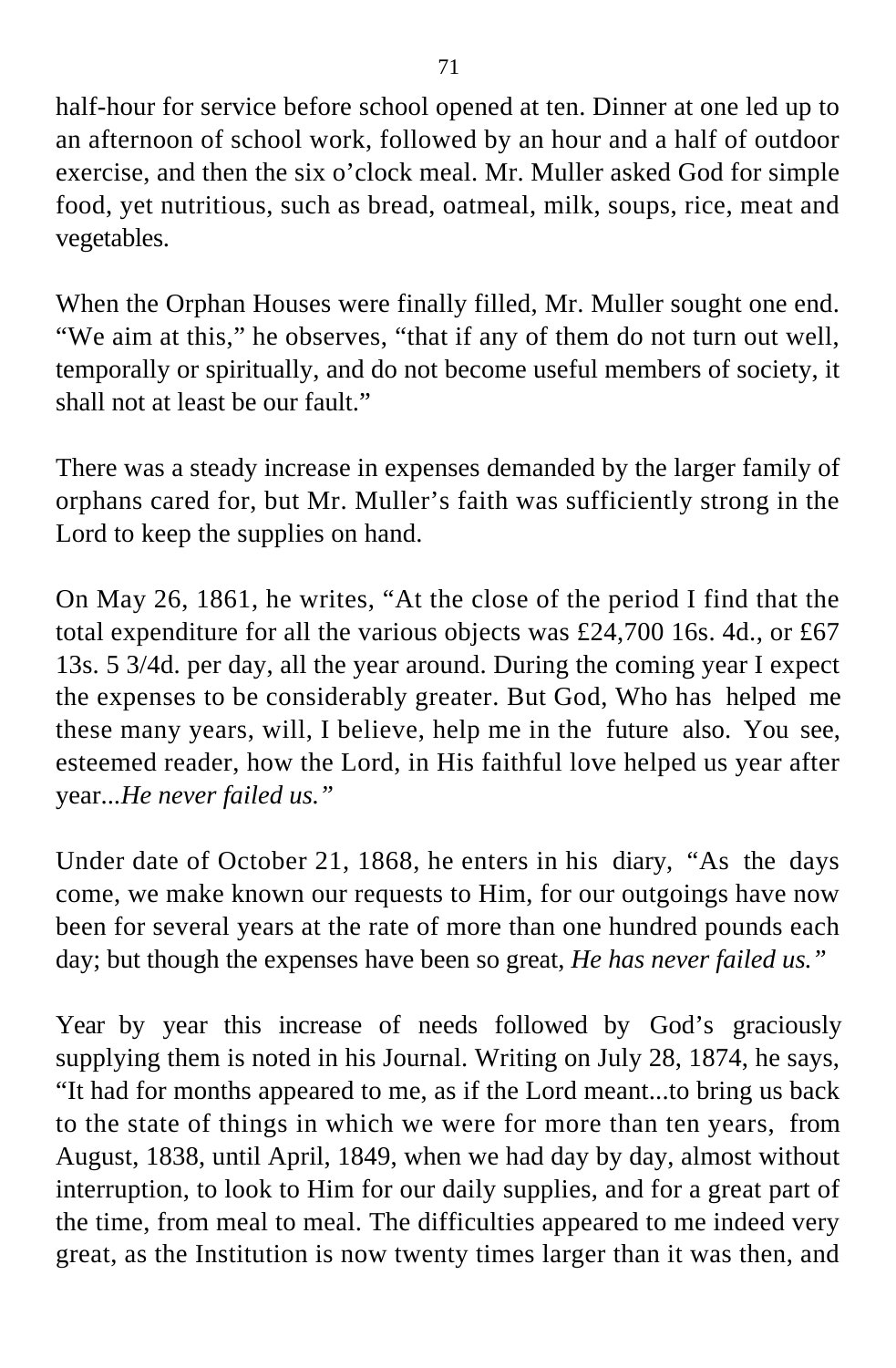our purchases are to be made in a wholesale way; but I am comforted by the knowledge that God is aware of all this . . .

"The funds were thus expended; but God, our infinitely rich Treasurer, remains to us. It is this which gives me peace. Moreover, if it pleases him, with a work requiring about £44,000 a year, to make me do again at the evening of my life, what I did from August, 1838, to April, 1849, I am not only prepared for it, but gladly again I would pass through all these trials of faith...if He only might be glorified and His church and the world be benefited.

"Often and often this last point has of late passed through my mind and I have placed myself in the position of having no means at all left, and two thousand and one hundred persons not only daily at the table, but with everything else to be provided for, and all funds gone; 189 missionaries to be assisted, and nothing whatever left; about one hundred schools, with about nine thousand scholars in them, to be entirely supported, and no means for them in hand; about four millions of tracts and tens of thousands of copies of the Holy Scriptures yearly now to be sent out, and all the money expended.

"Invariably, however,...I have said to myself: 'God Who raised up this work through me, God Who has led me generally year after year to enlarge it, God Who has supported this work now for more than forty years, will still help...and He will provide me with what I need in the future also . . !"

On the following day, to show how God honored Muller's trust, he received £217 up until early afternoon. "We thanked God for it," he says, triumphant in his faith, "and *asked for more.* When the meeting for prayer was over, there was handed me a letter from Scotland, containing £73 17s. 10d., and a paper with 13s. This was the immediate answer to prayer for more means."

On August 12 of that year he states his income for the week to have been more than £897. On September 16, he writes, "Just after having again prayed for the payment of legacies...I had a legacy receipt sent for the payment of a legacy of £1,800." A week later he enters this item in his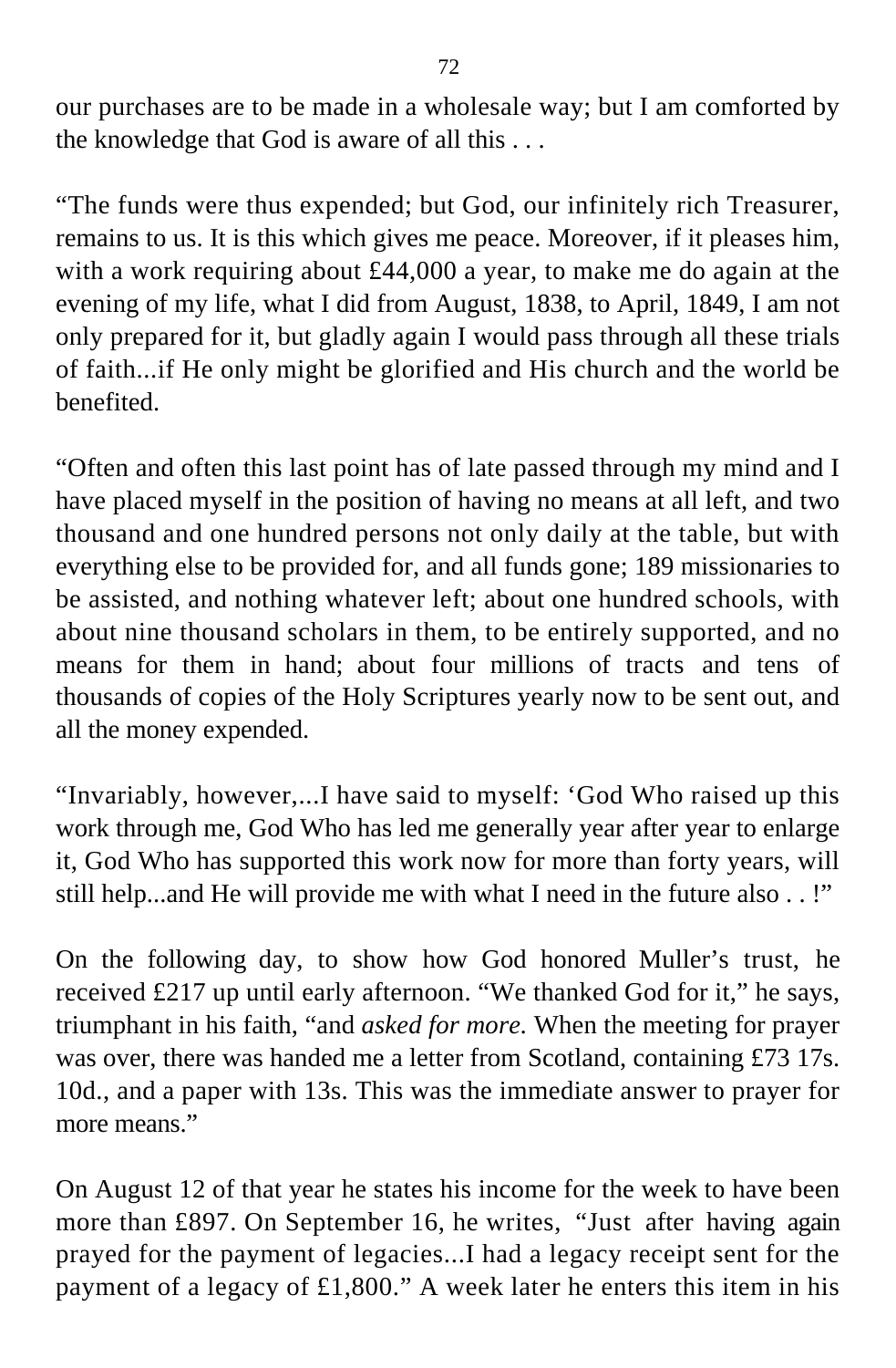Journal. "Income today £5,365 13s. 6d.," all of which except approximately £32 came in one donation — "The Lord be praised."

During those faith-trying times Mr. Muller had a faithful wife who bore his burdens with him. Side by side they prayed for many years, faith together taking hold of God's promises. But Mrs. Muller was not permitted to remain by her husband's side till the end. She lived just a month after opening the Fifth Orphan House. Concerning this Mr. Muller writes:

"Feb. 6, 1870. On Oct. 7, 1830 (therefore 39 years and four months since) the Lord gave me my most valuable, lovely and holy wife. Her value to me and the blessing God made her to be to me is beyond description. This blessing was continued to me till this day, when, in the afternoon, about four o'clock, the Lord took her to himself."

The funeral was on February 11, when many thousands of persons were in attendance. About 1,200 of the orphans who were able to walk followed the procession and hundreds of beloved fellow Christians walked with the group. 'I myself," he says, "sustained by the Lord to the utmost, performed the service in the chapel, in the cemetery, etc. Shortly after the funeral I was very unwell, but as soon as I was sufficiently recovered I preached my late dear wife's funeral sermon."

In this sermon, preached from the text, "Thou art good, and doest good" (Psalms 119:68), he drew a picture of a sweet and simple life, made dearer through holy service. He described his wife as "the mother of the orphans."

"Every day," he said in the funeral sermon, "I miss; her more and more. Every day I see more and more how great is her loss to the orphans. Yet, without an effort, my inmost soul habitually joys in the joy of the loved departed one...God alone has done it, we are satisfied with Him."

In three divisions he dealt with the text: "The Lord was good and did good: first, in giving her to me; second, in so long leaving her with me; and third, in taking her from me."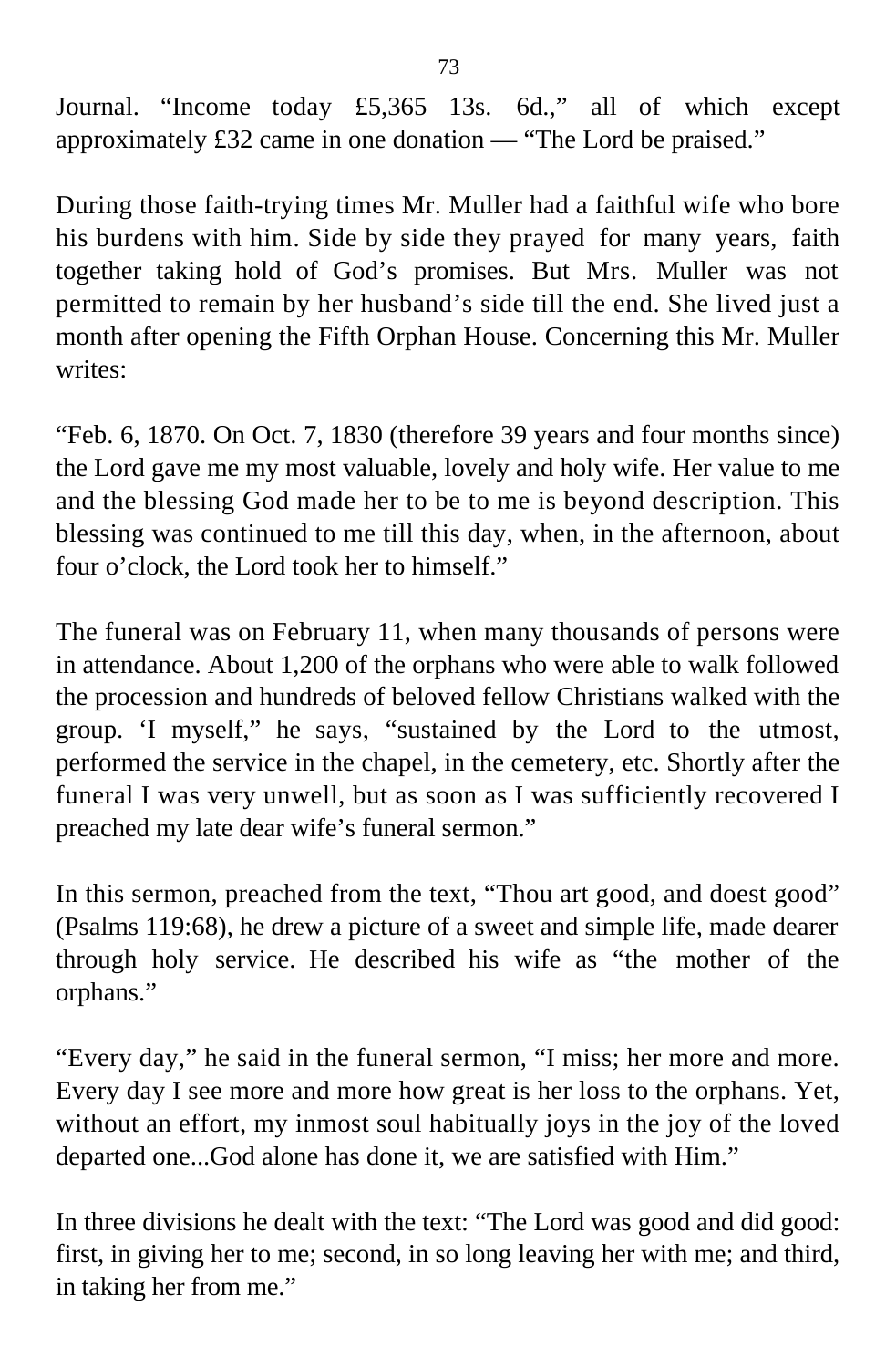Sixteen months after Mrs. Muller's death, on November 16, 1871, Mr. James Wright married Mr. Muller's daughter, and was designated as his successor in case of the founder's death. When Mr. Wright accepted this responsibility, Mr. Muller wrote:

"By the Lord's kindness I am able to work as heretofore...yet, as I am sixty-six years of age, I cannot conceal from myself that it is of great importance for the work that I should obtain a measure of relief...On this account, I have therefore not only appointed Mr. Wright as my successor, in the event of my death, but have also associated him at present with me in the direction of the Institution."

This man of faith through storm and stress still rejoiced in the Lord, for when he closed the year of his wife's death, he affirms, "Though the current expenses of the Institution were far greater during the past year than during any of the previous thirty-five years, yet we abounded more than ever."

Mr. Muller grew restless in contemplation of his daughter's marriage, and felt his lonely condition keenly. He realized the need of someone to share his toils and prayers, and help in the Lord's work. The persuasion grew upon him that he should remarry. After much prayer he determined to ask Miss Susannah Grace Sangar to become his wife, having known her for more than twenty-five years, and believing her to be well fitted to be his helper in the Lord.

They were married fourteen days after his daughter's marriage to Mr. Wright. The second wife was of one mind concerning the stewardship of the Lord's property. They were to live together for more than twenty-three years, and when God took his second wife home, Mr. Muller again preached the funeral sermon. For eight years after the death of his first wife Mr. Muller could not understand God's purpose in her death, but time showed him that "All things work together for good to them that love the Lord."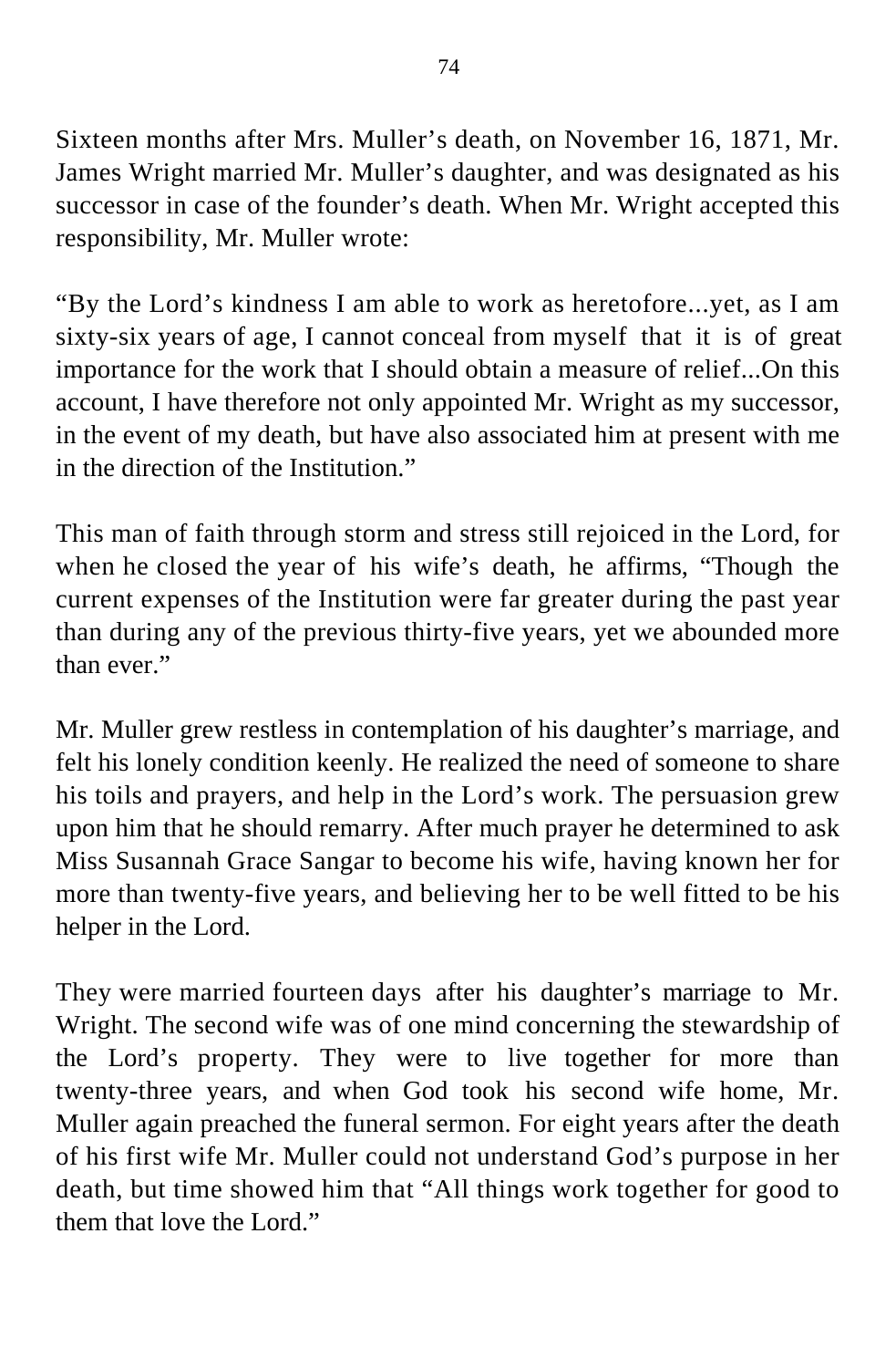For Mr. Muller was about to commence the most strenuous years of his career. God wanted the story of faith to be carried to other lands, and in the person of Mr. Wright he furnished a man upon whose shoulders should rest the responsibility of caring for the home, while Mr. Muller traveled throughout the world with his message of trust.

"All at once, while in the midst of these fatiguing journeys and exposures to varying climates, it flashed upon Mr. Muller that his first wife, who had died in her seventy-third year, *could never have undertaken these tours,* and that the Lord had thus, in taking her, left him free to make these extensive journeys. She would have been over fourscore years old when these tours began...whereas, the second Mrs. Muller, who, at that time, was not yet fifty seven, was both by her age and strength fully equal to the strain thus put upon her," writes A. T. Pierson, who was personally acquainted with the second Mrs. Muller.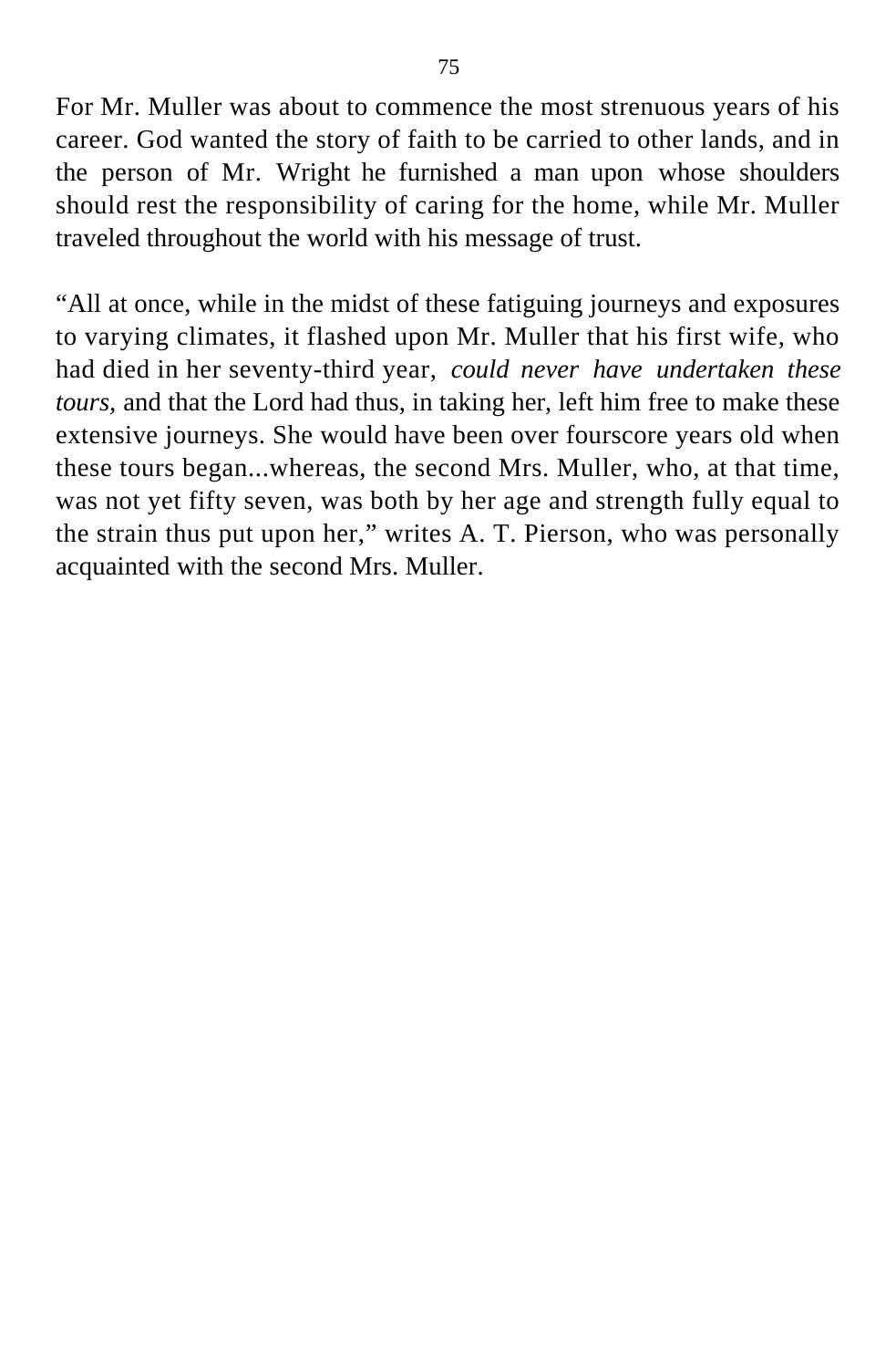## **CHAPTER IX**

### **CARRYING FAITH'S MESSAGE TO THE WORLD**

MR. MULLER'S heart always rang true to the missionary vision. Five times within the first eight years of his conversion he offered himself as a missionary. Each time God blocked the way. Now at the evening of his life God was to send him forth a missionary in a broader sense, with an appeal that would reach many millions of people.

God had seasoned him in the school of prayer for decades. In his seventieth year he was to go forth to the nations with a message of trust and faith. For seventeen years, most of his time and energy were to be engaged in this new type of work. He had already been a missionary through the Institution which assisted many Christian workers in foreign fields and distributed thousands of Bibles and millions of tracts.

In 1874 Mrs. Muller's health compelled him to seek a change of climate, and he took her to the Isle of Wight, where he preached for a friend, himself an experienced minister. The preacher said to Mr. Muller, "This is the happiest day of my life."

Thinking upon this remark, how his message had stirred the preacher, Mr. Muller decided that no longer, as for the past forty-three years, would he confine his ministry to Bristol, but felt that God would have him go from city to city, country to country, to benefit both the Church and the world by his experience of trust and life of faith.

After many days in prayer, he laid down seven motives which led him to undertake this worldwide mission. These were: to preach the gospel in its simplicity; to lead believers to know their converted state and realize their privileges in God; to bring believers back to the Bible; to promote among Christians a spirit of brotherly love; to strengthen, through example of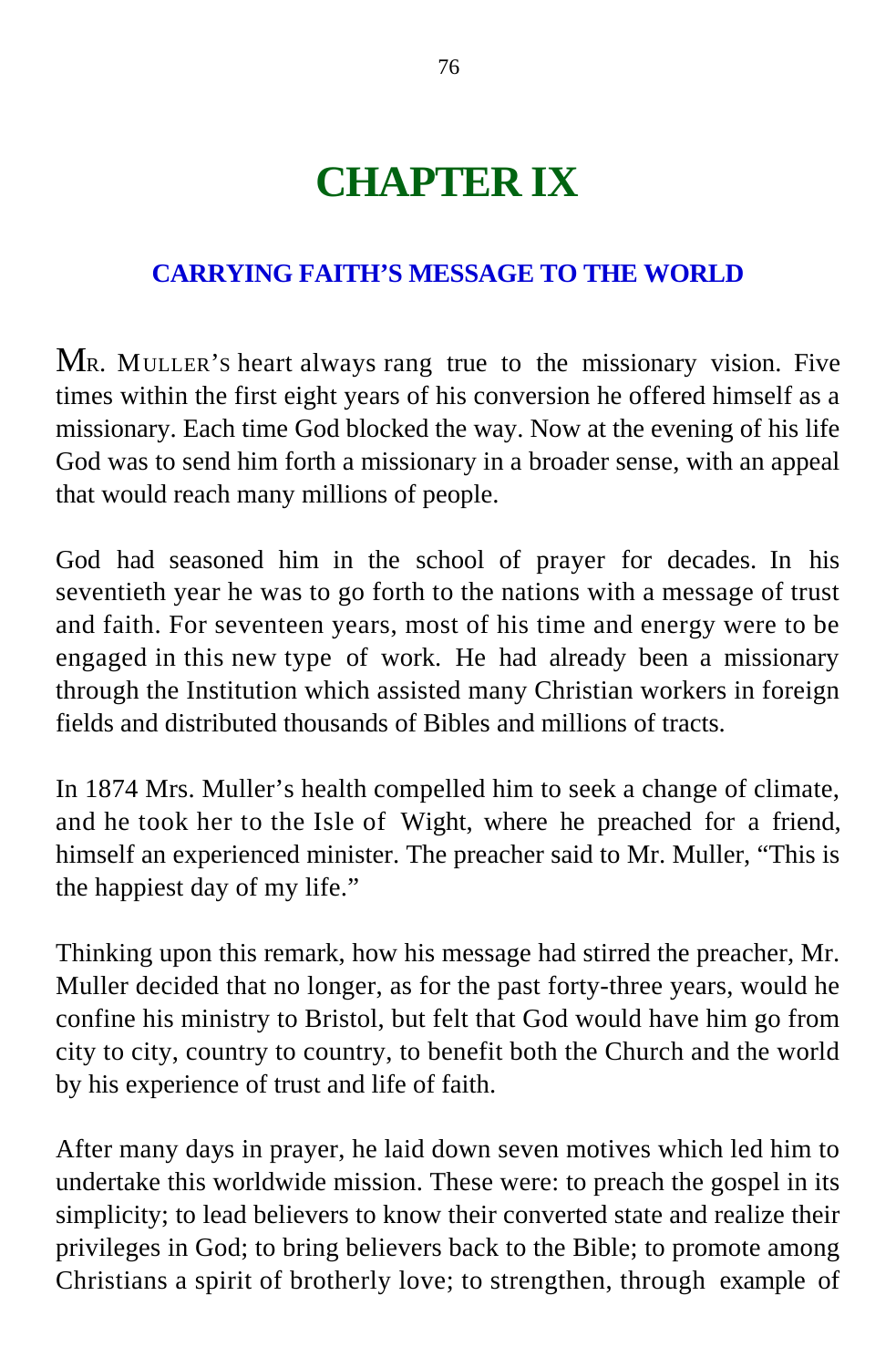how God had answered his prayers, true Christians in their life of trust; to promote separateness from the world, as was displayed in his founding the Institution; and to fix in the minds of Christians the hope of Christ's coming.

On March 26, 1875, he began a series of seventeen missionary tours that would take him to forty-two nations, covering two hundred thousand miles by land and water. He preached many thousands of times, and from his own estimate during these tours, he spoke to three million people. "The whole of the heavy expenses of these tours was supplied, as in the case of all his other wants, simply and solely in answer to believing prayers," writes Fred Warne, Mr. Muller's first biographer.

He had previously made two tours to Germany in the interest of Christian work while the orphanage was small, but his important life career of missions had its commencement on March 26, in his seventieth year. It was not a long trip, though he terms it "the beginning of my missionary tours<sup>"</sup>

He went from Bristol to Brighton, and Sunderland. While on his way to Sunderland he spoke at the Metropolitan Tabernacle, where Charles Spurgeon was pastor. He preached at other leading places such as the Mildmay Park Conference and the Edinburgh Castle. The tour closed after ten weeks on June 5, during which time he delivered seventy addresses.

The second of his tours, in conjunction with his wife, commenced less than six weeks later, on August 14, in which case he felt a desire to follow up the revival work of Moody and Sankey. Mr. Muller felt that the evangelists' short visits to the various cities did not give the converts time to be led to the higher attainments of grace, and he wanted to build his messages toward this end.

Accordingly he addressed many large audiences in London, Glasgow, Dublin and Liverpool, and in other smaller places. In some cities, especially at Dundee, Glasgow, Liverpool and Dublin, his audiences numbered from two to six thousand. The tour lasted nearly eleven months, and when it closed in July of 1876, he had preached three hundred and six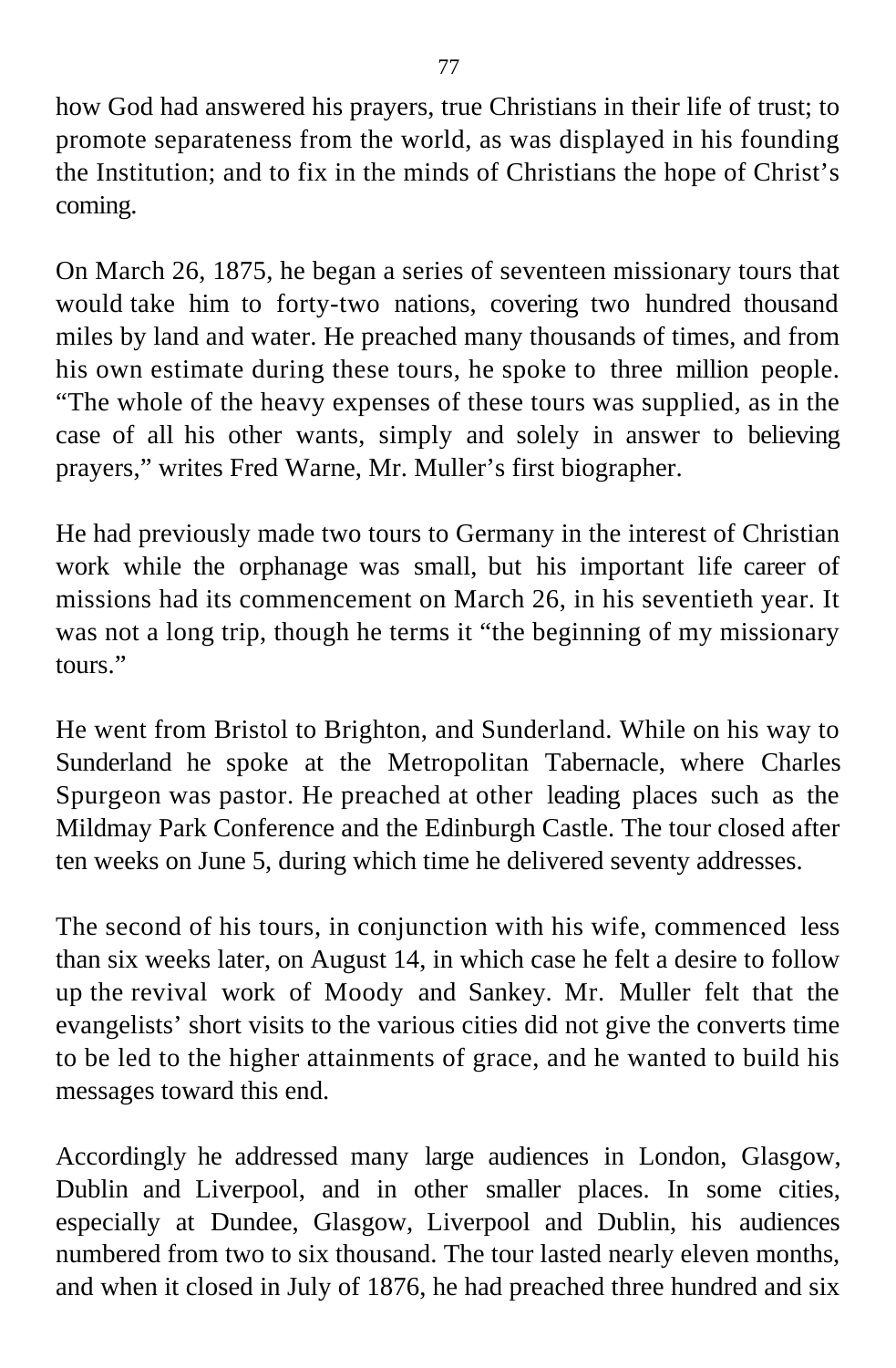times, an average of one sermon a day. So great was the success of these meetings that he received a hundred invitations which he could not accept.

When asked about the results of these missionary labors, he replied, "The day of the Lord alone will reveal it. Here on earth, but little can be known, comparatively, of the fruit of our labors; yet, as far as I have been permitted to see, even here, there is good reason to believe that I have not been directed to one single place regarding which there was not manifest proof that the Lord sent me there."

The third tour took him to the Continent, and commenced in August, 1876, and closed in June of the following year. This embraced Paris, various places in Switzerland, Prussia, Holland, Alaska, Wurtemburg, etc. Everywhere his preaching created a considerable stir among the Christian people.

At Stuttgart, Mr. Muller held an interview with the Queen of Wurtemburg, who at the Palace asked him many questions about the Orphanage in Bristol. At Darmstadt by request he spoke in the drawing room of the Court Preacher, at which the mother of Prince Louis of Hesse, and other princes and princesses were present. While in Berlin the cousin of Prince Bismarck traveled 125 miles to hear him, whose "Narrative" had been a blessing to his spiritual life.

While at Halle he delivered two messages in Franke's Orphan Institution, which had been the seed idea leading Mr. Muller to found his Bristol Houses. Near Nimenguen, Holland, he also visited an orphanage for 450 children, which had been established by an evangelist in total dependence upon God, as the result of reading about Muller's success at the Ashley Down orphanage.

"Similarly," Mr. Muller observes, "very many Orphan Institutions have been begun in various parts of the world, the founders being encouraged through what God has done for us in Bristol. His Name be magnified."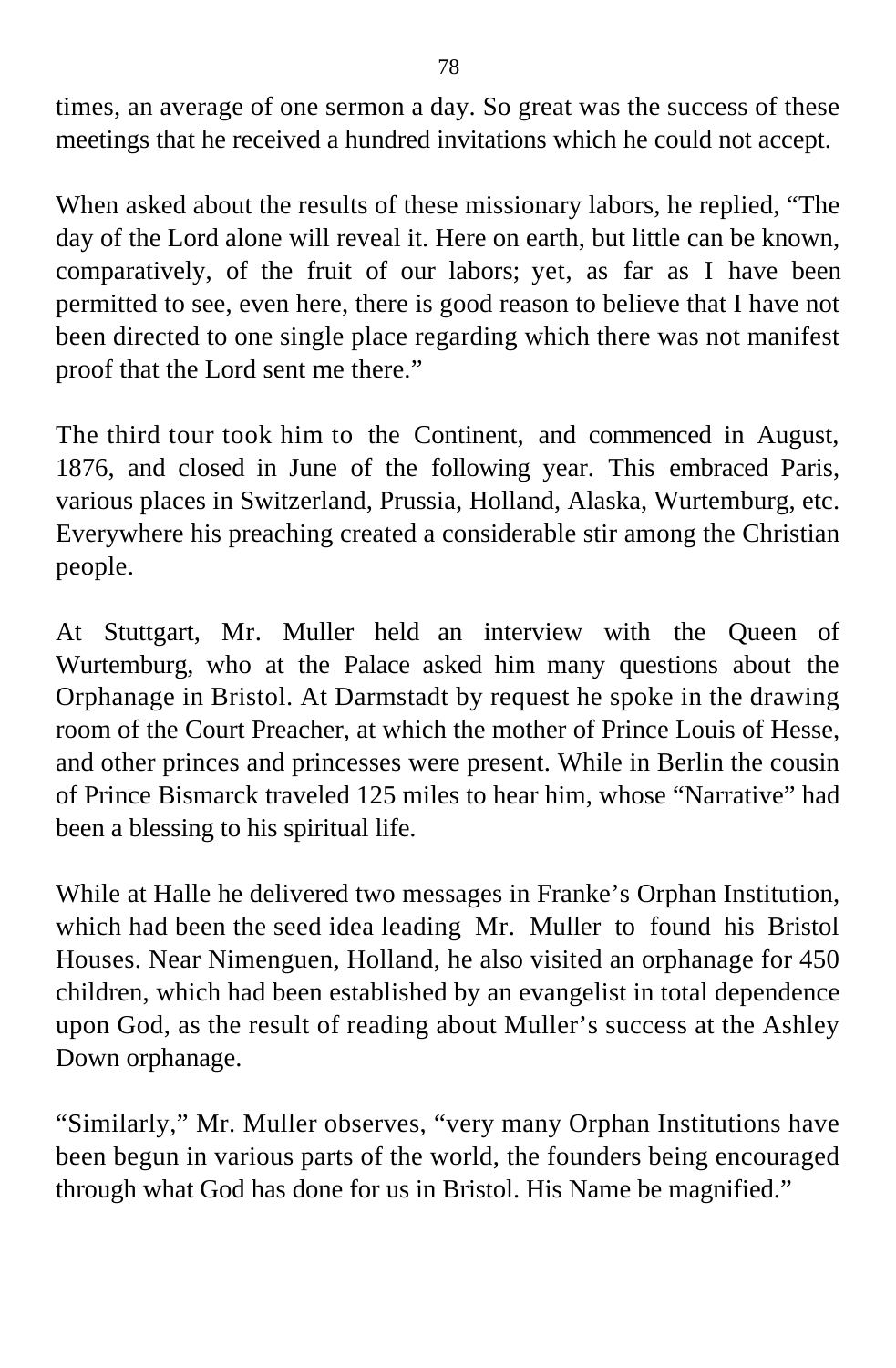When this Continental tour closed there were sixty written invitations which he could not accept. Through his writings Mr. Muller had become as well known on the Continent as in England.

His fourth tour led him to the United States and Canada, for he had been receiving many invitations to speak in these nations during the past months. Hence he took it as God's will that he should carry his faith messages across the ocean. From August, 1877, to July of the following year he traveled throughout the New World.

Landing at Quebec, where he spoke, he swept down the Atlantic seaboard, speaking in the principal cities. Then he crossed the nation to the Pacific Coast, and returned by way of Salt Lake City — the stronghold of Mormonism — and back again to New York City. For ten months he covered this vast area with his spiritual life messages, and crowded the largest auditoriums to capacity.

He spoke to congregations of Germans, and in the South to many colored people. Many preachers' meet meetings were conducted where his message was directed to the ministers of the people. These activities afforded him greater pleasure than any others. Theological seminary and university meetings were also greatly beloved by this apostle of faith. He realized that he was sowing the seeds of his doctrine of trust in fertile minds that would later spread the truth to their growing congregations. Various denominations opened their doors to him to speak to their ministers, Sunday school conventions and similar groups.

Dr. Talmage's Tabernacle in Brooklyn held a warm spot in his heart, for here he was welcomed and spoke to many leading people of the nation. By appointment at the White House, he was received by President and Mrs. Hayes, who inquired about the success of his orphanage work.

In many places Mr. Muller met orphans who had once been at his home in Bristol. Often he would meet, as he did coming out of Yosemite, someone who would rush up and ask to shake hands with him, saying, "I have read your 'Life of Trust,' and it has been a blessing to my soul."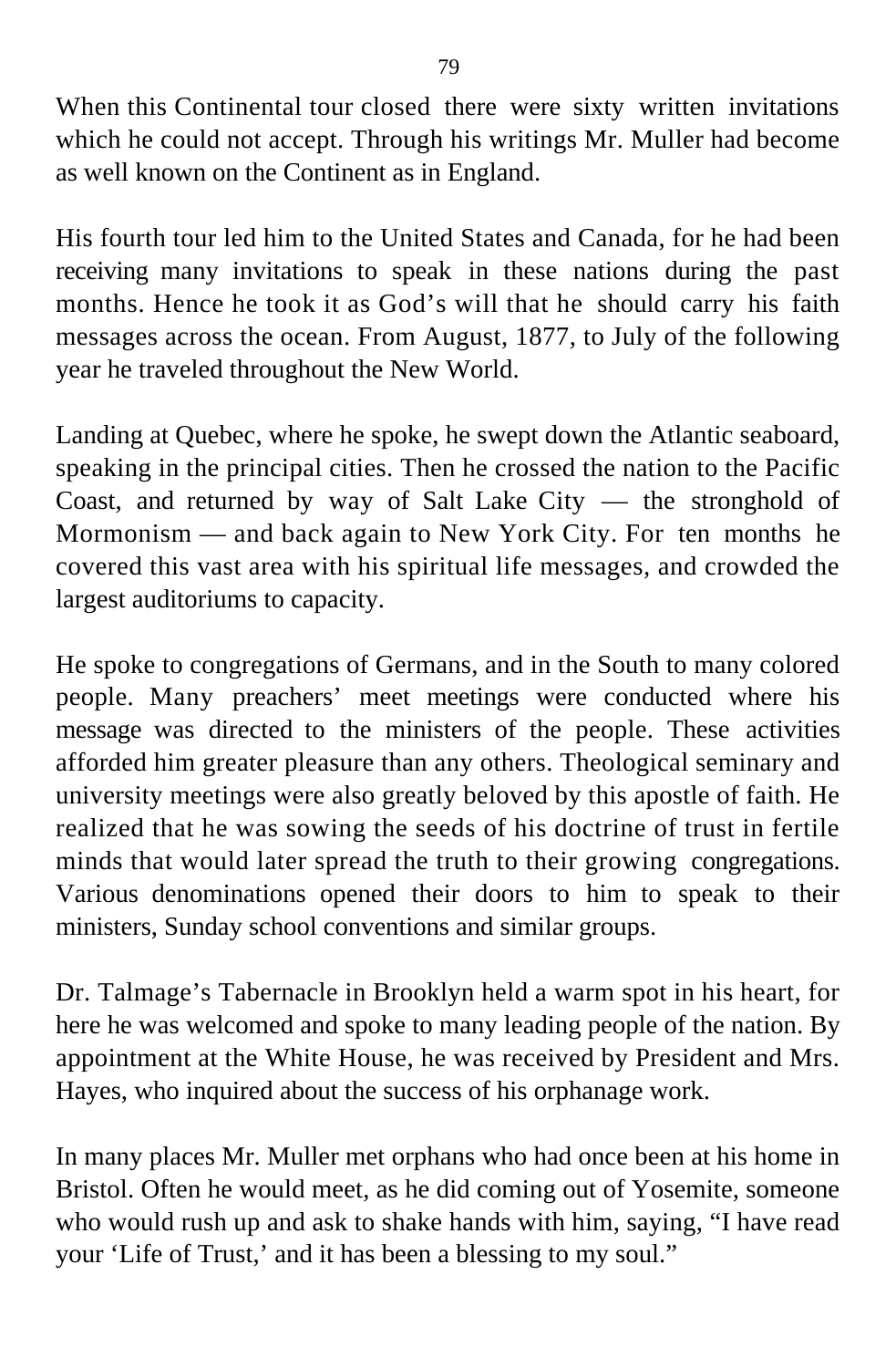The tour ended in July, 1878, during which he had spoken three hundred and eight times and traveled 19,274 miles.

"It is important that I state," Mr. Muller remarked on returning to Bristol, "that my preaching tour in the United States was not set about for the purpose of collecting money for the Institution...but only that by my experience and knowledge of Divine things, I might benefit Christians...and that I might preach the Gospel to those who knew not the Lord...The donations handed me for the Institution would not meet one half of its average expenses for one single day."

Before undertaking his fifth missionary journey, he stayed eight weeks at Bristol, overseeing the work of the orphanage and giving his wife an opportunity to rest. On September 5, 1878, they started off for a second visit to the Continent, where he preached in English, German and French. In Spain and Italy, which languages he could not use, he spoke through an interpreter. Many doors were opened to him among the poor, but in some places, such as in the Riviera, he had access to the aristocracy and nobility who had gathered there for their health.

At Barcelona, Spain, he visited ten of the day schools which were entirely supported by the Scriptural Knowledge Institution, and at Madrid he spoke to five schools dependent upon the same agency. In Rome he had the pleasure of speaking and at Naples he visited Vesuvius. On looking down into the crater he exclaimed, "What cannot God do." He visited the Vaudois valleys, where so many martyrs had laid down their lives for Christ's sake, and he was deeply moved to accomplish more for his Master than before.

When he arrived in Bristol on June 18, 1879, he had been absent nine months and twelve days, and had preached 286 times in 46 towns and cities of several nations.

Ten weeks after completing his last journey, the call of America became strong upon his spirit, and he and Mrs. Muller set sail on the last week of August for the United States and Canada. This was his sixth journey, and lasted until June, 1880, when he felt constrained to return to Bristol,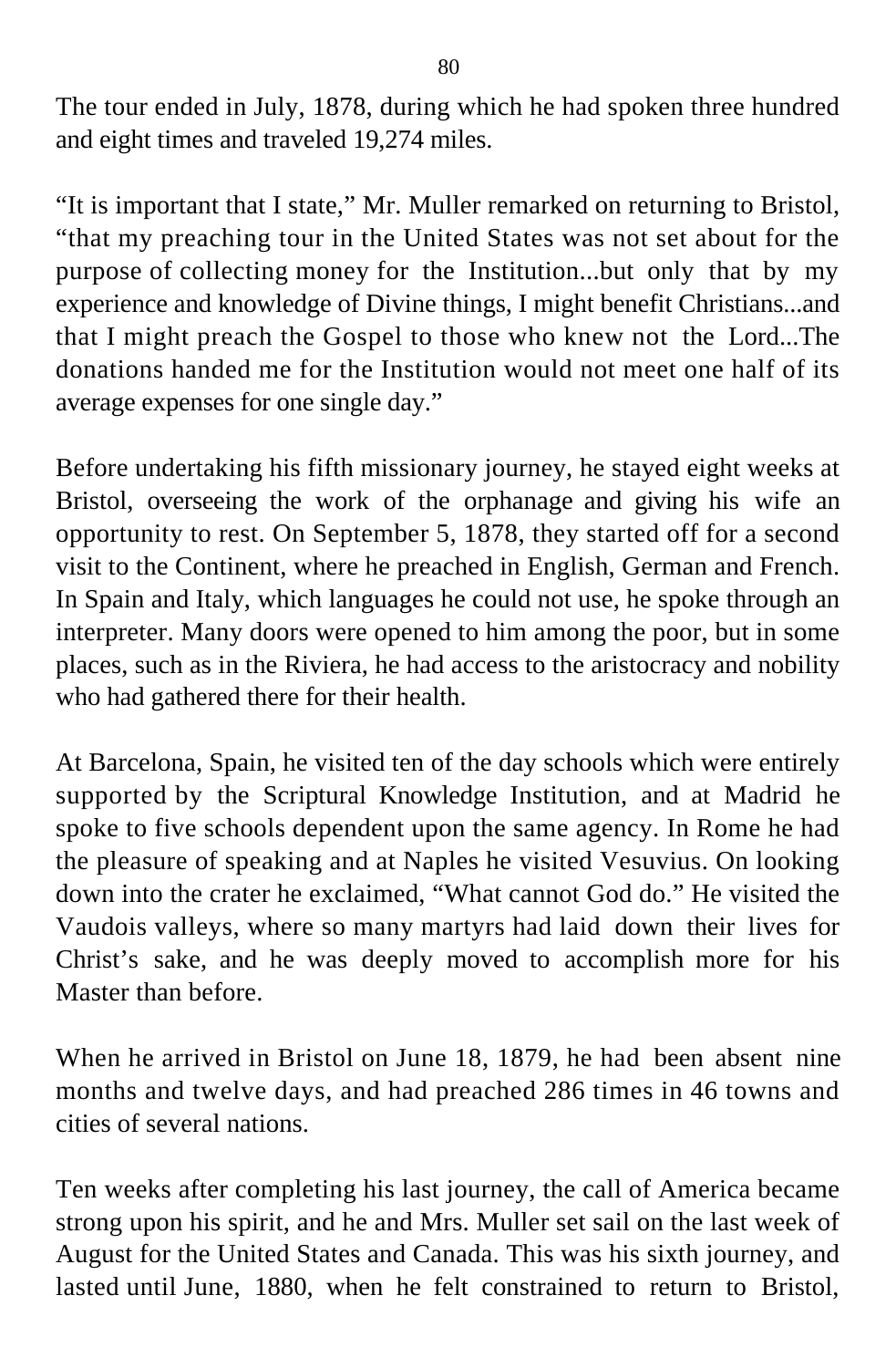where he wanted to relieve Mr. Wright and his daughter of the orphanage responsibility for a while. He had visited 42 different places and had spoken 299 times. He found there were 154 written invitations which he had not been able to accept.

Praying over these invitations led Mr. Muller to decide he should make his seventh journey to take in the United States once more, that he might keep the embers of faith stirred up in this country. So on September 15, 1880, he and his wife returned to the States by way of Canada, and remained until the close of May of the following year. Three months of this time were spent in New York, where he conducted 93 meetings, 38 of which were in German. During this visit he spoke 250 times in all.

Considering the weather that winter, for a man seventy-five years old his labors were prodigious. "That winter," Mrs. Muller writes, "was the coldest that has been known in New York for thirty years, and the many long drives my beloved husband took at night...when the weather was most severe, were very trying...Constrained by the love of Christ, however, he persevered in a service that would have been considered, by most persons of his age, an arduous undertaking."

On returning to British soil again, he relieved Mr. Wright, upon whose shoulders the heavy burdens of the home rested, for a period of eight weeks, when a strong desire motivated him to visit the missionaries in the East. On August 23, 1881, he set out for the Continent, where he spoke in Switzerland and Germany, hoping to revive the low state of grace which existed in these countries.

The visit was extended to Alexandria, Cairo and Port Said, whence he traveled to the Holy Land. His soul reveled in the sacred scenes where the Master had lived. He visited through Palestine the many places of religious interest, such as Gethsemane and Golgotha, the Mount of Olives and Bethany, Bethlehem and Jerusalem. He went into Turkey and Greece, speaking at such places as Constantinople, Athens, Rome and Florence. He preached in English and German on this tour, and through an interpreter in Arabic, Armenian, Turkish and modern Greek.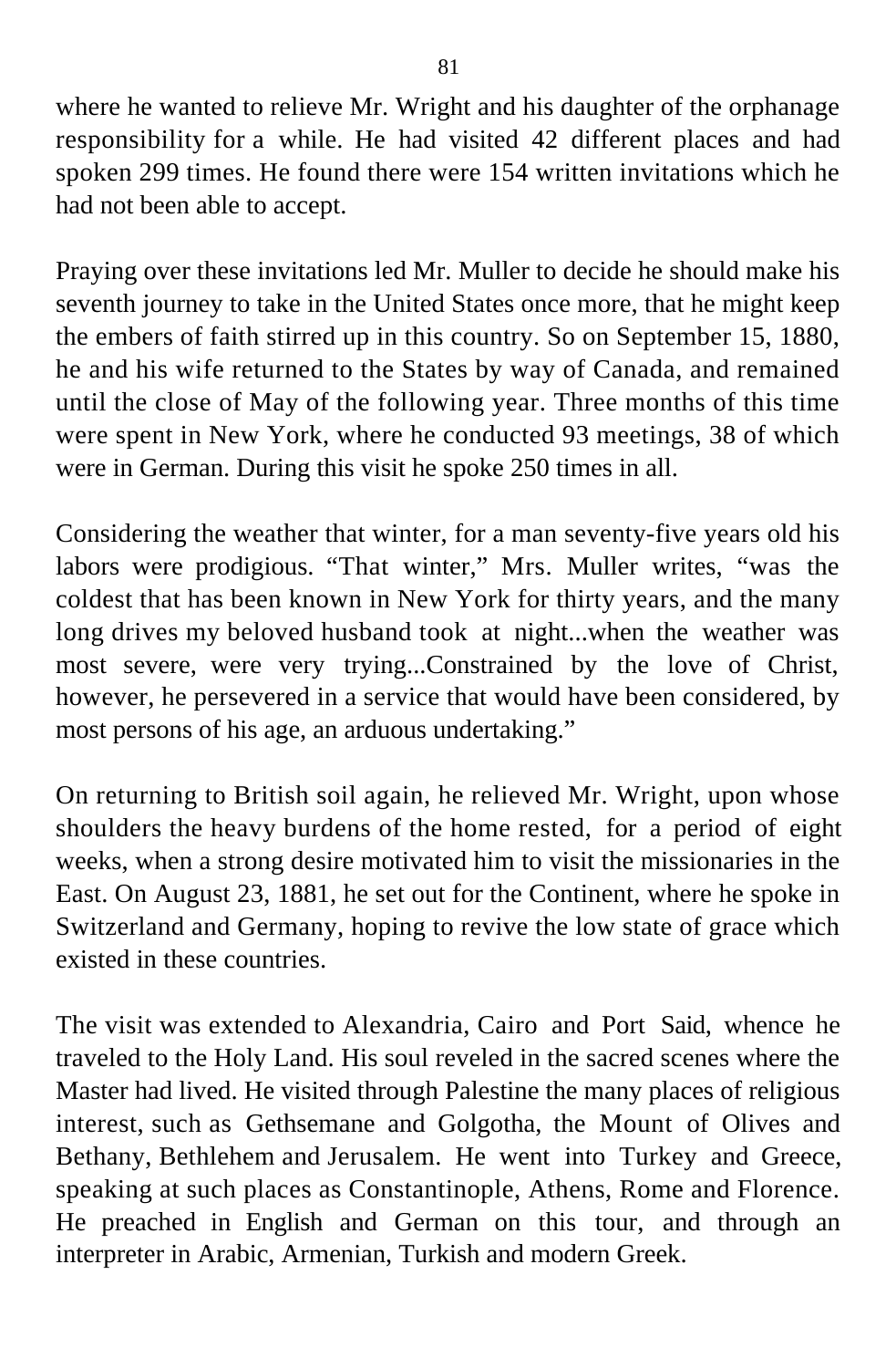After a very brief rest he undertook his ninth tour on August 8, 1882, which extended until June 1, 1883. He traveled in Germany, Austria, Hungary, Bohemia, Russia and Poland. It was his special privilege to speak at Kroppenstadt, his birthplace, after an absence of sixty-four years. Here he was asked to give his life story. The largest building was crowded to overflowing.

In Russia he spoke at St. Petersburg (now Leningrad), and was the guest of Princess Lieven. At Lodz, Poland, a letter of invitation, signed by most all of the population, asked him to remain with them longer.

Returning to Bristol, a new desire burned within him to see the Orient, and to visit the scenes amid which he had dreamed of working when a young minister. On September 26, 1883, his tenth tour began when he set his face toward the Orient. Nearly sixty years earlier he had planned to be a missionary to the East Indies, and now the Lord was permitting him to carry out this ambition in a new and strange way, for India was to be the twenty-third country visited in his tours.

He traveled more than 21,000 miles, and spoke two hundred times to missionaries, Christian workers, European residents, and the natives. He was greatly elated at seeing the orphanage at Colar. He felt that in this his seventy-ninth year, God had abundantly blessed him, for there was great evidence that this tour was used of the Lord to quicken the spiritual life of the missionaries, and to awaken the native workers to their need of a life of full dependence upon God.

On arriving in England he assumed the duties of the orphanage, but his active soul would not be content to remain long away from his evangelistic and missionary tours. During this period of his life, his consuming passion was to spread through his own preaching ministry the life of trust, as during the earlier years it had been to prove that *the living God is living still* and is able to feed orphans through one man's faith in His power.

Consequently his eleventh tour began in August and extended to October of 1884, and mainly consisted of a journey to South Wales. The twelfth tour was likewise a short one in the home country, made so through a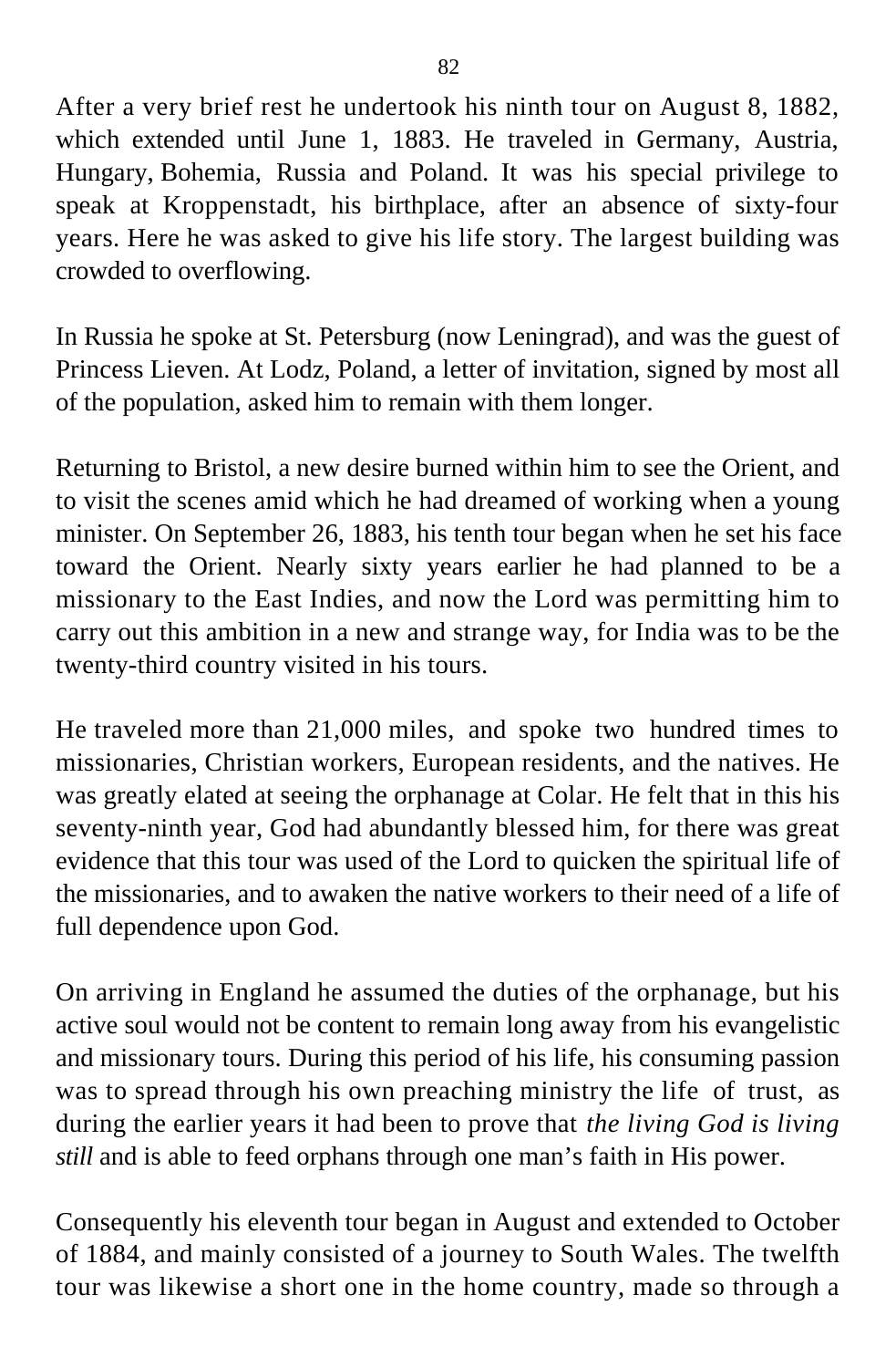serious indisposition. This illness, however, was short-lived and soon overcome by a rest in the Isle of Wight, which years earlier had been the inspiration of his journeying throughout the world in interest of "the life of trust."

His thirteenth preaching mission lasted only a month and was spent visiting the Lake District, Dundee and Liverpool, where the messages on faith quickened the consciences of many Christians to undertake more earnestly a life of trust.

In November of the same year (1885) when Mr. Muller was eighty he undertook another long foreign missionary voyage to Australia, China, Japan and the Straits of Malacca. He also included the United States in this itinerary. He desired especially to establish and encourage the missionaries in China in their arduous work. In Japan he was able to hold large mass meetings. At one meeting 2,500 Japanese heard him speak through an interpreter.

After an absence of eighteen months, he reached Bristol in June, 1887, during which time he had traveled 37,280 miles and preached wherever opportunity afforded.

There seemed to be no limit to his strength on these missionary journeys. God had poured out upon him *abundant-life* energy which enabled him to go forth and tell the world that this blessing could be theirs also.

Less than two months later, on August 12, 1887, when Muller was eighty-two years old, he set forth again on travels that would take him to South Australia, Tasmania, New Zealand, Ceylon and India. This was a twelve months' tour, used greatly of the Lord to strengthen the faith of believers wherever he spoke.

"Believers were edified," he writes, "the unconverted persons brought through my ministry to a knowledge of the Lord." He preached to large audiences of natives who listened intently to his words. The severe hot weather of Ceylon and India proved a trying experience, and he was repeatedly told that he was working too hard for a man of his age. At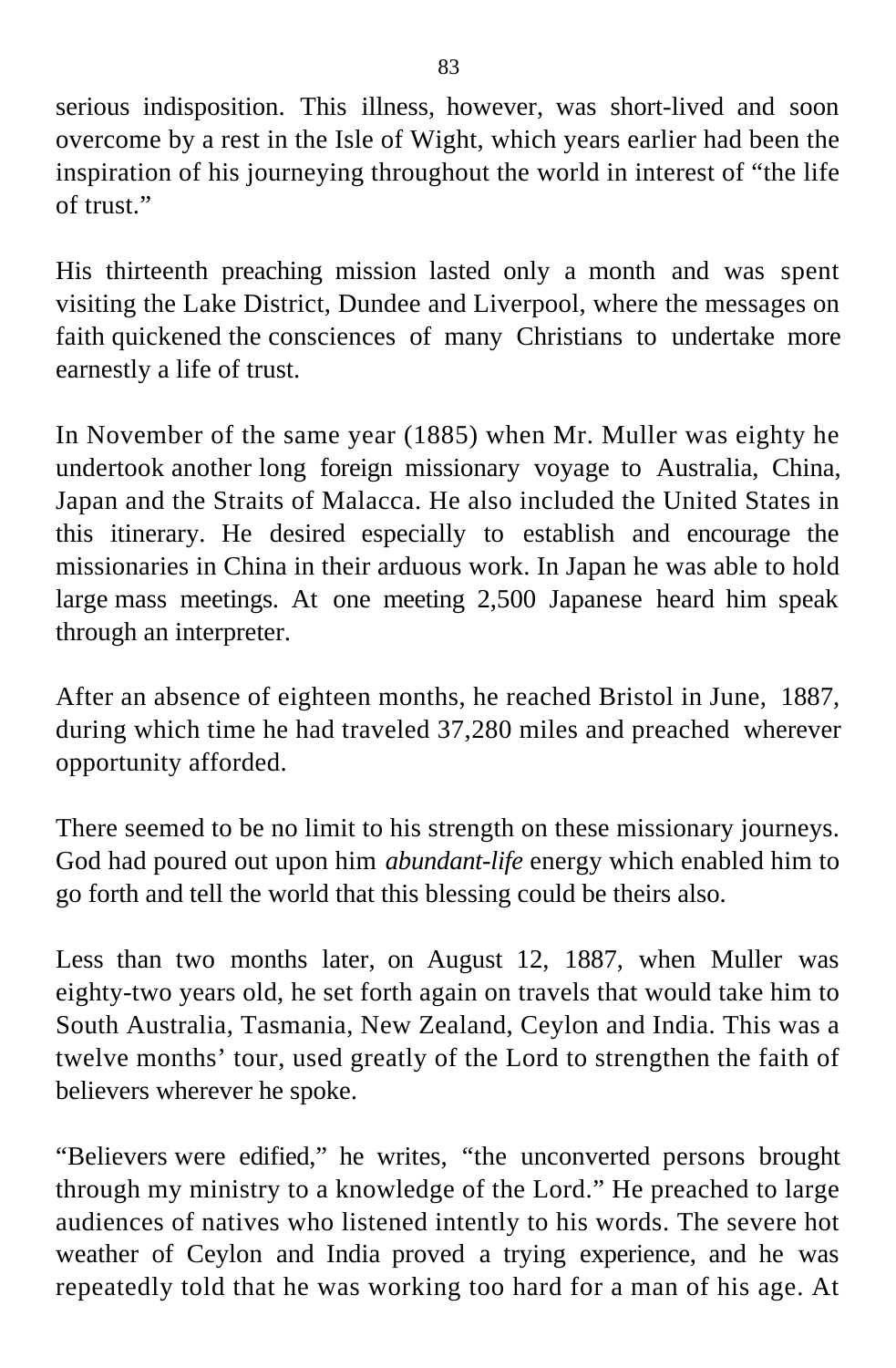Calcutta the heat was so intense that upon medical advice he left, and on the way to Darjeeling he thought he was going to die. But a short rest proved a respite and soon he was able to undertake his journey once more.

While at Jubbulpore Mr. Wright cabled that his daughter, Mrs. Wright, had died. For thirty years of the fifty-eight of her life, she had worked gratuitously in the Orphan Houses. This news of her death caused Mr. Muller to cut short the tour in the East and to hasten to Bristol to relieve and comfort Mr. Wright in the time of added personal burdens and responsibilities at the Houses.

"My heart," Mr. Muller says, "remained in perfect peace because I took this affliction, as I had taken former heavy trials, out of the hand of my heavenly Father, fully realizing that He had taken her to Himself and had done therefore the very best thing that could happen, and that to me this event would work for my good."

After four months at Ashley Down he was led to go to the Continent for Mrs. Muller's health. This unintentionally developed into his sixteenth missionary tour. He spoke to crowded assemblies wherever he appeared.

"My heart has been greatly refreshed at seeing almost everywhere in Germany and Switzerland such a desire to hear the truth, notwithstanding the departure of so many persons from it."

Again he was led to return home, where he remained for a short while before the old burden for the Continent returned, and though advanced in years, now eighty-six, he set forth for Europe once more, preaching in Germany, Holland, Austria and Italy. When this twelve months' journey ended in May, 1892, it was the last extended tour the veteran missionary of the Cross was to take.

Only an unusual spiritual and physical endowment enabled a man of seventy years of age to spend seventeen years of his life traveling hundreds of thousands of miles, and preaching between six and eight thousand times outside of his home city of Bristol to more than 3,000,000 people.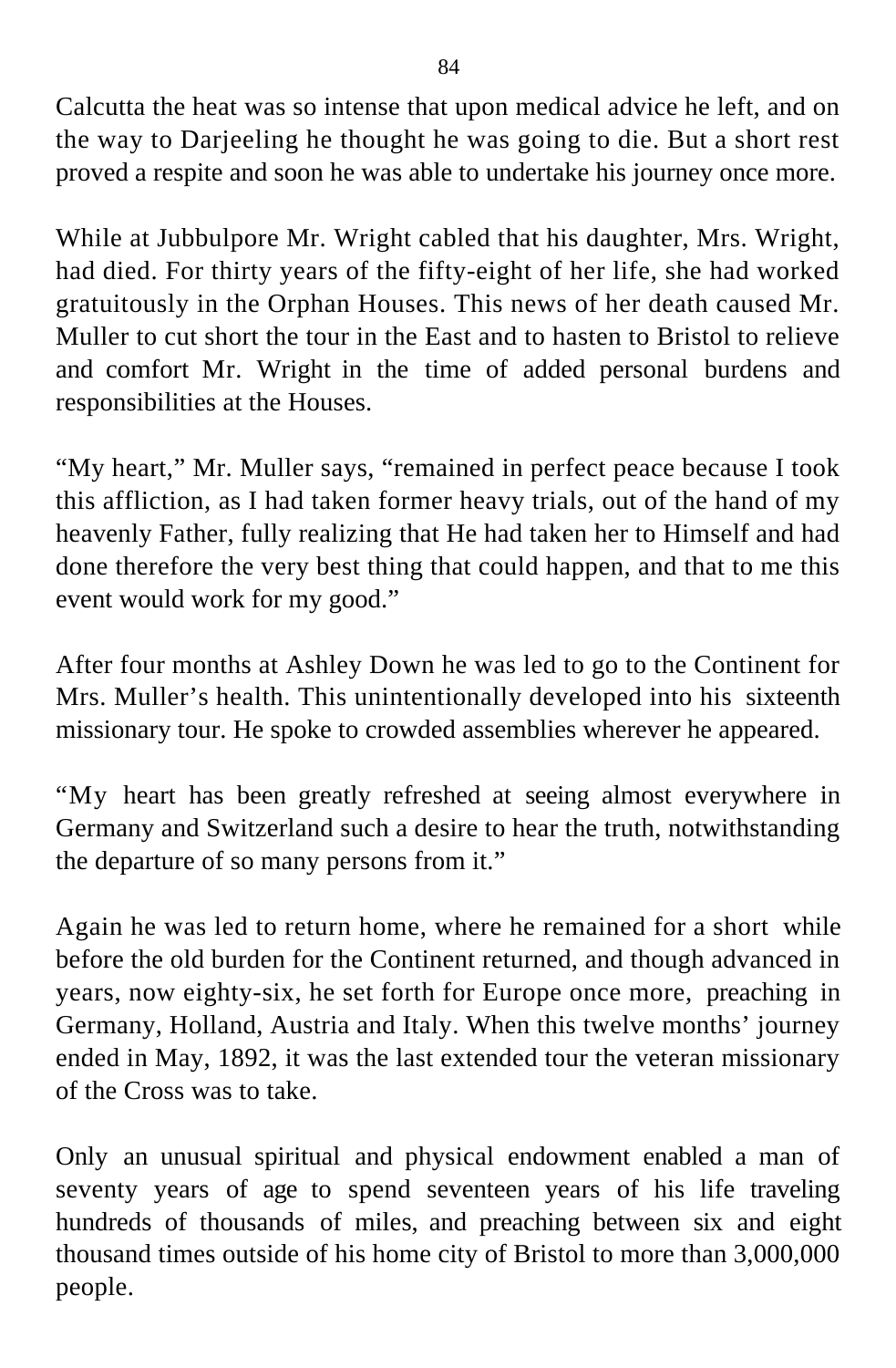Even to the end he spoke with vigor. Mr. Pierson tells of one of his sermons in Berlin when Mr. Muller was eighty-six. He urged believers never to yield to discouragement, pointing out that it was their spiritual duty to seek the deep secret of rest for their souls. "Saved believers," he declared, "can know their position in the Lord. You must become acquainted with the Scriptures the hope of your salvation." He affirmed that God alone is the satisfying portion of the soul.

In these mission tours every need was miraculously supplied. The heavy outlay for steamer and train fares, as well as hotel accommodations, was always on hand as the Lord sent it.

Often it was asked why he did not stay at home and supervise the work of the Ashley Down Houses. In his answer he said that under Mr. Wright's care the needs of the Houses were met, and to suppose that it was necessary for him to be at home in order that sufficient means should be supplied was a contradiction to the very principle upon which the work was started.

"Real trust in God is above circumstances and appearances," he affirmed.

Mr. Muller was fully convinced of the rightness of his views on this point during the third year of his missionary journeys. For in that year the income for the Scriptural Knowledge Institution was larger than it had ever been during the previous forty-four years of its existence.

He looked upon these last seventeen years as the richest and ripest he had engaged in. "Very godly and advanced Christians have told me," he remarked on this subject, "that they consider my present labors the most important of my whole life."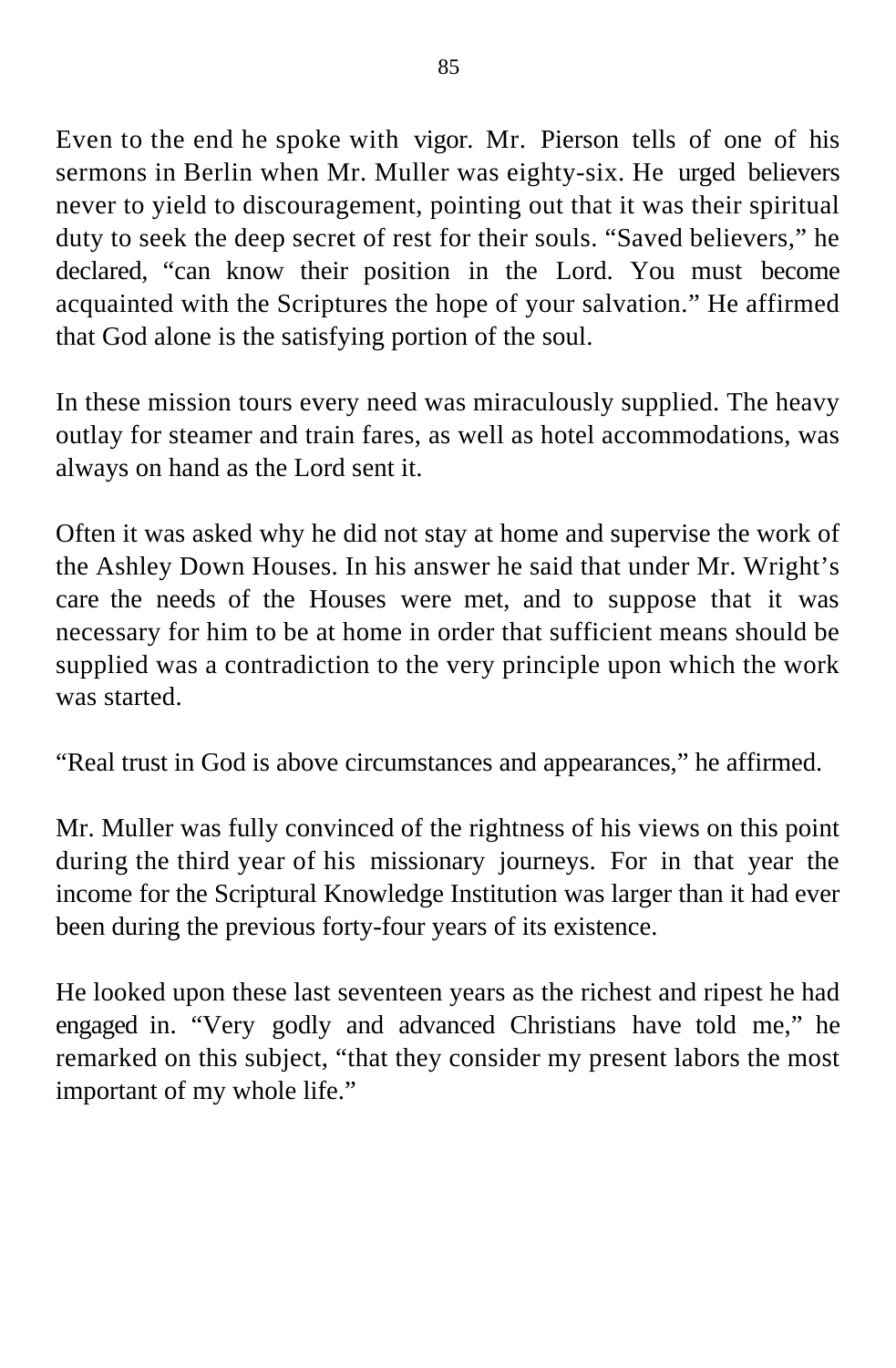## **CHAPTER X**

### **THE SCRIPTURAL KNOWLEDGE INSTITUTION**

THE NAME of George Muller has predominately been connected with orphanage work. This phase of his life's investment has so greatly overshadowed his other fields of Christian endeavor that they are often forgotten. His seventeen missionary tours were made famous because he was looked upon as the world's leading friend of orphans, and while he spoke of faith and trust, his illustrations were mainly drawn from many years of daily experience in feeding thousands of children through prayer alone.

There was, however, another phase of his life's work which depended solely upon his prayers as much as the caring for his orphan houses at Ashley Down. This was his promulgation of the Scriptural Knowledge Institution. When he was led to found the Institution on February 20, 1834, he entered in his Journal, *"I trust this matter is of God."*

Surely God's blessings were upon this element of the stewardship of Mr. Muller's personality. It was unostentatiously started upon its mission without fanfare. Quietly a few people gathered to consider the merits of the idea of starting a work that at heart should be missionary, assist Sunday schools as well as day schools where the teachers were Christian, distribute Bibles and religious tracts, and *care for orphans.*

At first the orphanage work was least in the thought of the founder, but it grew to be practically all encompassing of his spiritual interest and prayer energy, so largely did it overshadow the other endeavors undertaken by the Institution.

The Institution was started solely with God as its Patron and never once did it veer from this original plan. Muller felt that God meant what he said when affirming "*the silver and gold are mine."* If the work was centered in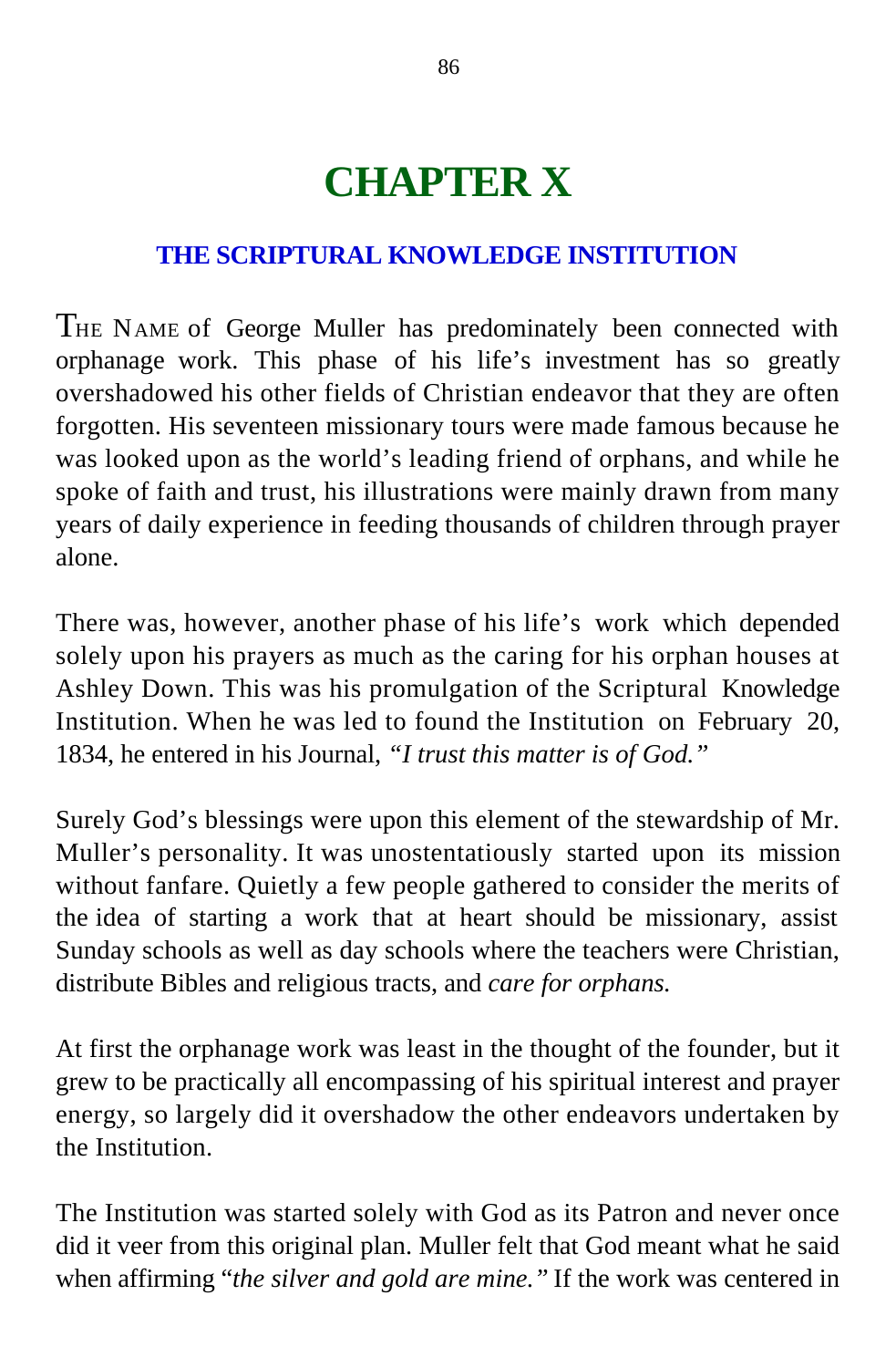the divine will, there would be plenty of God's silver and gold to promote its Christian interests.

"The Lord was the Banker of the Institution," writes Frederick Warne in his biography of Mr. Muller. "He knew all would be well. Slowly but surely the little institution grew. Faith and its heavenly response went hand in hand, and being weighted and borne down by no anxiety as to debt, as many religious agencies are, the trustful founder was able to give himself wholly to prayer for the means and grace to carry the work on.

The first report of the Institution covered the initial fifteen months. It was not a flourishing report, but was the spring from which a mighty river of influence was to go forth to water the parched harvest fields of the earth.

"It is now fifteen months," writes Mr. Muller in that report, "since, in dependence upon the Lord for the supply of means, we have been enabled to supply poor children with schooling, circulate the Holy Scriptures, and aid missionary labors. During this time, though the field of labor has been continually enlarged, and though we have...been brought low in funds, the Lord has never allowed us to be obliged to stop the work. We have been enabled during this time to establish three day schools, and to connect with the Institution two other charity day schools...

"In addition to this the expenses connected with a Sunday school and an Adult school have been likewise defrayed, making seven schools altogether.

"The number of children that have thus been provided with school, in the day schools alone amounts to 439. The number of copies of the Holy Scriptures which have been circulated is 795 Bibles and 753 New Testaments.

"We have also sent, in aid of Missionary labors in Canada, in the East Indies and on the Continent of Europe, £117 11s."

Year by year the blessing of the Lord was upon the Institution and in response to Muller's prayers every need was supplied. In the report of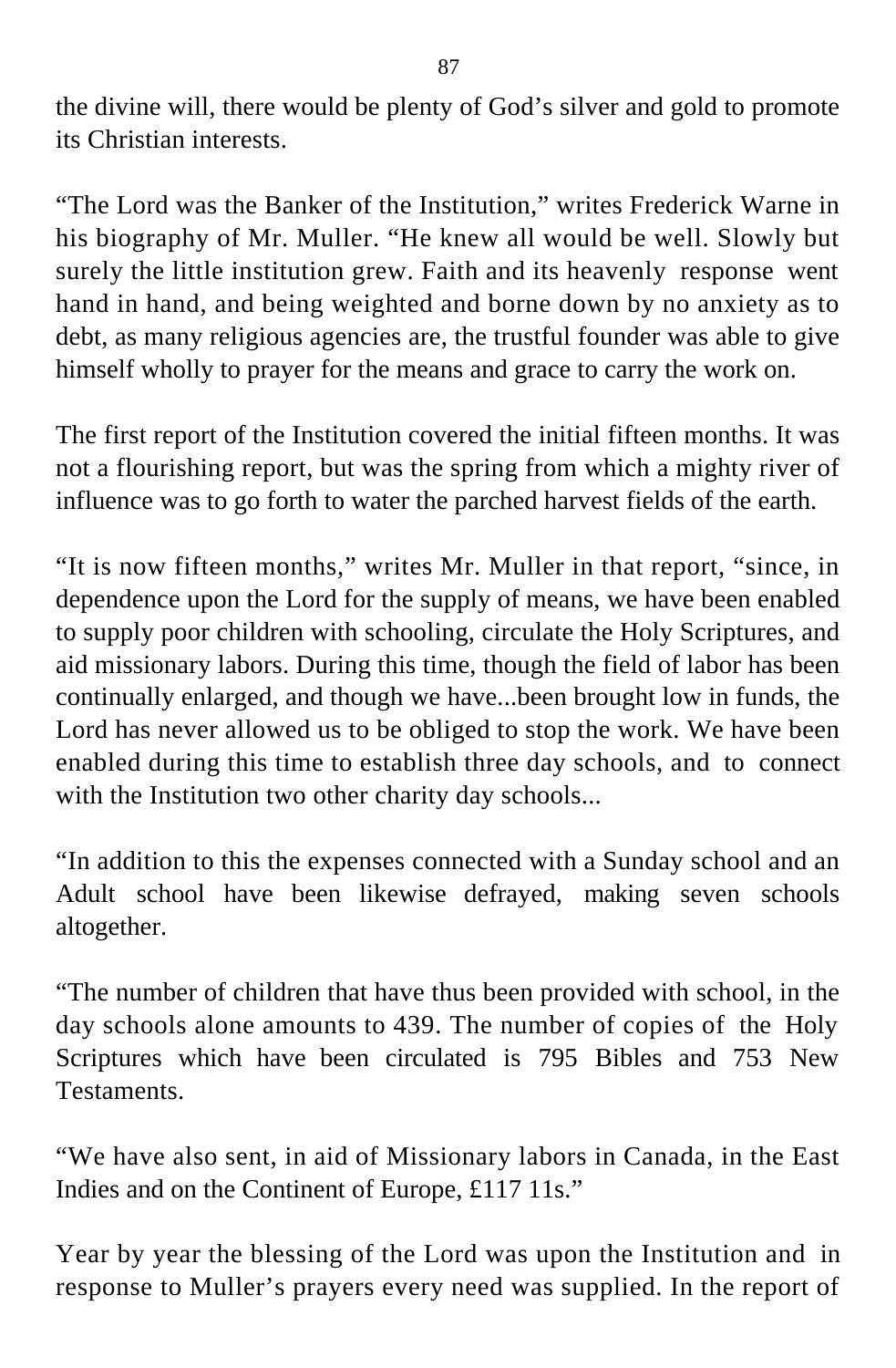1855, Mr. Muller said that more than £7,204 was given for the support of schools during the twenty-one years of its existence; another £16,115, for missions. There had been a total of 13,949 Bibles, 9,047 New Testaments distributed at a cost of £3,389 10s. 1d.

*"Without anyone having been personally applied to for anything by me* the sum of £74,132 6s. was given to me for the orphans *as a result of prayer to God* from the commencement of the work up to May 26, 1855," Mr. Muller reports for that year.

Through the long years God richly supplied the needs. In the Fifty-fourth Report of the Institution for the year 1893, which was the fifty-ninth year of the work, he says, "The readers of the last report will remember under what particular trials we entered upon the last financial year of the Institution...but *we trusted in God*; and with unshaken confidence in Him, and we expected that we should somehow or the other be helped...

"While thus we went on my heart at peace habitually, being assured that all this was permitted by God, to prepare a blessing for thousands, who would afterward read the record of His dealings with us from May 26, 1892 to May 26, 1893."

During that year of trial on August 30, while reading Psalm 81:10, *"Open thy mouth wide, and I will fill it,"* Mr. Muller said, "Remembering the work of the Holy Spirit in my heart when reading this verse on December 5, 1835, and the effect which this had in leading me to found the greatest Orphan Institution in the world...putting the Bible aside I fell on my knees and asked God that He would graciously be pleased to repeat His former kindness, and to supply me again more abundantly with means. Accordingly in less than half an hour, I received £50 from a Bristol donor...By the last delivery, at 9 p. m.,...I had...£152 in all, this day, as the result of prayer."

In the last Report of the Institution which Mr. Muller ever gave, (for the year 1896-97) he goes into a detailed summary of the blessings of God upon the work since its founding. "This is the last record," writes Fred Warne in his biography, "which Mr. Muller penned of his stewardship,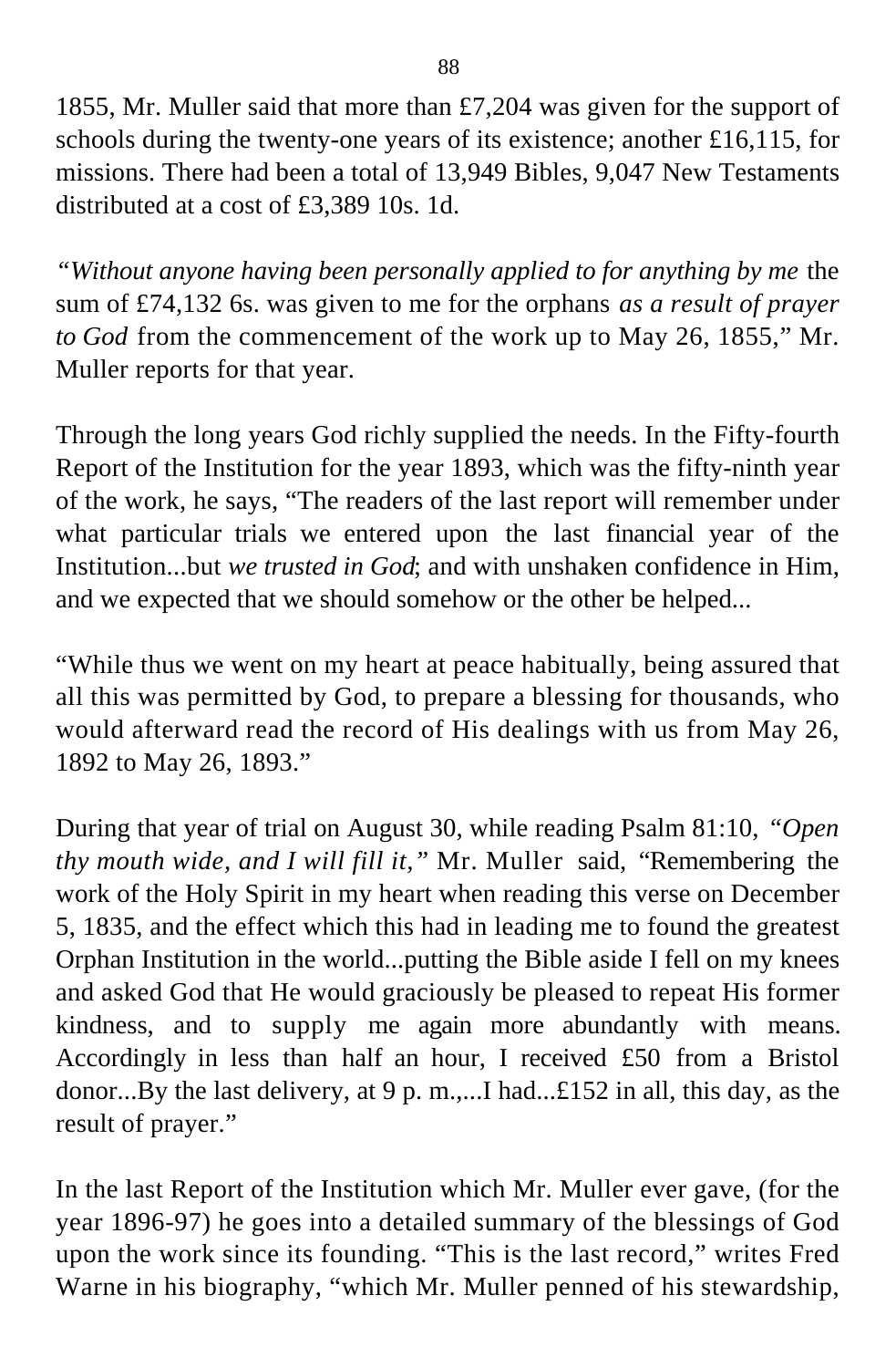and he was fully assured that the fruit which he had been enabled to see was but little in comparison with what he should behold in the day of Christ's appearing."

We give this report in full that the reader might realize *how greatly God had filled Mr. Muller's mouth* since December 5, 1835, when God first gave him this wonderful promise in Psalms.

#### **SCHOOLS**

"In our various schools we have had from the beginning 121,683 pupils. In all these schools was more or less blessing; but in some very great blessing, so that the Christian teachers sometimes had to record the conversion of 50 or 60 pupils in one school during one half-year. Never have been other than truly converted teachers engaged, and constantly the blessing of God has been sought in their labors. Mr. Wright and I seek habitually the blessing of God on the schools, as well as on the other branches of the **Institution** 

"Also, when we meet with our fellow laborers for prayer, the schools of the Institution are habitually remembered in prayer. On the ground of the information which we received from the school inspectors of the Institution, and from the Christian masters and mistresses of the many schools founded and supported during the past 63 years, and also from the letters received from the pupils, after they have left the schools, we have reason to believe that, when the harvest of this world will be reaped at the last in full, we shall, out of these 121,683 pupils, meet tens of thousands in glory.

#### **BIBLE DISTRIBUTION**

"During the past 63 years there have been circulated by means of this Institution, in almost all parts of the world, and in many different languages, 281,652 Bibles, 1,448,662 New Testaments, 21,343 copies of the Book of Psalms, and 222,196 other portions of the Holy Scriptures. On this branch of the Institution the Lord's blessing has been asked day by day for sixty-three years; and the Lord has blessed this work most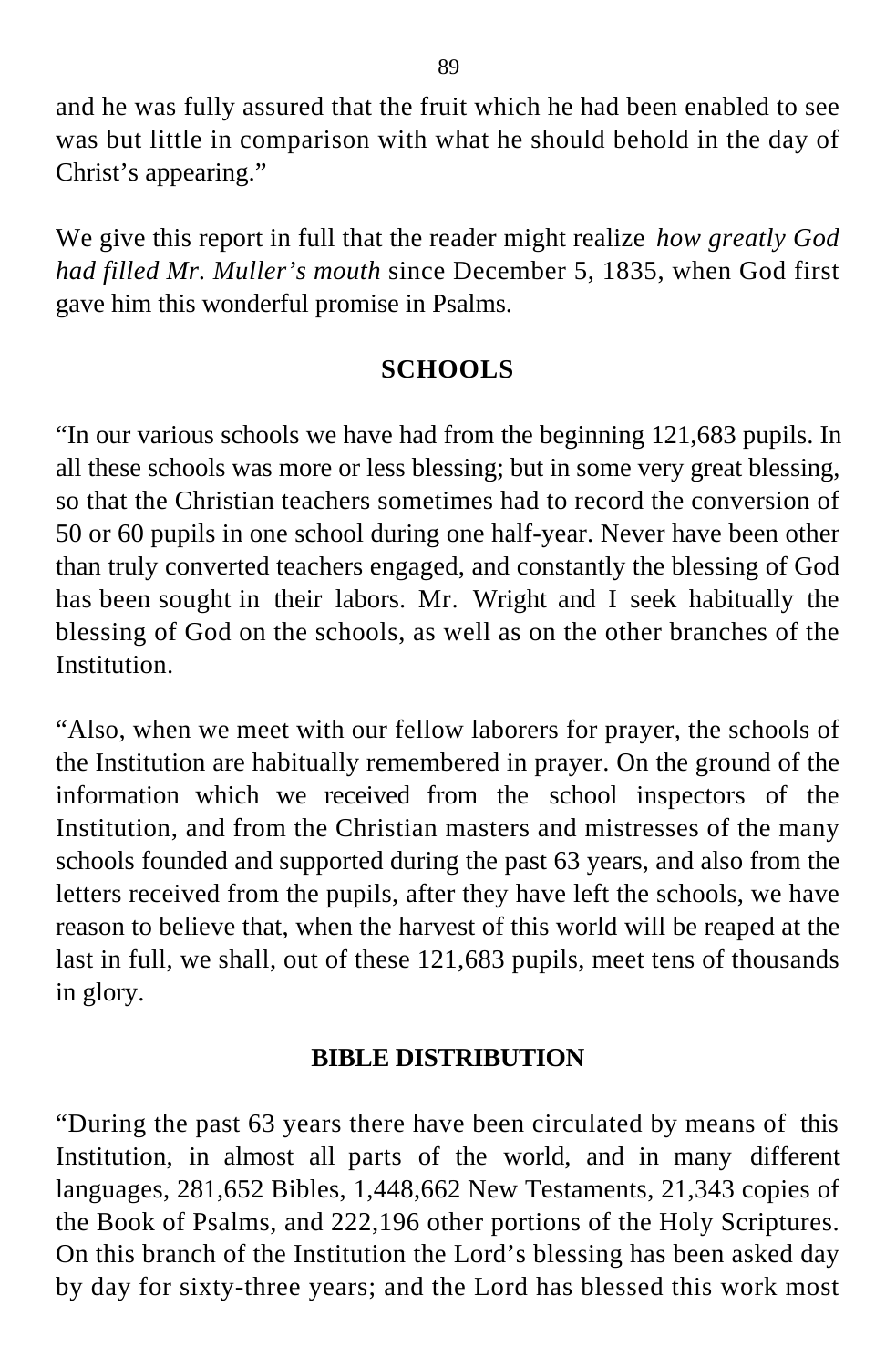abundantly. In connection with very many Bible Carriages in England, Ireland, Scotland, Spain, Australia and other countries, where the cheap Testaments are sold to the workers of these carriages at half-price, and Bibles at three-fourths of the price, God has granted most abundant blessing.

"In this way to the obscure villages has the Word of God been carried and made a blessing to multitudes. This has been especially the case among the Papists in Ireland. When it pleased God to open Spain, in the year 1868, I sought at once with thousands, yea, many thousands of copies, of the Holy Scriptures to enter into Spain; and it pleased God most abundantly to bless the simple reading of the Holy Scriptures in Spanish (which they had never seen in their whole life) to multitudes. And this has been going on in Spain ever since, more or less, viz., the Holy Scriptures have been circulated, and the Lord has caused His blessing to rest upon it.

"When Italy was opened for the preaching of the Truth and the circulation of the Holy Scriptures, it pleased the Lord to grant to me the great privilege to enter immediately into Italy with the Italian Bible and New Testament, in thousands of copies, and they were spread in all directions; and, in answer to our prayers, most abundantly were they blessed. It was not long after this that the Papal State, yea, even Rome itself, was opened for the circulation of the Holy Scriptures; yea, Rome, into which the Pope and the Popish Priests had not allowed a trunk, or portmanteau, or bag to be introduced without searching every package, to see whether there might be a Bible.

"Often even the pockets of visitors were searched, so that God's Holy Word might not enter the seat of the Papacy. These Bibles, New Testaments and portions of the Holy Scriptures were most abundantly blessed, and God allowed us abundantly to reap, and showed by the answers to prayer that we did not wait on Him in vain. Even recently we sent 2,600 New Testaments in Italian to Rome, and 550 Bibles.

"But the circulation of the Holy Scriptures has not been confined by us to the countries referred to, but in China, in the Straits of Malacca, particularly in Demerara and Essequibo, in Nova Scotia, and in France, we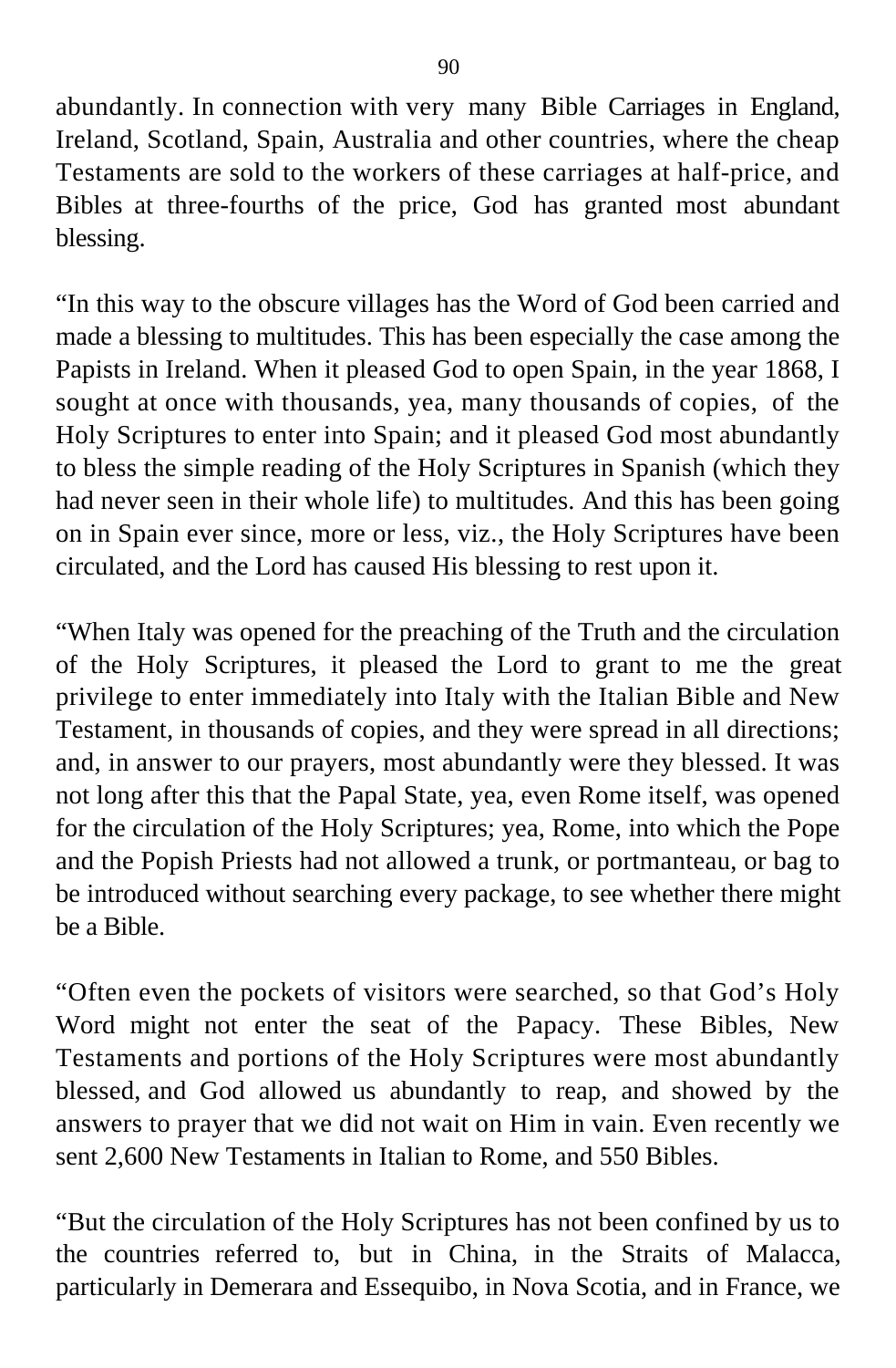have sought to labor in this way; and in all these various countries it has pleased God most abundantly to answer our prayers and to allow us to see most abundant fruit as the result of our prayers.

"Our hearts are filled with gratitude when we remember the thousands of precious souls in Spain, Italy, France, Ireland, the Colonies of Australia, China, and in many hundreds of the spiritually dark villages of Great Britain that thus have been benefited. We have also been allowed, within the past sixty-three years, to gladden the hearts of thousands of aged poor persons in supplying them with a copy of the Holy Scriptures printed in large type, as the Bible they possessed was too small for their sight.

#### **MISSIONARY OPERATIONS**

"During the past sixty-three years the Lord has also allowed us to seek to aid missionary operations in China, India, the Straits of Malacca, Palestine, Egypt, North Africa, South Africa, Central Africa, Demerara, Essequibo, Berbice, South America, the United States of America, Nova Scotia, Canada, Spain, Italy, France, Germany, Austria, Belgium, Armenia, Ireland, Scotland, Wales and in all the various spiritually-dark places of England. Several hundred missionaries have been, to a greater or less degree, aided with pecuniary supplies or otherwise. (On this subject and on the Mission schools, £259,776 17s. 10d. had been expanded up to May, 1897.)

"God has been besought on behalf of these, His servants, day by day, these sixty-three years, and it has pleased Him to allow us to reap and have most abundant answers to our prayers. When we received letters from these beloved servants of Christ, of which we have very many thousands, we again and again found not only that scores of persons had been converted, but even hundreds.

"This glorious work of winning these souls for our precious Lord Jesus, in connection with this Institution, has been more or less going on during the past sixty-three years, through the labor of these several hundred servants of Christ, and we do not hesitate to state that we have the fullest reason to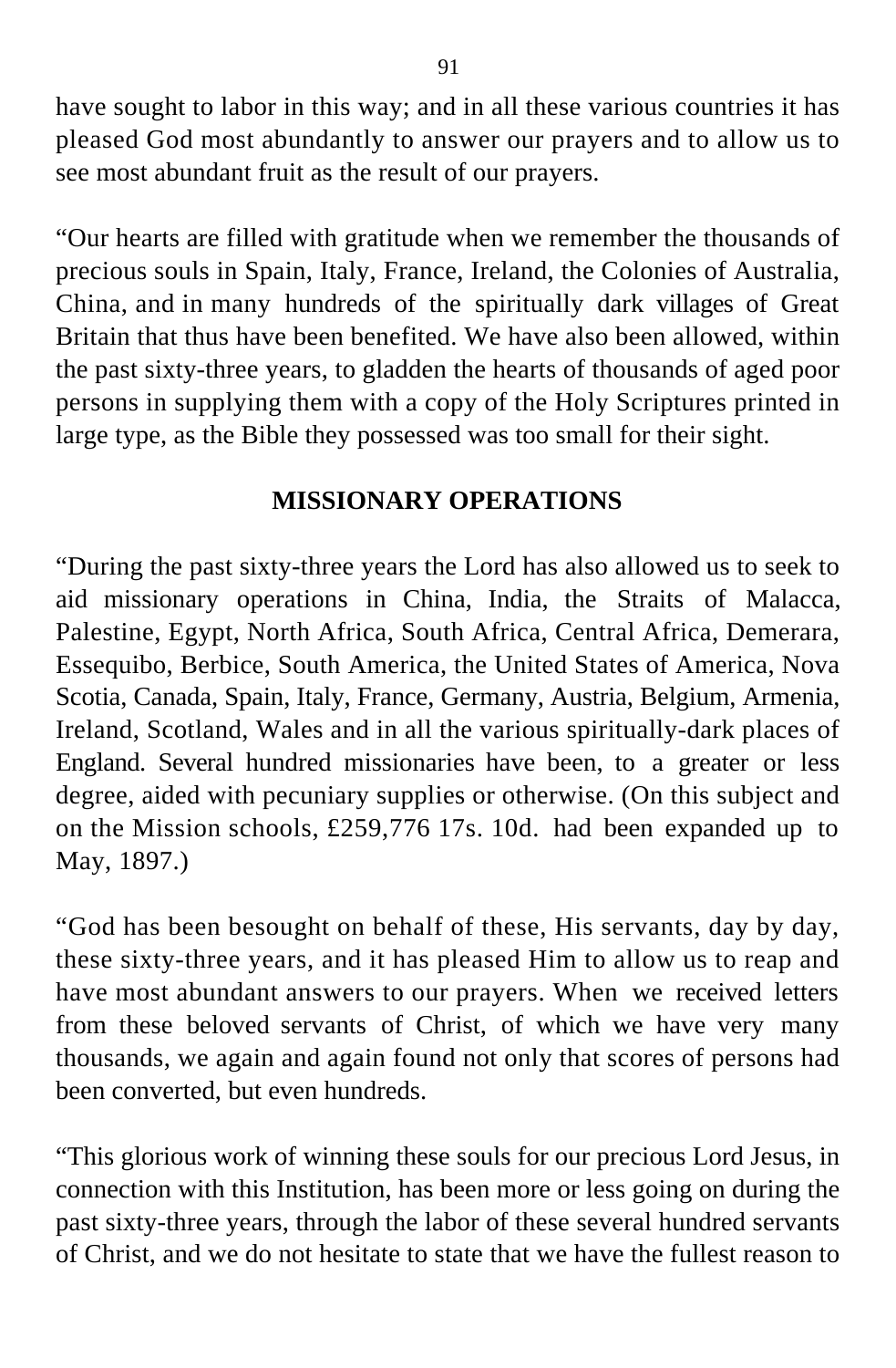believe that tens of thousands of souls have been brought to the knowledge of our Lord Jesus.

"I state also that from our own midst, as a church, sixty-three brethren and sisters have gone forth to foreign fields of labor, some of whom have finished their labor on earth; but there are forty-two yet engaged in this precious service. In China, in the East Indies, in the Straits, in British Guiana, in South Africa, in Central Africa, in North Africa, in Nova Scotia, Canada, the United States, in Egypt, in Spain, in Italy, in France, in Germany, in Ireland and England, the labors of these missionary brethren have been abundantly blessed.

#### **TRACT DISTRIBUTION**

"There have likewise been circulated in connection with this Institution more than 111 millions (minutely 111,489,067) of Scriptural books, pamphlets, and tracts. Notice, esteemed reader, not tens of thousands, not hundreds of thousands, merely, but above a hundred and eleven millions.

"We adore and praise God for the honor and privilege bestowed on us, thus to scatter the truth in many countries and in many different languages; but the most precious part is that in this way also thousands of precious souls have been blessed. Many hundred godly brethren and sisters in Christ have helped us in this precious service, to spread the truth everywhere; and, in many thousands of letters received, when fresh supplies of tracts or books were asked to be sent, the statements also were made how greatly those tracts and books, which had been sent to them gratuitously, had been owned of God.

### **SPIRITUAL BLESSING ON THE ORPHAN WORK**

"I come now, lastly, to the Orphan work, which likewise, during the sixty-one years of its existence, has been abundantly blessed. In all, during the thirty-one years, 2,813 orphans left the Institution as believers. In addition to this, we had information by letter or personal intercourse that many hundreds were brought to the knowledge of the Lord after they had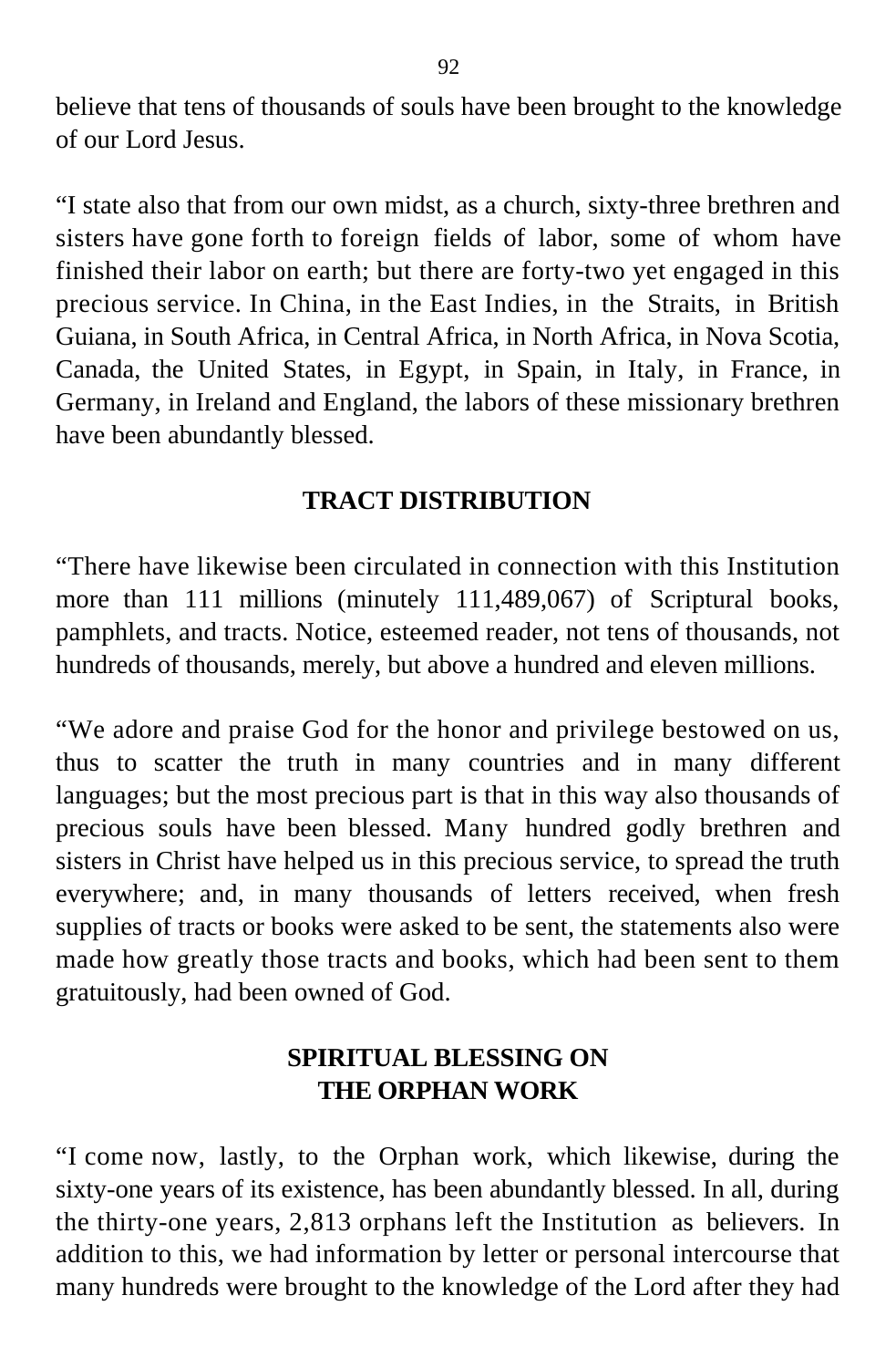left the Institution; and there are 609 orphans in the five houses, regarding whom the matrons, masters, and female teachers are united in judgment that they are regenerated. The reader will see by this how abundantly it has pleased the Lord to bless our labors to the orphans. One or other of the readers may be inclined to say, will these orphans who now profess to be believers continue in the ways of God? My reply is, 50 or 60 years ago a number of young orphans professed faith in the Lord Jesus, and, with a few exceptions, they walked in the fear of God, 20, 30, 40 years, till the Lord took them to Himself. There is still one of those living who has now walked in the ways of God as a constant believer 58 years.

#### **MONEY RECEIVED**

"The total amount of money received, by prayer and faith, for the various objects of the Institution since March 5th, 1834, is one million four hundred and twenty-four thousand six hundred and forty-six pounds, six shillings and ninepence halfpenny (£1,424,646 6s. 9 l/2d.)!''

Mr. Muller's faith was thus grandly rewarded, for God furnished in response to his prayers approximately seven and a half million dollars. From a most insignificant beginning the work grew until it became a leading supporter of missions, distributor of Bibles and religious literature, as well as the outstanding "father of the orphans." Had Mr. Muller done nothing but promote the Scriptural Knowledge Institution it would have been a work worthy of any life.

Orphans were so largely his passion that these other things were relegated to the background...a background of magnificent proportions. His was a life of dual service...sire of the Institution and of the orphanage.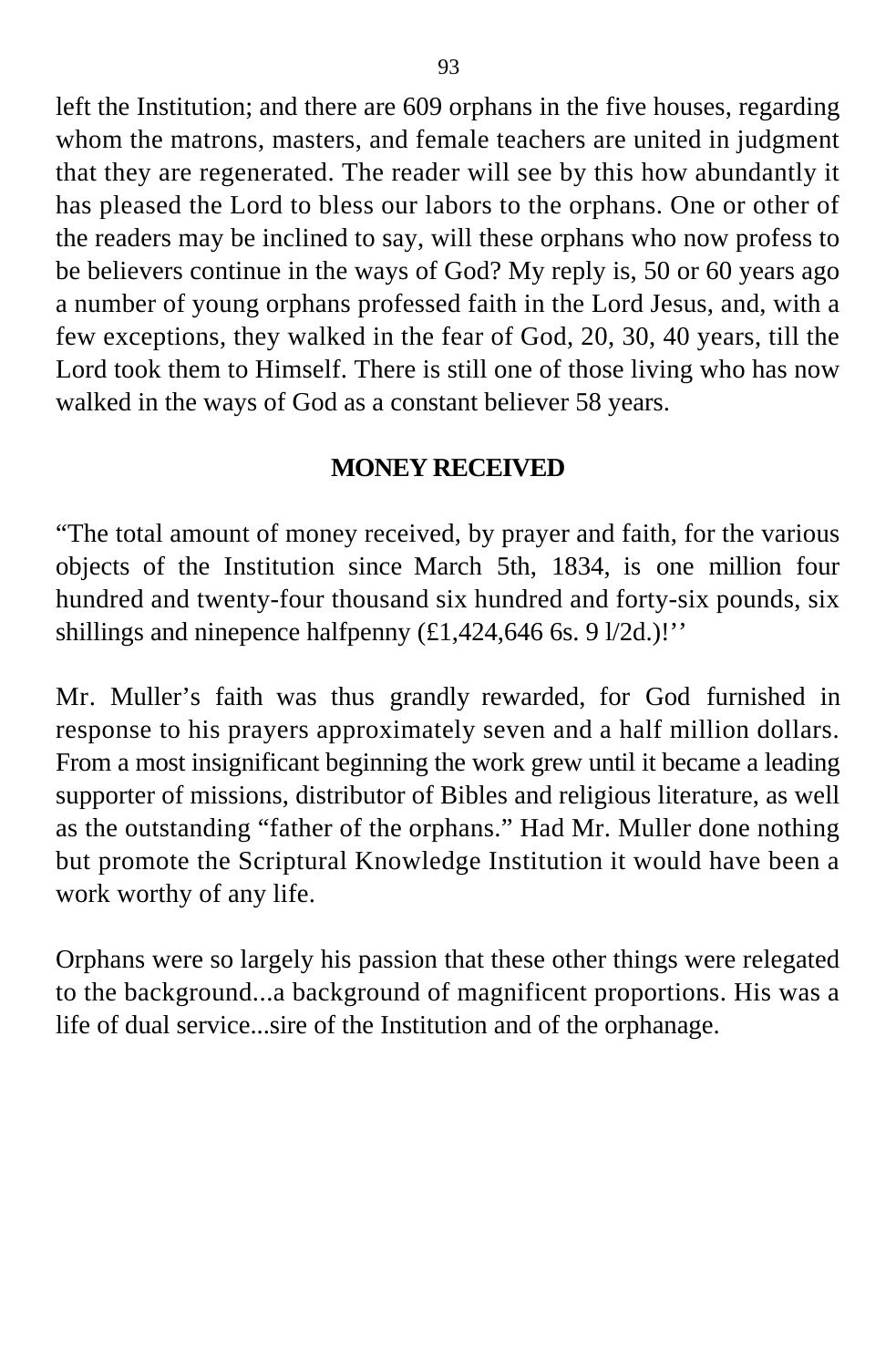## **CHAPTER XI**

#### **TRIALS OF FAITH**

THE BUILDING of Mr. Muller's spiritual life was a constant conflict. While outwardly he displayed a calm attitude toward circumstances, inwardly he battled to obtain this seeming peace. During the earlier years of his faith pilgrimage his battles were more severe and came more often upon him to block that upward climb toward spiritual serenity. He laid the foundation for his prayer life by facing the obstacles in the way of communion with God.

A lack of prayer is more evident during the first years following his conversion than later, since the habit had to be built by diligence. It was by no means an immediate acquisition with him. For instance, while yet a student at Halle, following his spiritual awakening, he decided to leave for the University of Berlin. At once the Spirit checked him for making up his mind with such a burst of speed and not seasoning it with prayer. He says, "When the morning came on which I had to apply to the university for testimonials, the Lord graciously stirred me up prayerfully to consider the matter."

After prayer he discovered that it was not God's will for him to make the change. While this was an insignificant incident, still it taught him that his decisions must not be made without carefully considering them in the light of partnership with God. Later in his work there were to be many incidents where he was to be checked by the Lord in setting out on a certain course without first laying it before God.

His assurance that a course was right was founded upon this necessity, which he learned at Halle, of not undertaking an action without seasons of waiting upon God for His sanction.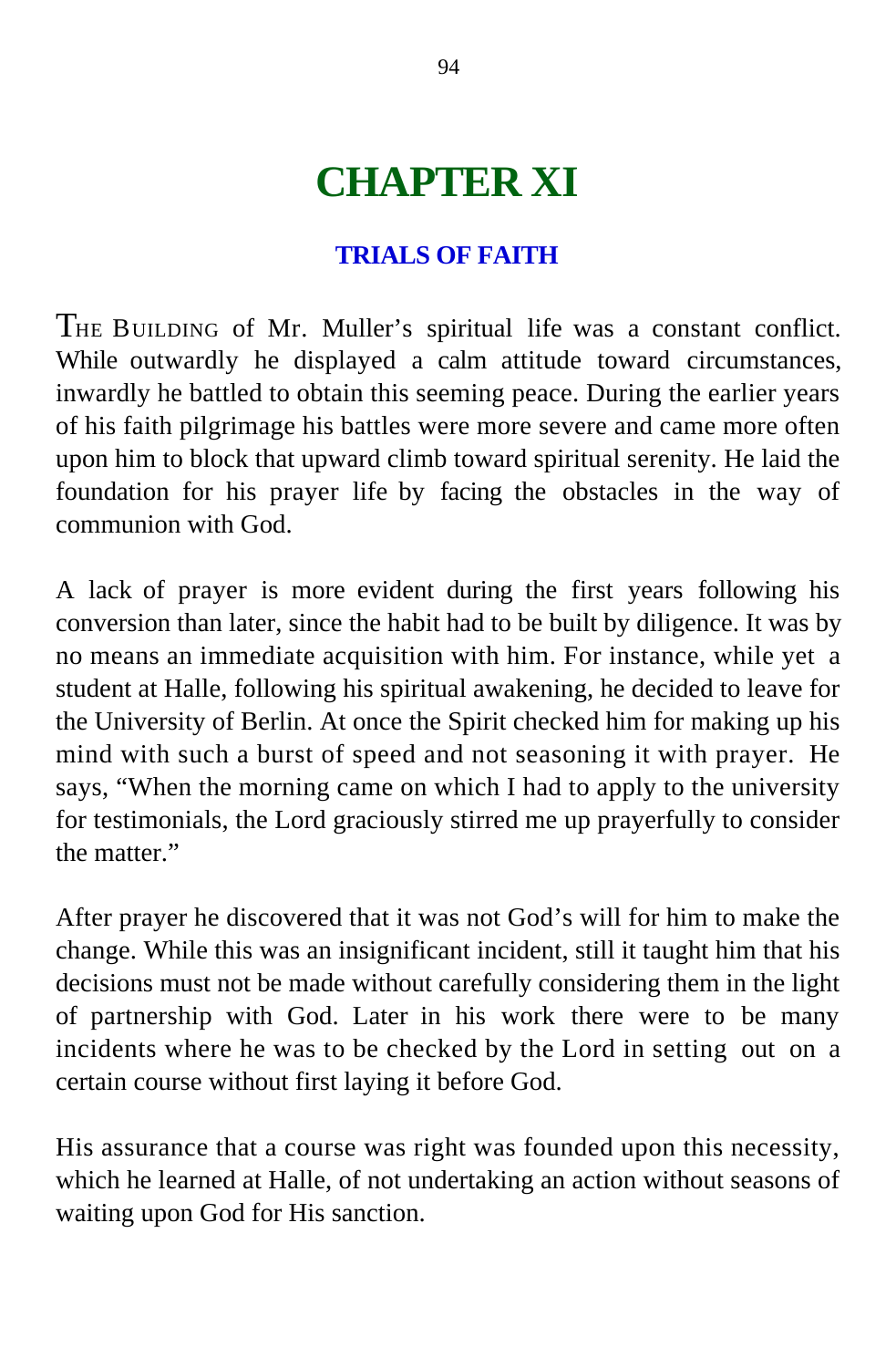At about this time, early in 1826, he learned another lesson which was to be used in toughening the fiber of his soul. That concerned itself with Bible reading. Being converted, he did not read his Bible, though he read about the Bible extensively. He was to master this lesson in faith's curriculum before God trusted him with many answers to his prayers.

"My difficulty in understanding it (the Bible), and the little enjoyment I had in reading it, made me careless in reading it..."

This was in 1826, but when sixteen years of his spiritual warfare had passed, he discovered that a radical change in the method of conducting the spiritual ministrations with his own soul brought added victories. His conflicts within and without were great. He writes, "Before this time my practice had been, at least for ten years previously, as an habitual thing to give myself to prayer after having dressed myself in the morning. Now I saw that the most important thing I had to do was to give myself to the reading of the Word of God, and to meditation on it, that my heart might be comforted, encouraged, warned, reproved."

Those prayer sessions, when he bared his soul to God, were times of confession. "The result is," he states, "that there is always a good deal of confession."

When the London Society accepted him as a missionary, one of the conditions was that he would study with them for six months. This brought him great disappointment. In 1828, he assures us, "For a few moments, therefore, I was greatly disappointed and tried." These trials and discouragements, which circumstances and conditions brought him, were to be a constant companion of his entire Christian endeavor.

So great were his victories of faith that we are prone to believe that Mr. Muller was ever tried, and so many his answers to prayer that he was ever disappointed when the reply did not come shortly from God. Such is far from the truth.

On March 7, 1831, he says, "I was again tempted to disbelieve the faithfulness of the Lord, and though I was not miserable, still, I was not so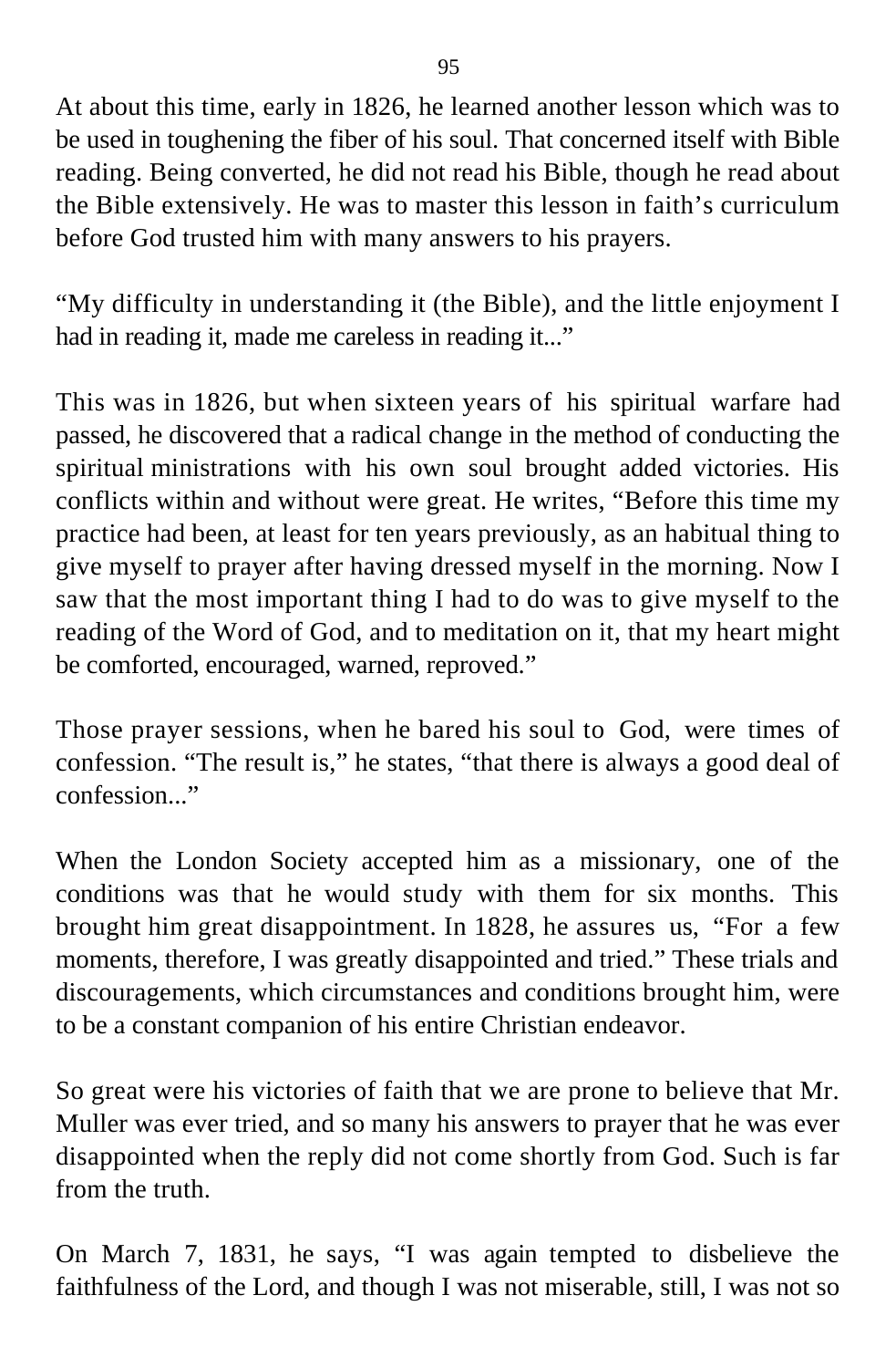fully resting upon the Lord that I could triumph with joy." He was in dire need and it seemed that God had forgotten him. Shortly however he assures us that joy returned with the answer to his cry in the form of a gift of five sovereigns.

Seven years later this same trial overwhelmed him. On September 17, 1838, he writes, "This evening I was rather tried respecting the long delay of larger sums coming..." When he closed the following year he refers to "the trials of faith during the year," but adds, "Should it be supposed...by anyone in reading the details of our trials of faith during the year...that we have been disappointed in our expectations or discouraged in the work, my answer is...such days were expected from the commencement...Our desire is not that we may be without trials of faith, but that the Lord graciously be pleased to support us in the trial."

He also refers to "the deeper trials of his faith," those things that really disturbed him and kept his mind wandering during seasons of meditation. This was a constant battle with him.

From these occasions of conflict he found release in going to his knees in prayer. "When other trials, still greater," he states, "but which I cannot mention, have befallen me...I poured out my soul before God, and arose from my knees in peace." This was his method of breaking Satan's hold upon his life in the hours of battle.

There were occasions when everything was dark in outlook. Not all was light, nor were all of his days free from those harassing conditions which Christians face. "When sometimes all has been dark, exceedingly dark...judging from natural appearances; yea, when I should have been overwhelmed indeed in grief and despair had I looked at things after the outward appearances...I have sought to encourage myself by laying hold in faith on God's almighty power, His unchangeable love, and His infinite wisdom."

A few years later he received a great disappointment when a letter arrived from a sister saying she was unable to send the large sums she had promised. Muller realized shortly that he had placed his Trust in the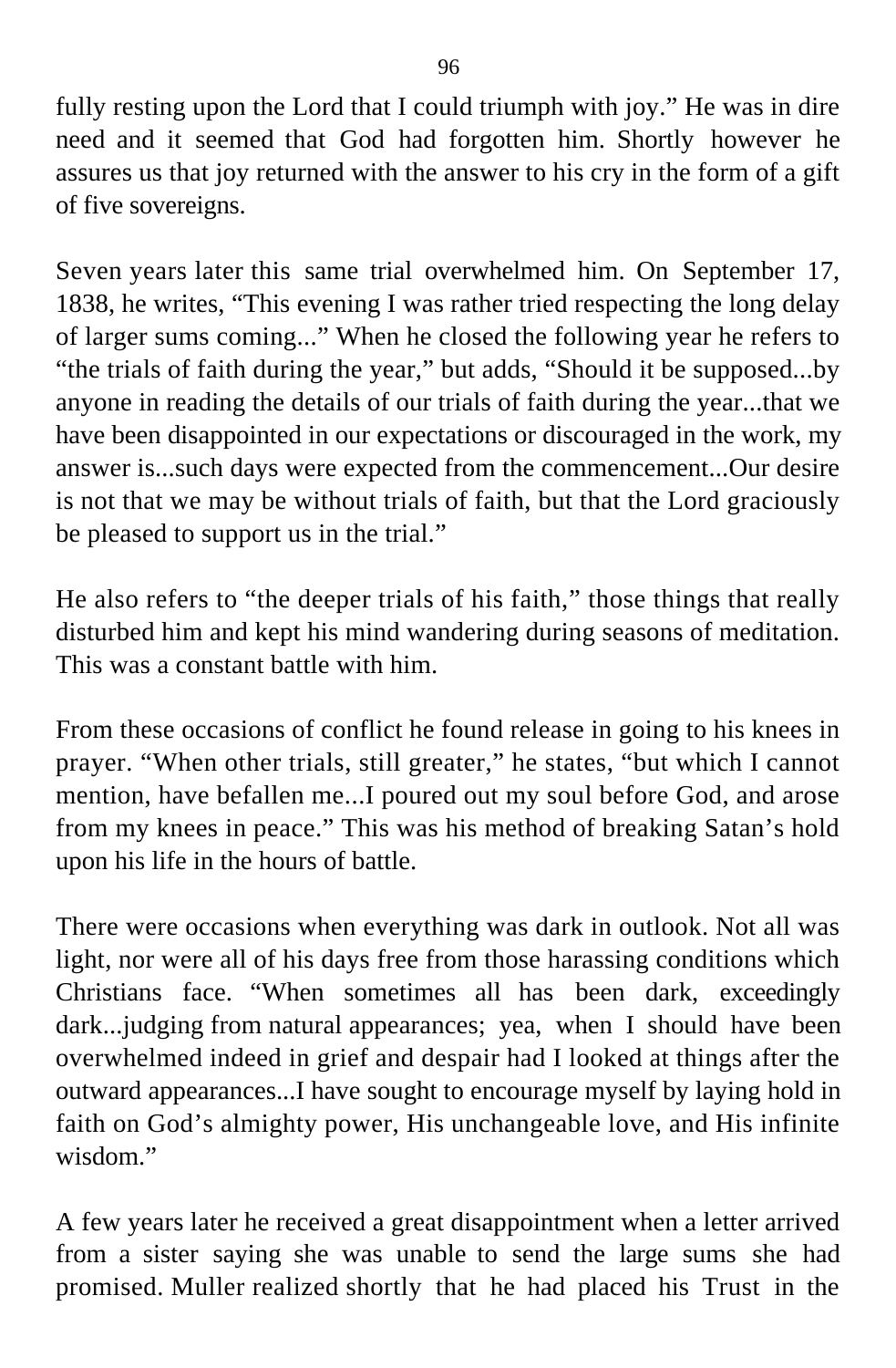promise of the lady and not in the promise of God. God spoke to him softly, he says, through the passage, "We know that all things work together for good to them that love God." Immediately peace was restored to his troubled soul.

Mr. Muller was anxious that none who read his "Narrative" or came into contact with God's dealings with him would think that he were not in spiritual need all the time. He refers to this being in constant need more than twenty years after he first began to trust God for his daily supplies. And these needs were not merely of a financial nature — in fact, he had more immediate freedom from financial worries, or present victory over his heavy financial burdens than over his other more personal "needs."

He was subject to constant temptation along lines of appearing insincere, or of being proud over what God had done through him.

He writes, under the stress of such spiritual problems often arising in his soul, "I am in continual need...If left to myself I should fall a prey to Satan. Pride, unbelief or other sins would be my ruin. I cannot stand for a moment if left to myself. Oh, that none of my readers might think that I could not be puffed up by pride, and think of me as being beyond unbelief...No, I am as weak as ever." In 1848 he added, "I need as much as ever to be upheld as to faith and every other grace. I am therefore in 'need,' in great 'need,' and therefore, dear Christian readers, help me with your prayers."

To assure us that he was not beyond trial, he said, "Straits and difficulties I expected from the beginning...Therefore the longer I go on in this service, the greater the trials of one kind or another become."

He faced his weak moments as everyone does. Though strong in faith still he felt the constant urge to keep in instant touch with God, for otherwise, his inner weaknesses would overcome him.

On May 13, 1837, he affirmed, "Today I have had again much reason to mourn over my corrupt nature, particularly on account of want of gratitude for the many temporal mercies by which I am surrounded. I was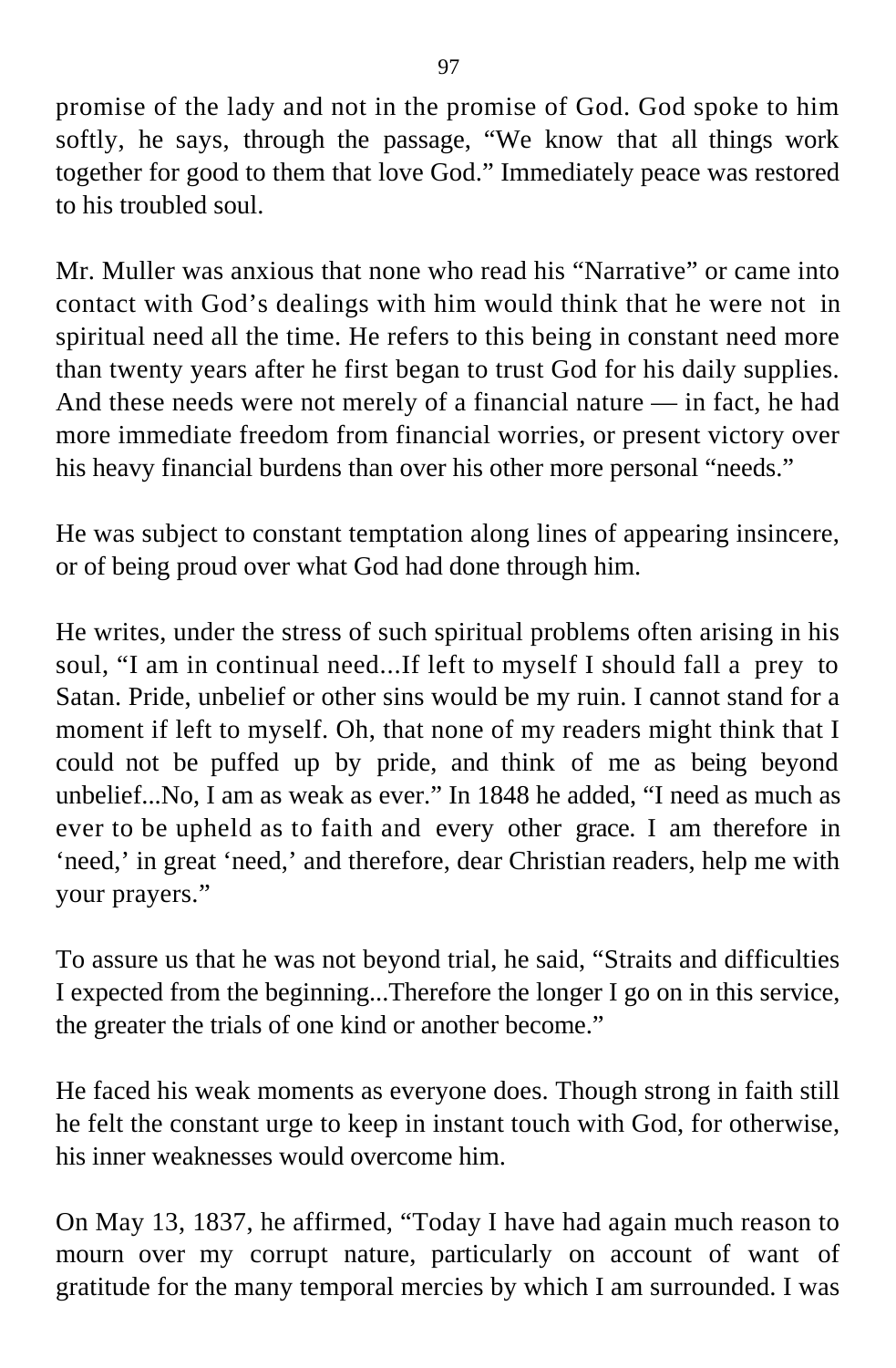so sinful as to be dissatisfied on account of the dinner, because I thought it would not agree with me, instead of thanking God for rich provisions and asking *heartily* the Lord's rich blessing upon it...I rejoice in the prospect of that day, when, seeing Jesus as He is, I shall be like Him."

He was often troubled by the many spiritual voids that marked his work. On October 7, 1833, he checked the results of his personal ministry by that of Mr. Craik. He said, "Many more were convinced of sin through brother Craik's preaching than my own.

- 1. Brother Craik is more spiritually minded than I am.
- 2. That he prays more earnestly for the conversion of sinners than I do.
- 3. He more frequently addresses himself to sinners than I do."

This led Mr. Muller to an instant study of his lack of concern for the sinner's welfare, and once he found the cause, he remedied it through special seasons of prayer in which he asked God for a deepened sense of the tragedy that dogs his path.

When he felt led to build Ashley Down as was his custom he weighed the arguments for and against such a course. Among the arguments against the action was the thought that his constant battle against pride might overwhelm him in the new undertaking. "I should be in danger of being lifted up," he wrote. "I should be in danger of it indeed...I cannot say that hitherto the Lord has kept me humble. But I can say that hitherto He has given me a hearty desire to give Him all the glory...I have to beseech the Lord that He be pleased to give me a lowly mind."

This prayer which moved him in 1851 was the result of constantly facing the many praises, which came from friends, because of the daily miracles his faith seemed to bring to pass.

Through the years he worried not a little about a tendency to become irritable because of his physical condition. During the first decade after his conversion he fought to overcome any slight indication that he was not pleased with how he felt, or how the weather might be, or whatever the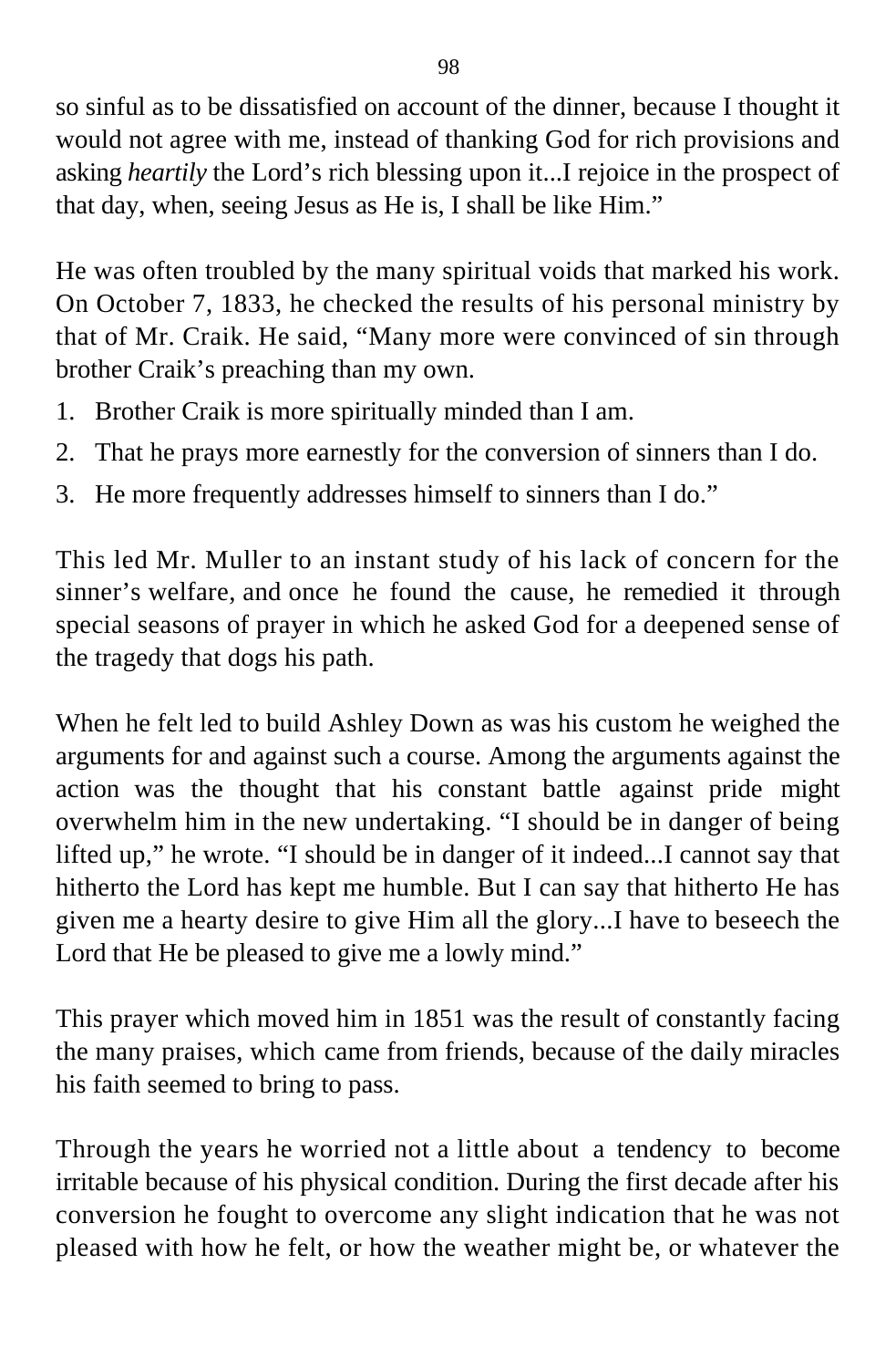soul-upheaving circumstances he was going through. An instance of this is found in his Journal under the entry of January 16, 1838.

"The weather has been cold," he says, 'for several days, but today I suffered much, either because it was colder than before or because I felt it more owing to the weakness of my body..I arose from my knees and stirred the fire; but I still remained very cold...I was a little irritated by this. At last, having prayed for some time, I was obliged to rise and take a walk...I now entreated the Lord that this circumstance might not be permitted to rob me of the precious communion which I had with Him the last three days, for this was the object at which Satan aimed. I confessed also my sin of irritability on account of the cold and sought to have my conscience cleansed through the blood of Jesus. He had mercy upon me, my peace was restored...and I had uninterrupted communion with Him."

In 1844 he wrote,"I desired more power over my besetting sins." When one reads the few times in which Mr. Muller tells the story of his battle over irritability, he is led to wonder if this was not one of those troublesome sins which constantly nagged at his soul.

His entire life was checkered with afflictions, irritations, trials and the victory of peace and spiritual repose. When his daughter took typhus fever in 1854, this checkering appears in his Journal, where he writes:

"Now was the trial of faith. But faith triumphed...While I was in this affliction, this great affliction, besides being at peace as far as the Lord's dispensation was concerned, I also felt perfectly at peace with regard to the cause of the affliction...It was the Father's rod, applied in infinite wisdom and love for the restoration of my soul from a state of lukewarmness.

"Conscious as I was of my manifold weaknesses, failings and shortcomings, so that I too would be ready to say with the Apostle Paul, 'O wretched man that I am!' yet I was assured that this affliction was...for the trial of my faith."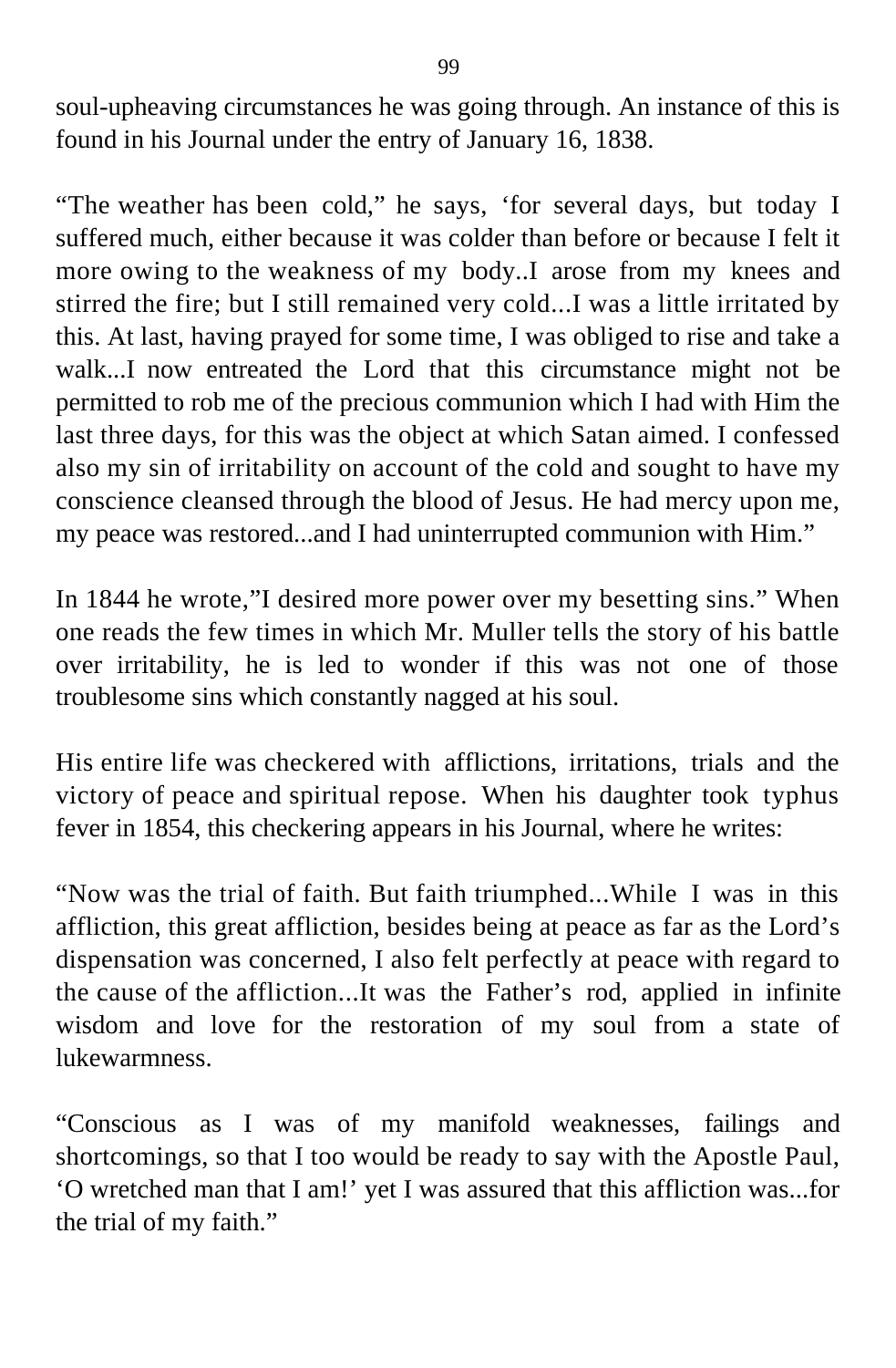He found this route of peace through affliction early in his Christian life. As far back as in 1829 he writes, "The weaker I became in body, the happier I was in my spirit." This was during a severe illness on May 15 when he despaired of living.

"Never in my whole life," he continues, "had I seen myself so vile, so guilty, so altogether what I ought not to have been as at this time. It was as if every sin of which I had been guilty was brought to my remembrance; but at the same time I could realize that all my sins have been completely forgiven...The result of this was great peace."

One of the last entries he made in his Journal shows this same checking of the divine will in his life. On March 1, 1898, shortly before his death, he wrote, "For about 21 months with scarcely the least intermission *the trial of our faith and patience has continued.* Now, today, the Lord has *refreshed* my heart." The occasion of this blessing was receiving a legacy for approximately \$7,500.

Mr. Muller had learned the simple lesson that however great the affliction, God in His kind providence would not forsake him — provided he remained steadfast in faith and relied greatly upon secret prayer.

The key to his spiritual victories, whatever the nature of the soul depression, is found in an entry on June 25, 1835. He says, "These last three days I have had very little real communion with God, and have therefore been very weak spiritually, and have several times felt irritability of temper." The following day he wrote, "I was enabled, by the grace of God, to rise early, and I had nearly two hours in prayer before breakfast. I now feel this morning more comfortable."

It was prayer that swept his soul free of doubt, distemper and the aftereffects of a trial by the incoming tide of peace. For this reason he could make such remarks as this entry on March 9, 1847, "The *greater* the difficulties, the *easier for faith."* And a later one, "The greater the trial, the sweeter the victory."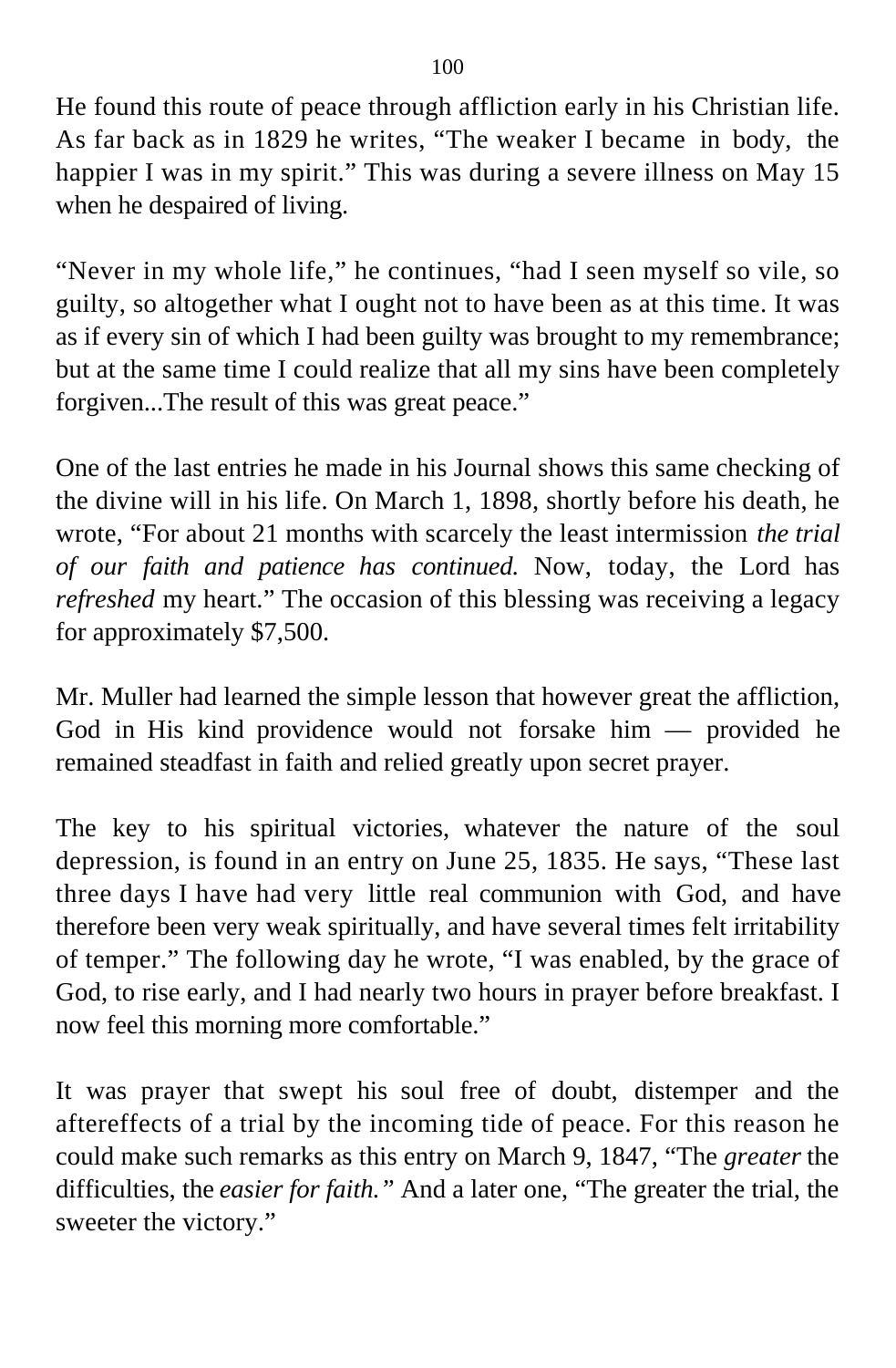Mr. Muller decried any evidence of having the *gift of faith.* He had faith, as any Christian may have it, but not that peculiar gift of which Paul speaks in 1 Corinthians 12:9.

"Think not, dear reader," he writes, "that I have the gift of faith...which is mentioned along with 'the gifts of healing,' 'the working of miracles'...and that on that account I am able to trust in God...If I were only one moment left by myself my faith would utterly fail...It is not true that my faith is that gift of faith...It is the self-same faith which is found in *every believer...for* little by little it has been increasing for the last six and twenty years."

In charting the results of this marvelous life of trust, the speed with which he obtained multiplied thousands of answers to his prayers, we must be careful not to remove Mr. Muller from the realm of the thoroughly human. He is anxious to have his readers think of him in the same light as they do of themselves. He possessed no character traits nor divine possessions, not within the reach of every believer.

The trials which blocked his spiritual advancement were those common to every Christian. The human tempers, the frailties of his body, mind and spirit were those which mark true members of God's kingdom. His victories came through prayer, trust in the Lord's unfailing promises and faith that God's truth could not fail; and if he thus achieved, he would have us also see that similar faith victories are within our reach.

There is only one route to soul repose...and that is the highway that leads to God's throne, *prayer.*

"It is not enough to begin to pray," he advises us, "nor to pray aright; nor is it enough to continue *for a time* to pray; but we must patiently, believingly continue in prayer, until we obtain an answer; and further, we have not only to *continue* in prayer unto the end, but we have also to *believe* that God does hear us and will answer our prayers. Most frequently we fail *in not continuing* in prayer until the blessing is obtained, and in not expecting the blessing."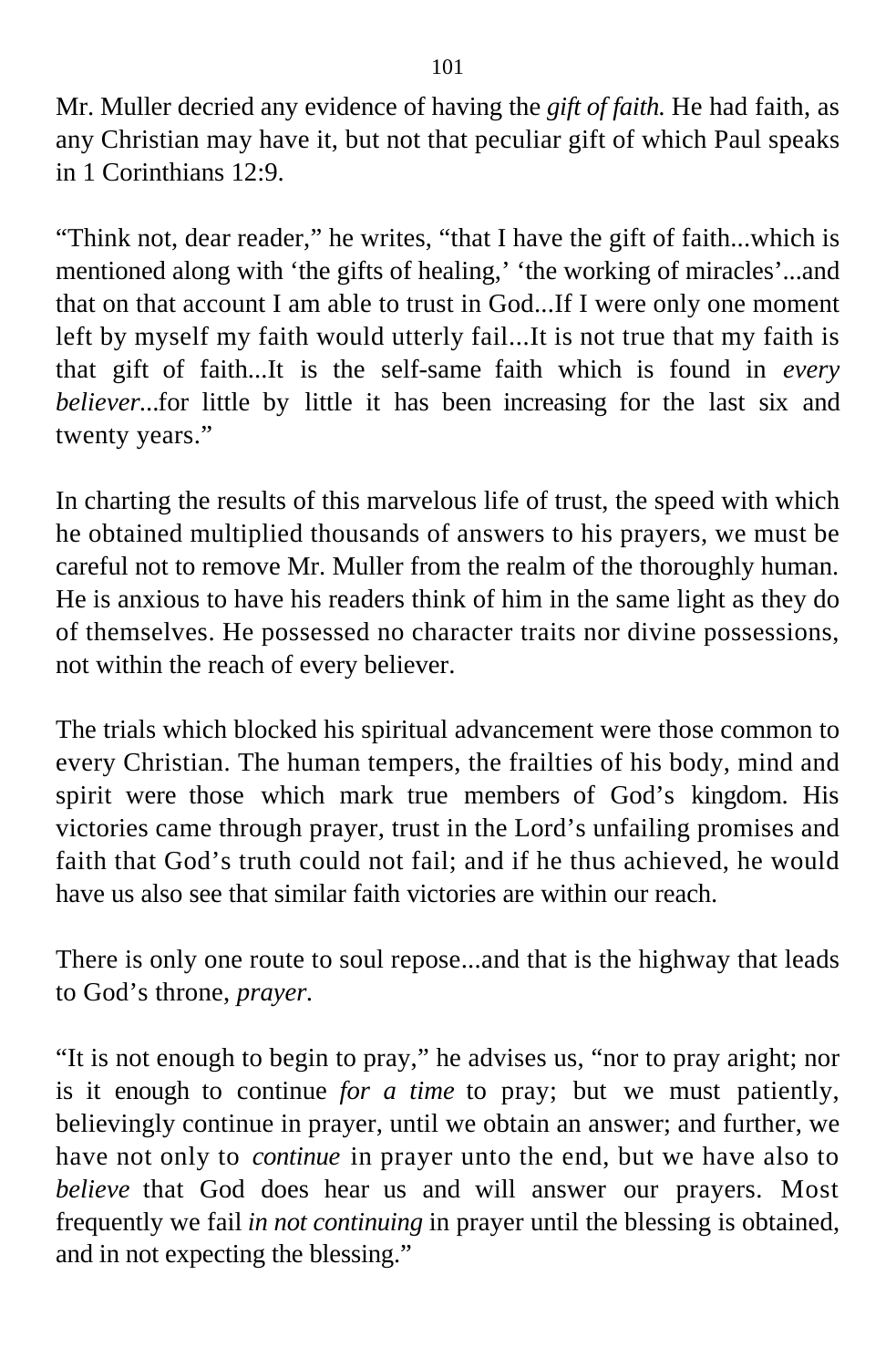# **CHAPTER XII**

## **GIFTS AND GIVING**

THE SUM total of Mr. Muller's life was giving. He gave himself in prayer that in return God might give the necessary supplies, not only for his own family, but also for the large family of orphans. Basing his life upon receiving from God, in return he practiced the art of liberality. Since God gave to him through faith he must also be among those who were faithful givers.

Even the texts that influenced him most were those on giving and receiving. Throughout his "Narrative" you will find these passages boldly across the pages. Early he and his wife were led to that scripture, *"Sell that ye have and give alms"* (Luke 12:33). This was to be the course of their lives. They were to be sellers and givers.

The Lord, speaking through His Word, said, *"Whatsoever ye shall ask in my name, that will I do..."* (John 14:13). And Mr. Muller based his work upon this promise, asking largely that the Father might be glorified.

Since God had told him to open his mouth Mr. Muller never feared to ask for whatever his work must have. To him this promise was the foundation of all spiritual and temporal success. Like a bird, he opened his mouth and the Lord filled it with the supply of all financial needs.

In Genesis he loved the name Jehovah Jirah, for it meant the *Lord will provide* (Genesis 22:14). Grandly did God give the provisions for the Institution and his Orphan Houses.

From the first records of Mr. Muller's donations, we find him giving on a large scale. During the first year of his life of trust (1831) he received £151 in answer to prayer; but he gave away £50 of that sum. During the second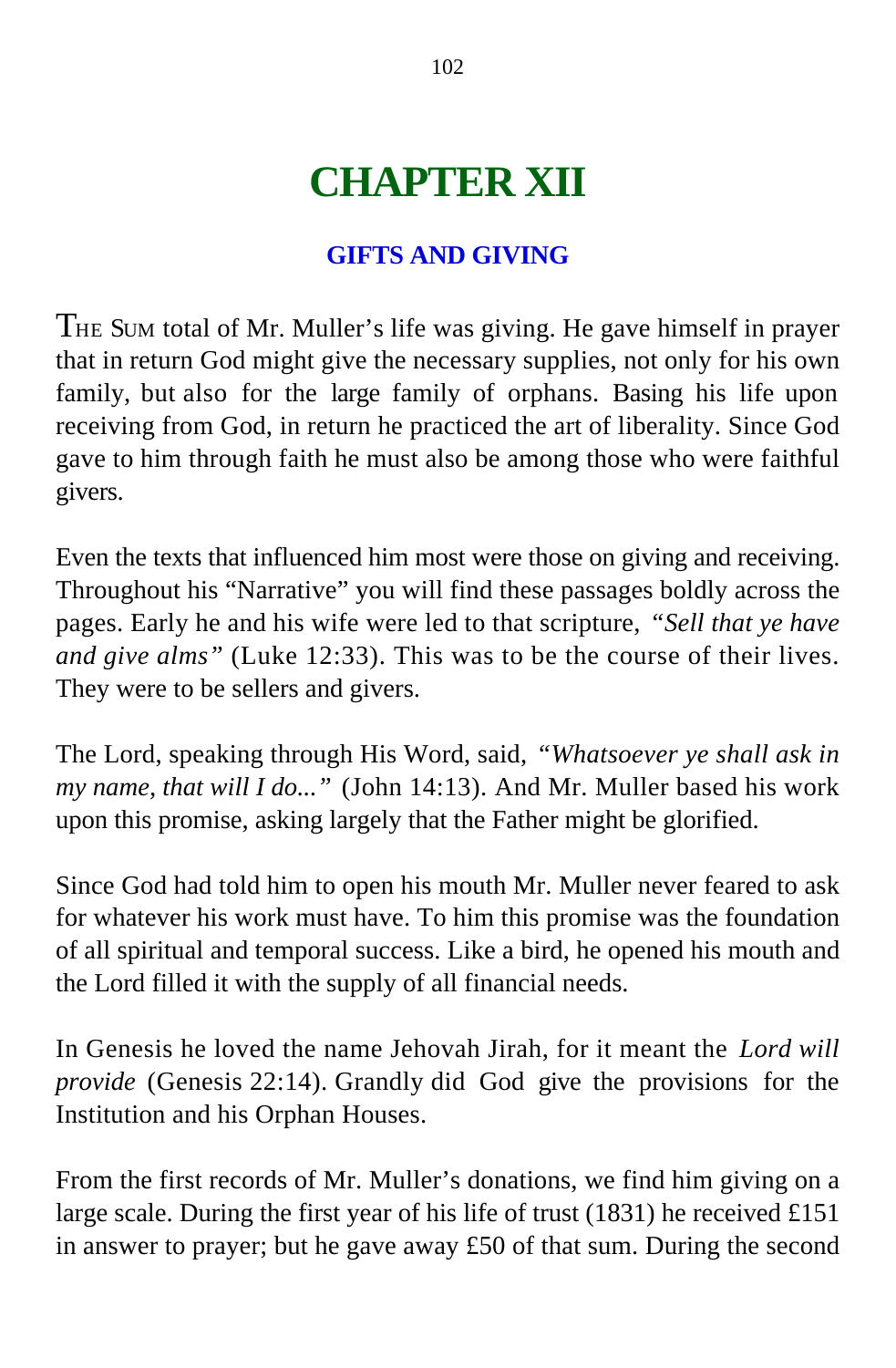year he gave £70 out of an income of £195. His income for 1833 was £267 brought in through faith, and his gifts amounted to £110.

This giving and receiving kept pace with each other during the long years of his career. For the ten years from 1836 to 1845 his income from all sources was approximately £3,400 and through faith he placed back into the Lord's work about £1,280. During the following decade his yearly income was about £500 and for the same time he gave over half of this sum away. His gifts for that decade amounted to £2,660.

From 1856 to 1865 his income amounted to £10,670, over \$50,000 total, and out of this he devoted £8,250, or a total sum of \$41,250, to God's work. Out of £20,500, received from 1866 to 1875, he turned back to Christian endeavors, nearly an average of £1,800 a year. During the next ten years, the last of which a direct record is available, he gave away £22,330 from an income of £26,000, which left him the sum of £3,670 to live on for a period of ten years, or a little over \$1,800 a year. And it must be remembered that this decade  $-$  1876 to 1885  $-$  was devoted to extensive missionary travels, which constituted a heavy drain on his personal finances.

These donations came to him through faith alone, and he recognized that he must be the channel through which God's gifts should flow out to others in need. He looked upon himself as the Lord's steward. What money he received he believed should be given rather than hoarded.

A crippled woman, who through the years was a constant though a small giver to the orphanage work, expressed Mr. Muller's philosophy of *living* and *giving.* She began giving a penny a week out of her earnings toward the care of the orphans, and the Lord blessed her so much that she was able to raise her weekly gift to six shillings, or a dollar and a half. One gift she wrapped in a piece of paper, on which she had written: *"Give; give; give — be ever giving. If you are living, you will be giving. Those who are not giving are not living*."

The total amount Mr. Muller gave away out of his private funds amounted to approximately \$180,000 from the year 1831 to November,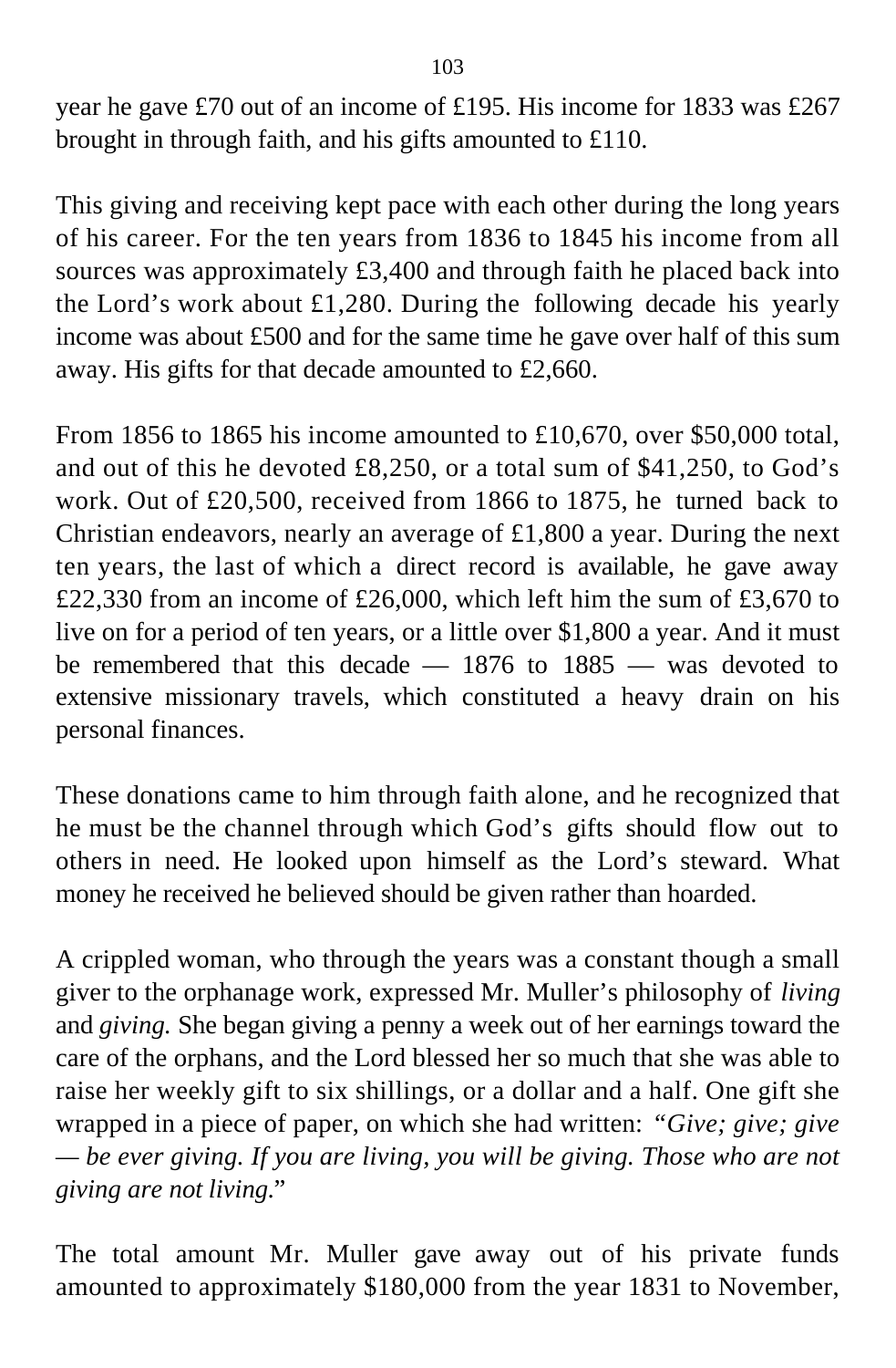1877. This it must be recalled came out of a poor trustful man's penury. He had only what he prayed in from day to day.

The Fifty-ninth Report of the Institution, issued May 26, 1898, immediately after Mr. Muller's death, reveals a very interesting item concerning this servant's method of giving. Year by year in the annual Reports there were frequent entries of gifts *"from a servant of the Lord Jesus, who, constrained by the love of Christ, seeks to lay up treasure in heaven."*

Mr. Wright, who succeeded Mr. Muller as head of the Institution, checked those entries, and found that this servant had given up to March 1, 1898, the aggregate sum of *eighty-one thousand four hundred and ninety pounds, eighteen shillings and eight pence.*

"That servant was none other than Mr. Muller himself, who gave out of his own money more than sixty-four thousand five hundred pounds to the Scriptural Knowledge Institution alone, and to other individuals and organizations seventeen thousand more. It seems inconceivable that a poor man should thus give more than \$407,450 to the work of God.

There is no other case on record of such magnificent gifts coming from a humbled servant of the Lord. It is estimated that John Wesley gave away nearly \$150,000 to spread the cause of Christianity. When Wesley died he left behind him a *well-worn frock coat, two silver teaspoons — and the Methodist Church.*

When Mr. Muller died his entire personal estate amounted to £169 9s. 4d., approximately \$850, of which his household effects, books, furniture, etc., amounted to well over \$500. The only money in his possession was actually about \$350. He died a poor man, though the Lord had entrusted to his hands well over a half-million dollars.

George Muller looked upon himself as God's steward. One of the texts which influenced him was, "Give *and it shall be given unto you. Good measure pressed down, shaken together and running over shall men give unto your bosom."*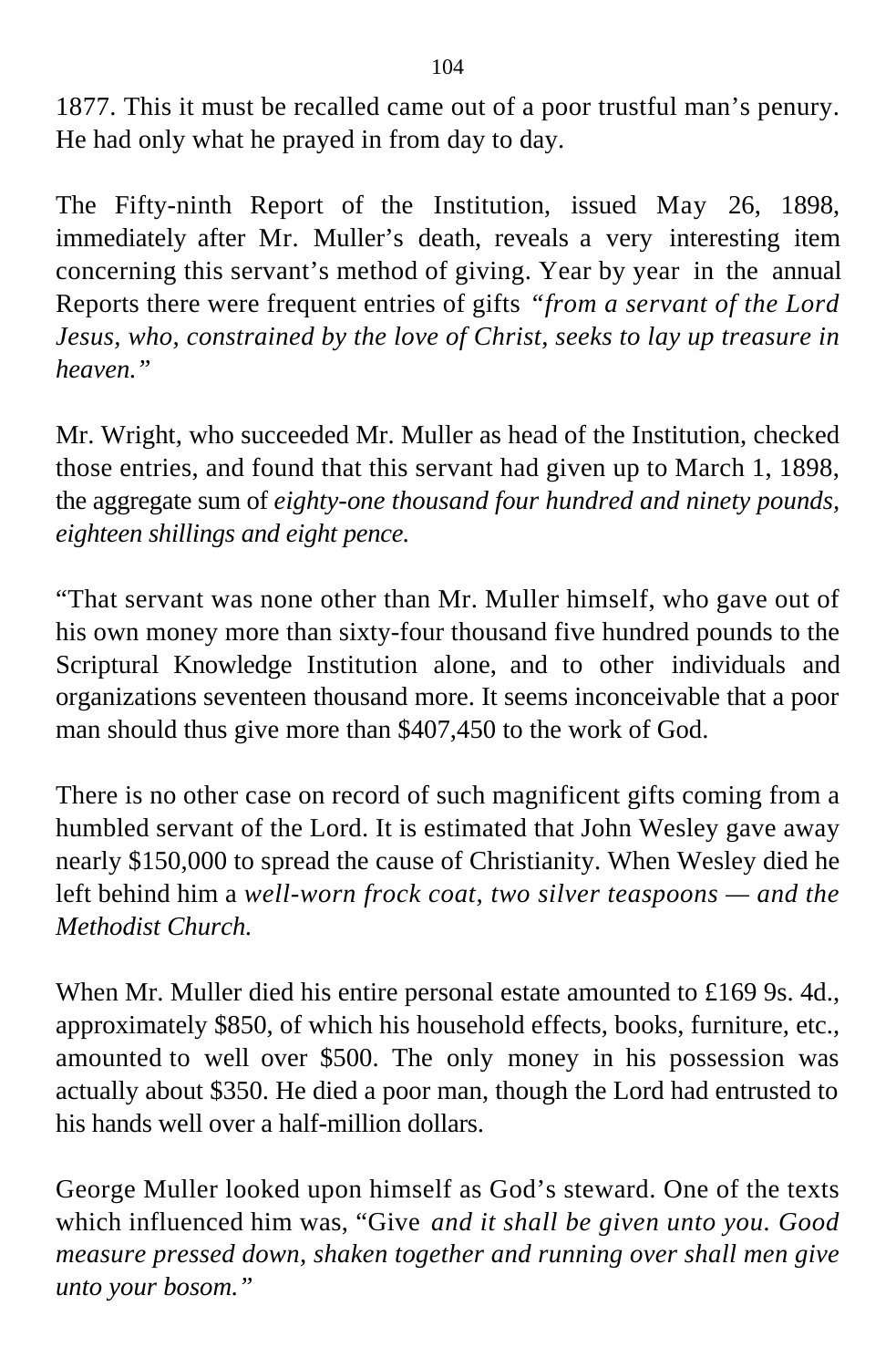He believed and saw this promise bountifully verified. "I had *given,"* he testified, "and God caused to be *given to me again* and bountifully."

He affirms that he believed what he read in the Bible, and acted accordingly. Though acting on God's promises, and rejecting the offer of a stated salary of £55 a year, God literally gave him a fortune...a fortune which he shared with those in need.

Out of this overflow of experience in giving, Mr. Muller had very definite thoughts on giving. Giving to him was the heart of the Christian life...give self in full surrender to God, and out of what God gives return to Him liberal gifts. This was his giving philosophy. Let us read and heed some of his advice on this subject.

"Many of the children of God," he affirms, "lose in a great measure the privilege, and also the blessing to their own souls, of communicating to the Lord s work to the necessities of the poor, for want of a *regular habit of giving."*

When asked, "How shall I give?" Mr. Muller responded:

- 1. Seek to keep before you that the Lord Jesus Christ has redeemed us, and that...we are not our own, because *we are bought with a price...*All then that we have belongs to Him, and we have to look on our possessions as a faithful steward...
- 2. The *habitual* using of our means, the *regularly* communicating as the Lord prospers us, is next to be attended to. As far as practicable, we should seek to do this weekly, according to the word — 'Upon the first day of the week let every one of you lay by him in store as God hath prospered him' (1 Corinthians 16:2)...
- 3. Everyone should do so....
- 4. With regard to the amount to be given, no rule can be laid down, because what we ought to do should not be done in a legal spirit, but from love and gratitude to the Blessed One Who died for us."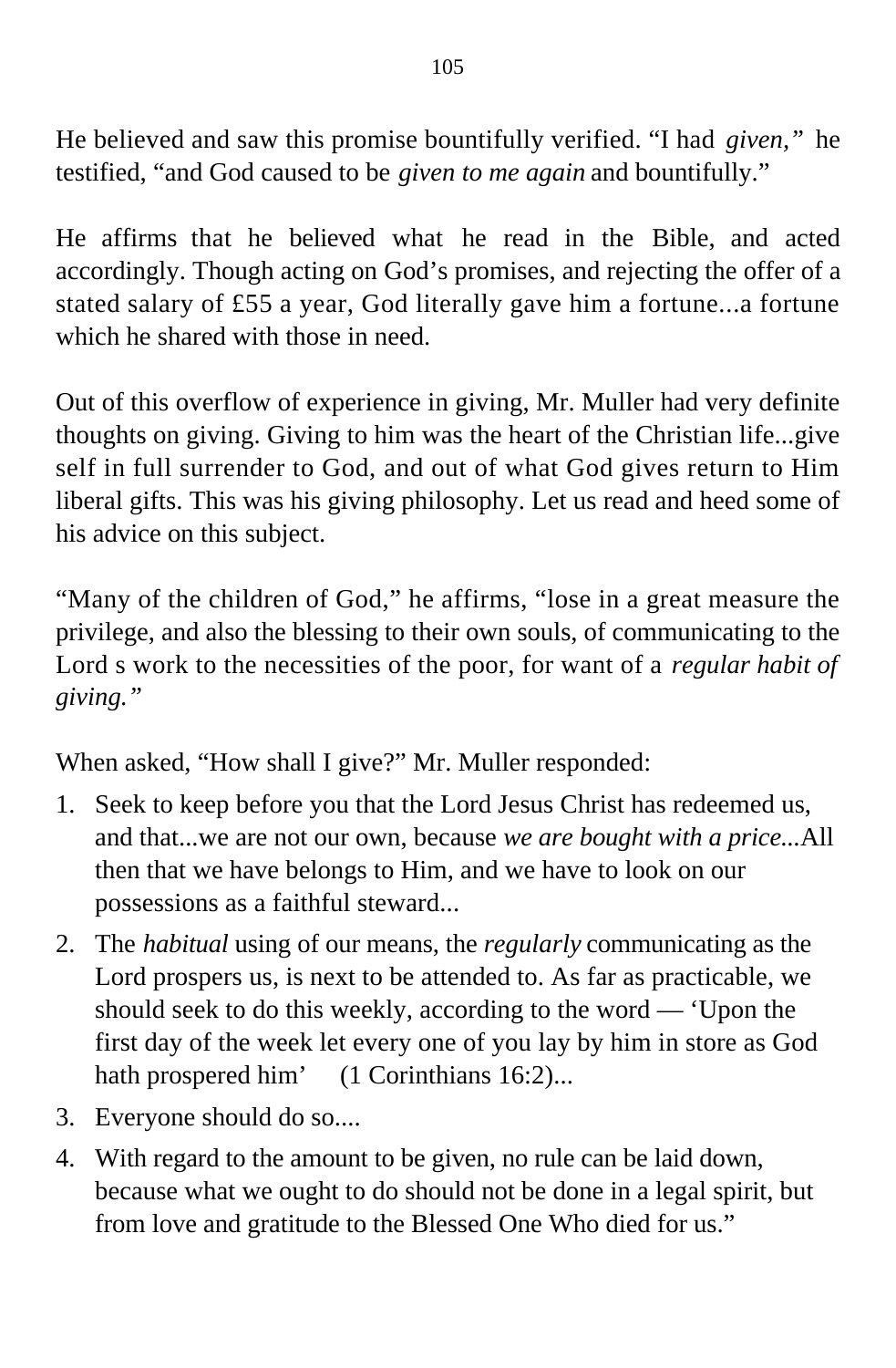On the score of the method of giving, Mr. Muller was often asked, "How shall I put aside my gifts? Must I actually separate this money from my other money?"

"That is the simplest," he answered, "and in many respects the best way...A memorandum book may be kept, in which on one side is entered what is put aside for the Lord, to be expended on the poor, or for other benevolent and religious purposes, and on the other side may be put down what has been expended, and from time to time a balance may be struck. The amount thus put aside for the Lord is of course faithfully to be used for Him, else it would be mocking God; and therefore, instead of obtaining a blessing, it would rather be a curse."

"Am I to give with the idea of being repaid by the Lord?" a friend asked this man of prayer.

"Though we should never give," he responded, *"for the sake of being repaid by the Lord,* still, this will be the case, if we give from right motives. It is God's own declaration that it will be so. This is plainly to be gathered from the following passages...'Give, and it shall be given unto you.'...'He that hath pity on the poor, lendeth unto the Lord, and that which he hath given will He pay him again."

This giving, Mr. Muller was careful to explain, must be to the Lord and not unto man. Man may be the recipient, but with a humble heart gifts must be scattered abroad, not for the praise of man, but for the blessings of God upon the giver's body and soul.

From his own experience and through the many letters he received he was well able to give testimony as to the blessing which comes from systematic giving.

"I enclose a Post Office Order for £5," writes an Irish manufacturer, "which by the blessing of Almighty God, I am enabled to send you this year. You will no doubt remember that the first sum I sent to you was 5s., I think now four years ago; and, indeed at that time it was a large sum for me to send...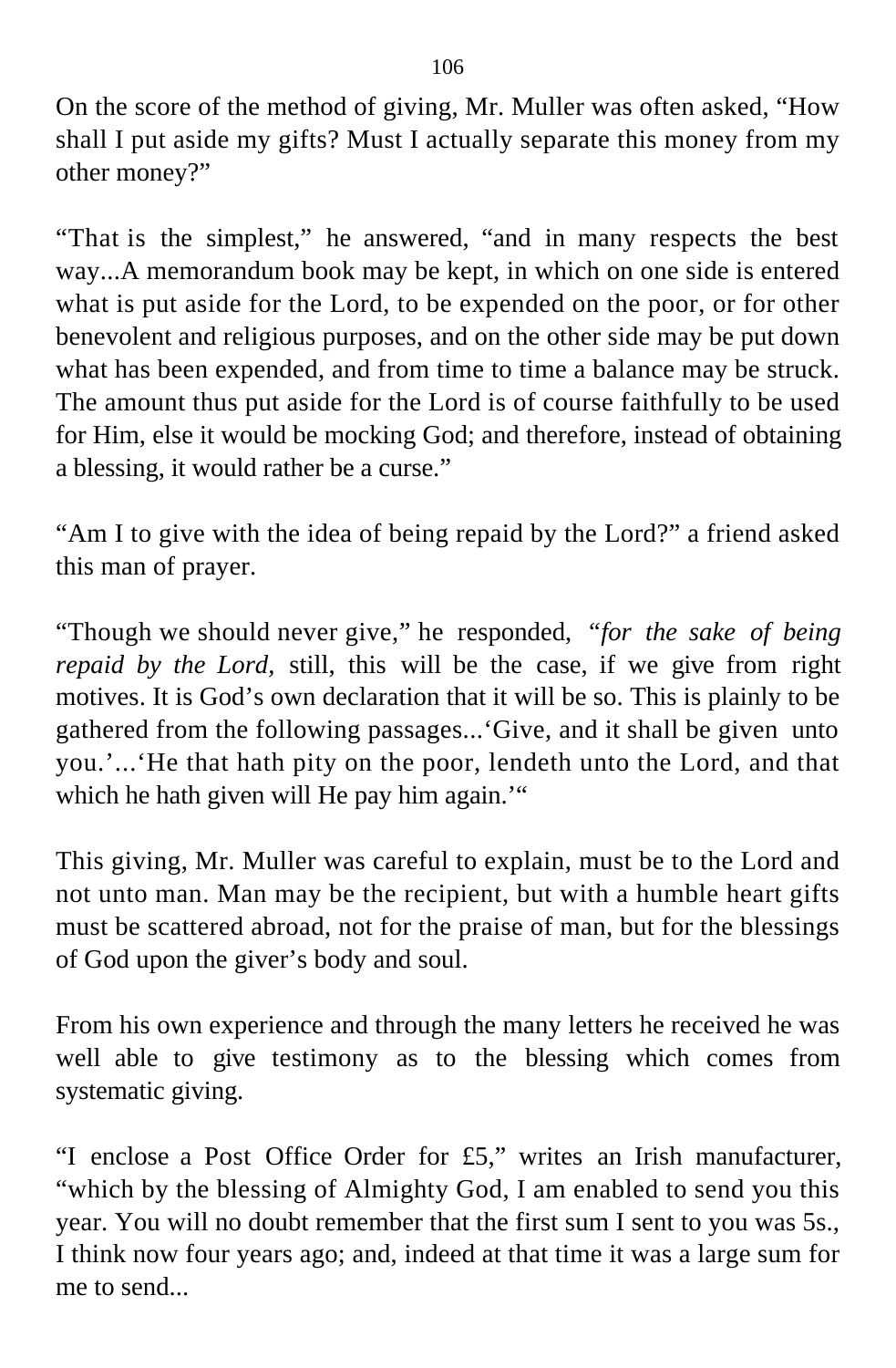"For some years previous to the time I sent you the first amount I was at times much perplexed over the subject of giving; and the end of my reasoning was always that a person so straitened in circumstances as I was then, was not called upon to give. I kept this opinion until one of your Reports fell into my hands, and from the accounts contained therein, was encouraged to send you the first amount of 5s. *Soon after I thought my circumstances got somewhat easier..*.I have proved that just as I give the Lord gives in return...I sometimes withheld when I ought not, and just as I withheld, the Lord in His infinite mercy withheld also...But above all, I have to thank God that my spiritual condition is much improved since I began to give."

"Since I began to devote a regular proportion of my earnings to the cause of God," wrote a donor from Orkney, whose gift amounted to \$15, "He has, I rejoice to say, greatly increased both my ability and desire to do so."

One man sent Mr. Muller a Paisley shawl, worth about \$25, and with the gift enclosed a note, saying, "It is now about ten years since I first adopted the principle of proportionate giving...Prior to that I used to wonder, with every sovereign I gave, whether I was not doing more than was prudent, and the result was I had little pleasure in giving. Now, however, having been greatly prospered in business, I find myself able to give fourfold what I did, and can understand better what is meant by the blessedness of giving...The adoption of the principle of proportionate giving has enabled me on the one hand to guide my affairs with discretion, and on the other to refrain from 'robbing God.' "

"Mr. Muller was a stickler for obtaining gifts in God's way. "It is not enough,' he says, "to obtain means for the work of God, but that these means should be obtained in God's way. To ask unbelievers for means is not God's way, to press even believers to give is not God's way; but the duty and the privilege of being allowed to contribute to the work of God should be pointed out, and this should be followed up with earnest prayer, believing prayer, and will result in the desired end."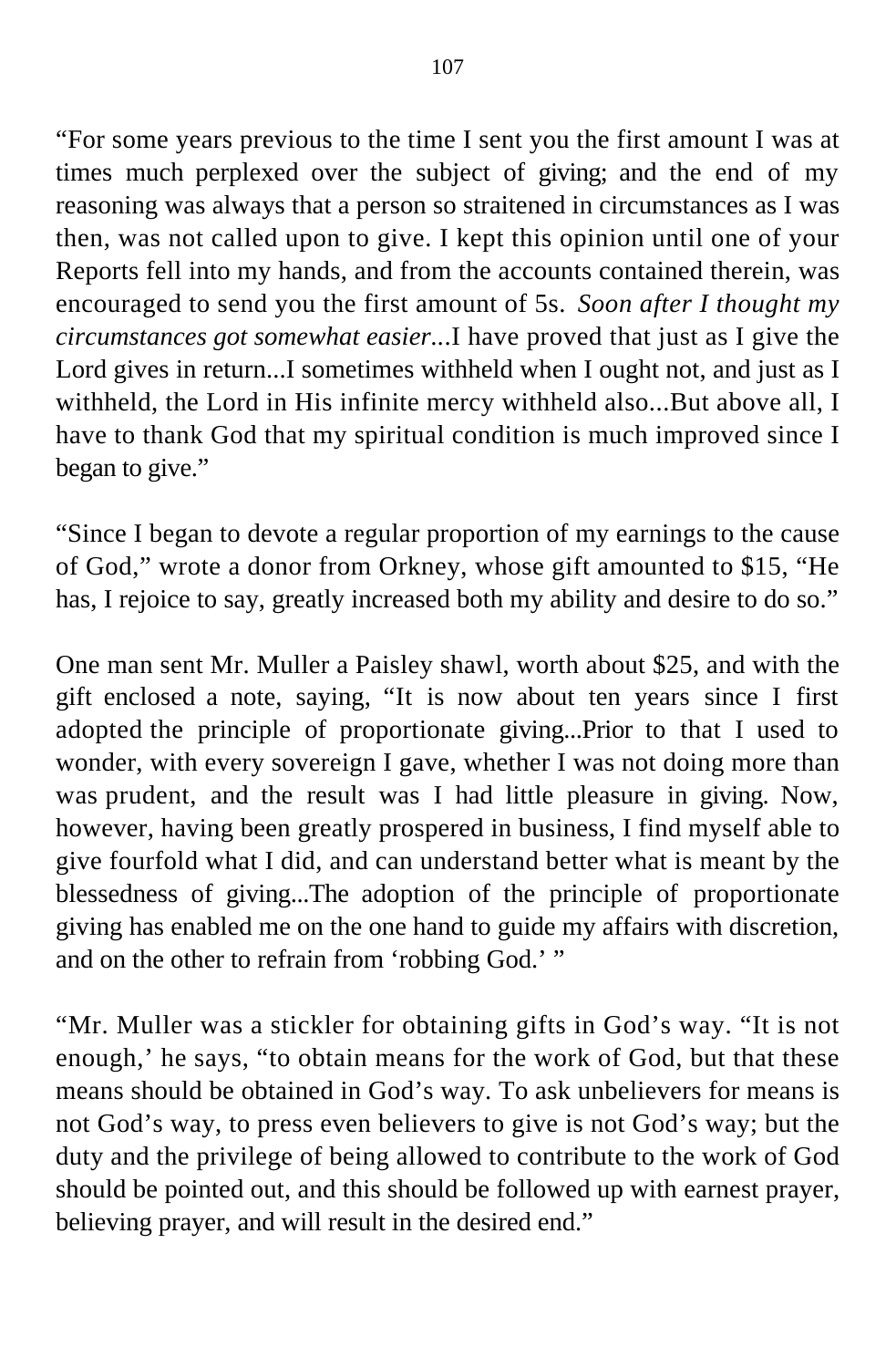This is a plan which he practiced throughout his life. Not once, even when asked to do so, did he ever tell anyone how pressing or how great were the needs. He always told this to the Lord, and expected God to move upon someone to supply those needs.

He often thought that giving in adversity would prove a greater blessing than giving in prosperity. Giving in adversity, when needs were pressing, shows that one truly trusts in God for supplying his daily needs, while giving in prosperity places upon the giver no particular hardship.

He never hoarded, for when one hoards, he affirms, God would send him to his laid-up treasures rather than to his knees in the time of need. "I have every reason to believe," he testifies, "that, had I begun to lay up, the Lord would have stopped the supplies...Let no one profess to trust in God, and yet lay up for the future wants, otherwise the Lord will first send him to the hoard he has amassed, before he can answer the prayer for more."

Even to the smallest items, Mr. Muller believed that he was God's steward. He did not think that he owned, or possessed anything only as they came as gifts from the Lord to be used for God's service.

"It is the Lord's order," he observes, "that, in whatever way He is pleased to make us His stewards, whether as to temporal or spiritual things, if we are indeed acting as stewards and not as owners, he will make us stewards over more...

"Even in this life, as to temporal things, the Lord is pleased to repay those who act for Him as stewards...But how much greater is the spiritual blessing we receive, both in this life and in the life to come, if constrained by the love of Christ, we act as God's stewards, respecting that with which He is pleased to intrust us."

God richly supplied Mr. Muller with donations of all kinds and descriptions. Money was sent in from practically every possible source and of all types. Some gifts were large, running into the thousands of dollars, and others were for a penny. Some sent bread, others shoes. Some felt constrained of the Lord to sell articles of furniture and give the money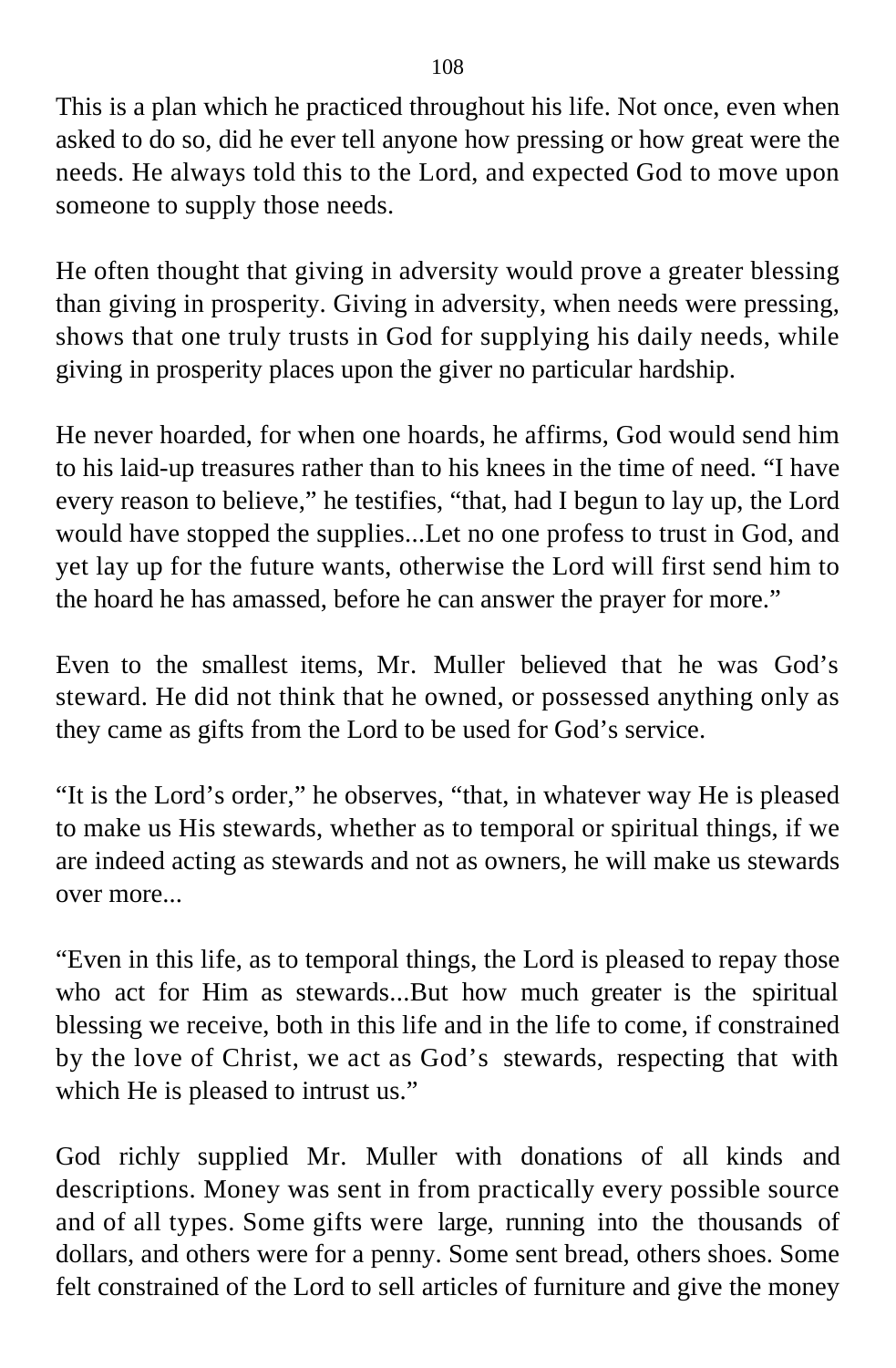to Mr. Muller for his orphans. Jewelry by the thousands of dollars worth was sent to be sold for the work.

Autographs were given to be sold, as that of William IV, and Sir Robert Peel. One man sent a silver medal which he had won in helping take Java in battle. Another delivered a horsecar to be disposed of, and a lady sent some of her original hymns to be published for the benefit of the orphans.

When needs were pressing, Mr. Muller would call the staff together for prayer, and often on getting off their knees, dray wagons would be seen backing up to the kitchen door, loaded with buns, bread, apples, cakes, potatoes, boxes of soap, sacks of peas, haunches of venison, rabbits and pheasants, and every other conceivable edible article.

"During the last year of Mr. Muller's life among the gifts recorded were 7,203 quarterns of bread; 5,222 buns, 306 cakes; 44,669 pounds of apples; 40 sacks of potatoes; 20 boxes of soap; 9 tons of coal; 26 haunches of venison; 112 rabbits; 312 pheasants; 5 bags of oatmeal; 26 cases of oranges; 5 boxes of dates; and 4,013 pounds of meat, along with hundreds of other items.

From the time when Mr. Muller received the first gift of a shilling from a poor missionary to start the orphanage until he made one of his last entries in his Journal on March 1, 1898, God sent from all types of persons gifts small and great to carry on the work.

On March 1, 1898, he wrote, "For about 21 months with scarcely the least intermission the trial of our faith and patience has continued. Now, today, the Lord has refreshed our heart. This afternoon came in, for the Lord's work, £1,427 1s. 7d., as part payment of a legacy of the late Mrs. E. C. S. For 3 years and 10 months this money had been in the Irish Chancery Court. Hundreds of petitions had been brought before the Lord regarding it, and now at last, this portion of the total legacy has been received."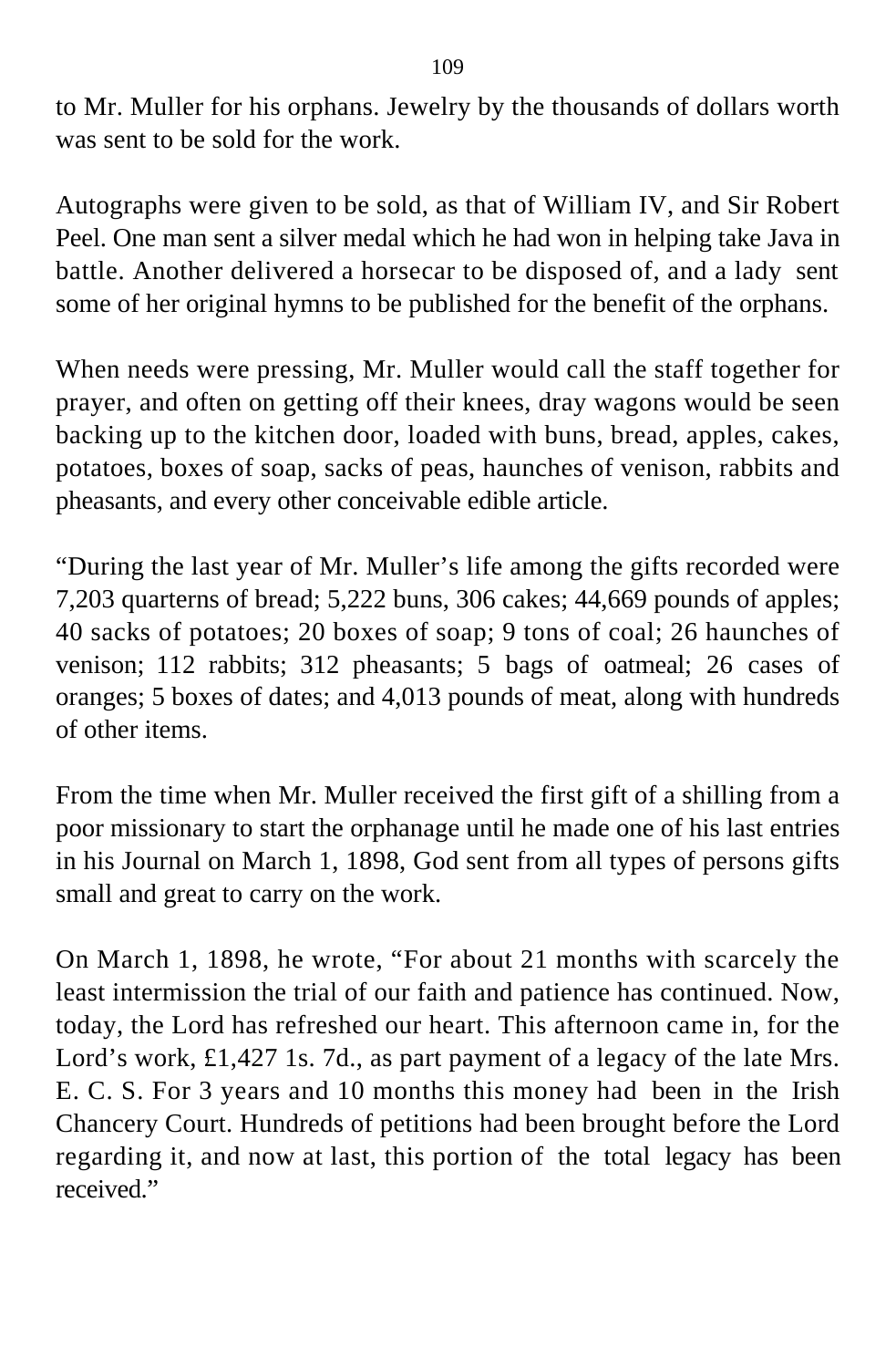His first legacy, from a sick lad who died shortly afterwards, was for the sum of six shillings, sixpence, halfpenny, received on September 15, 1837. In between these two legacies were thousands of gifts.

In May, 1842, a gold watch was sent to the orphanage, with a note, saying, "A pilgrim does not want such a watch as this to make him happy; one of an inferior kind will do to show how swiftly time flies, and how fast he is hastening on to that Canaan where time will be no more."

A hotel proprietor sent 15s. 10d., representing a penny a night per bed for each visitor during the quarter. One person sent £2 16s., as a tenth of the rent received "as promised to God." A commercial traveler wrote Mr. Muller enclosing £4 16s. which he had saved by traveling third class. One man about to be married sent \$10 in thanks to God for His mercies while being single.

A man lost half of his property, and was led to send Mr. Muller \$500 as a thank offering because God had spared the other half of his property. A friend sold pickles and made \$3 which immediately he sent to Mr. Muller as a gift for the care of the orphans.

One person, after cutting down a tree and selling it, sent the Home £5 17s., from the sale of the wood. A little boy found a ring and on delivering it to its rightful owner, he received a shilling, which he took to Mr. Muller as his gift. A miner lay dying one day, and all he had left was a little gold dust which he at once caused to be dispatched to the orphanage.

A lady, being condemned for wearing earrings, sold them and gave the Institution the proceeds, amounting to \$5. A poor widow died, and when her possessions were carefully gone through, a shilling was found in an envelope addressed to Mr. Muller as her last gift. A friend of the Home gave up smoking one year, and at the end of that time sent Mr. Muller \$100, "a gift representing what I have saved by not smoking during this year."

God gave a fisherman a good herring catch one night and immediately he sent Mr. Muller \$15 to be used for the Home, as a token of heaven's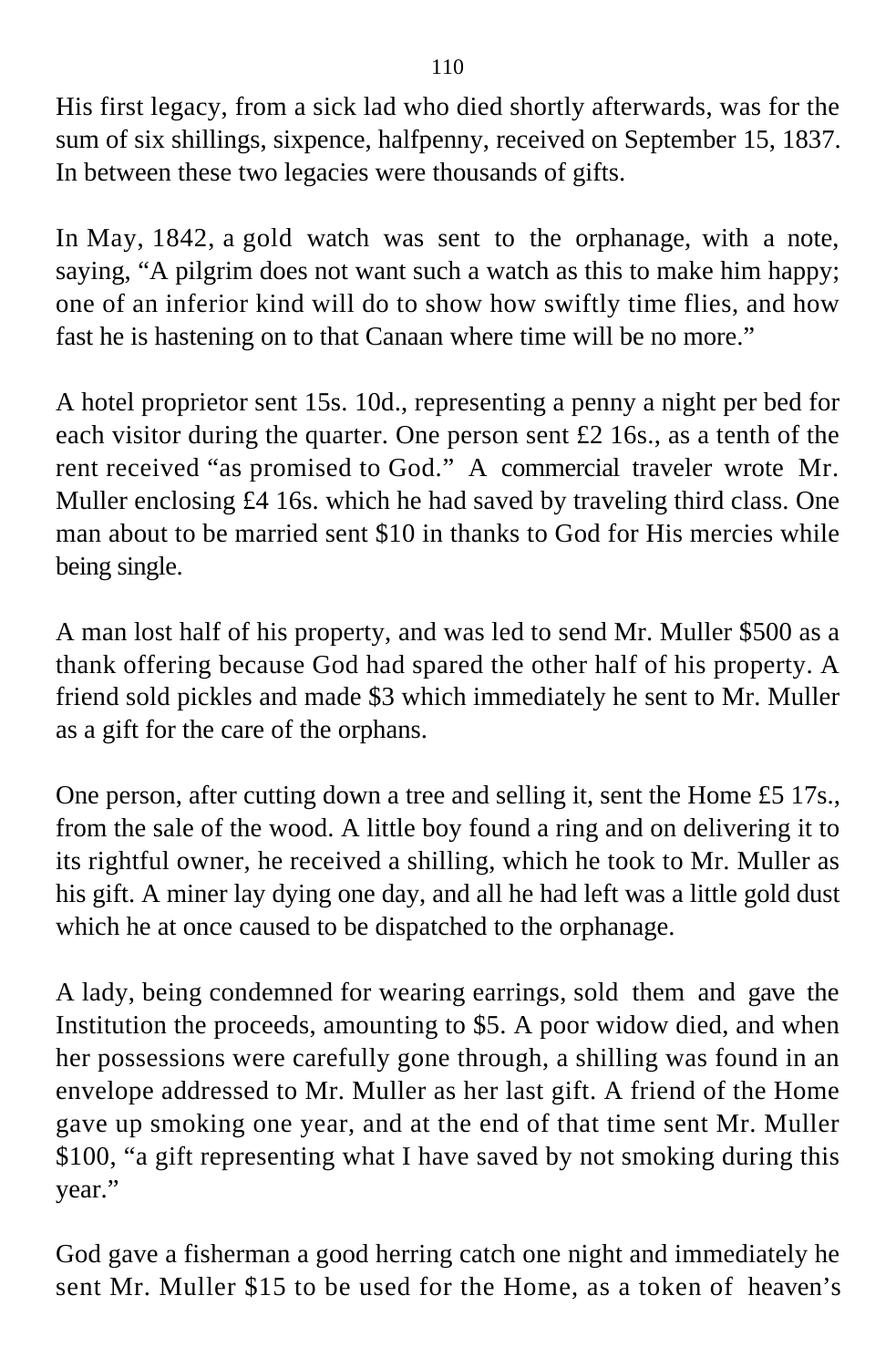blessings. A hunter one season decided to forego his usual hunting trip, the license for which amounted to \$15, and instead he sent the money to the Home. "This way of spending it is more pleasing to the Master," he wrote.

A commercial traveler decided not to insure against railway accidents and sent the same premium money amounting to £2 to the Institution.

One day Muller received a letter enclosing \$15 saying, "I have never lost an article, although my premises are so situated that they might be easily entered at night, thus showing how the Lord watches over those who trust in Him." The gift represented the money which a watch dog would have cost. Another person sent \$25 "instead of keeping a dog, in the hope that some poor heathen may be brought to the knowledge of the Savior."

Many gifts came as thank offerings for calamities which were averted. A veterinary surgeon, while attending a sick horse, had given it up for dead, but after he had prayed the animal recovered, so he sent Mr. Muller a gift. Another person, who broke his left arm, sent a small gift in thanks to God that he had not broken his *right* arm, or some more vital part such as his neck.

One father made it a practice of giving to the Home the exact amount it would require to care for an orphan each time a child was born in his family. This continued until the man was supporting seven children at home and seven children at Ashley Down.

A farmer sent a note to Mr. Muller with a gift of \$5 saying, "Our heavenly Father has given us 34 chickens, and not one of them has been taken by the fox, although our neighbors have lost many."

The gifts were too many to enumerate them all, but they were prompted by every possible circumstance. Many restored thefts committed years earlier. Some thanked God for His blessings upon their married life. Not a few manufacturers gave a small gift for each article sold during a specified period. Others gave thank offerings for stolen or lost property recovered.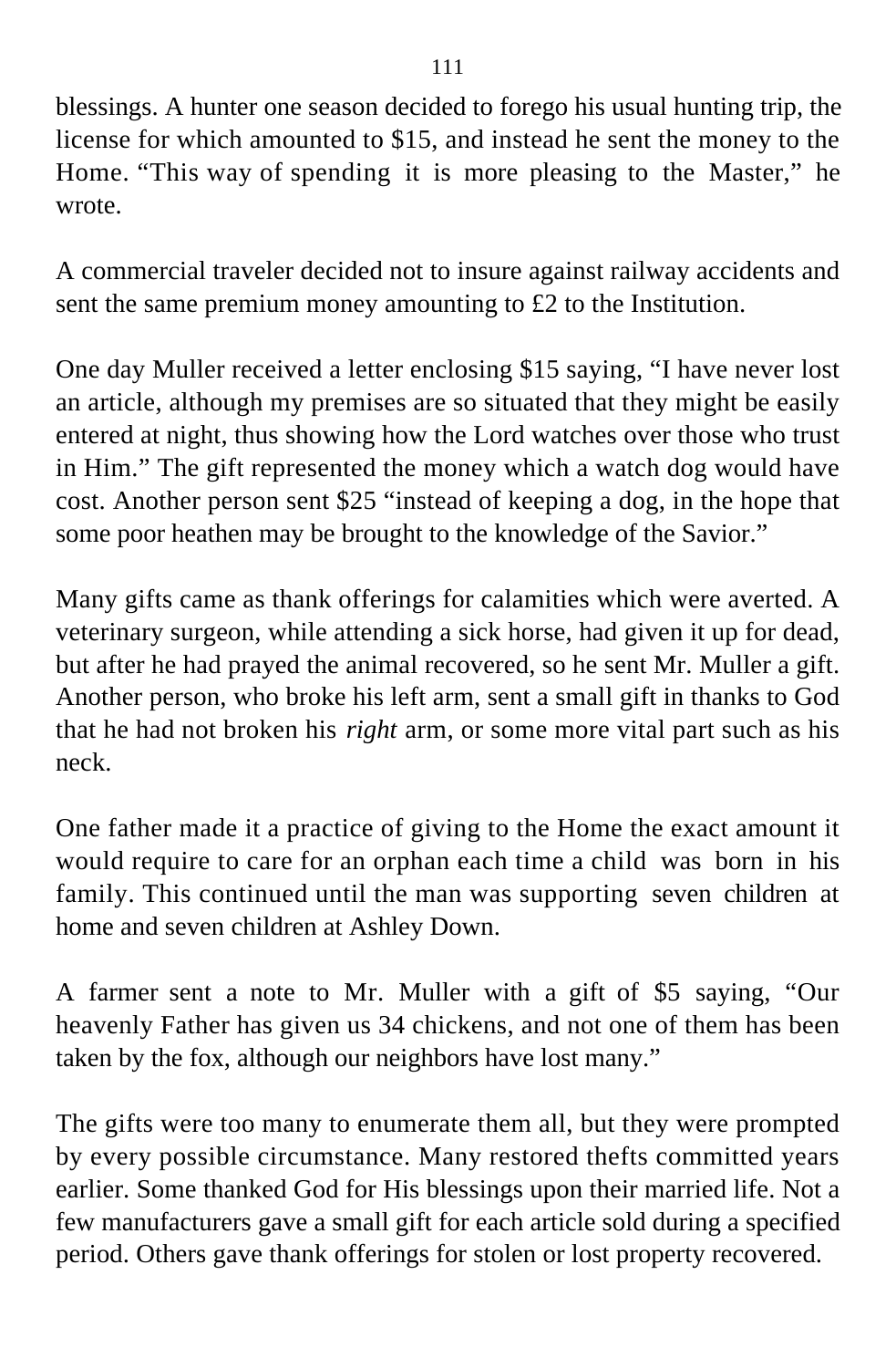In 1851 Mr. Muller received a gift of \$1.25, with the text, "Open thy mouth wide, and I will fill it." That evening he entered in his Journal, "My mouth has been filled, according to that portion of the Holy Scriptures sent me this morning. I have received this evening the sum of £3,000, being the largest donation I have had as yet."

Thus from year to year did God supply the needs out of thousands of bountiful storehouses which were consecrated to his work. Then a need existed Mr. Muller would pray diligently for it, and shortly nearby or thousands of miles distant, God would put it in the heart of some person to supply it. For more than sixty-three years God matched every petition of Mr. Muller with its appropriate gift.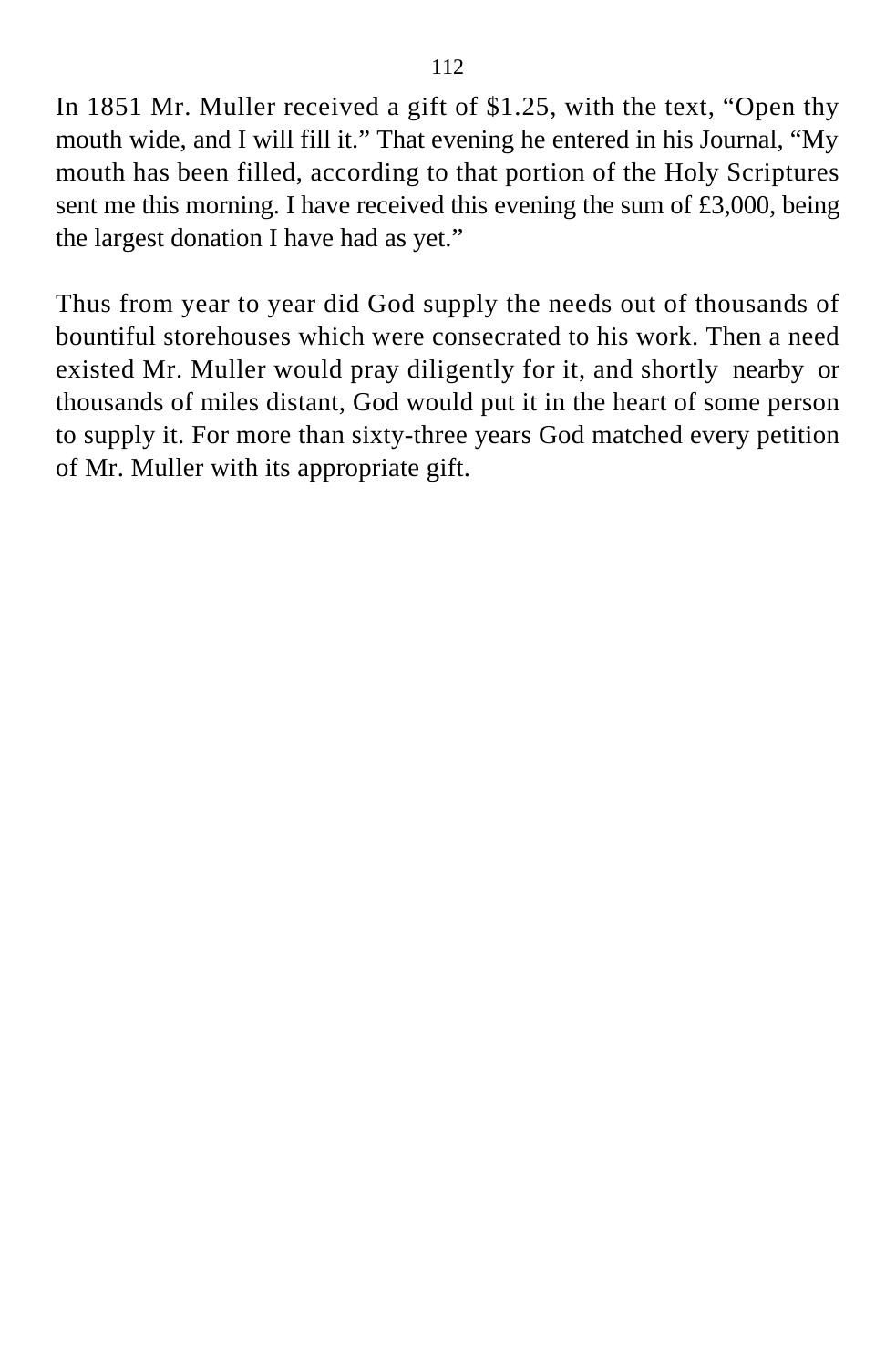# **CHAPTER XIII**

#### **THE EVENING OF HIS LIFE**

AFTER THE missionary tours closed in May, 1892, Mr. Muller devoted himself mainly to caring for the Scriptural Knowledge Institution. He assumed as large a burden for the work as ever, though the heavy end rested mainly upon Mr. Wright's shoulders. As an old man, he was an active servant in his Master's vineyard.

There was his congregation at Bethesda to be looked after. This congregation had grown from the original seven Christians, who met on a memorable evening in 1832 to form a church, to ten churches now with a membership of more than 1,200. Out of the original church had sprung ten others, six of which were independent of the mother church, and four being affiliated with it.

Mr. Muller took turns with others in preaching on Sunday mornings to the several congregations, but Sunday evenings he preached mainly at Bethesda, where he usually addressed large audiences. He was also faithful in attending the various prayer meetings as time afforded. Occasionally he was invited to speak outside of Bristol, though he did not make these into extended preaching tours as formerly.

He was an active, happy old man, whose pleasure was found in caring for the work of the Lord. More and more he gave himself to his chief delight, that of reading the Bible and while meditating upon it, bringing his petitions to the Lord. During the latter years of his life he read the Bible through four times yearly.

In his sermons he spoke with the vigor of a younger man. A. T. Pierson heard him speak on Sunday morning March 22, 1896, in the Bethesda Chapel. This was in his ninety-first year, "but there was a freshness, vigor and terseness in his preaching that gave no indication of failing powers; in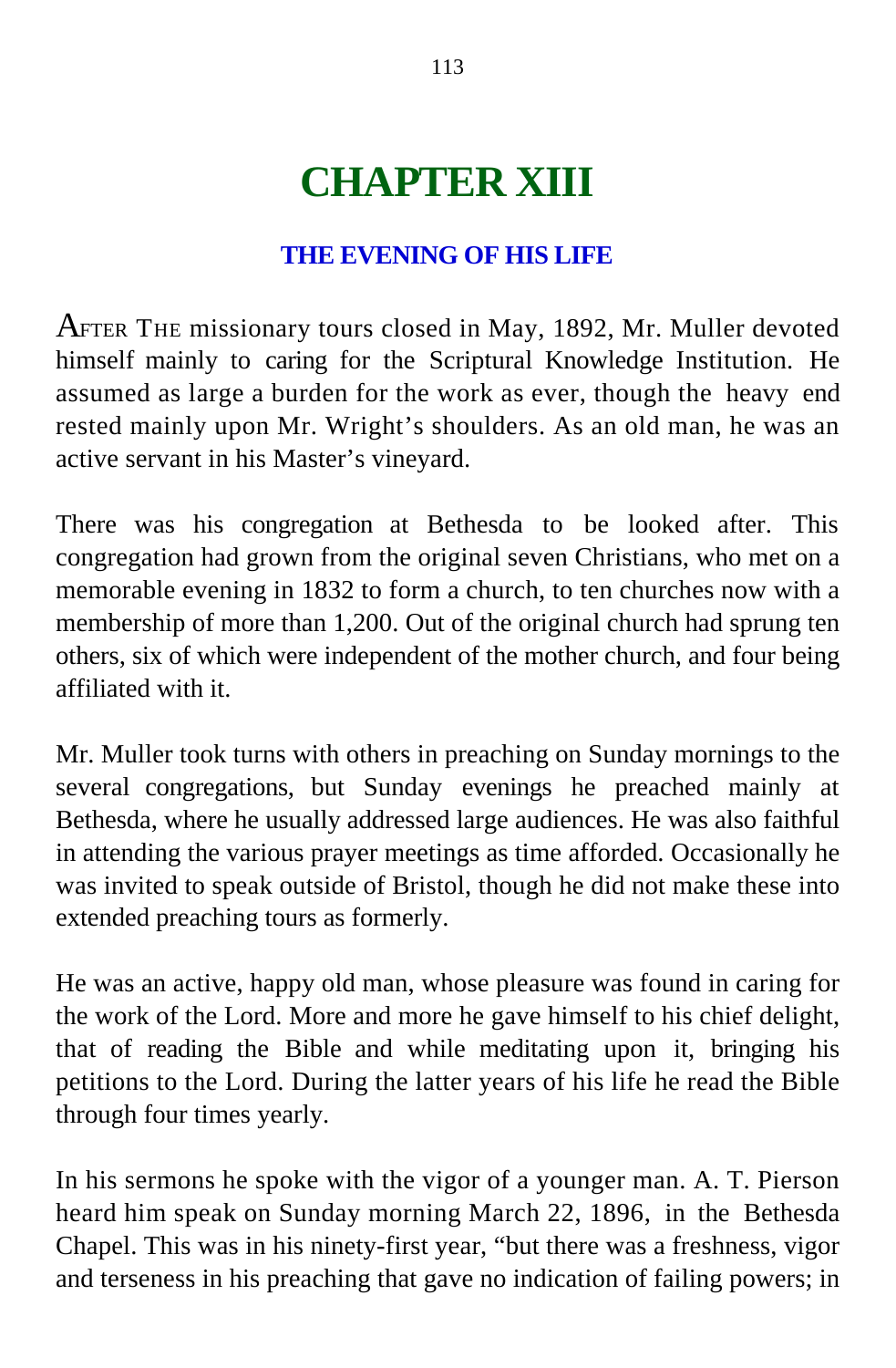fact, he had never seemed more fitted to express and impress the thoughts of God," writes Mr. Pierson.

In his younger years he was often ill, but these spells seemed to leave him as he advanced in age. In 1837 he feared he should go insane, so great was the pressure in his head, and often his stomach gave him severe trouble. In his ninety-second year he wrote in his Report, "I have been able every day, and all the day, to work, and that with ease as seventy years since."

When called upon to speak to the largest audiences during his missionary tours and on returning home to the Bethesda congregation he had no difficulty whatsoever.

On his ninetieth birthday, when he spoke to the Bethesda congregation, he remarked that his voice and chest were stronger than when he commenced preaching sixty-nine years earlier.

"His mental powers too were as clear as when he passed his examinations," writes Fred Warne. "For sixty-nine years and ten months he had been a happy man. That he attributed to two things. Firstly, he had maintained a good conscience, not willfully going on a course he knew to be contrary to the mind of God...Secondly, to his love of the Holy Scriptures."

He was a greater lover of the Bible at ninety than at thirty. It grew upon him with age. In it he found his supreme pleasure and daily he waited upon the Lord as the Word spoke to him.

During these last years, as he had been throughout his long life, he was a hard worker. He always arose at an early hour, spending several hours with the Bible, and at eight he went through his correspondence. After this he received his assistants and laid out much of their work.

In 1892 a reporter from the *Christian Commonwealth,* who had called upon Mr. Muller, wrote, "I was prepared to see a venerable-looking gentleman, bent beneath the weight of years, and physically feeble. To my surprise I found Mr. Muller in appearance a man of considerable bodily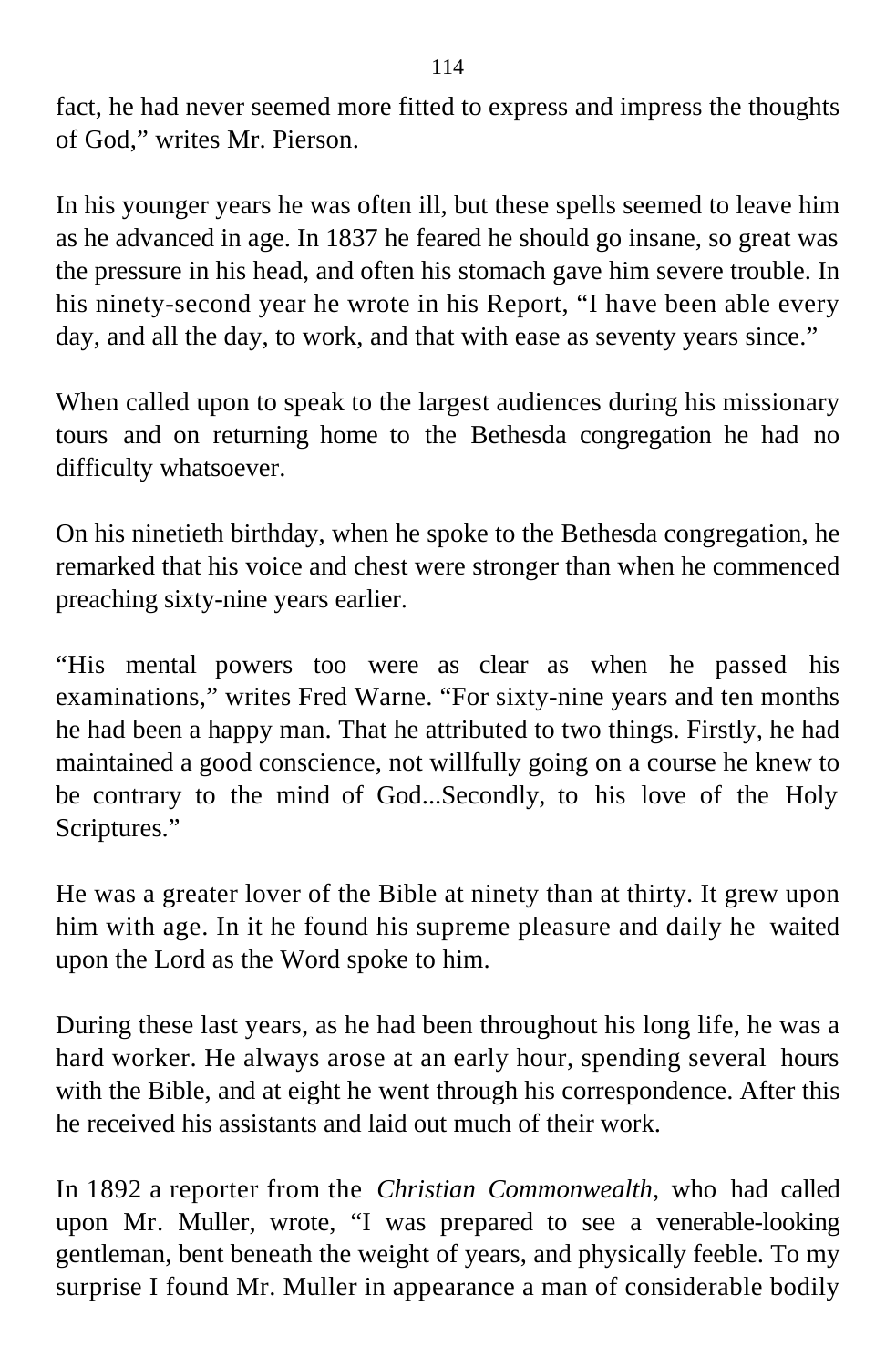vigor. His tall, stately form was, as far as I observed, not in the least bowed by age, and when he afterwards accompanied me along the corridor his step was firm and his stride lengthy and rapid. His face wears an expression of austerity, and his strongly-marked features show that he is...a man of iron. Yet he knows how to smile, and when he does this, you see quite another aspect of his nature...His manners are those of a prince. He speaks with great deliberation, with a noticeable German accent.

"Here is a man 87 years of age still carrying on with his own hand certainly one of the most remarkable organizations in the history of the world. An idea of the extent of his work may be gathered from the fact that he has, so he told me, seven assistants for correspondence alone."

Nor were those last years easy. There were heavy burdens to be borne. The trials of faith were as great as ever. On March 1, 1893, as an example of his difficulties, he entered in his Journal, "The income during this week was £92 8s. 8d., for the Orphans, and £9 11s. 2d. for the other objects; being about the sixth part of our weekly expenses; but now the great trial of our faith was nearly brought to a close, as will presently be seen."

Three days later, he wrote, "This very day God begins to answer our prayers, as we have received a very good offer for the land we have to sell, even £1,000 an acre. The beginning of the day was darker as to outward appearances than ever: but we trusted in God for help."

Mr. Muller received a heavy blow when his wife died on January 13, 1895. While he was to miss her, there was no evidence of loneliness to be displayed; for he found comfort in his daily communing with God for the needs of the Institution. The heavenly Father stood by his side through this great trial.

He preached the funeral of his second wife, as he had of his first. Seldom does a man of ninety conduct such a service. The faith that sustained him in other trials upheld him in this one also.

"I had an opportunity on last Friday," writes one who attended the funeral, "of attending the funeral services of Mrs. Muller...and witnessing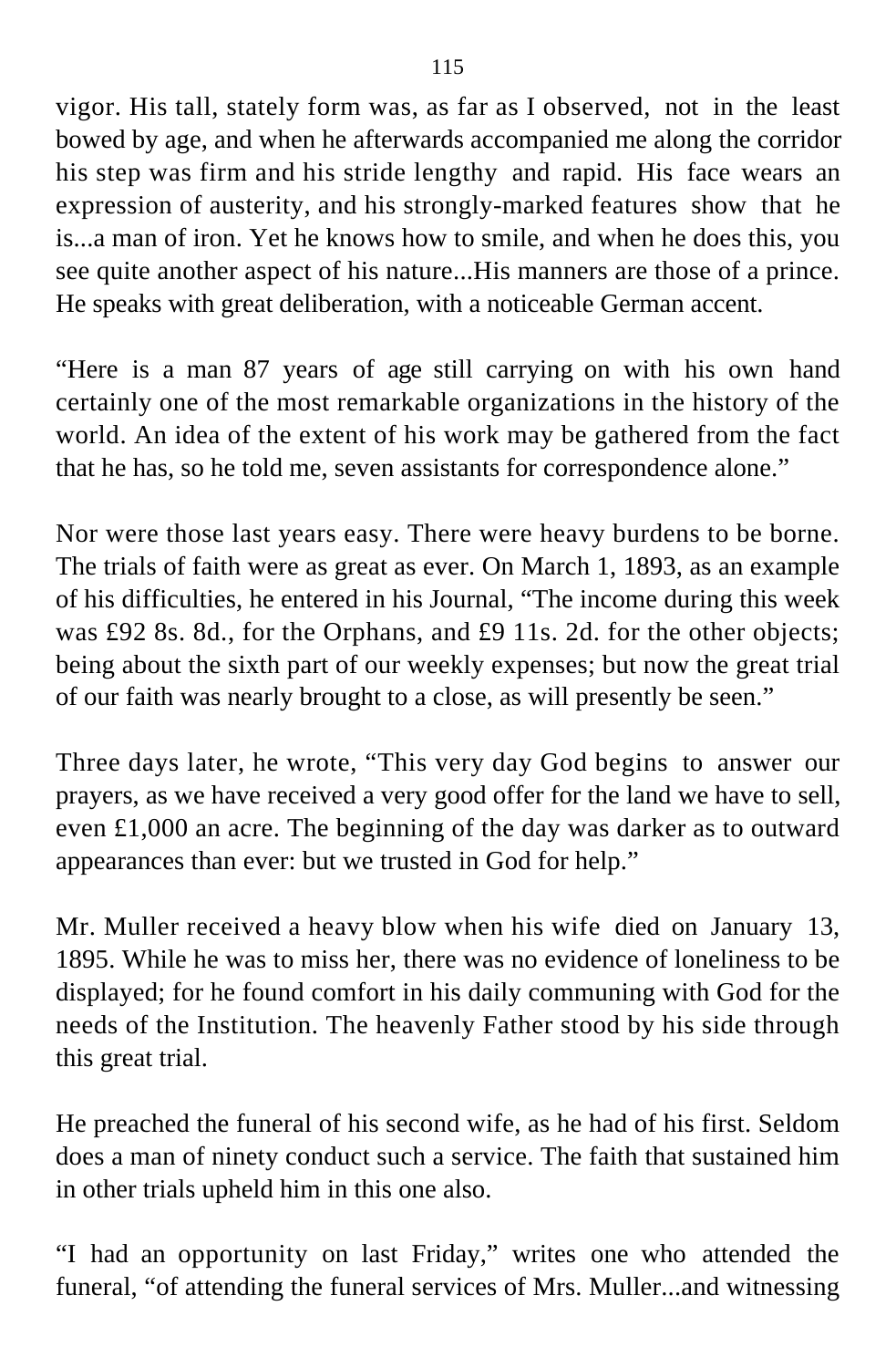a simple ceremony, which, perhaps was unique in the history of the world. Here the venerable and venerated patriarch conducted the whole service, and at the age of ninety seemed full of grand faith which has enabled him to accomplish so much and support him in all vicissitudes, trials and labors of a long life...

"His faith seemed unmoved by trial, undimmed by age, and proof against the keenest bereavement...He seemed independent of all the outside means which so many now deem essential to worship. Here we have an object lesson on faith by a man who has erected on Ashley Down such splendid monuments of his belief."

The following year when Mr. A. T. Pierson was holding meetings in Bristol, he asked Father Muller, as he called him, to speak at the closing meeting of the series, "and he did so, delivering a powerful address of forty-five minutes on Prayer in connection with Missions, and giving his own life-story in part, with a vigor of voice and manner that seemed a denial of his advanced age."

Toward the close of his life, doctors advised Mr. Muller to preach only once on Sunday, so accordingly he spoke usually in the morning services at Bethesda Chapel. Mr. Pierson, who heard him preach on March 22, 1896, at the Chapel, said, "He spoke on the 77th Psalm; of course he found here his favorite theme — prayer; and, taking that as a fair specimen of his average preaching, he was certainly a remarkable expositor of the Scripture even at ninety-one years of age."

In the autumn of 1897 he was invited to attend the Birmingham meeting of the British and Foreign Bible Society. Due to an indisposition, he asked to be excused from attending, saying, "Will you have the kindness to read to the meeting that I have been for 68 years and 3 months, viz., since July, 1829, a lover of the Word of God, and that uninterruptedly. During that time I have read considerably more than 100 times through the whole of the Old and New Testaments, with prayer and meditation, four times every year."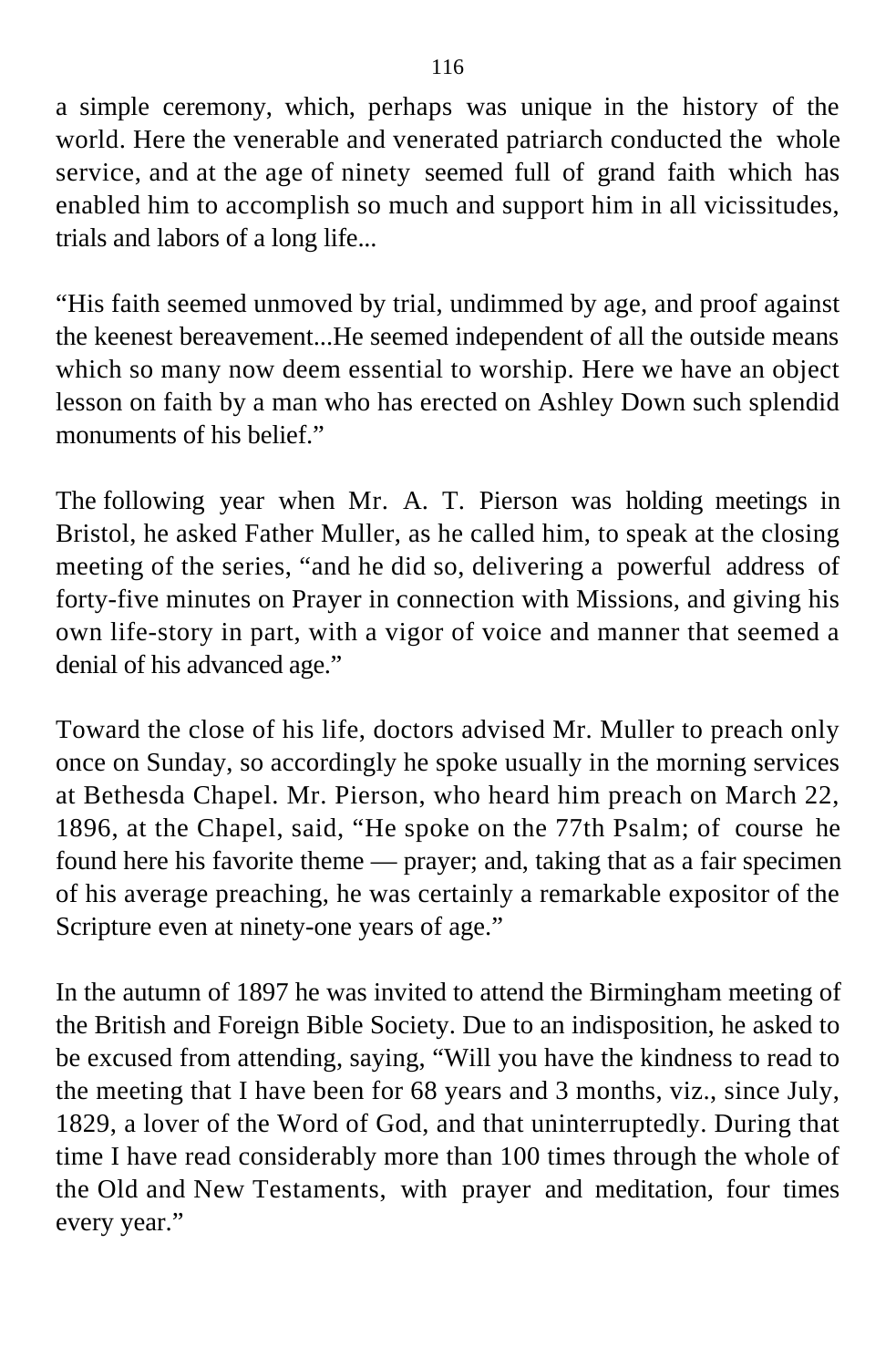It is estimated that he read the Bible through more than two hundred times, one hundred of these times being, as he here suggests, on his knees.

"My great love for the Word of God," the letter continues, "and my deep conviction of the need of its being spread far and wide, have led me to pray to God to use me as an instrument to do this, and to supply me with means for it; and He has condescended to enable me to circulate the Scriptures in all parts of the earth, and in various languages; and has been pleased thus, simply through reading of the Holy Scriptures, to bring thousands of persons to the knowledge of the Lord Jesus."

But to all lives there must come an end, and this grand old man of faith was nearing that time. For him it was literally light at eventide. His days were to end simply and graciously. Like Enoch he walked with God, and "he was not, for God took him."

In the summer of 1897, the heat was trying, and he was set aside from labors through a short illness. His condition, thought to be critical, soon improved and he was able to be about his usual duties, preaching once a Sunday, attending a few prayer meetings, and overseeing with Mr. Wright the needs of the Home.

On Sunday morning prior to his death, he preached at the Alma Road Chapel. Then at evening he preached again at his beloved home church, the Bethesda Chapel, at which he had ministered for 66 years. His text was from 2 Corinthians 5:1, *"For we know that if our earthly house of this tabernacle were dissolved, we have a building of God, an house not made with hands, eternal in the heavens."*

This proved to be a gracious service, attended with the usual quiet of the Lord's leadership, and the text was rightly selected and fittingly so to close a long life of Christian labors.

On the following Monday evening, March 7, 1898, he attended the weekly prayer meeting at Bethesda Chapel, and greeted all of his friends with his customary geniality. On Wednesday he received at Orphan House No. 3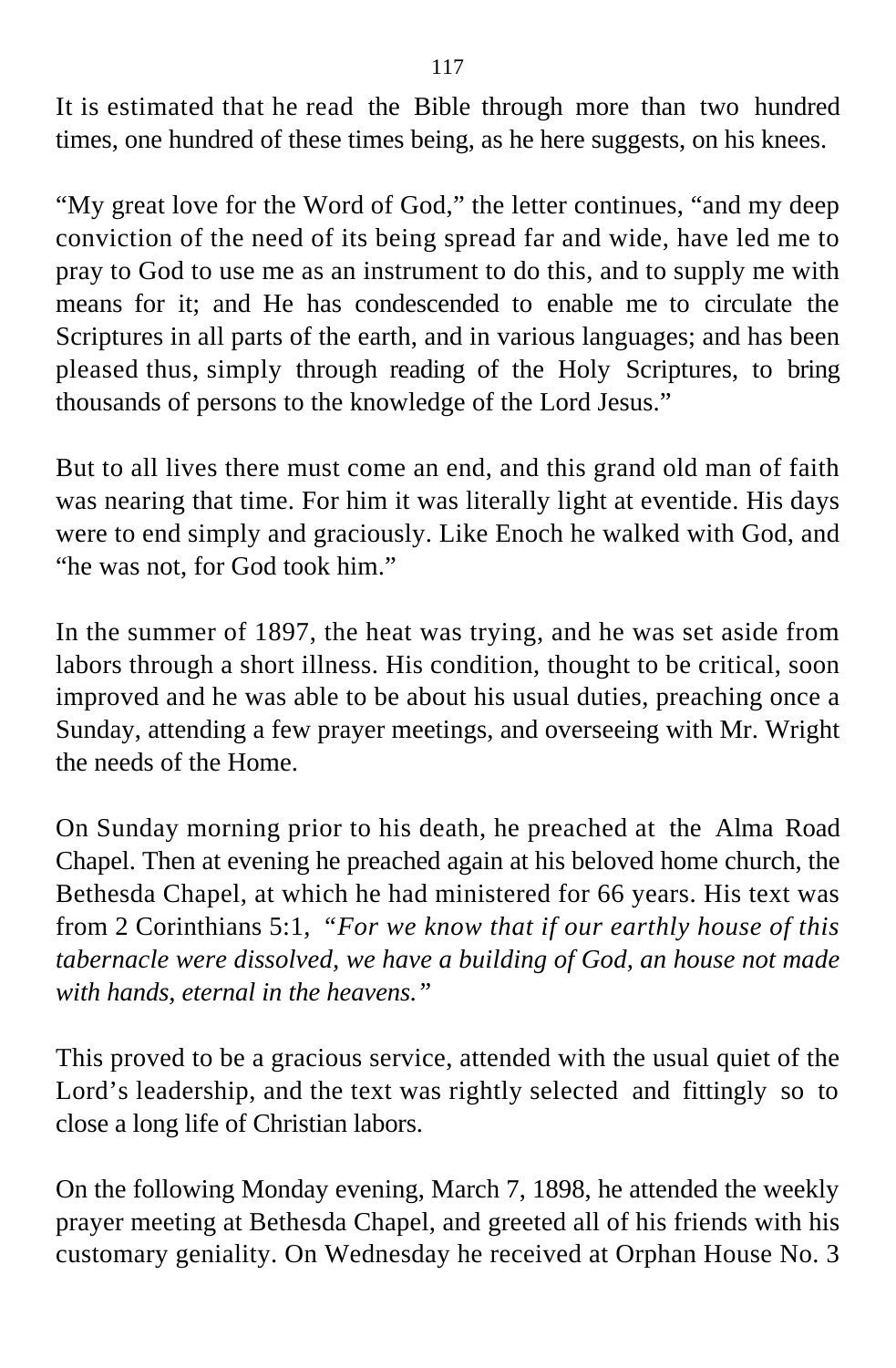two friends from the National Free Church Conference then in session at Bristol.

Mr. Muller would never allow anyone personally to attend him during the night. Only when a doctor was needed would he permit such medical care. But on this Wednesday morning in speaking with Mr. Wright, he told him that he felt a weakness, saying when he arose that morning he had to rest several times while dressing.

Mr. Wright suggested that he ought to have someone in constant attendance on him and God's grand old man replied that possibly this would be a good suggestion.

An hour or so later, when Mr. Wright saw him again, Muller said, "The weakness has passed away; I feel quite myself again."

"You ought to take a longer rest in the morning," suggested Mr. Wright. But Mr. Muller pointed out how heavy the correspondence was, and thought that this would be impossible, for he always looked after the correspondence himself.

Mr. Wright proposed that he himself arrive at the Orphan Homes earlier to meet any emergencies that might arise. He added, "Suppose I begin tomorrow morning."

"We will say nothing about tomorrow," Mr. Muller replied with a deprecatory gesture.

That evening he conducted prayer meeting at the Institution as his custom was. He gave out the hymn, beginning:

> *The countless multitude on High Who tune their Songs to Jesus' name, All merit of their own deny, And Jesus, worth alone proclaim.*

The last hymn he ever sang, as far as any one knows, was this, sung as a benediction to the service,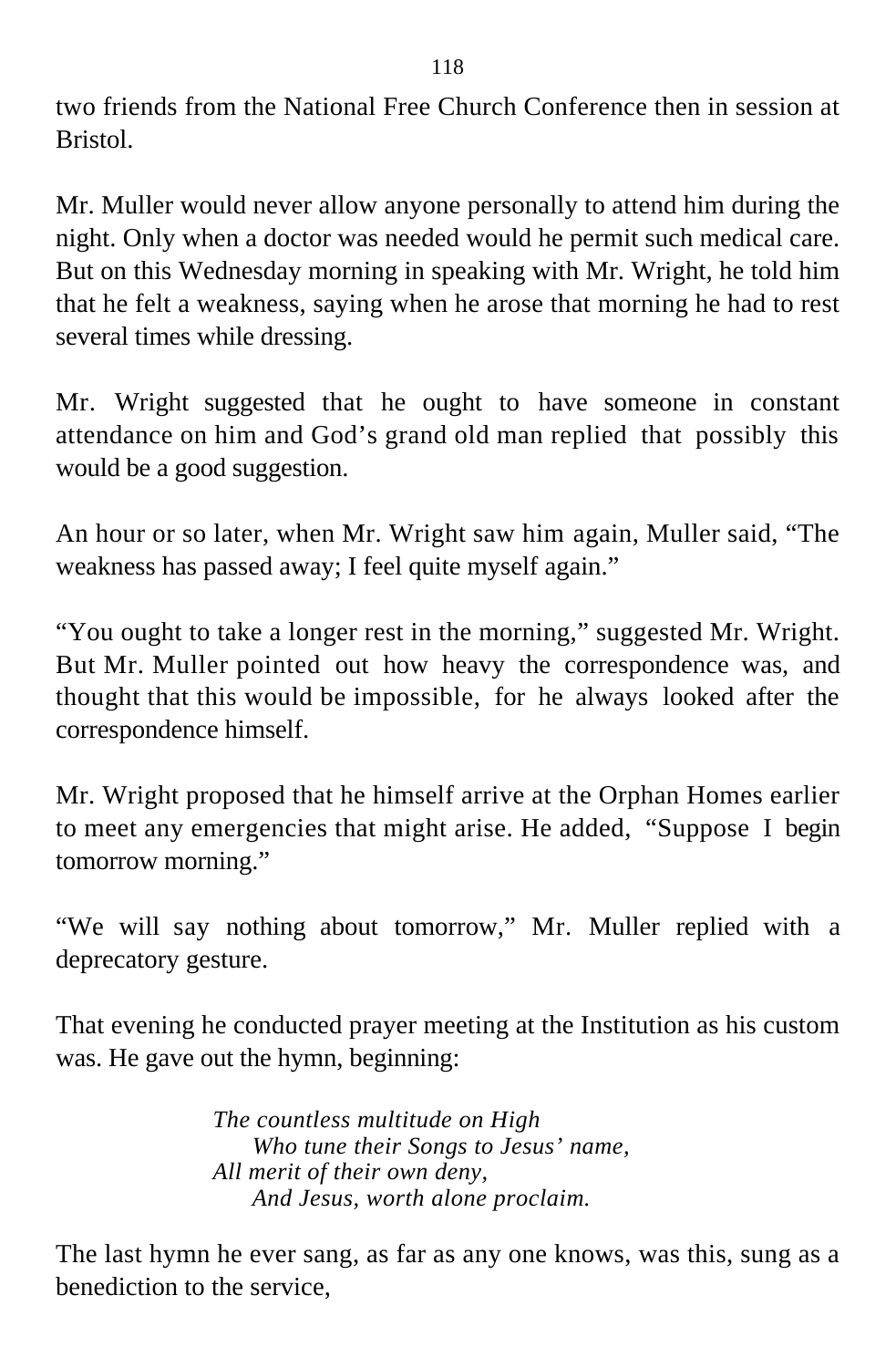*We'll sing of the Shepherd that died, That died for the sake of the flock; His Love to the utmost was tried, And immovable stood as a rock.*

When he bade his son-in-law good-night there was no sign of declining strength. He seemed to the last the vigorous old man he had always been and retired to rest as usual. Mr. Wright suggested that he have a night-attendant and Mr. Muller consented to such an arrangement "after tonight." He was never more to need human attention.

The following morning, March 10, a servant went to his room with a cup of tea, as was the custom. On knocking at the door there was no response, so she opened the door and found Mr. Muller lying on the floor. For some time as body strength began to wane, Mr. Muller asked for a glass of milk and a biscuit to be placed on his dressing table. "Whilst eating the biscuit, he was, it is surmised, seized with a fainting fit, from which he never recovered, and in falling he must have clutched at the table, for the cloth was disarranged and various articles were found scattered upon the floor," says Fred Warne in his biography.

His doctor was summoned, who thought possibly that Mr. Muller had been dead an hour or so.

"Dear old Mr. Muller," exclaimed a friend when the news reached him. "He just slipped quietly off Home as the gentle Master opened the door and whispered, 'Come.' "

His death even at such an old age produced a worldwide sensation. The spiritual forces created by his godly life of trust had reached the earth's ends. From across the waters toward the sunrise and the sunset came a responsive heartbeat of sympathy. People were stirred when the news went forth by telegraph and cable from land to land that George Muller was dead. He was measured by no denominational bonds for he belonged to the whole Church and the entire world. The race sustained a loss in his death.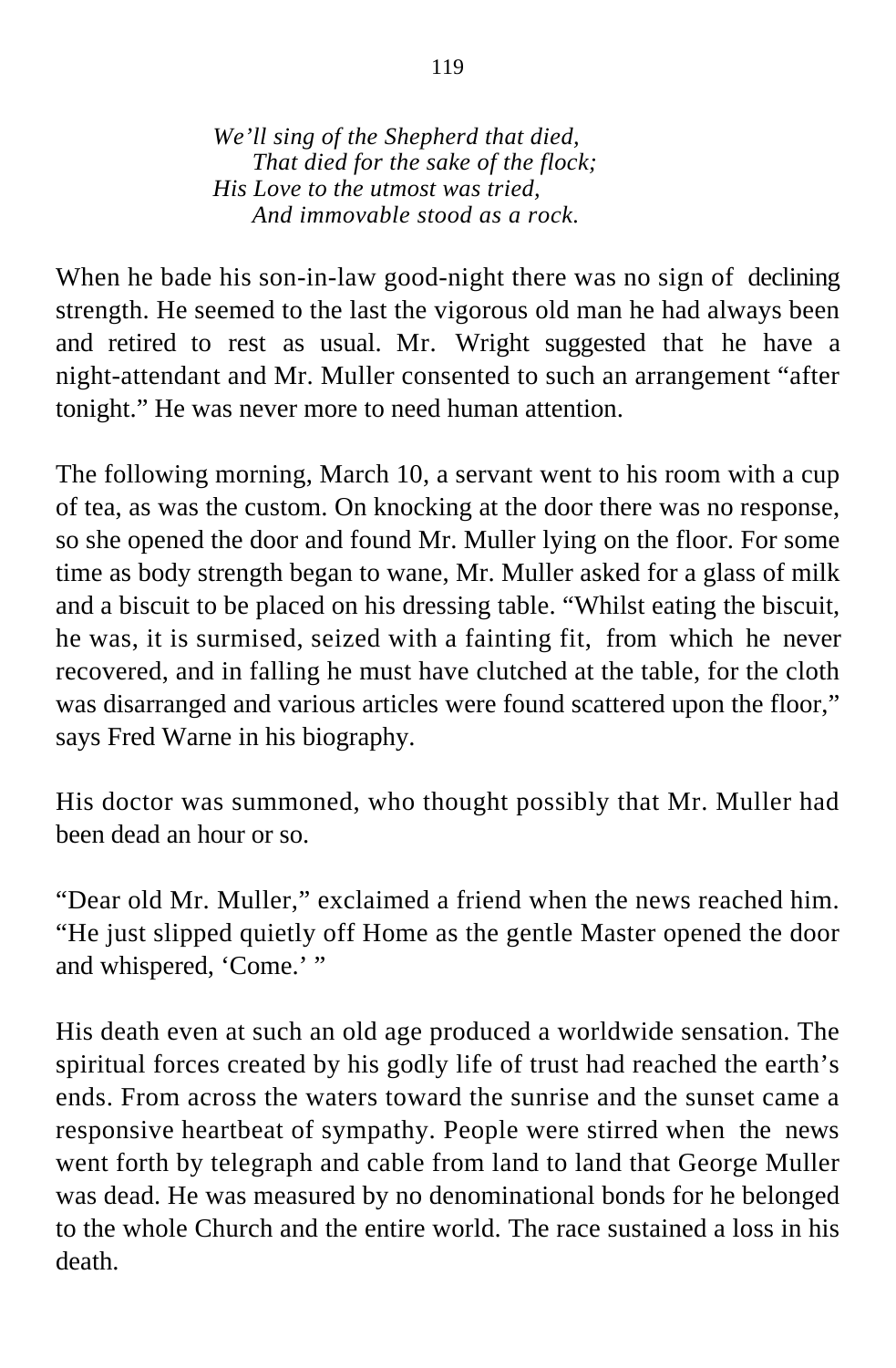The golden chain of prayer that Mr. Muller's life of trust had woven finally was snapped. God, he estimated, had answered over fifty thousand of his prayers, many thousands of which were answered on the day he made them and often before he arose from his knees. Some of his petitions, however, lingered across the decades. Here is a sample of such asking...

"In November, 1844, I began to pray for the conversion of five individuals. I prayed every day without a single intermission, whether sick or in health, on the land or on the sea, and whatever the pressure of my engagements might be. Eighteen months elapsed before the first of the five was converted. I thanked God and prayed on for the others. Five years elapsed, and then the second was converted. I thanked God for the second, and prayed on for the other three. Day by day I continued to pray for them, and six years passed before the third was converted. I thanked God for the three, and went on praying for the other two. These two remained unconverted.

"The man to whom God in the riches of his grace has given tens of thousands of answers to prayer in the self-same hour or day in which they were offered has been praying day by day for nearly thirty-six years for the conversion of these individuals, and yet they remain unconverted. But I hope in God, I pray on, and look yet for the answer. They are not converted yet, *but they will be."*

This was the faith that carried him through every straitened place. He met emergencies by asking and in due time God supplied whatever the need might be.

Those prayers? you ask. In 1897, those two men, sons of a friend of Mr. Muller's youth, were not converted, after he had entreated God in their behalf for fifty-two years daily. But after his death God brought them into the fold! Such was this man's triumphant faith, whatever the difficulty. If God answered his prayer immediately, he thanked him. If not, he kept on importuning the Lord until the response came. That voice of prayer was now stilled.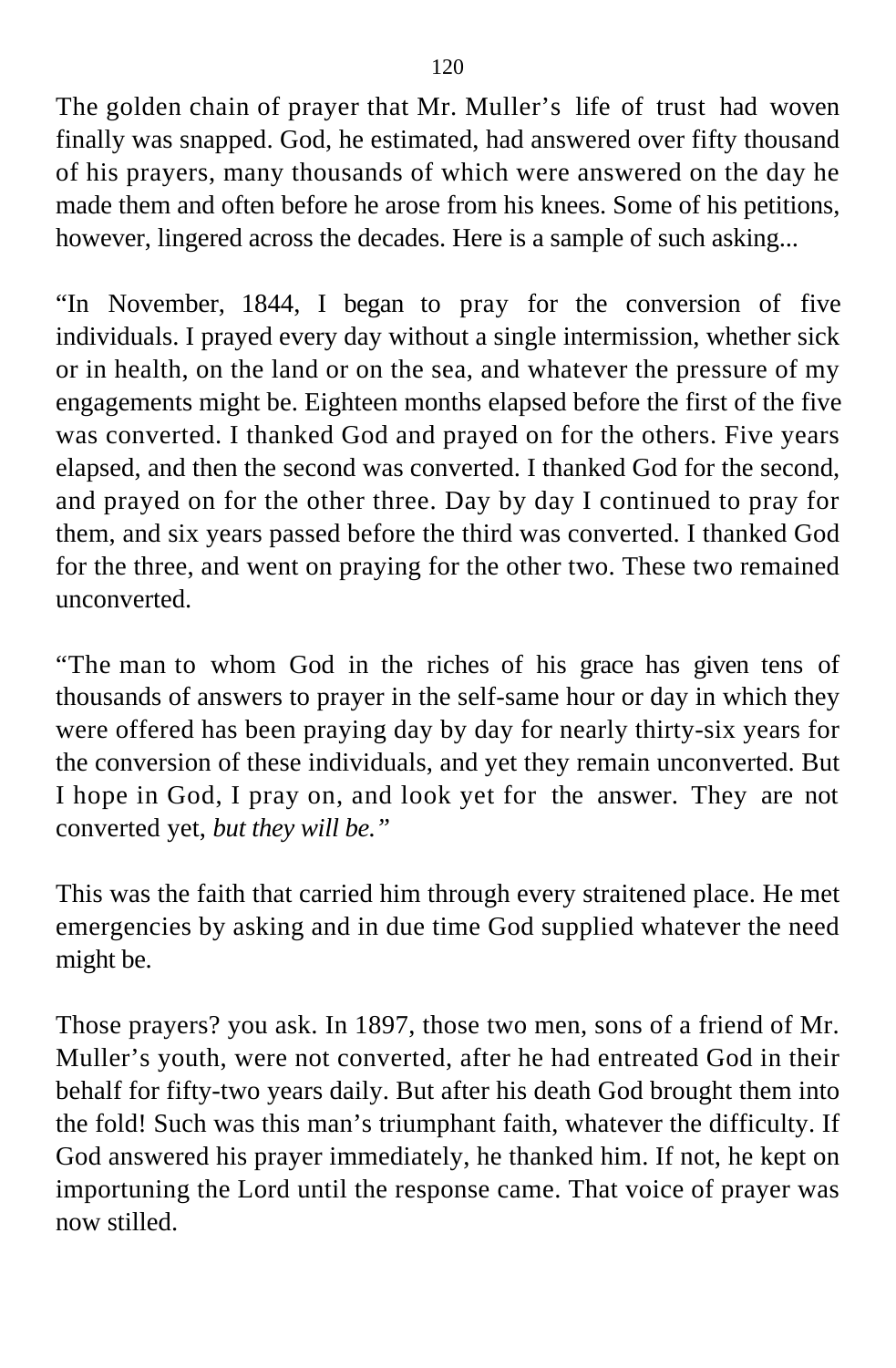The funeral took place on Monday, March 14, and was a popular tribute of affection. A brief service was held at Orphan House No. 3, where over a thousand children met, for the last time to look into the face of the father they had lost. The casket of plain elm, without drapery of flowers, stood before a desk in the spacious dining room, and Mr. Wright conducted the service, speaking on Mr. Muller's life and labors.

Among those attending was an old lady who called to see the man who in her youth had befriended her. She was one of the first orphans to be received in the Girls' Home on Wilson Street, sixty years before. There were four present who walked from Wilson Street to the new Ashley Down house on moving day in June, 1849 with the other inmates of the Institution.

Slowly the procession formed in front of Ashley Down and thousands entered it to walk or drive in carriages to the Bethesda Chapel. His staff of workers, the elders and deacons in his churches, deputations from forty or fifty religious bodies, and thousands of friends marched in stately file to perform the last rights to this man to whom they owed a valuable lesson in faith.

At the chapel every available space was taken and scores were forced to remain outside. The hymns were sung which Mr. Muller had given out in his last prayer meeting and Mr. Wright spoke on the text, *"Jesus Christ, the same yesterday and today and forever."*

"He was wont to say to the young believers," Mr. Wright declared, " 'Put your finger on the passage on which your faith rests' and he himself had read the Bible from end to end nearly two hundred times. He fed on the Word and was therefore strong...

"I have been asked again and again lately as to whether the orphan work would go on. *It is going on!* Since the commencement of the year we have received between forty and fifty fresh orphans...The other four objects of the Institution, according to the ability God gives, are still being carried on...I cannot think, however, that the God Who has so blessed the work for so long will leave our prayers as to the future unanswered."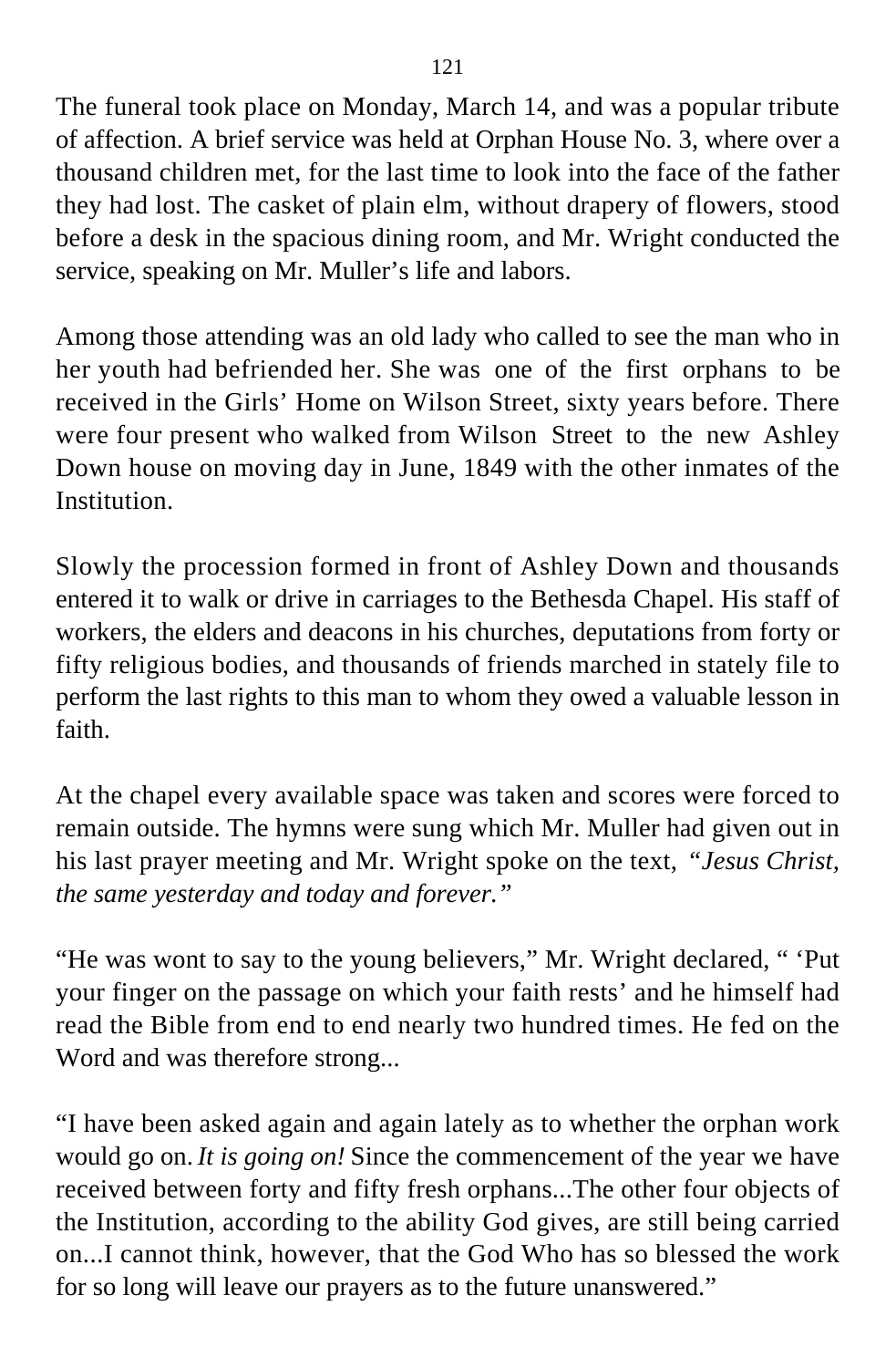After the service, the procession re-formed and went to the Arno Vale Cemetery, where another crowd had collected. The grave where Mr. Muller's body was buried was an ordinary one on the slope of a hill, under the shade of a yew tree, and was by the side of his first and second wives. Mr. G. F. Bergin spoke from the words, *"By the grace of God, I am what I am"* (1 Corinthians 15:10).

The crowd gathered around to view for the last time the coffin on which was inscribed, *"George Muller, fell asleep 10th March, 1898, in his 93rd year."*

In every pulpit in Bristol and in thousands across the world on the Sunday before the burial, memorial services were conducted and loving tributes were offered in memory of this man of trust. Friends wanted to erect an expensive monument over his grave but this Mr. Wright would not permit. Later gifts from many orphans flowed in and a simple marker was erected therefore, on which was a tribute of love to this man who through faith had cared for about ten thousand orphans.

His monument was not to be in marble, but in the hearts of loving followers, many of whom had preceded him to Heaven — the thousands of orphans he had fed and clothed — the multitudes who had been taught in Sunday schools due to his prayer diligence — those brought to the Master on mission fields through workers who had been supported by his prayer generosity — and the millions who had read the Scriptures and tracts which his faith provided.

This is a monument more lasting than granite, a monument eternal in the heavens.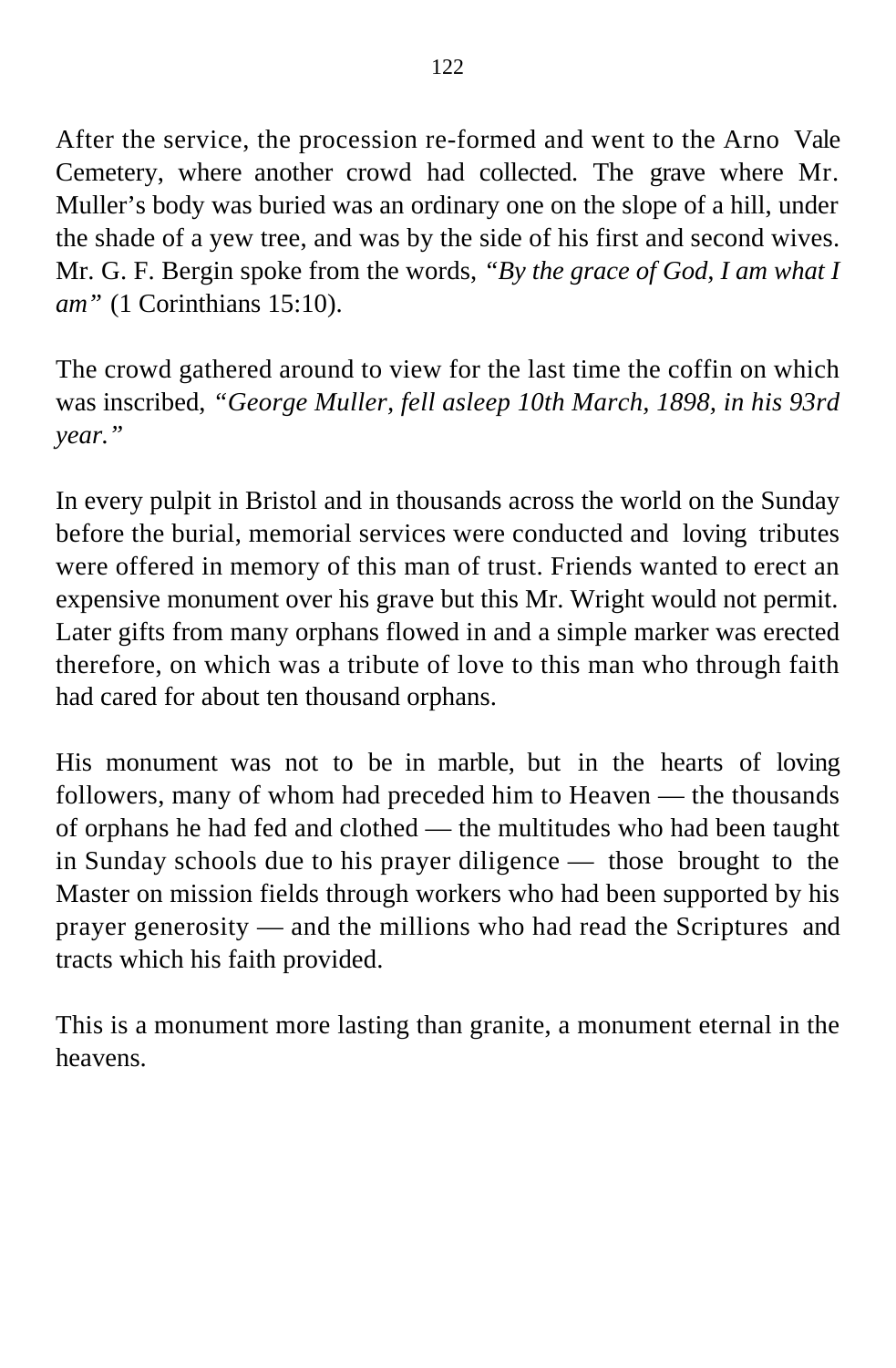# **CHAPTER XIV**

#### **HIS LENGTHENING SHADOW**

WHEN MR. MULLER died his work was not at an end, but slowly with the passing years the shadow of his life lengthened. The setting sun struck his spiritual stature and cast the broad outlines of his noble existence upon the coming decades. Today, Mr. Muller, though dead, still lives through the monumental work he left behind.

That question, *What of the future?* held no terrors for Mr. Muller's successors so long as they remained true to the foundation principles. James Wright declared in his funeral oration, *It is going on!* And today, these many years since its founder's death, it still triumphs through faith. God buried His workers, several of them since that time, but His work carries on.

"I am no prophet," Mr. Wright said in that funeral oration, "but when I remember the prayers which my beloved mother-in-law and father-in-law offered for years for the future of this work...that He in His way would raise up some help or helpers to share the responsibility of the work, and when I remember that that has been the theme of our united supplications, I cannot believe that the blessed God, Who has so illustrated His faithfulness in this work for sixty-four years, is going to leave those prayers unanswered.

"But, as I say, what He does will be worthy of Himself. I would only ask the prayers of all believers on behalf of the little group of workers up at the Orphan Houses...for prayer is the appointed means to get the blessing."

God did raise up that first worker in the form of Mr. Wright, who entered upon the responsibilities with no fear of the future. For two or more years before Mr. Muller's death there was a great trial of faith. Some of those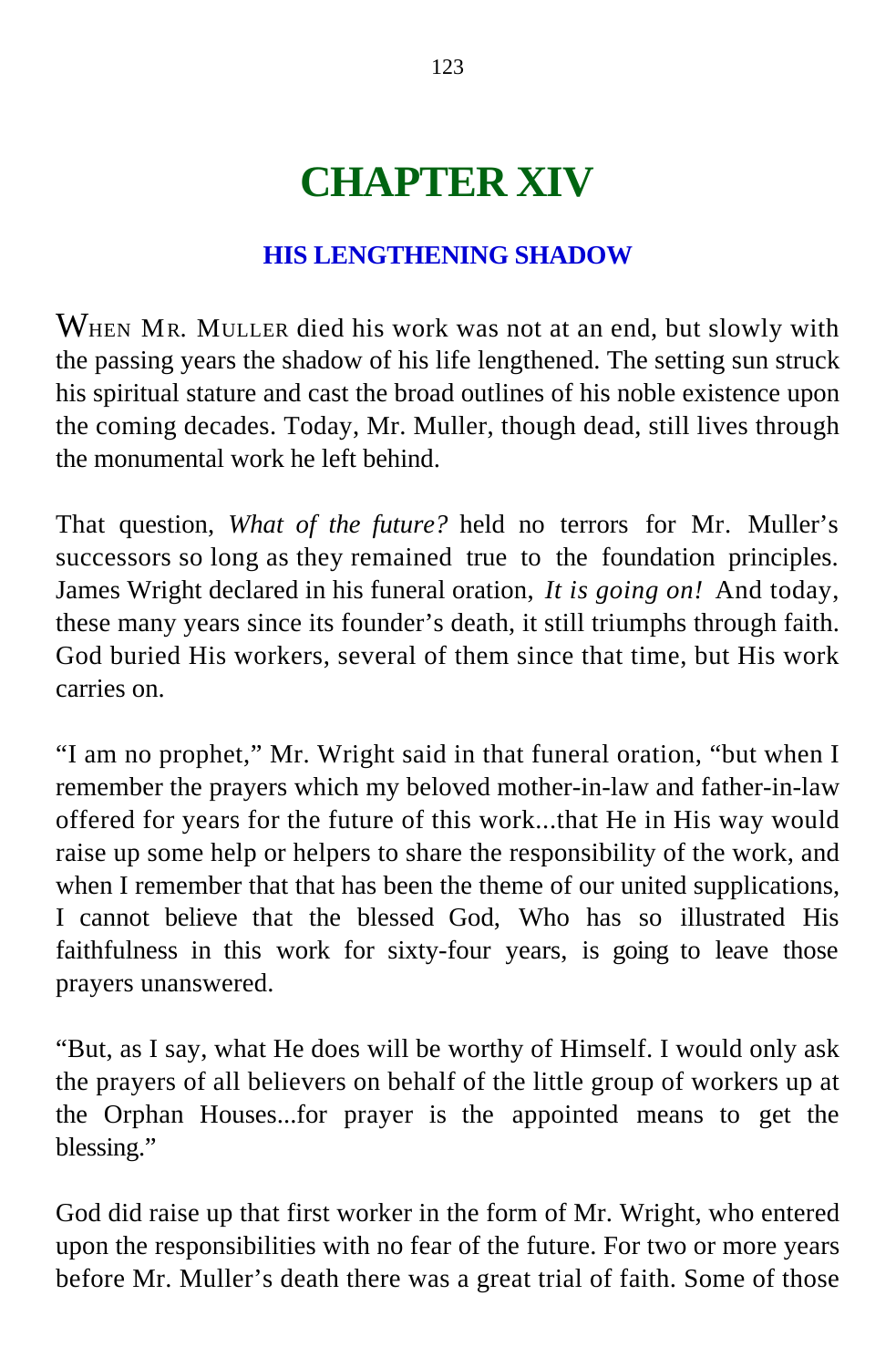months were seasons of dire need. It is recorded that on two mornings the mailman did not bring a single donation...*the only experience of its kind in fifty years.* Nine days before Mr. Muller's home-going the flood gates of blessings were opened and a sum of £1,427 was received. "How gracious," Mr. Wright said, "it was of the Lord to order that these hundreds of petitions should be answered nine days before his home-call."

While Mr. Muller's death brought no financial legacy, it did leave a more valuable gift in the form of unanswered prayers, which petitions were soon to be heartily answered by the Lord. For within the next few months thousands of pounds came in as donations, which Mr. Wright felt his deceased father-in-law had prayed in before his death.

Mr. Wright was burdened about a fellow workman, with whom he could share the responsibilities of the Houses, so he gave himself to much prayer. God seemed to indicate that George Frederick Bergin, with whom he had been intimately acquainted for twenty-five years should take this position.

When he presented the matter to Mr. Bergin, he found that this person was on his way to offer his services in such a capacity. The Spirit had put it on his heart that here was to be his sphere of labor.

In 1899 a letter came from a total stranger who wanted to know how the finances of the Institution stood, but Mr. Wright answered that it was against the principles of the work to divulge the financial status to any one. These matters were in the hands of God. By return mail a check for \$5,250 arrived from the same person.

The year after Mr. Muller's death the total income was £29,670, and the following year it mounted to £43,985, showing thus that the blessings of God were still upon the work and those who bore its burdens. During the years from 1900-1904 there was always a substantial balance on hand for the work, and at one time this balance ran to more than \$57,000.

On January 29, 1905, after a long illness, Mr. Wright died in his seventy-ninth year and was buried near the spot where his father-in-law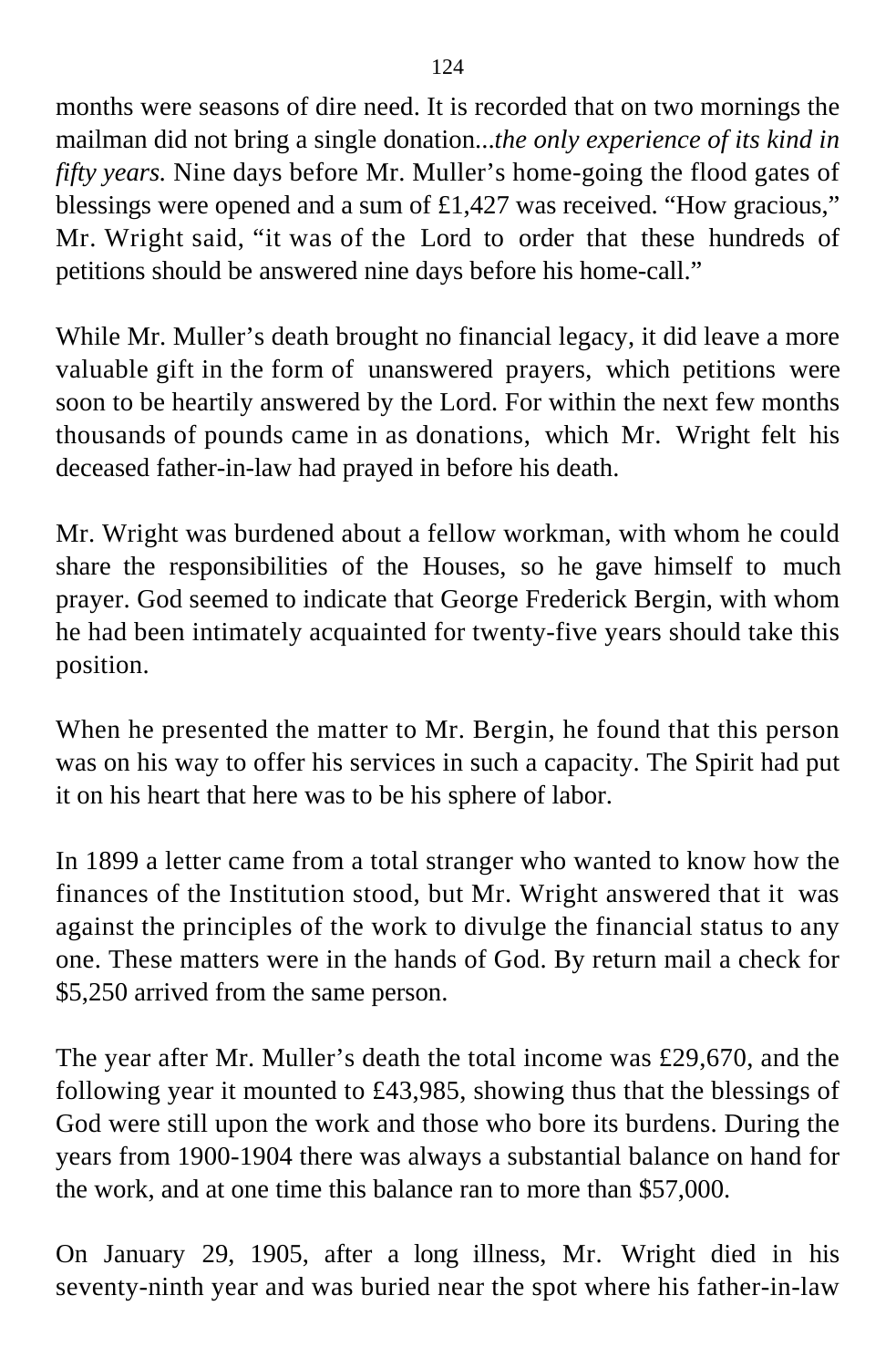rested. During his life it was often supposed that he had a private source of income, so great were his gifts. But Mr. Bergin found the secret of his liberality.

"On examining his cash books," Mr. Bergin wrote, "I discovered it was his regular habit to lay aside, of every gift he received...not a tenth, not a fifth, not a quarter, but a *half*. This large proportion did not satisfy him, for I found that out of what I may call his own half, he gave liberally, in addition to giving all the Lord's portion."

His total estate, counting personal effects and cash, amounted to \$230. And his doctrine, "Owe no man anything," was fulfilled, for all he owed were his doctor, the undertaker and the lawyer's fee for proving his will.

Thus seven years after Mr. Muller's death the active control of the Orphan Houses along with all the other labors of the Institution fell upon the shoulders of one who had not been connected with its founder. The public often wondered how the work would progress, and whether or not God would abundantly supply the needs as he had done heretofore.

It required \$3,500 a week to operate the home alone, and during those first weeks often only half that amount came in, but when the 1905 books were balanced, they showed a surplus of \$175, with a total income of £25,980.

Mr. Bergin knew but one way to proceed and that was the Muller-way of clinging to the Lord. "Put yourself if you can...in our position — over 1,900 orphan children to feed, clothe, and educate...and see how truly we had to look to, yea, cling to, our God, as the ivy clings to the oak tree, and is by it supported in the storm."

Many were the miraculous answers to his prayers, as they had been to the prayers of the founder. On September 27, 1905, the Centenary of Mr. Muller's birth was celebrated, and Mr. Bergin asked the Lord to supply 2,000 bananas for the children's cakes. He sent to town to find out the price, and while the messenger was gone 4,000 bananas arrived. "So through God's bounty, our children had two bananas each on the 27th,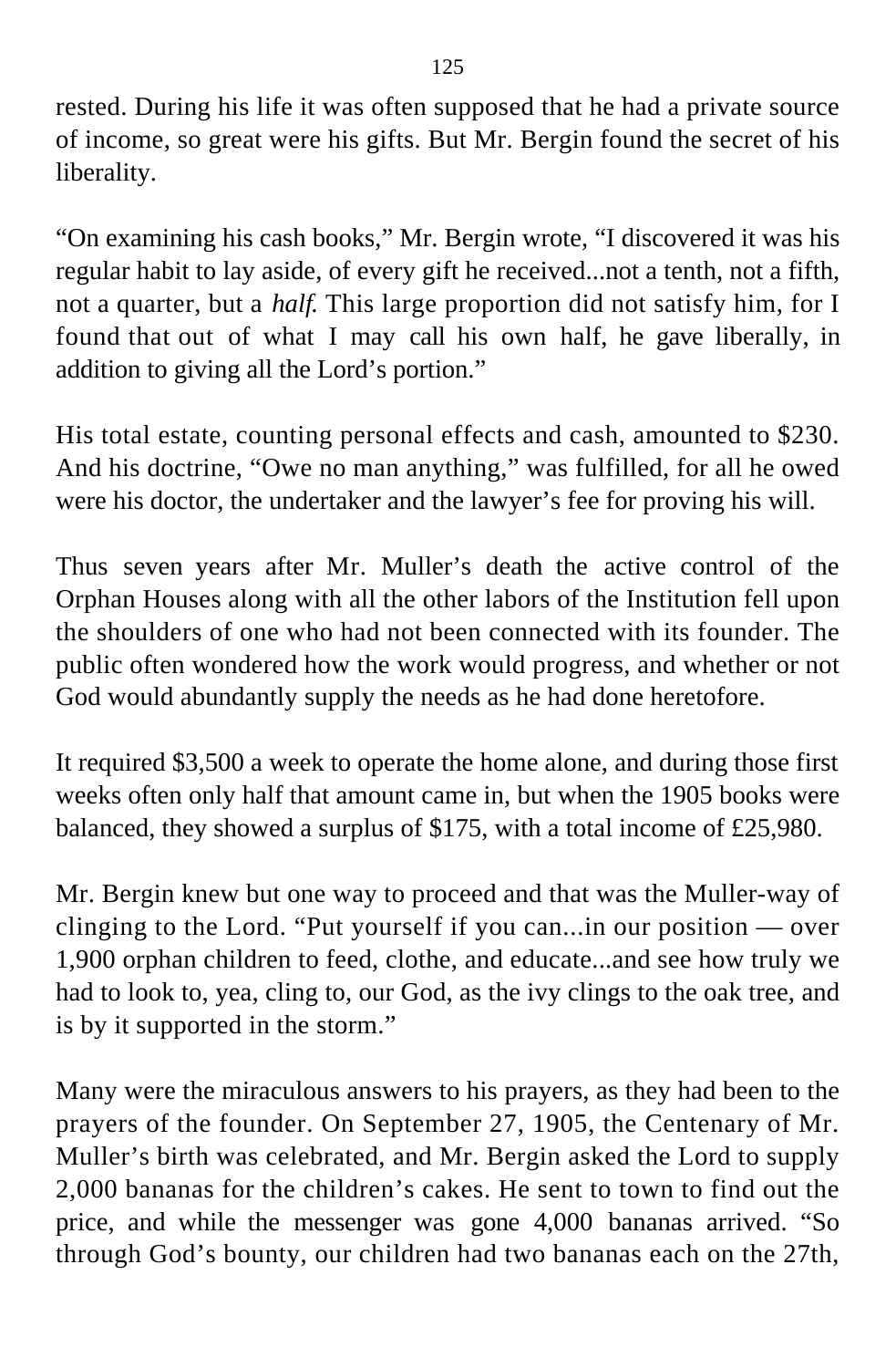whereas I had only thought of one each — 'exceeding abundantly above all we ask or think!' "

At the beginning of 1907 Mr. Bergin and his son, a physician, were riding in a Bristol street car when they saw a request for \$12,500 for local medical charity. "I pointed it out to my son remarking that this was about what we needed and that the Lord could give us that sum *without any public appeal."*

So in private and public prayer they asked God to send in these funds, and "It is worthy to note that during the fortnight ending yesterday (9th), while these appeals were facing us, He gave us £2,570 7s. 5 1/2d." (or \$350 more than they had asked for).

Large balances were at hand at the close of 1908 and 1909. The first year this balance was practically \$24,000 and the second year it was \$13,580. Since the institution was founded in 1834, until May, 1910, £1,820,675 were contributed for the various objects which Mr. Muller wrote into the first statement of the purpose of the work. In the twelve years since Mr. Muller's death £363,522 came in as donations.

Some said that when George Muller passed to his heavenly reward the work would dwindle and finally die. But as long as faith remains the work will continue. Shortly again God was to bury a worker, but faith and the work were to carry on, proving as Mr. Muller often affirmed that *the living God is living still.*

Mr. Frederick Bergin had two sons, both of them doctors. His older son, Dr. G. F. Bergin, was associated with his father for several years, and in 1910 he passed to his reward. The blow was heavy to the father, so on June 1, 1910 he sent to London for his second son, Dr. William M. Bergin, to assist him.

This proved to be a happy partnership, which lasted, however only two years. For in 1912 the elder Bergin died, and left the work to his son. "The blow that fell upon the Institution on October 8, 1912," writes Dr. Bergin, "was the heaviest it had ever sustained. When Mr. Muller was called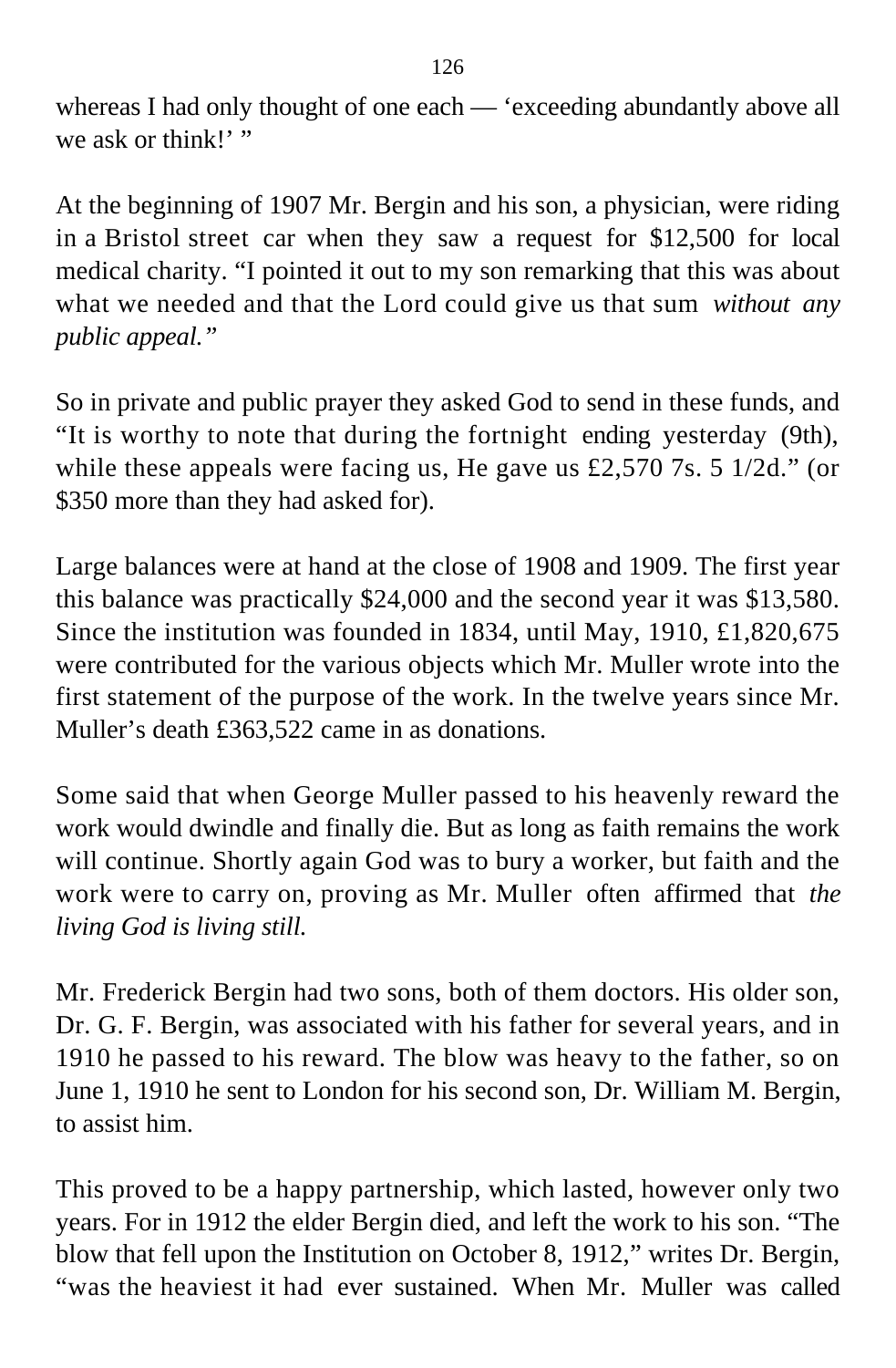Home, Mr. Wright had been his helper for over thirty-eight years. When Mr**.** Wright passed away to be with the Lord, Mr. Bergin had been seven years his colleague. But when my beloved father fell asleep, I had only been two years and four months assisting him...And I saw that if it should please God still to continue the work, it would evidently be a greater proof than ever that 'God is still the living God, and today, as thousands of years ago, he answers the prayers of His believing children.'"

Dr. Bergin had assumed the active leadership only a few months when he took seriously ill, and felt that it would please the Lord to select someone to assist him in carrying the burdens of the Home. He sought God's guidance in the matter, and the decision came that God's choice was Alfred E. Green, a missionary for twenty years in the Straits Settlements, who then was waiting upon the Lord for guidance to return to his former labors.

When Dr. Bergin presented the thought to Mr. Green, he asked for time in which to seek the mind of the Spirit. Duly he came to the decision that this was to be God's work henceforth for him. The association proved to be a happy one, for many years, until Dr. Bergin's death on March 31, 1930. It was greatly crowned with God's benedictions, for through those years every need was supplied.

"As ever, our appeals are made to God alone," writes Mr. Green. "Very grave have been the circumstances of this country and of the world during these past years; but the resources of God are boundless, and he had maintained these Homes to witness...to his power and his willingness to answer believing prayer in every time of need."

During the first World War when everything seemed darkest, God always arrived in time with a bounteous supply of the needs. While the banks closed, God sent in sufficient funds to purchase what might be necessary to feed the children.

On August 14, 1914, this entry is found in the Report: "These are the things which faced us this morning on one side, and on the other was our responsibility in caring for the 1,677 children today in these Homes, with also the 200 workers employed...But seeing that for three days (when the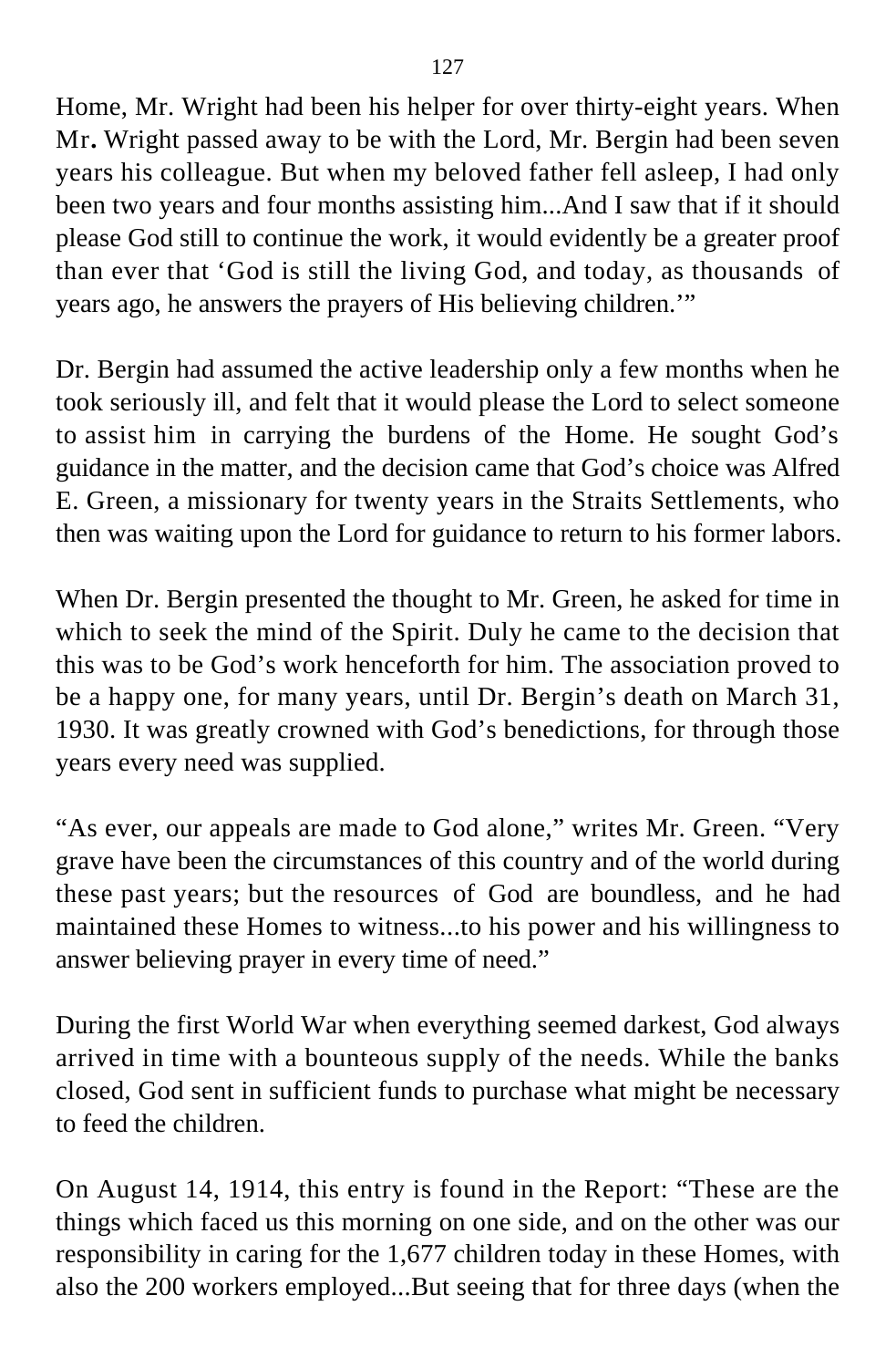banks were closed) we shall not be able to draw any money from the bank, how shall we do? This is soon answered by the Lord, for one of the first letters to be opened contained a £100 Bank of England note, with the simple wording, '£100 for the Orphanage, from Bath.'...Altogether today we have nearly fifty gifts...and the total amounted to £172 13s. 7d. So indeed we thanked God and took courage."

In the Report for 1916-15 Dr. Bergin made this statement, "So graciously has the Lord supplied our needs during the year that we conclude it with a balance of £12,016 7s. 6 1/2d." During the year following the Lord graciously supplied all current needs so that this surplus was not touched, and Dr. Bergin states, "It seems to us as if He has been saying, 'You see, my children, that though I did leave you a large balance, it was just as easy for Me to continue to supply all your needs as to allow you to draw upon your balance."

In January, 1917, it became necessary for the Home to buy their annual supply of oatmeal, which amounted to ten tons. They discovered the price was four times the pre-war price, and there was little money on hand for this purchase. After praying about the matter Dr. Bergin and Mr. Green decided it was God's will for them to contract for the oatmeal.

"Almost the first letter opened at Ashley Down," states Mr. Green, in recalling the incident, "contained a banker's draft for £156 from Australia...Thus the Lord confirmed our faith by showing His ability to send us help in this time of need from the other end of the world."

These wonderful provisions continued from God's hand and even in the smallest details the Home was not overlooked however dark the conditions might have been. Once the government commandeered a \$1,750 consignment of oatmeal from America, just at the time when the Home greatly needed the supply. The group of workers went to their knees in prayer, and soon God answered by the ringing of the telephone and a word from a government agent saying that shortly another supply would arrive, which they were to receive free of charge.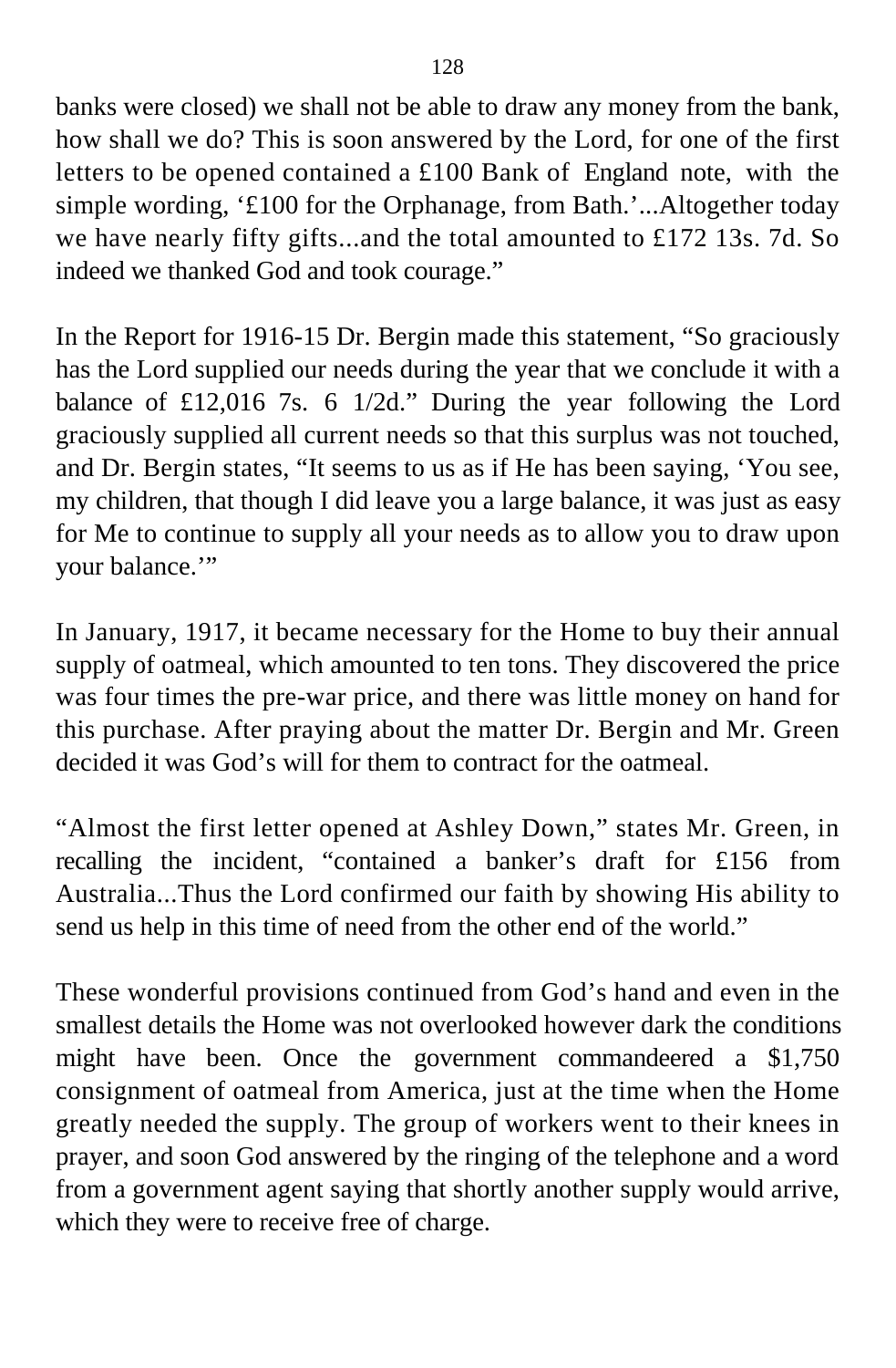When the Armistice was signed, Dr. Bergin records that during those stressful years of war God did not suffer them to want. They finished the war years with a surplus of more than \$17,500 in their treasury. "Well may we rejoice to 'talk of all his wondrous works,' and show how practical a thing it is to trust in the *'Living God,' "* says Dr. Bergin.

On March 18, 1922, God sent the largest single gift ever to be received in the long history of the work in the form of a donation from the United States of \$45,000. A simple statement accompanied the money, saying, "Please accept this slight token in the Name of our Lord Jesus Christ. Yours by grace only."

On the 29th of the same month another check for \$6,135.67 arrived. About this Dr. Bergin writes, "Surely we are proving that our God is able to open the windows of heaven for us." During the four days of April 24-27, God sent in a total of more than \$50,000, or £12,296.

The happy relation of Mr. Green and Dr. Bergin was broken by the doctor's death on March 31, 1930. His last days had been times of severe suffering, but through the pain his faith triumphed. In this distressful time Mr. Green selected his brother-in-law, Thomas Tilsley, to be his colleague in carrying on the work.

The latest Report of the Institution was issued in 1939, giving the income for the year 1938-39. This showed a total income for the Orphanage fund of £34,322 8s. 9d. There was also a balance on hand of £7 124s. 9 1/2d. Thus God, the Living God, has been able to supply all the needs of the Home. The Report concludes:

*"Without anyone having been personally applied to by us for a donation,* £2,369,747 12s. 8 3/4d. has been received for the Orphans, *as a result of prayer to God,* since the commencement of the work, which sum includes the amount received for the Building Fund for the five Houses. Besides this, articles of clothing, furniture, etc., and of food have been given in great variety for the use of the Orphans."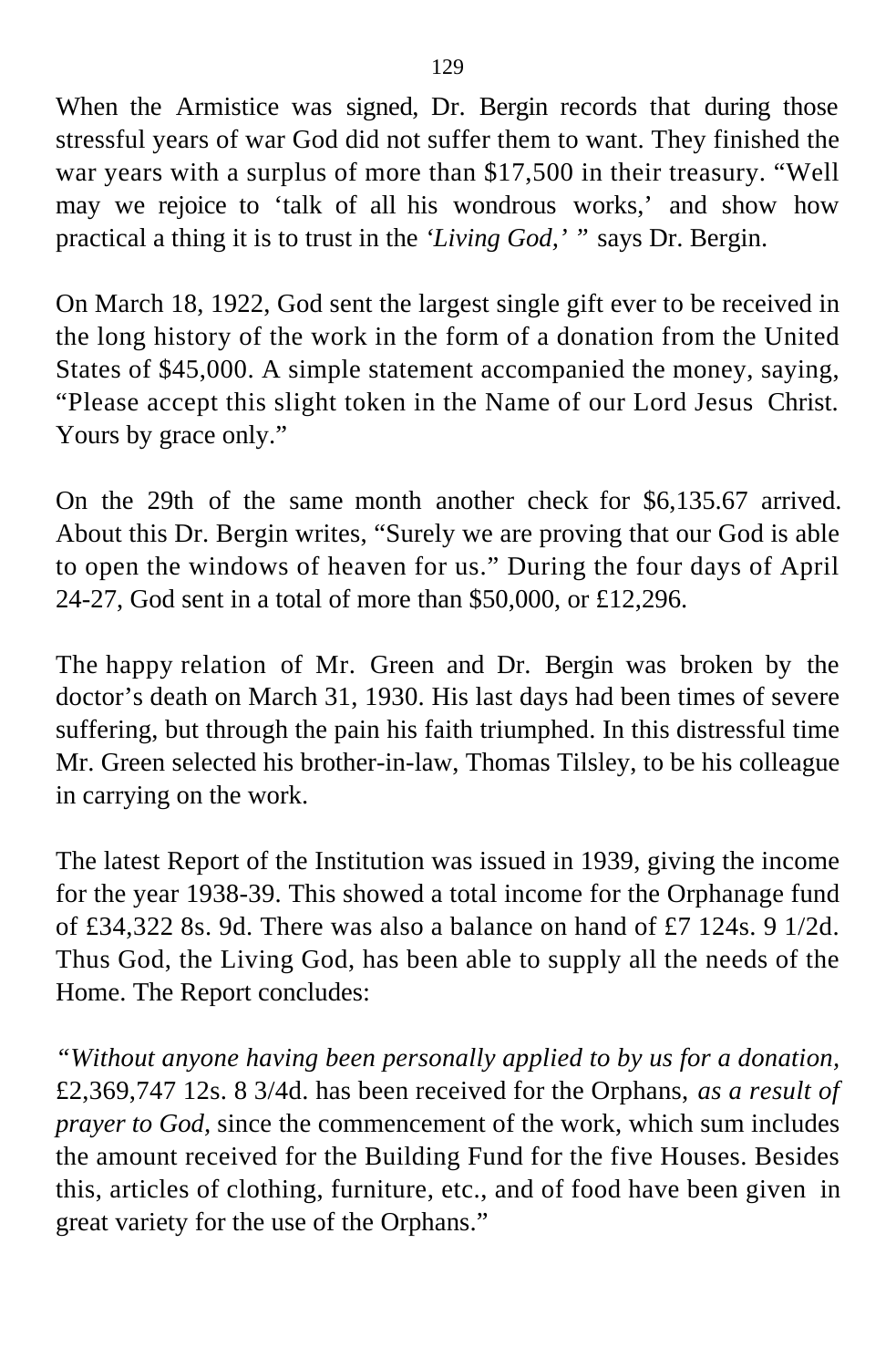To this must be added another £507,499 which has been donated for other phases of the work. From the sale of Bibles came £35,341, and of tracts and books an additional £68,963, and by payment of children in the day schools the sum of £25,377. For the free distribution of the *Autobiography* of Mr. Muller there has been received £539 7s.

"Thus it will be seen that up to the present time the Report continues, *"the Living God* has sent in answer to prayer £3,007,469 12s. 3d."

The present director of the Houses, Mr. Alfred Green, comments on this figure, "Think quietly over that large figure. And consider whether Mr. Muller has not been fully justified in his setting out, in a path of utter dependence upon God alone, to give a visible proof that God would show Himself to be still the Living God."

Humanly speaking it is utterly impossible to think of this amount of money being received without asking anyone for a contribution. The total money thus received during 105 years since Mr. Muller founded the Scriptural Knowledge Institution is the staggering sum of \$15,037,348.

Looking into the future Mr. Green and Mr. Tilsley asked the Lord to raise up another assistant to help in carrying the heavy load of the Institution and the Lord made clear his choice in the person of John McCready. A lengthy career in banking combined with the necessary spiritual qualifications of a love for the Bible as well as sincere faith mark him as God's man for this hour of stress.

The selection of workers to carry on the Institution is most important, for as one falls by the wayside a younger one must assume the responsibility for the Houses and other objects of the Institution. Since the chain of prayer must remain unbroken, it would be a calamity to appoint one not evidently called of God and set apart for the work of being a successor to Mr. Muller, the man of trust.

These war days, once again upon England, will prove hard for the Orphanage. But the living God is living still as He was during the fateful period of 1914-18, at which time each Report showed God had not only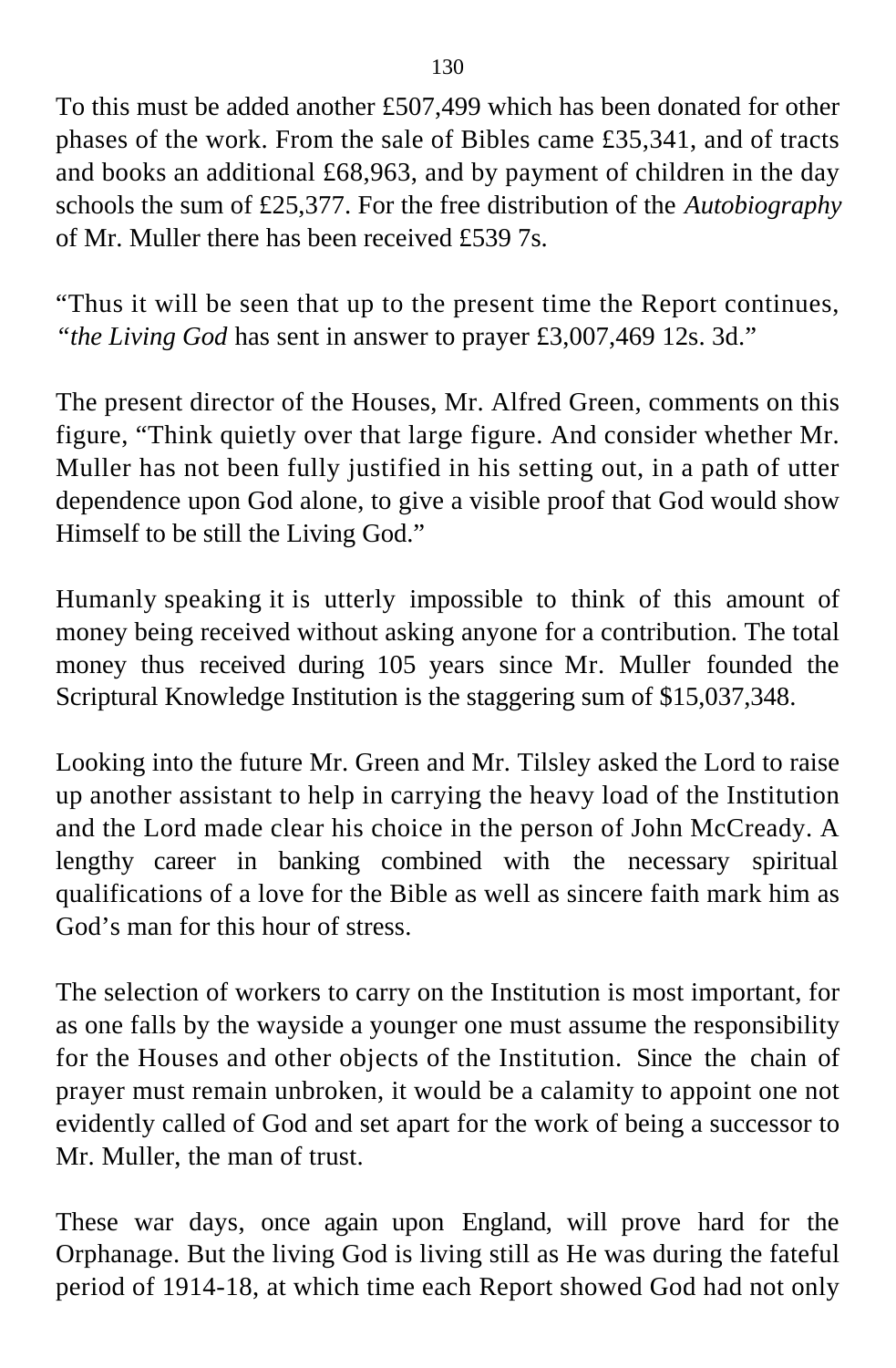sent the necessary funds for the work, but had also provided a yearly surplus.

The shadow of Mr. Muller lengthens into the future. The work he founded continues to carry Gospel truth to the ends of the earth. Though present with the Lord his influence increases with the passing days. This man of trust stands as an example of what God will do with one who is fully consecrated to Him.

### **THE END**